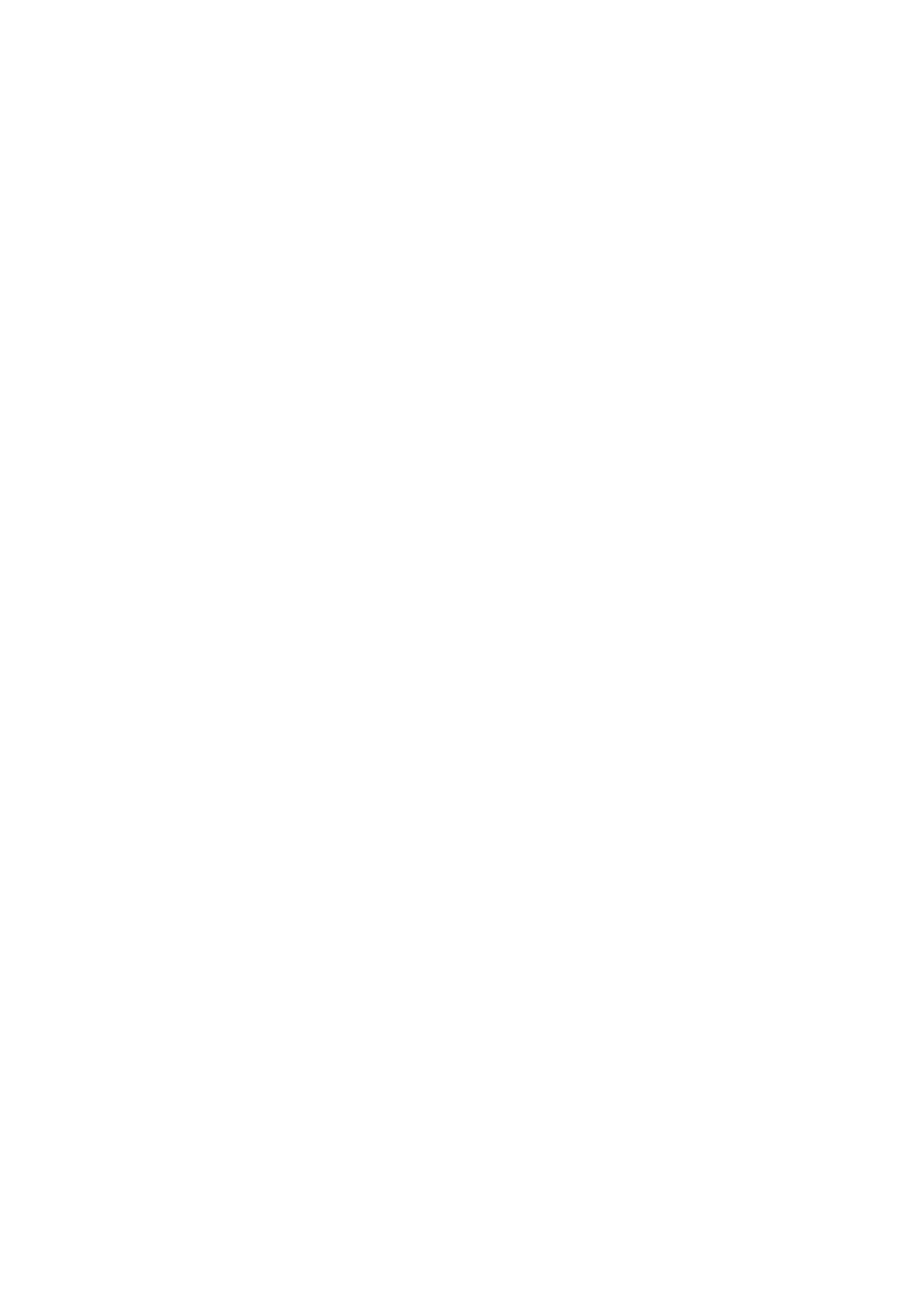**Tazeen Fasih** 

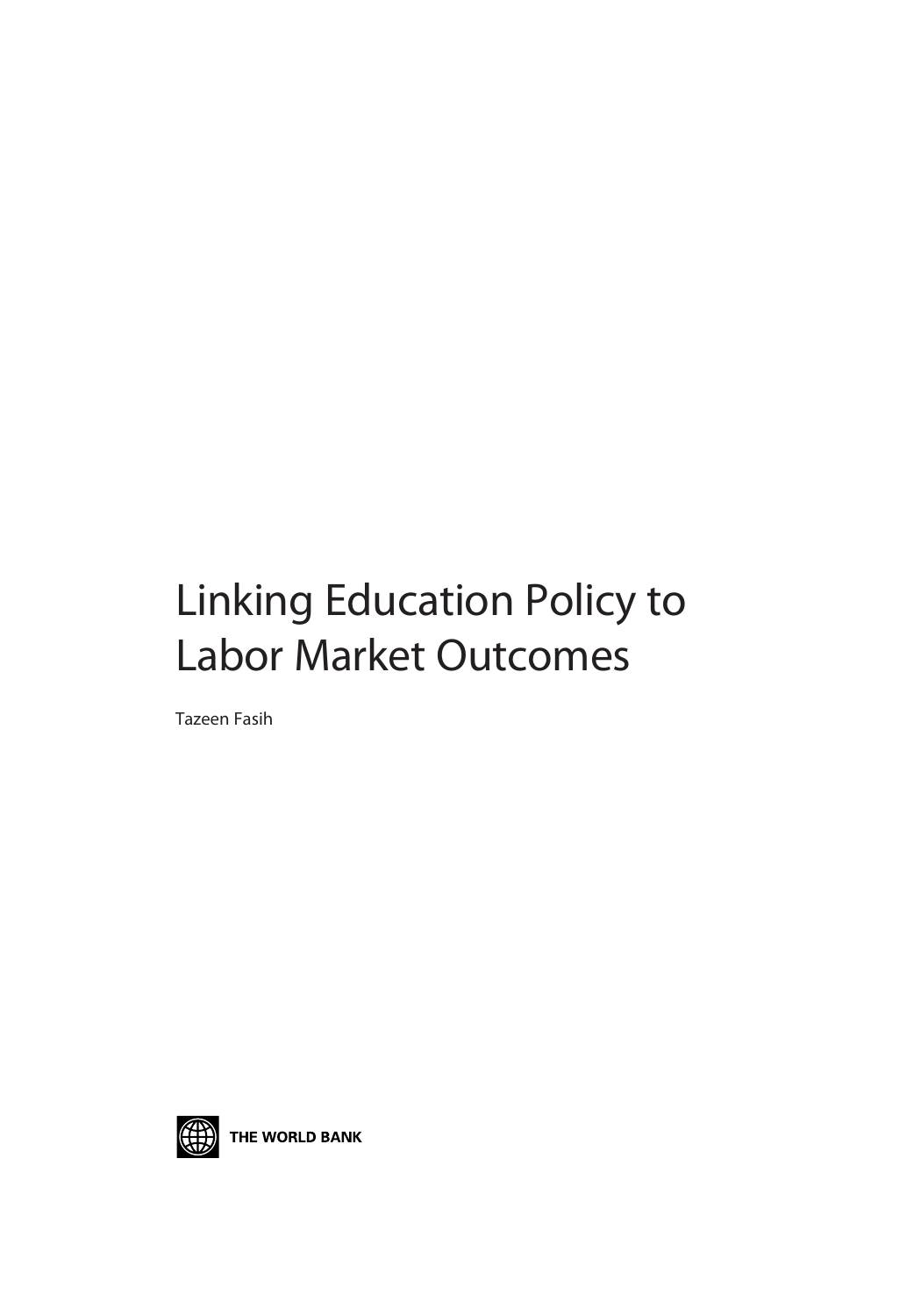© 2008 The International Bank for Reconstruction and Development / The World Bank 1818 H Street NW Washington DC 20433 Telephone: 202-473-1000 Internet: www.worldbank.org E-mail: feedback@worldbank.org

All rights reserved

1 2 3 4 11 09 08

This volume is a product of the staff of the International Bank for Reconstruction and Development / The World Bank. The findings, interpretations, and conclusions expressed in this volume do not necessarily reflect the views of the Executive Directors of The World Bank or the governments they represent.

The World Bank does not guarantee the accuracy of the data included in this work. The boundaries, colors, denominations, and other information shown on any map in this work do not imply any judgement on the part of The World Bank concerning the legal status of any territory or the endorsement or acceptance of such boundaries.

#### **Rights and Permissions**

The material in this publication is copyrighted. Copying and/or transmitting portions or all of this work without permission may be a violation of applicable law. The International Bank for Reconstruction and Development / The World Bank encourages dissemination of its work and will normally grant permission to reproduce portions of the work promptly.

For permission to photocopy or reprint any part of this work, please send a request with complete information to the Copyright Clearance Center Inc., 222 Rosewood Drive, Danvers, MA 01923, USA; telephone: 978-750-8400; fax: 978-750-4470; Internet: www.copyright.com.

All other queries on rights and licenses, including subsidiary rights, should be addressed to the Office of the Publisher, The World Bank, 1818 H Street NW, Washington, DC 20433, USA; fax: 202-522-2422; e-mail: pubrights@ worldbank.org.

Cover photo: World Bank Photo Library DOI:10.1596/978-0-8213-7509-9

Library of Congress Cataloging-in-Publication Data

Fasih, Tazeen, 1972- Linking education policy to labor market outcomes / Tazeen Fasih. p. cm. Includes bibliographical references and index. ISBN-13: 978-0-8213-7509-9 (alk. paper) ISBN-10: 0-8213-7509-1 (alk. paper) ISBN-13: 978-0-8213-7510-5 (e-bk) 1. Labor supply--Developing countries--Education. 2. Economic development--Effect of education on. 3. Education--Developing countries. I. Title.

HD5852.F376 2008 331.11'423091724--dc22

2008008390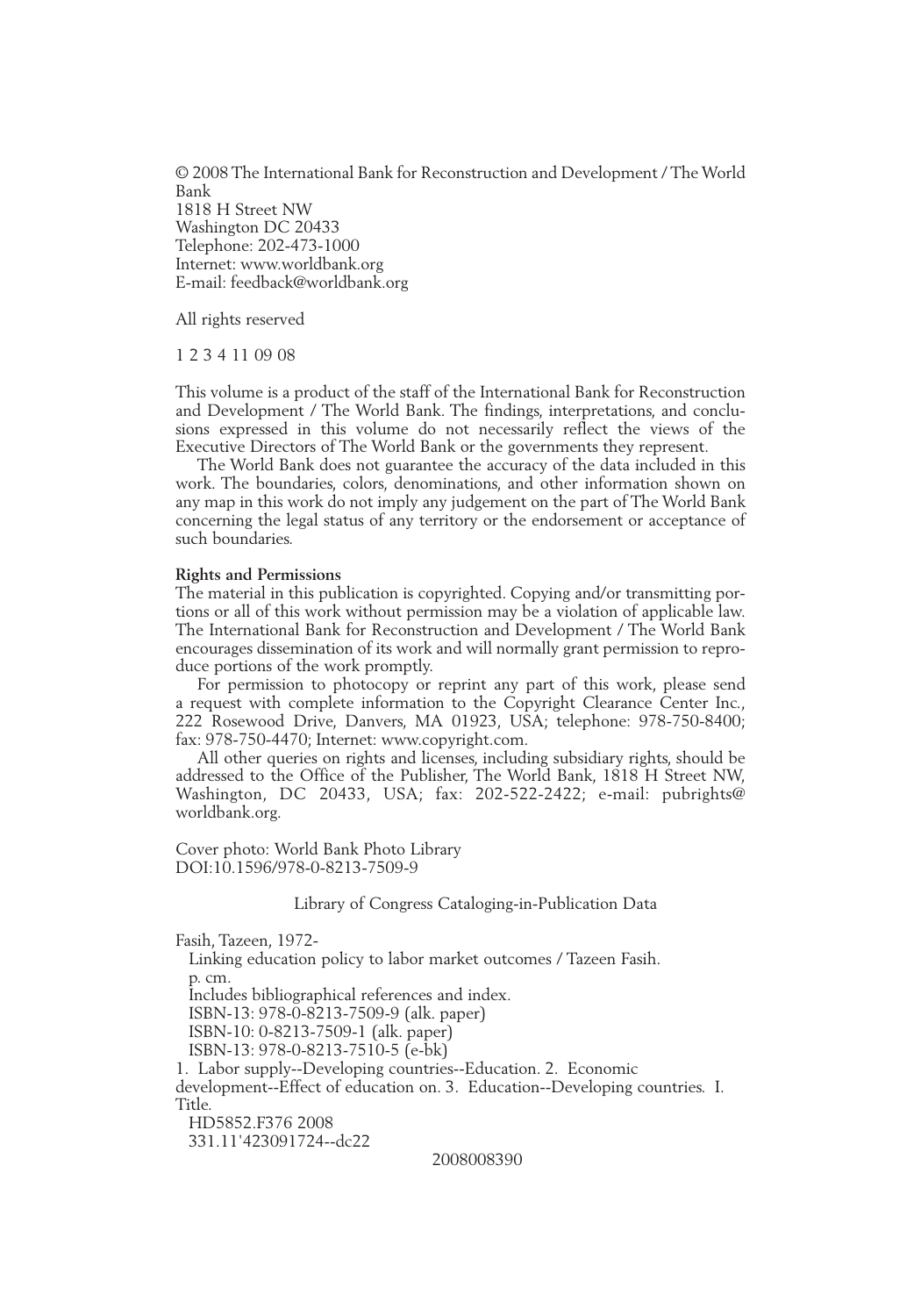# *Contents*

| Preface          |                                                                                 | $i\mathbf{x}$ |
|------------------|---------------------------------------------------------------------------------|---------------|
| Acknowledgments  |                                                                                 | хi            |
| Overview         |                                                                                 | L             |
| Chapter 1        | Introduction                                                                    | 7             |
| <b>Chapter 2</b> | The Conceptual Framework                                                        | 11            |
| Chapter 3        | <b>Educational Outcomes and Their Impact on</b><br><b>Labor Market Outcomes</b> | 17            |
|                  | Basic Cognitive Skills and Quality of Education                                 | 17            |
|                  | Returns to "Quantity" of Education:<br>The Changing Trends                      | 21            |
|                  | Conclusions                                                                     | 32            |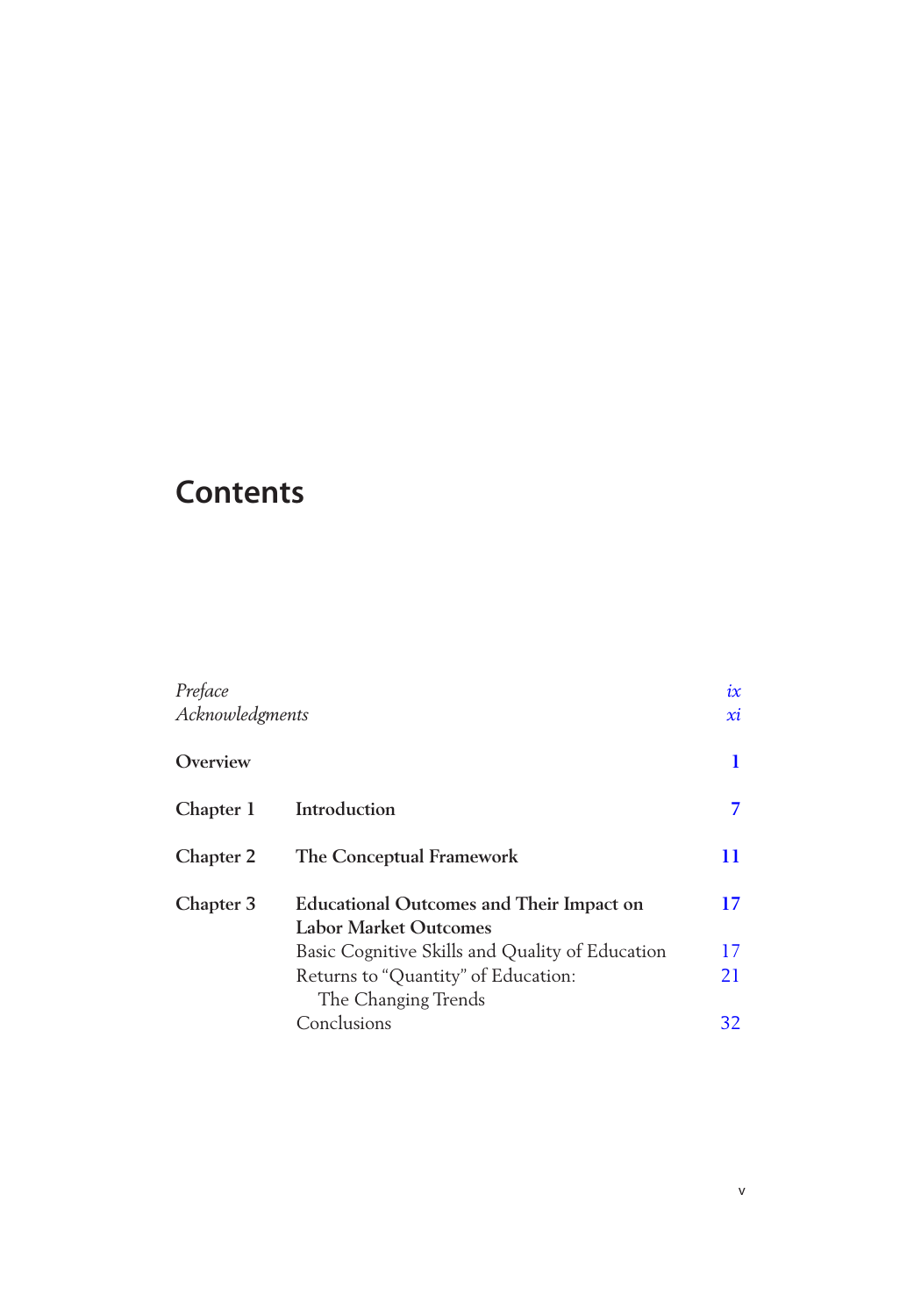### vi Contents

| Chapter 4  | <b>Employment Outcomes and Links to the</b>                                                              |    |
|------------|----------------------------------------------------------------------------------------------------------|----|
|            | <b>Broader Economic Context</b>                                                                          | 35 |
|            | Demand-Side Analysis                                                                                     | 35 |
|            | Skills Mismatch                                                                                          | 37 |
|            | Interlinkages with Other Markets                                                                         | 39 |
|            | Conclusions                                                                                              | 46 |
| Chapter 5  | <b>Conclusion: How Education Can Improve</b><br><b>Labor Market Outcomes</b>                             | 49 |
| Appendix 1 | Analyzing Education, Skills, and Labor<br><b>Market Outcomes in Low-Income Countries:</b><br>Methodology | 53 |
|            | The Supply Side (Demand for Education)                                                                   | 53 |
|            | Analyzing the Demand Side                                                                                | 59 |
| Appendix 2 | Data and Methodology for Pakistan and Ghana<br><b>Case Studies</b>                                       | 65 |
|            | Population and Data                                                                                      | 65 |
|            | <b>Explanatory Variables in Earnings Regressions</b>                                                     | 66 |
|            | Analytical Approach                                                                                      | 67 |
|            | <b>Endogeneity Bias</b>                                                                                  | 68 |
| Appendix 3 | Summary of Empirical Literature on the Effect<br>of Basic Cognitive Skills on Earnings                   | 71 |
|            | References and Other Resources                                                                           | 81 |
| Index      |                                                                                                          | 93 |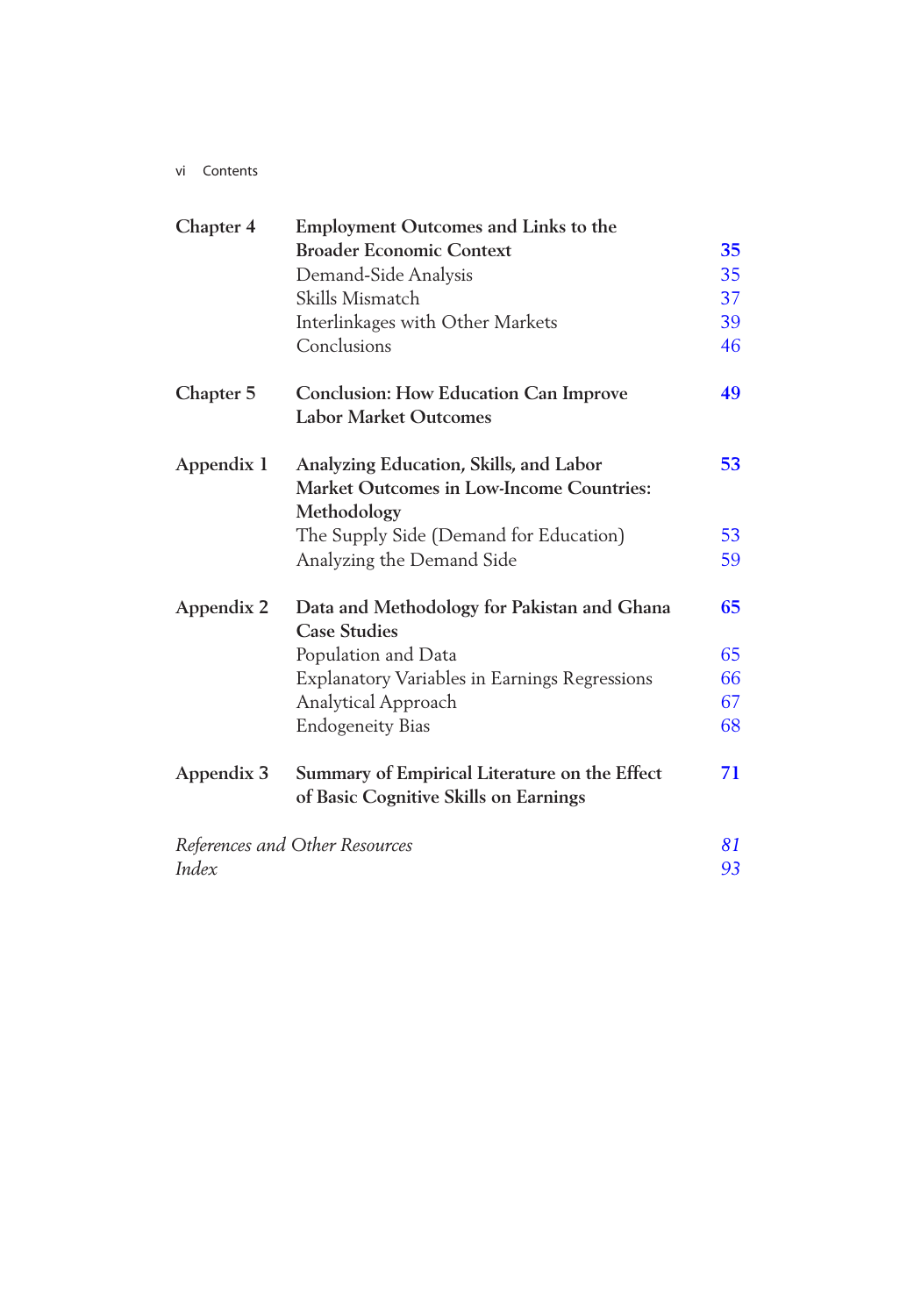# *Figures*

| 2.1              | Basic framework of education--labor market linkages                                                                    | 13 |
|------------------|------------------------------------------------------------------------------------------------------------------------|----|
| 3.1              | Returns to basic literacy skills, Pakistan and Ghana                                                                   | 20 |
| 3.2              | Rate of return to human capital investment                                                                             | 22 |
| 3.3              | Predicted earnings and level of education, Pakistan                                                                    | 26 |
| 3.4              | Predicted earnings and level of education, Ghana                                                                       | 27 |
| 4.1              | Wages per month by skill level, Ghana manufacturing<br>sector                                                          | 42 |
| 4.2              | Wages per month by firm size, Ghana manufacturing<br>sector                                                            | 43 |
| 4.3              | The macroeconomic background in Ghana, 1990-2003                                                                       | 45 |
| <b>Tables</b>    |                                                                                                                        |    |
| 3.1              | Marginal effects of literacy and numeracy on<br>occupational outcomes by gender and age group in<br>Ghana and Pakistan | 19 |
| 3.2              | The coefficient on years of schooling: Rate of return,                                                                 |    |
|                  | regional averages (percent)                                                                                            | 23 |
| 3.3              | Return to an additional year of schooling by level of<br>education and type of employment, Pakistan and Ghana          | 25 |
| 3.4a             | Earnings and years of schooling, quantile regressions,<br>Ghana                                                        | 31 |
| 3.4 <sub>b</sub> | Earnings and years of schooling, quantile regressions,<br>Pakistan                                                     | 31 |
| 4.1              | Selected firm problems by firm size, Ghana, 2002                                                                       | 44 |
| 4.2              | When skills are scarce: Sample responses from select                                                                   |    |
|                  | economies, various years                                                                                               | 44 |
|                  |                                                                                                                        |    |

# *Boxes*

| 4.1  | Correcting the skills mismatch: Mixed outcomes of    |    |  |
|------|------------------------------------------------------|----|--|
|      | youth labor market interventions                     |    |  |
| 1A.1 | The outcome variable: Estimating the income variable | 61 |  |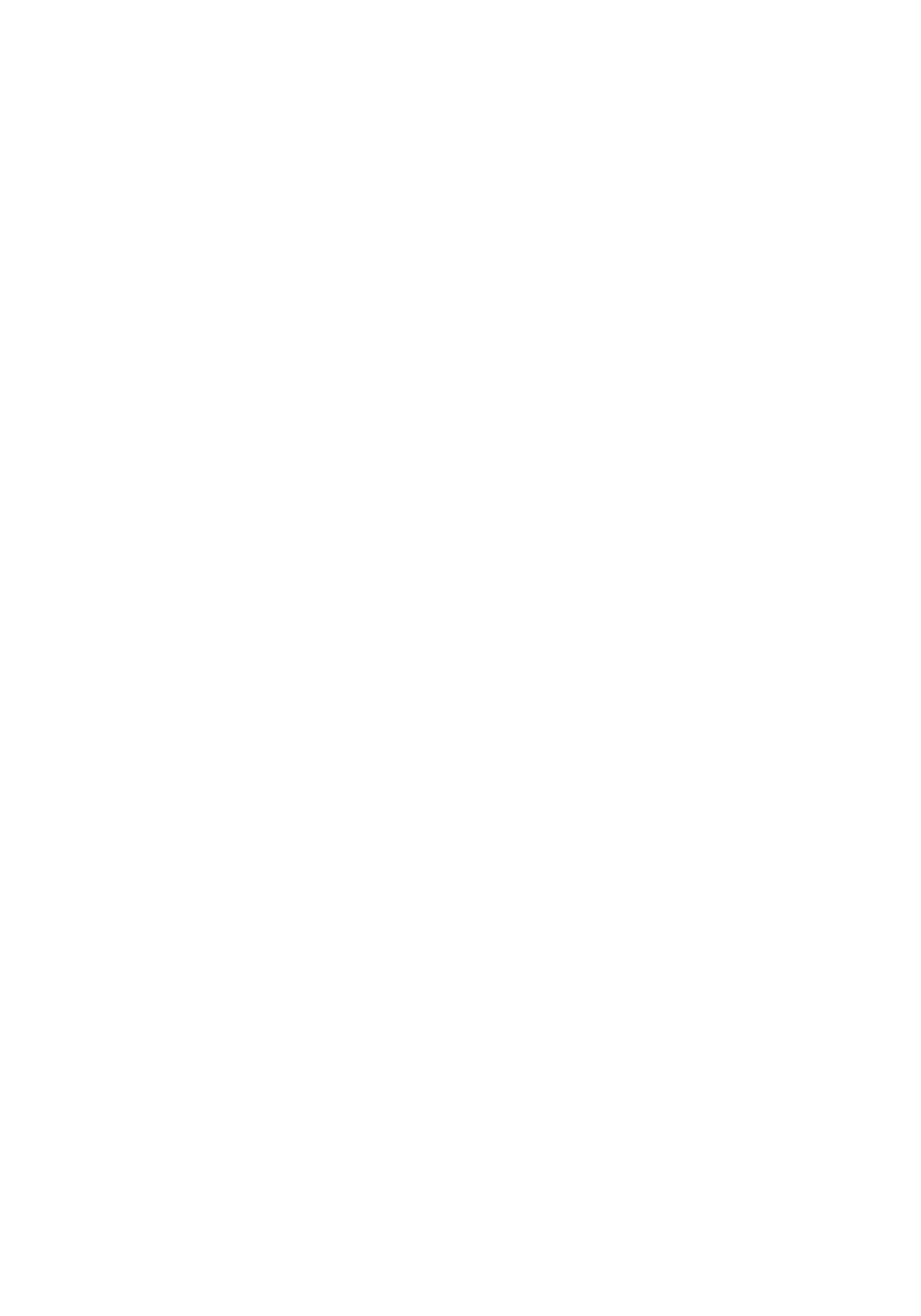# <span id="page-9-0"></span>*Preface*

Education plays a central role in preparing individuals to enter the labor force, as well as equipping them with the skills to engage in lifelong learning experiences. There are, however, numerous dimensions of education– labor market linkages. Rapid expansion of education has not necessarily been accompanied by rapid economic growth in many developing countries. The education and labor market work program of the World Bank has emerged out of a need to (i) conceptualize a holistic education–labor market framework, (ii) identify the key policy issues faced both by World Bank education task teams and client country policy makers, and (iii) provide policy advice on how countries can use their education systems to contribute to the rapid growth of their respective economies and explain why other countries have failed to do so.

The first phase of the work program focuses on the conceptual framework for studying the linkage between education markets and labor markets and seeks to identify the key policy issues that need to be addressed for education to contribute to positive labor market outcomes. The second phase of the work program will focus on evidence from a wide range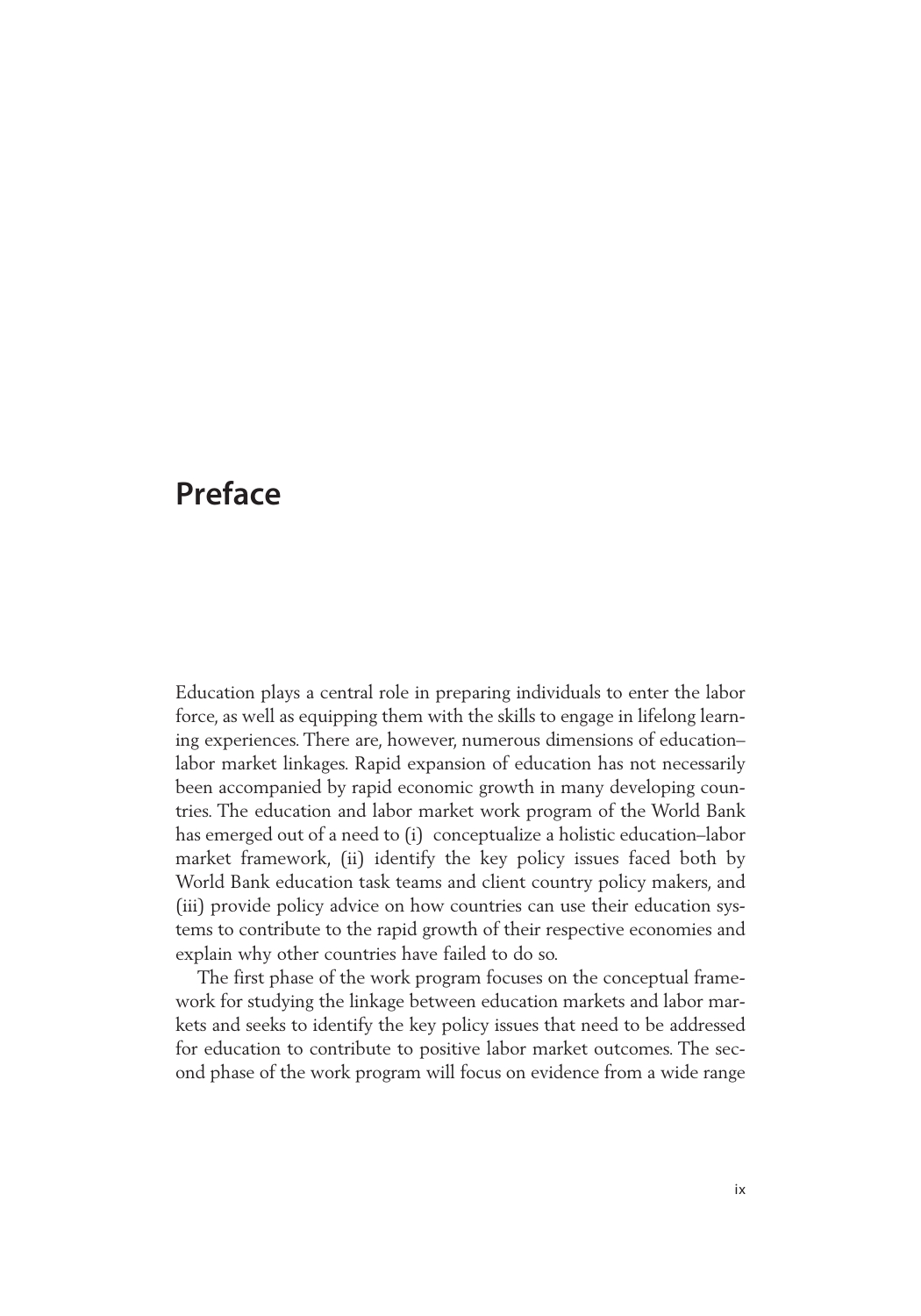### x Preface

of countries to identify who benefits most from education, and the final phase will identify concrete policy actions that have benefited countries in the development of an educated, skilled workforce that has helped these countries grow in the global economy.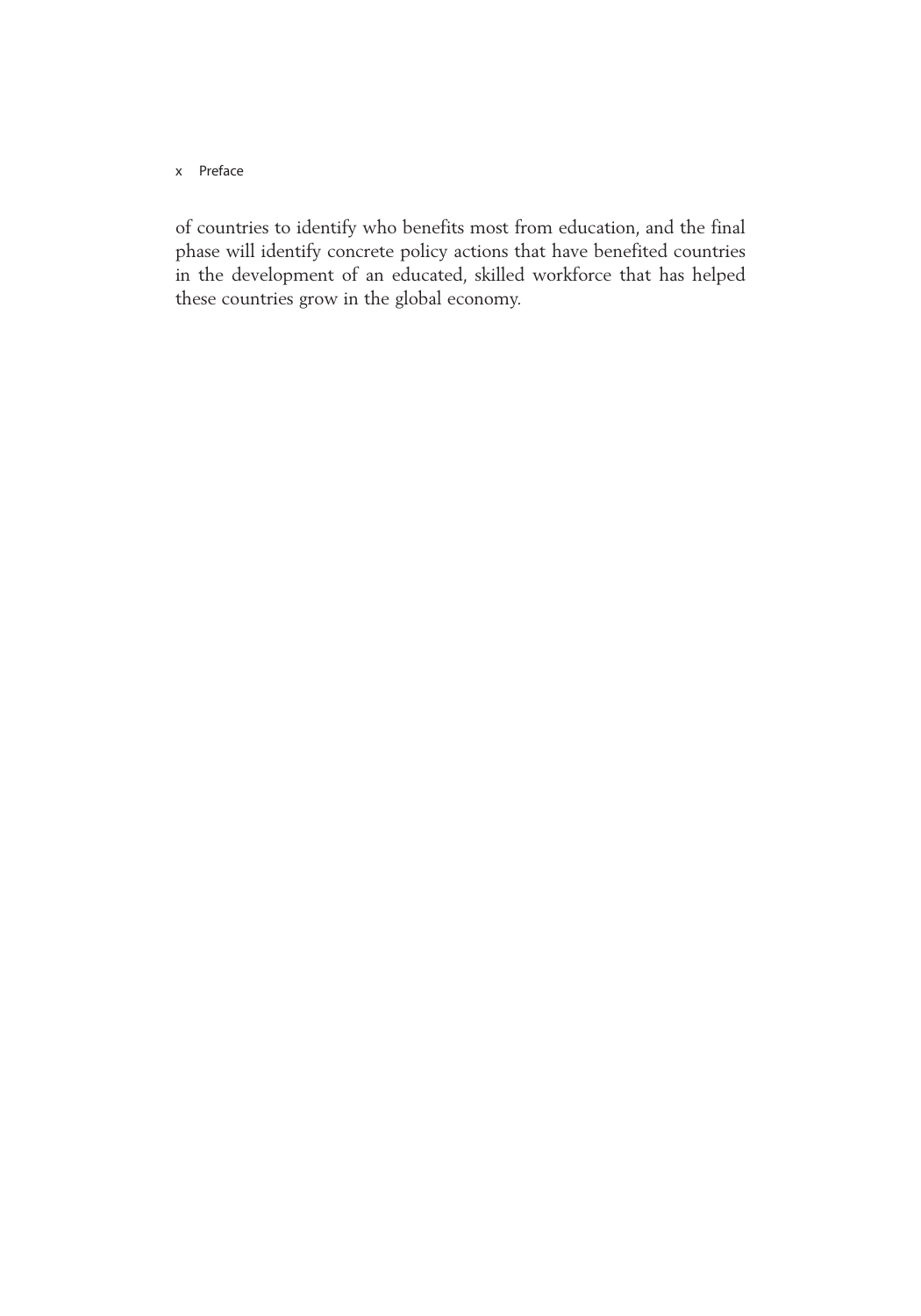# <span id="page-11-0"></span>*Acknowledgments*

This report was prepared by Tazeen Fasih (Task Team Leader). Alonso Sanchez provided valuable research assistance during its preparation. Significant contributions were made by Geeta Kingdon, Marco Manacorda, Mans Soderbom, Francis Teal, and Jesus Lopez-Macedo. The report greatly benefited from the comments of Harry Patrinos, Felipe Barrera, Veronica Grigera, and of peer reviewers Amit Dar and Michel Welmond. The inputs of Vicente Moreno-Garcia and Seemeen Saadat at different stages of the report preparation are gratefully acknowledged. Peggy McInerny provided excellent editing of the content.The report was prepared under the overall guidance of Ruth Kagia and Robin Horn. The two country case studies were prepared with support from the country teams, including Setareh Razmarah, Tahseen Sayed, S. Ramachandran, and Michel Welmond. The report was funded by a World Bank– Netherlands Partnership Program.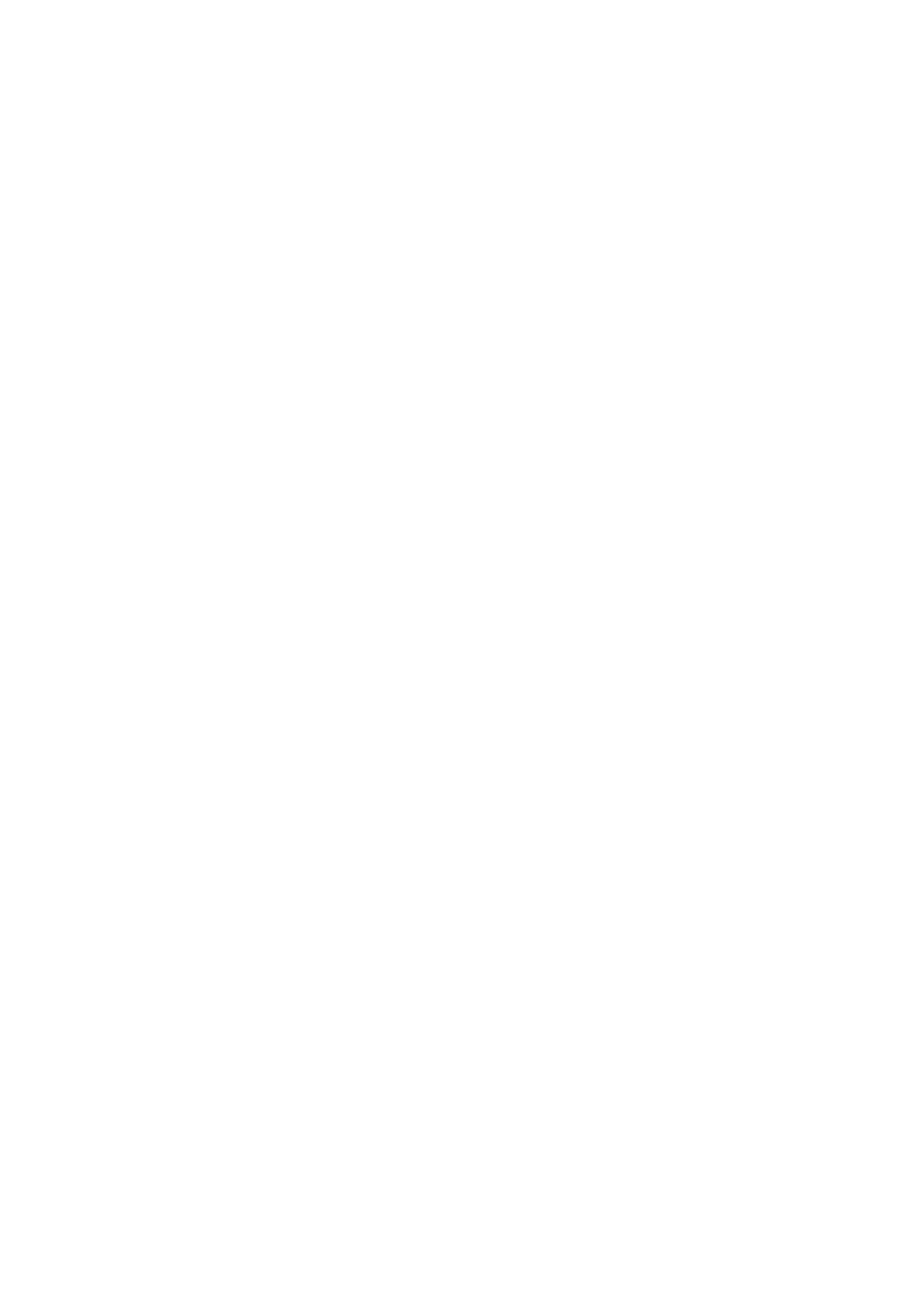# <span id="page-13-0"></span>*Overview*

**The objective of this study is to review what is known about the role of education in improving labor market outcomes, with a particular focus on policy considerations for developing countries.** The report presents findings from current literature on the topic, which offer new ways of looking at the returns to education, together with evidence from four original data analysis and background studies of education and labor issues in Ghana and Pakistan.

**Country studies on Ghana and Pakistan are used to substantiate findings of the literature and illustrate the heterogeneity of education–labor market linkages across regions.** These countries were chosen because they are representative of two of the poorest regions of the world and because their inclusion in the analysis complements ongoing World Bank work on education and labor market issues in those countries.

# *Key Findings*

**This report offers two types of findings: those relevant to the content of educational policies and those relevant to the framework for educational policy making.** Specifically, the report argues that educational policies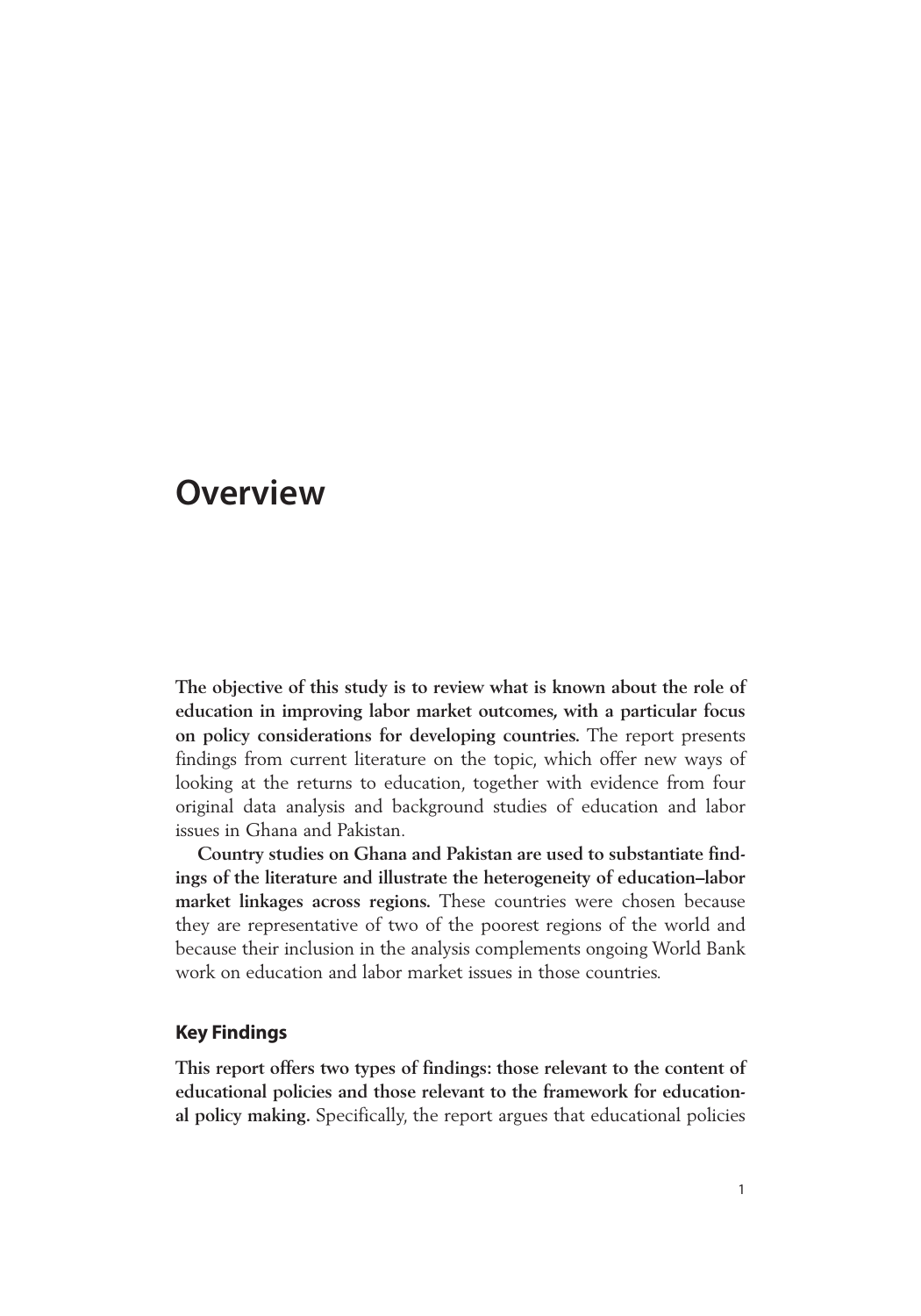need to be seen within a broader macroeconomic context if education is to contribute to national economic growth. For example, policies aimed at improving the skills of the workforce will have limited impact on the incomes of those who acquire the skills, or on the performance of a national economy, unless both labor and nonlabor policies are in place that increase the demand for these skills.

### *Educational Policy Content*

Education continues to yield high returns to individuals. Basic literacy and numeracy generate excellent returns in labor markets in developing economies, although the scale of these returns depends on the country context and the country's level of economic development.

**If, however, the attainment of these basic skills takes 8 to 12 years of education, as in the systems in the countries analyzed in this report, the system is extremely inefficient.** Similarly, if a 15-year-old enrolled in school is unable to use his or her literacy skills for further learning and attainment of knowledge, as indicated by low proficiency scores in international student assessments, the education system has failed the individual.

The Millennium Development Goals assume that the completion of primary education, along with the achievement of the other goals, will help realize the goal of cutting in half the number of people living in poverty worldwide by 2015. **The data analyzed in this report indicate that just increasing the quantity of education at the lower educational levels will not raise earnings substantially, and thus not prove to be effective in helping people climb out of poverty.** Given the increasing demand for skills and the development of skills-biased technology, it could be that the returns to primary education are low. However, the returns could also be low because educational systems are failing to produce minimum functional literacy and numeracy skills at the primary level. In either case, the provision of high-quality, subsidized primary education continues to be warranted, not only because it empowers people and helps reduce inequality, but because countries with low levels of education could otherwise remain trapped in technological stagnation and low growth.

**In spite of improved primary education completion rates, fewer individuals might be attaining competitive skill sets.** The *World Development Report 2007* (World Bank 2006) suggests that although curricula and teaching methods have remained largely unchanged in developing countries over the years, employers are increasingly demanding strong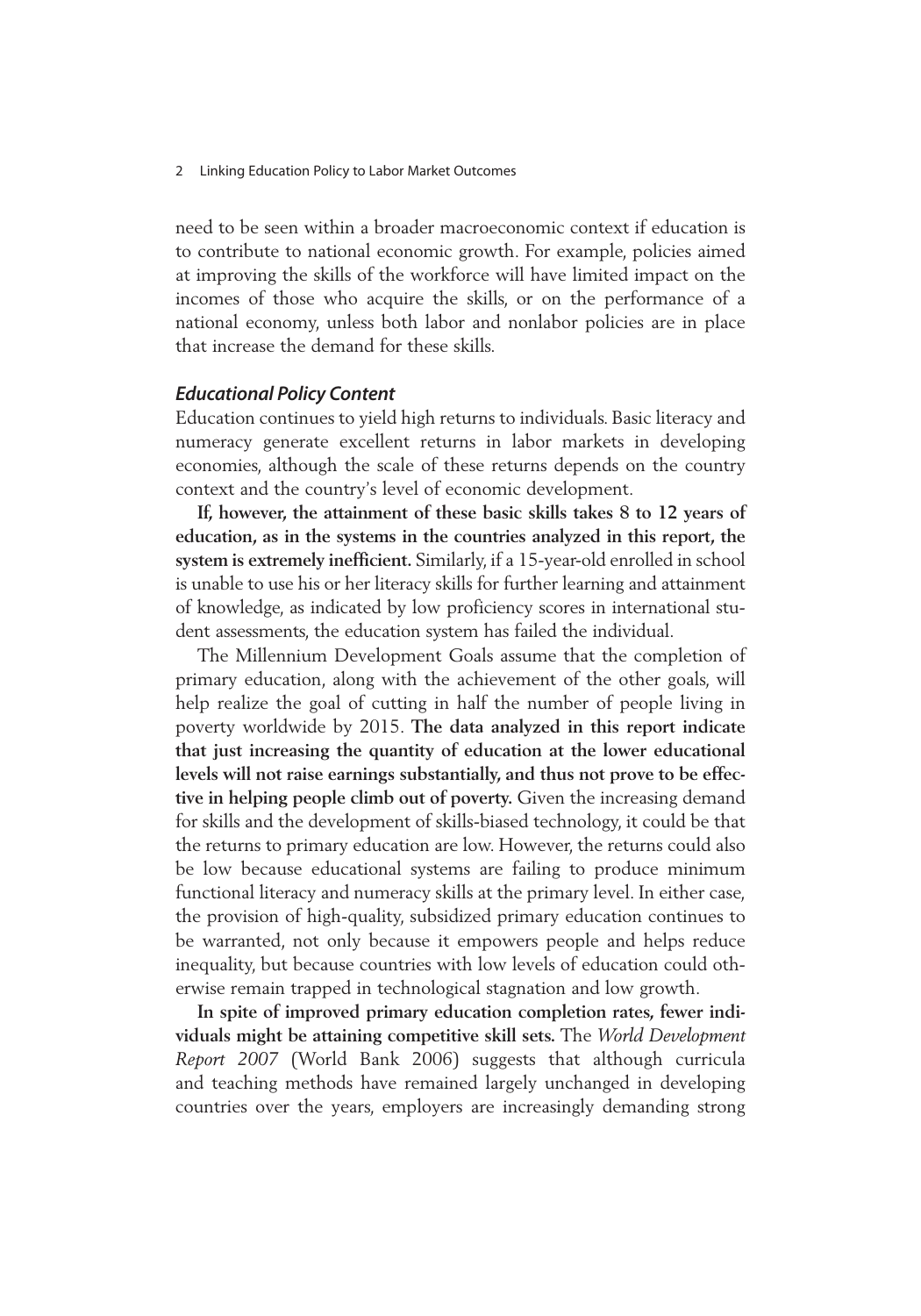thinking, communication, and entrepreneurial skills—demands largely unmet by educational systems in the developing and transition economies. Both general and core competencies and skills have become increasingly valuable in labor markets that are characterized by change and in which there is a constant need to adapt to new developments in technology and working methods.

**The literature on human capital accumulation indicates that highquality education at the primary level generates the highest returns, both at the primary level and all levels thereafter.** Early investment in cognitive and noncognitive skills produces a high return and lowers the cost of later educational investment by making learning at later ages more efficient. When investments are made in individuals at a later stage in their lives, in adolescence, for example, or when the quality of skills provided at the earlier stage of education is low, then baseline skills and the marginal productivity of later educational investments will also be low. Therefore, investing in quality learning in early childhood is essential. Recent evidence suggests that the earlier in childhood these investments are made to develop cognitive and social skills, the better the long-term impacts on skills and labor market outcomes. Evidence also suggests that the efficiency of education at this level would be further enhanced by parallel investments in children's health.

**Improvements to the quality and efficiency of basic education are urgently needed, in both developing and transition countries.** These goals require policies that focus on (i) improving the efficiency of educational spending, so that the development of core skills does not require eight or more years, and (ii) adapting the curriculum of basic as well as postbasic education to develop the skills increasingly in demand in the global labor market: critical thinking, problem solving, and behavioral (that is, noncognitive) skills, as well as skills in information technology.

**Although a number of studies indicate that achieving literacy and numeracy skills in developing countries has a high cost, more research on this topic is needed.** In fact, the direct and indirect costs of developing these basic skills are not commonly estimated in the literature. By the standards defined by UNESCO, such basic skills should be completely mastered by the end of the primary school cycle, that is, with five years of schooling; however, evidence suggesting the need for 8–12 years of schooling to attain these skills points to the high cost of the attainment of these skills.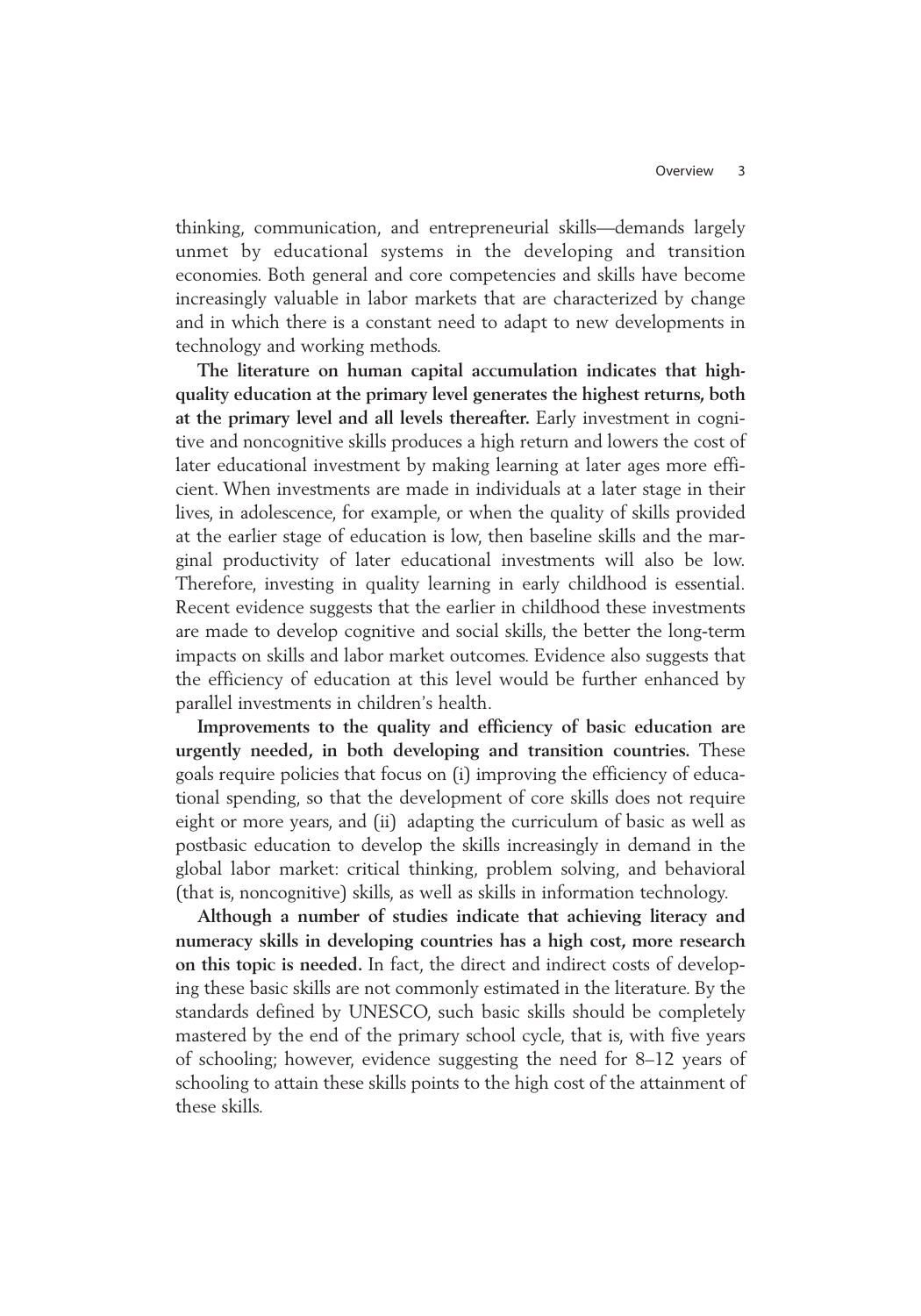### *Multisectoral Framework for Educational Policy*

**Different macroeconomic and country contexts create very different labor market demands and associated rewards, suggesting that educational policy needs do not follow traditional development groupings or categories.** Given the heterogeneity of labor market outcomes for individuals with the same level of education, not all individuals benefit equally from education in the labor market of a given country, nor do all levels of education reap similar rewards. With respect to Ghana and Pakistan, it is revealing that these developing countries show different patterns in returns to education. In Pakistan, high returns are seen at all levels of education, particularly among women in wage employment, and these increase at higher levels of education, whereas higher returns are apparent only at the highest level of education in Ghana.

**To gain a comprehensive picture of education–labor market linkages in any country, supply-side analysis needs to be complemented with demand-side analysis.** If education is to promote economic growth, educational policies must consider both the supply of education (quality and efficiency) and the demand for education (labor market policy, specifically, and nonlabor policies that affect the labor market, such as foreign direct investment [FDI] and technological development). Without an integrated, multisectoral approach to educational policy, the links between nonlabor policies and the labor market can result in a mismatch between education and the skills in demand.

**The role that FDI flows, trade penetration, and industrial policies play in inducing skills-biased technological change, and thus affecting the demand for education, merits greater research.** In particular, the issues of how demand for education increases with broader policy changes in the global economy and how countries can ensure that they maintain a competitive workforce (capable of responding to the changing needs of the economy) need to be better understood.

**Policies aimed at improving the skills of the workforce will have limited impact on the incomes of those who acquire these skills, or on the performance of a national economy, unless other policies are in place that increase the demand for those skills.** In Ghana, for example, the largest demand for labor is overwhelmingly in the domestic market, where selfemployment has expanded much more rapidly than wage employment. The return to skills in the domestic market is, however, very low. These two facts are linked. As long as the demand for low-educated labor fails to rise as fast as the supply, the price of skills will inevitably remain low.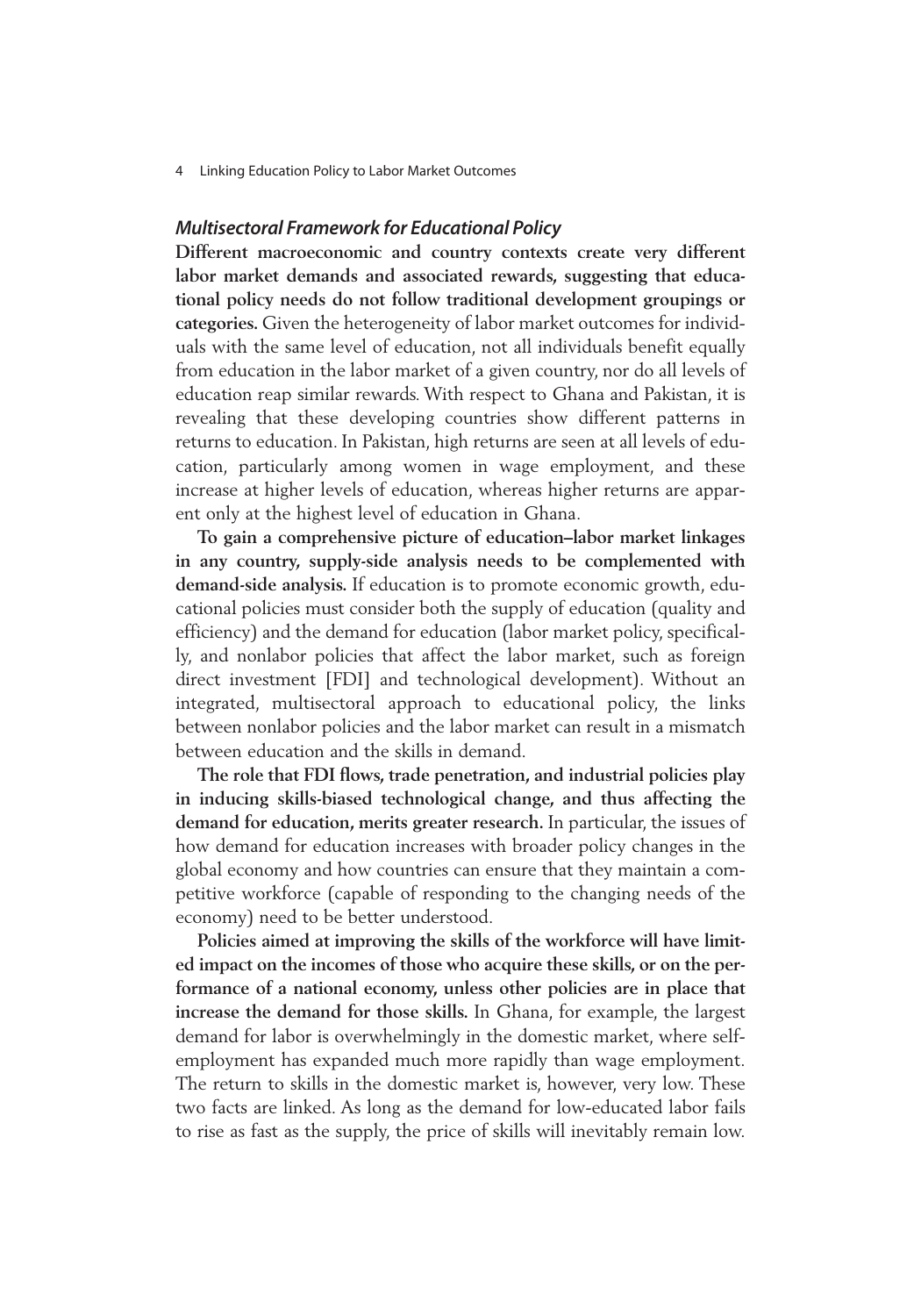While improving the quality and quantity of skills is part of any educational package, it is only part—the package will fail unless the issue of job creation is addressed. The supply of adequate jobs for the labor force is a central concern of any policy maker. However, the issue is not simply whether an adequate number of jobs exist, but whether these jobs are of adequate quality.

If the major issues that affect education–labor market linkages originate in the demand side of the labor market, further expansion of education is unwarranted without attempting to address these issues. For example, subsidies in tertiary education need to be accompanied by the creation of an environment conducive to investment and technological progress. In the absence of such an environment, countries will find their population emigrating for better opportunities and governments will need to continue subsidizing education to compensate for weak effective demand.

**The framework within which educational supply and demand are analyzed needs to be broadened to include a country's macroeconomic situation, investment climate, and labor market policies.** A more comprehensive framework will not only strengthen the diagnostic capacity of education supply and demand analysis, it will also streamline the policy approach to education issues.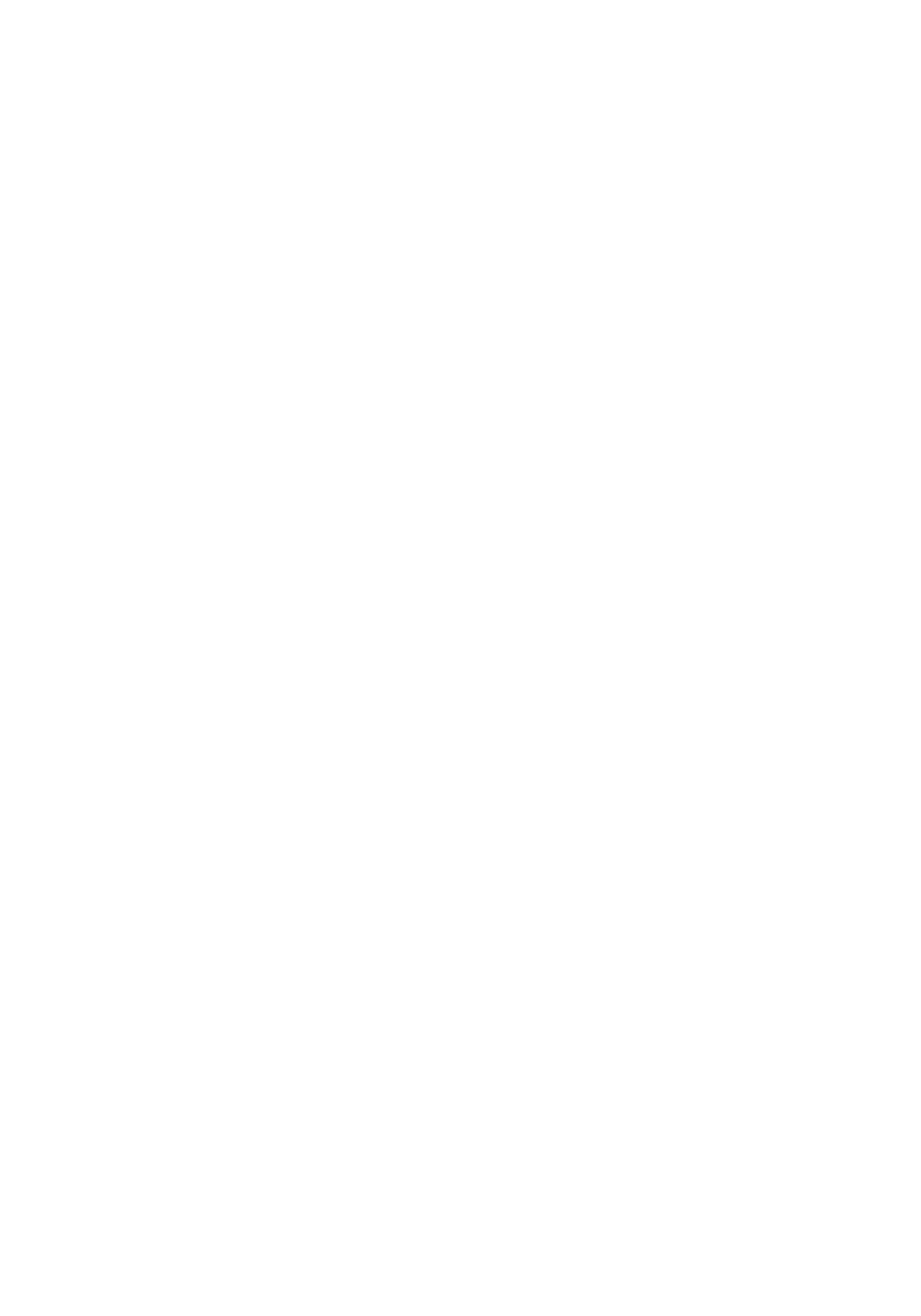# <span id="page-19-0"></span>*CHAPTER 1*

# *Introduction*

Recent years have seen renewed interest in the study of the links between education and labor market success, motivated by a search for the causes of growing disparities between more- and less-educated workers and by the existing wage differentials for workers with the same level of education. Concurrently, policy concerns have arisen about the relative costs and benefits of various levels of education, in particular, postbasic and higher education in countries worldwide. A new focus on the roles of both quantity and quality of human capital in the development process, moreover, has given policy makers new appreciation of the importance of education–labor market linkages.

**The objective of this study is to review what is known about the role of education in improving labor market outcomes, with a particular focus on policy considerations for developing countries.** The report presents findings from current literature on the topic, which offer new ways of looking at the returns to education, together with evidence from four original data analysis and background studies of education and labor issues in Ghana and Pakistan.

The Ghana and Pakistan country studies are used to substantiate findings of the literature and illustrate the heterogeneity of education–labor market linkages across regions. These countries were chosen because they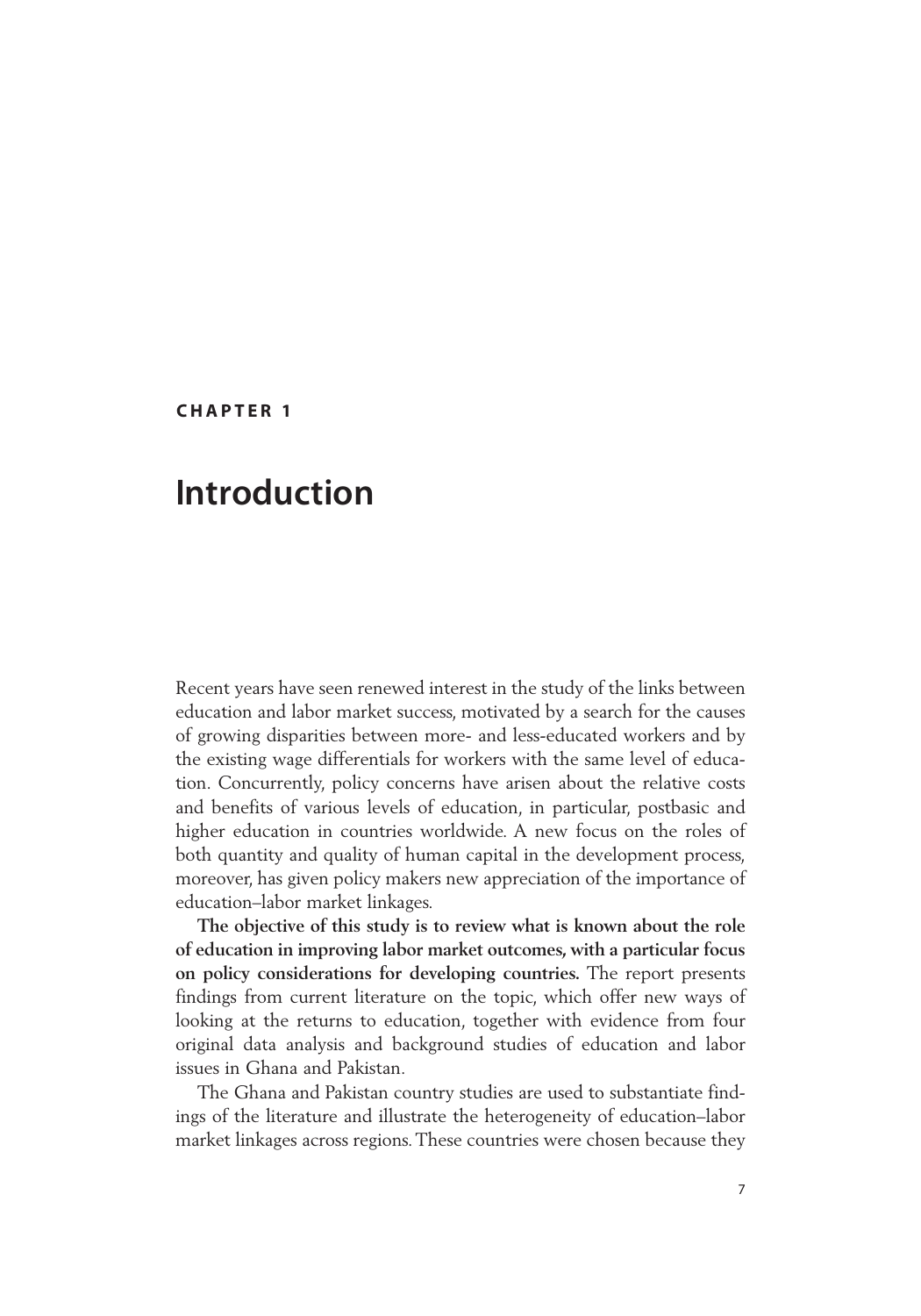are representative of two of the poorest regions of the world and because their inclusion in the analysis complements ongoing World Bank work on education and labor market issues in those countries.

**The standard human capital model is based on the idea that individuals choose their optimal level of education so as to equalize marginal returns and marginal costs (Becker 1964).** Although estimating such returns requires complex econometric analysis of education–labor market linkages, this type of analysis remains the most commonly used method for determining how individuals benefit from education and for estimating the poverty-reducing potential of different levels of education.

**For a comprehensive picture of education–labor market linkages, however, this supply-side analysis needs to be complemented with demandside analysis.** The supply of adequate jobs for the labor force is a central concern of any policy maker. However, the issue is not simply an adequate number of jobs for the workforce, but whether these jobs are of adequate quality. The two groups of issues that need to be explored from the demand side, therefore, include policy issues related to markets other than labor markets and policy issues that affect the operation of labor markets. The former might include government policy on foreign direct investment (FDI) or technological advancement (de Ferranti et al. 2003), whereas the latter might more directly concern labor market regulations and the match (or mismatch) of skills and education in labor markets.

**Education and relevant skills remain the main determinants of good labor market outcomes for individuals.** Although labor market outcomes depend on a myriad of factors—household labor supply decisions, the influence of the product market on the labor market, the investment climate in a given country, growth and productivity, financial markets, and FDI—**education and skills can be regarded as necessary, but by no means sufficient, for achieving favorable labor market outcomes.** A country's development and edge in the global economy, therefore, depend on the creation of a highly skilled workforce with the ability to access, adapt, apply, and create new knowledge and technologies.

**Education plays a central role in preparing individuals to enter the labor force and in equipping them with the skills needed to engage in lifelong learning experiences.** Vast research literature provides evidence of the value of investing in education to develop human capital and of its contribution to economic development and growth (see, for example, Hanushek and Kimko 2000; Krueger and Lindahl 2000; Hanushek and Woessmann 2007). The primacy of education stems not only from its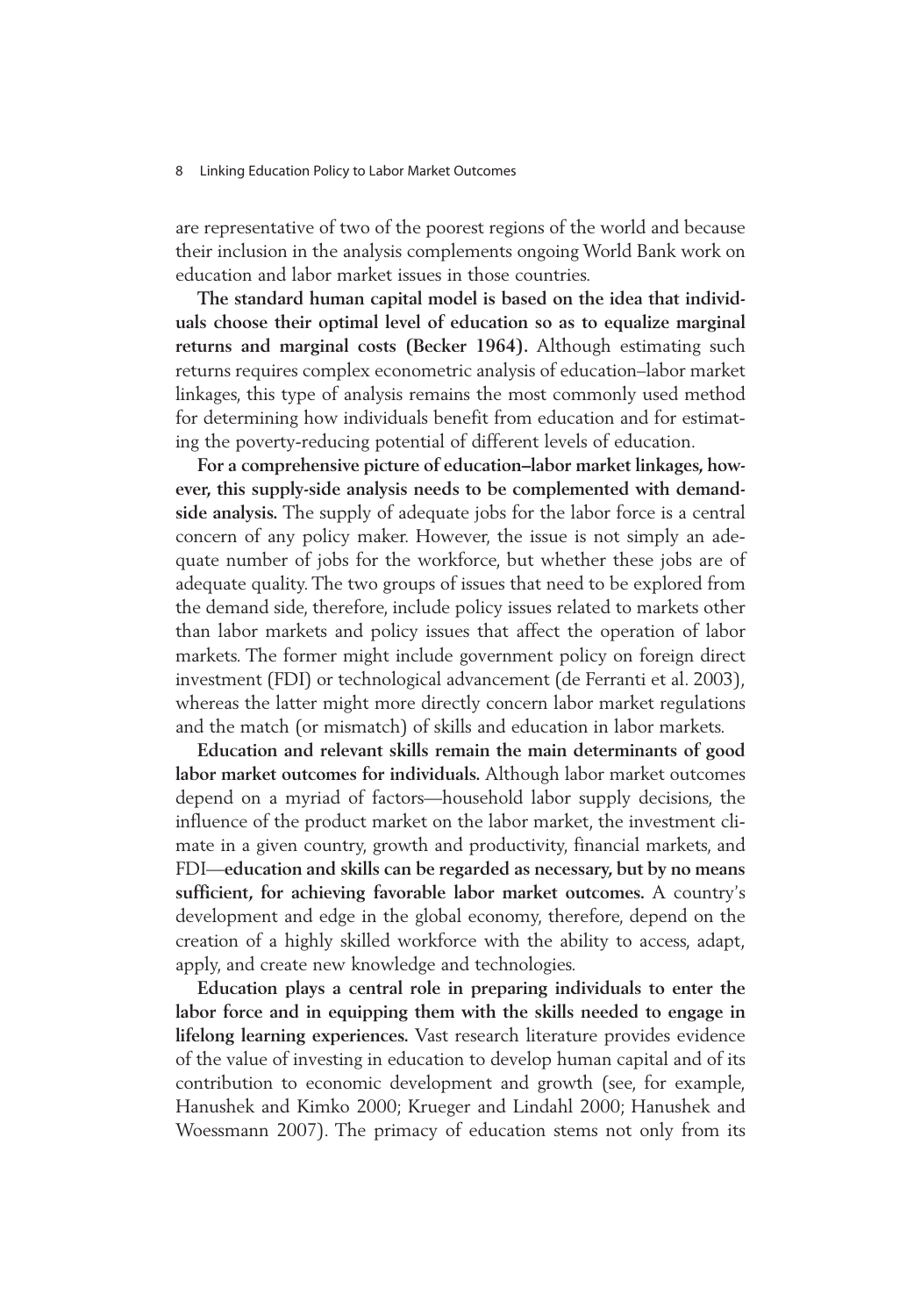fundamental role in increasing individual earnings, but also from its *noneconomic* benefits—such as lower infant mortality, better participation in democracy, reduced crime, and even the simple the joy of learning that enhance and enrich the quality of life and sustain development (Case 2001). Economists have speculated that these social returns to education may be higher even than the private returns, where returns are defined simply as the benefits of education net of its costs (Currie and Moretti 2003; Moretti 2004a, 2004b).

**Economic policy interest in education is, in general, linked to its potential to increase earnings and reduce poverty.** Much of the focus in the literature has thus been on *economic* returns to education. Estimates of the returns to different levels of education (primary, secondary, tertiary), different types of education (general and vocational), and different subjects (medicine, law, agriculture, humanities, and so on) are extensively used for various policy and evaluation purposes. For instance, intrasectoral budgetary allocations are sometimes justified on the basis of the estimated returns to different levels and types of education. Similarly, some governments consider the economic returns to different degree subjects in setting fees for different university courses.

This report emphasizes the importance of a holistic approach to analyzing education–labor market issues, with particular stress on education market diagnosis. **The role of education needs to be seen in a broader macroeconomic context to ensure that education contributes to the growth of a country's economy.** The role of FDI flows, trade penetration, and industrial policies in inducing skills-biased technological change, and the impact that these factors have on the demand for education, is an under-researched area of inquiry. Specifically, this study calls for a focus on how demand for education increases with broader policy changes in the global economy and how countries can ensure that they maintain competitive workforces (ones capable of responding to the changing needs of the economy).

Written from the perspective of an education specialist, **this study attempts to identify the key policy issues that facilitate education's role in improving labor market outcomes, through both better access to opportunities and better returns to education.** Micro data from the Ghana and Pakistan country studies are used throughout the report to illustrate the complexities of education–labor market linkages.<sup>1</sup> Chapter 2 develops the conceptual framework for understanding education–labor market linkages. Based on this framework, chapter 3 assesses the supply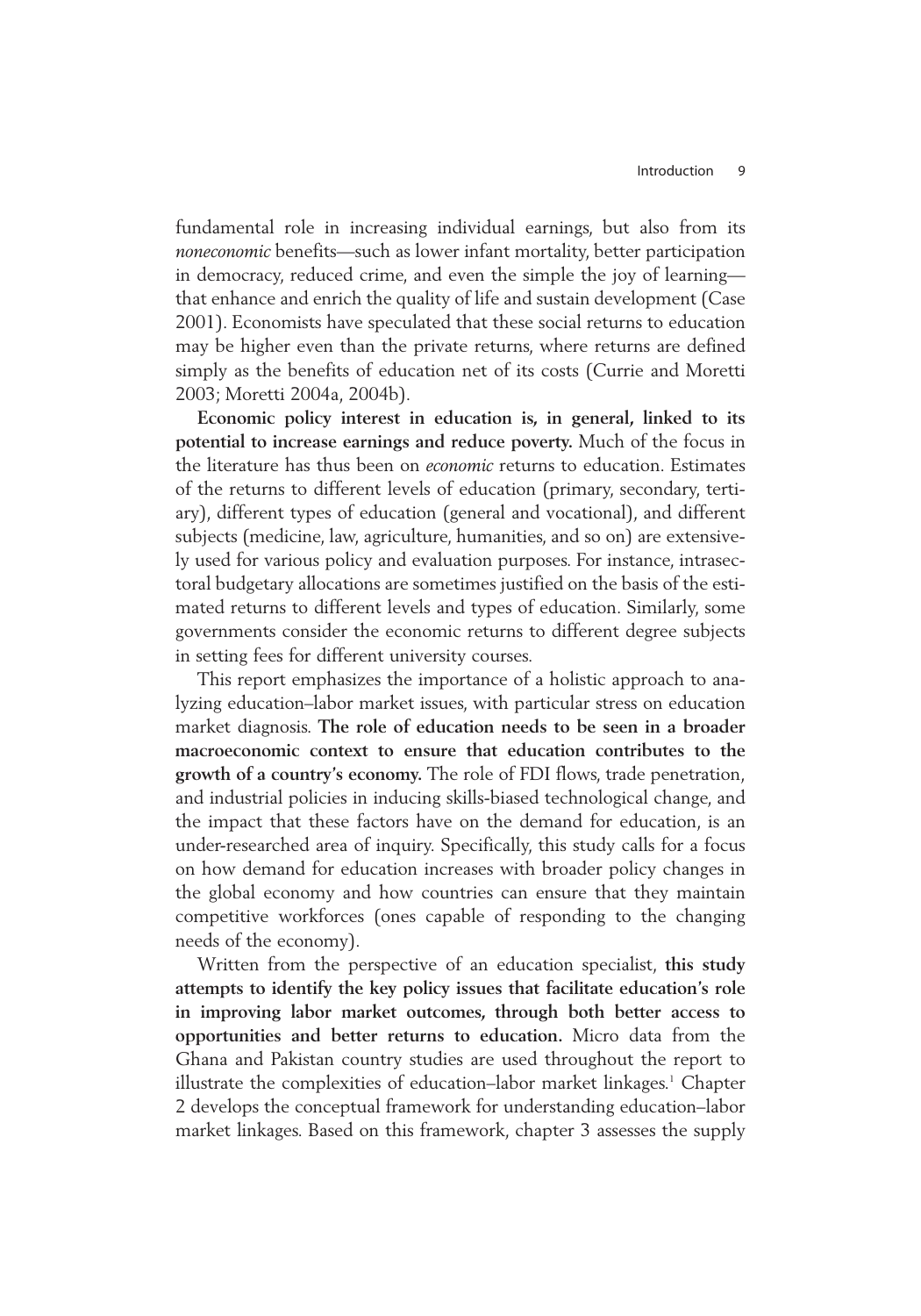of education measured by educational outcomes and their impacts on labor market outcomes. Chapter 4 discusses the demand for labor within the broader policy context and draws mainly on the Ghana case study. Chapter 5 concludes with the major policy implications revealed by the analysis. The appendixes present supplemental information on both methodology and educational research. Appendix 1 presents a brief summary of the method commonly used to analyze education–labor market linkages; appendix 2, the methodology used for the Pakistan and Ghana case studies; and appendix 3 summarizes a number of studies on returns to basic educational skills conducted in countries worldwide.

### *Note*

1. In addition to household surveys, the Ghana studies also make use of existing data and analysis from the Ghana Manufacturing and Enterprise Survey (similar to the Investment Climate Assessment Survey of the World Bank) to explore demand aspects of the Ghanaian labor markets.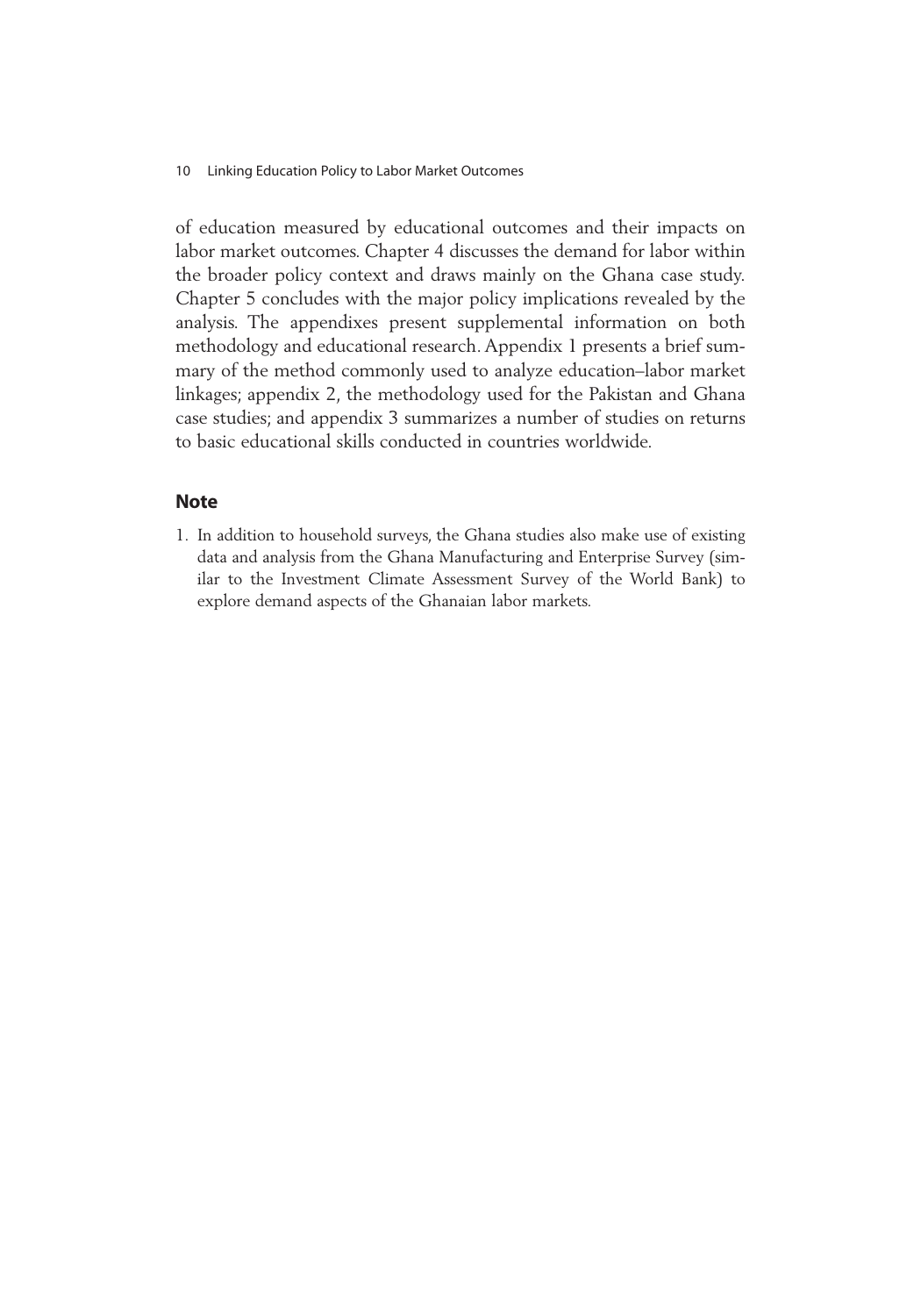<span id="page-23-0"></span>*CHAPTER 2*

# *The Conceptual Framework*

**At the most basic level, the linkages between education and the labor market can be defined as a three-tiered relationship: the determinants of education determine educational outcomes, which, in turn, determine the labor market outcomes of individuals** (see figure 2.1). The relationship between the education "market" and labor markets is, however, much more intricate, with many players active at various levels. Most important, the country context (seen at the extreme right-hand side of figure 2.1) plays an overarching role in the school-to-work transition and education decisions made at the micro level. This context includes welfare systems (for example, free education, incentives for education at different levels, the social protection system, and labor market support to the unemployed), as well as the overall macroeconomic context.

The first tier of linkages—the determinants of education—include demand-side as well as supply-side factors (seen as the first horizontal row in figure 2.1). **On the demand side, these determinants are child and family characteristics and community and societal characteristics. On the supply side, they are school characteristics and other inputs.** Governments can and do influence how these four determinants affect educational outcomes. For instance, schools in most developing countries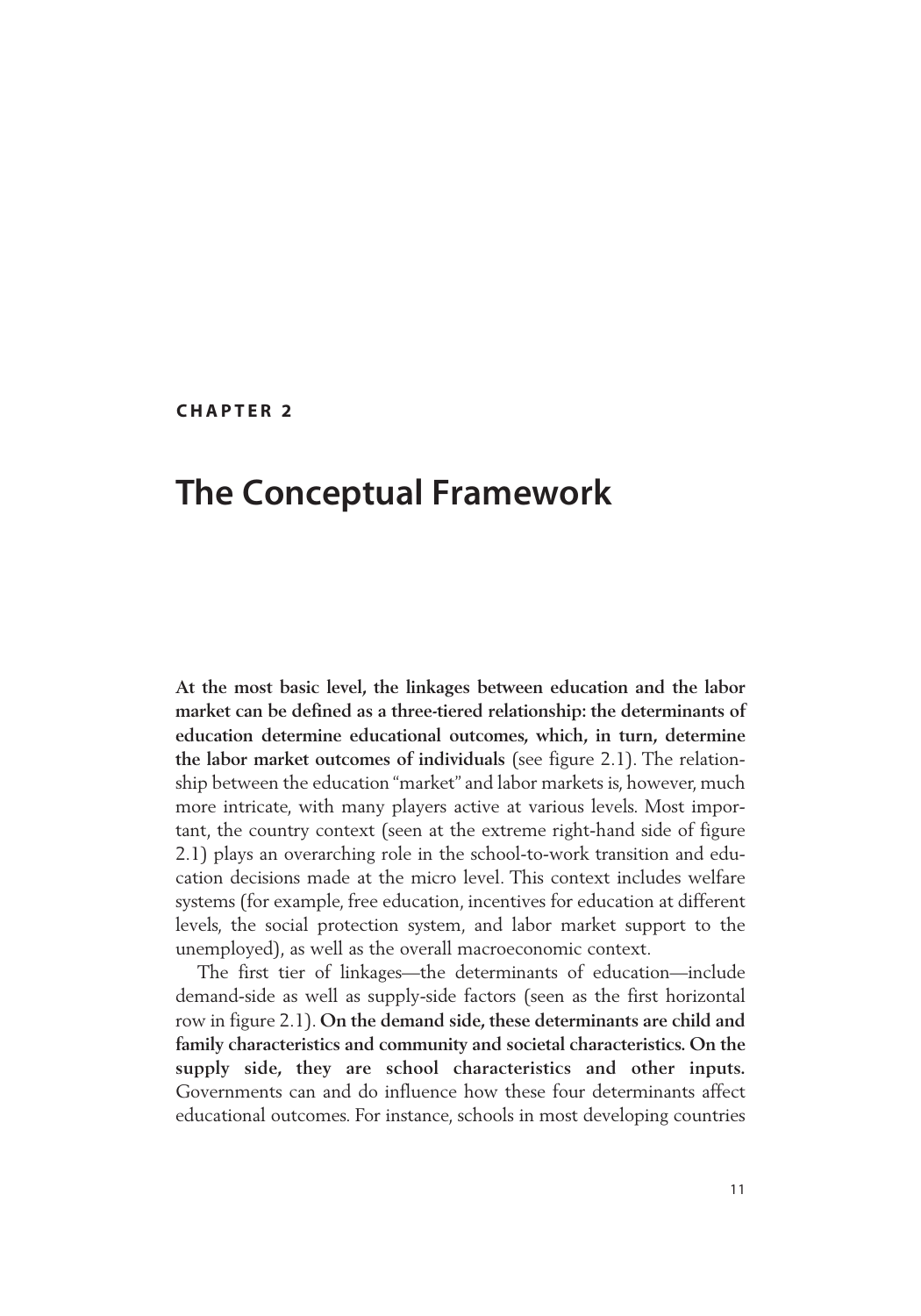are generally administered by national governments, which have considerable authority over such crucial issues as school facilities, pedagogy, language of instruction, textbooks and other materials, and the training of teachers, among many other factors.

The perceived quality of schooling that a government supplies its citizens affects the demand for that education because, if given a choice, families are more likely to enroll their children in good schools. Certain other policies also affect demand-side determinants of educational outcomes. For instance, government incentives, such as targeted reductions of school fees or conditional cash transfers, have proved successful in encouraging families to send their children to school in numerous countries.

At the second tier of educational outcomes, the quality and quantity of education are determined by a range of factors, including an individual's family and community, school characteristics, time spent in the education system, and the type of education.<sup>1</sup> Number of years spent in the formal education system is a first-order educational outcome. This time enables students to attain higher-order educational outcomes, such as skills and degrees, which often function as signals that a person possesses useful skills and knowledge. In this context, a general versus technical or vocational educational track has strong repercussions on labor market entry. **Important educational outcomes thus include cognitive and technical skills; general and specific knowledge; and values that help prepare individuals to enjoy healthy, productive, and fulfilling lives.** Degrees attained and grades completed, however, often remain among the key determinants of labor market outcomes because people who have an adequate education have more chances of ending up employed.

Labor markets, broadly defined as the buying and selling of labor services (Fields 2007), are distinguished by two types of employment: (i) wage and salaried employment, where labor is sold to others; and (ii) selfemployment, where workers sell services and labor to themselves. Although an oversimplification, because the definitions of formal and informal employment encompass a number of other dimensions, wage and salaried employment largely falls under formal employment and selfemployment falls under informal employment.

As seen in figure 2.1, **employment is the basic labor market outcome of education for individuals.** There are three fundamental ways in which education affects this outcome. First, those with fewer skills, less knowledge, and fewer degrees are less attractive to potential employers and less prepared to start their own businesses. Second, individuals who followed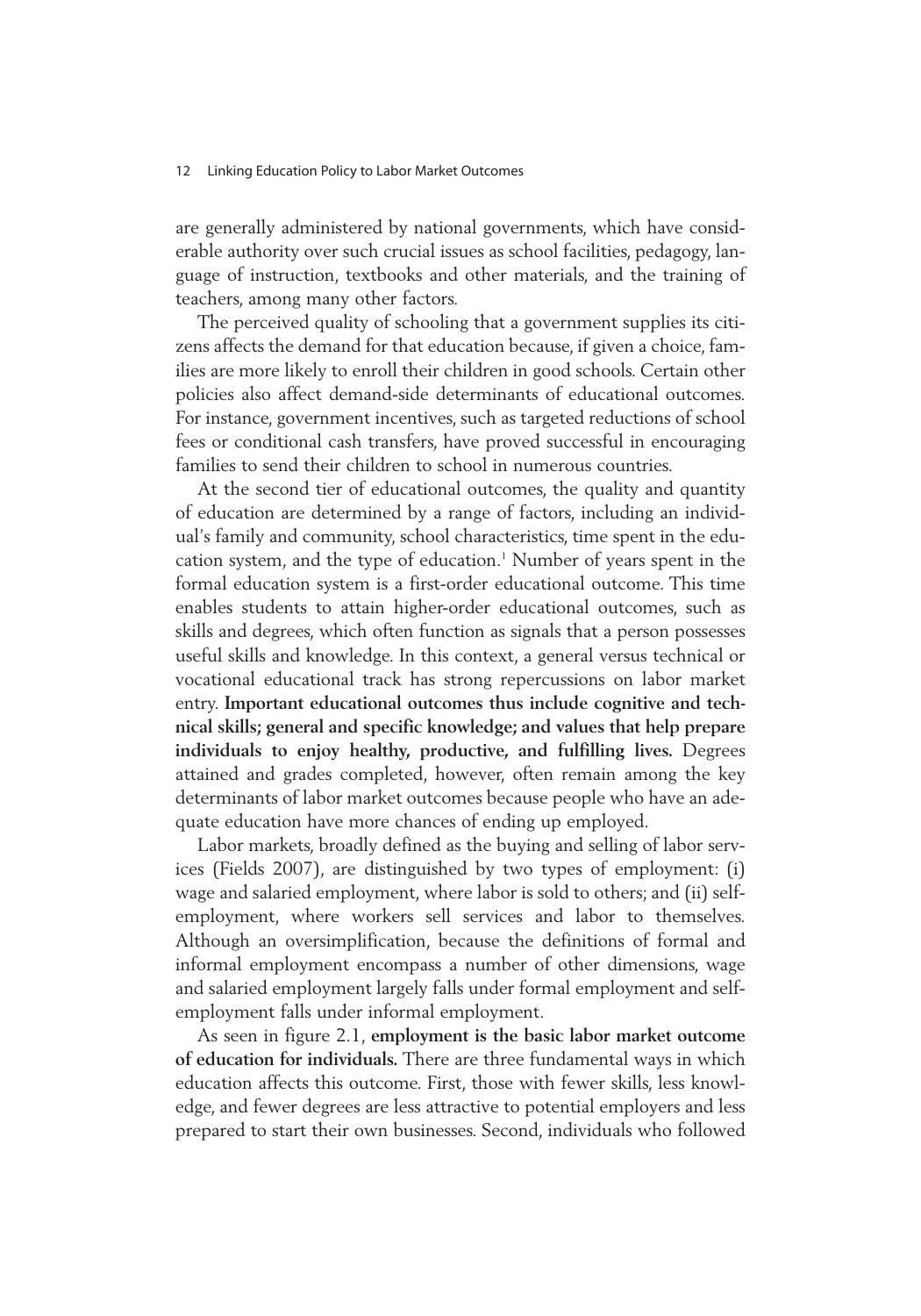

<span id="page-25-0"></span>*Figure 2.1 Basic framework of education–-labor market linkages* 

Source: Author.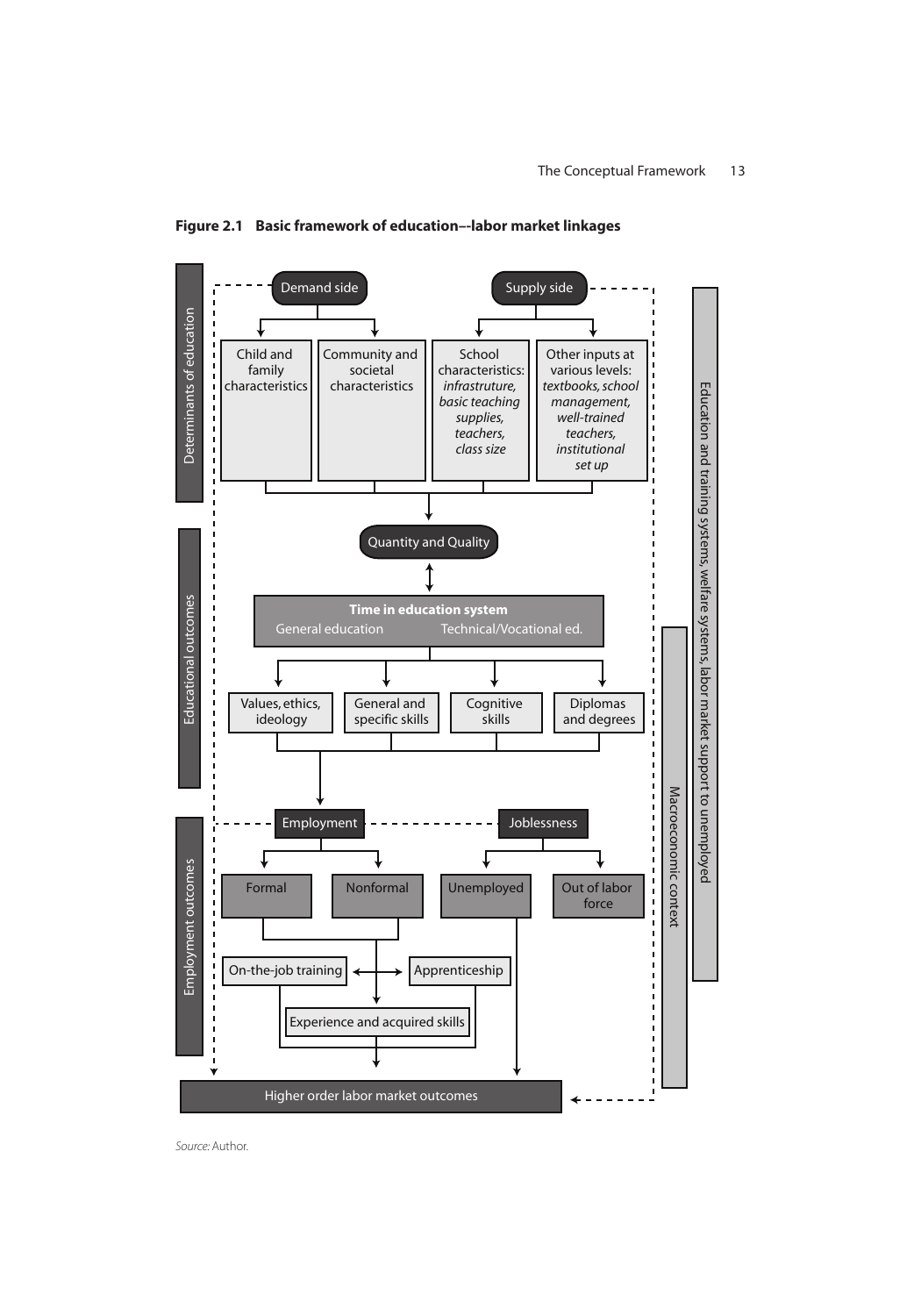a vocational or technical education track will enter different occupations from those who followed a general education track. In fact, most labor market models with skill differentials are based on this assumption. A third way in which educational attainment affects employment is by ensuring greater earnings within an occupation (although much depends on the quality of education as well).

**In both formal and informal employment, apprenticeships and on-thejob training are part of education as well as labor market outcomes.** In particular, formal schooling systems in developing economies, especially those with large, pervasive informal sectors, may not be the only important channel for acquiring employment skills. Many workers acquire skills through apprenticeships in informal or traditional training systems. While often directly linked to the labor market, the skills that such apprentices acquire may or may not enable them to access higher-skill and betterremunerated employment opportunities. In certain cases, but more likely in formal than in informal employment sectors, governments can establish policies that encourage firms and small businesses to offer apprentice or training activities or positions if these outcomes appear desirable.

**The second possible initial labor market outcome is joblessness, a category that combines the unemployed (people who are not working, but available and seeking work) and those who are out of the labor force.** Although unemployment may be a normal state during the job entry process, extended spells of inactivity tend to have strong associations with issues such as health problems, drug addiction, and social unrest (O'Higgins 2002), and therefore merit special attention from policy makers.

Finally, another important consideration in labor market outcomes is that employment status can change over time—people who are employed can become unemployed and vice versa throughout their working lives. This change of status is indicated in figure 2.1 by a dashed line because it does not imply causality.

**Higher-order labor market outcomes are affected by educational outcomes and their determinants, as well as by previous employment.** For people who are formally employed, higher-order outcomes can include increased wages and access to further on-the-job training and promotions. For people who are informally employed, these outcomes can include enhanced productivity, access to credit, and business expansion, among others. Finally, job stability and satisfaction are outcomes that accrue to both types of workers. The role that education plays in shaping outcomes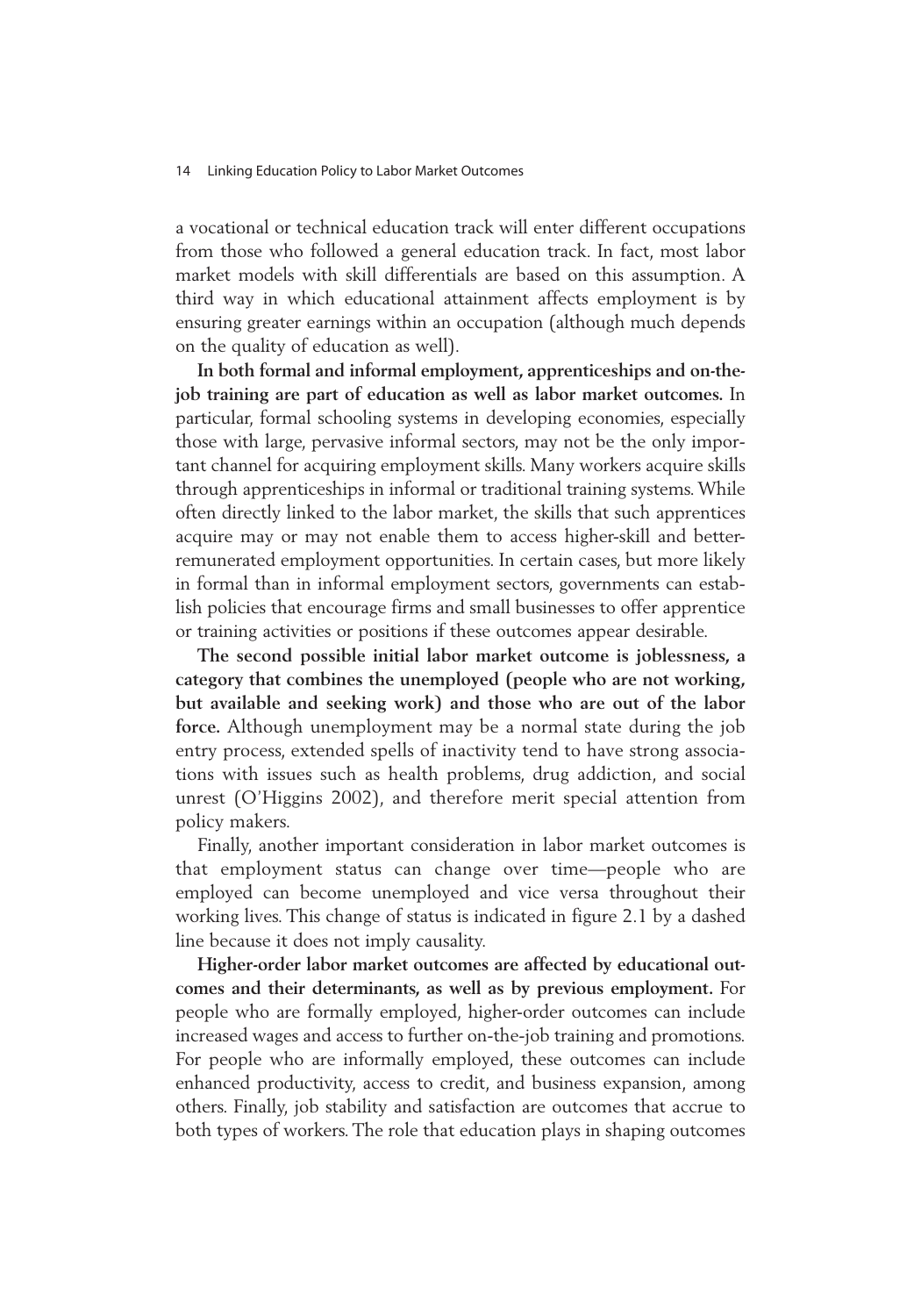at this level has been much less studied than employment outcomes, particularly in developing countries, and is thus less understood. Perhaps degrees attained by young people have greater weight during the schoolto-work transition (Van der Velden 2007), whereas skills and knowledge prove more important in the long term. However, if the skills acquired in education relate to a very specific occupation, technological change could make these obsolete.

### *Note*

1. Type of education can be the result of conscious choice or chance (that is, the type of education to which a student managed to gain access). A large number of education systems follow academic tracking, in which certain fields of education are open only to students who demonstrate high achievement in school or school exit examinations. Discussion of this topic is outside the scope of this paper and will be analyzed in an upcoming paper by Human Development Network, Education Department.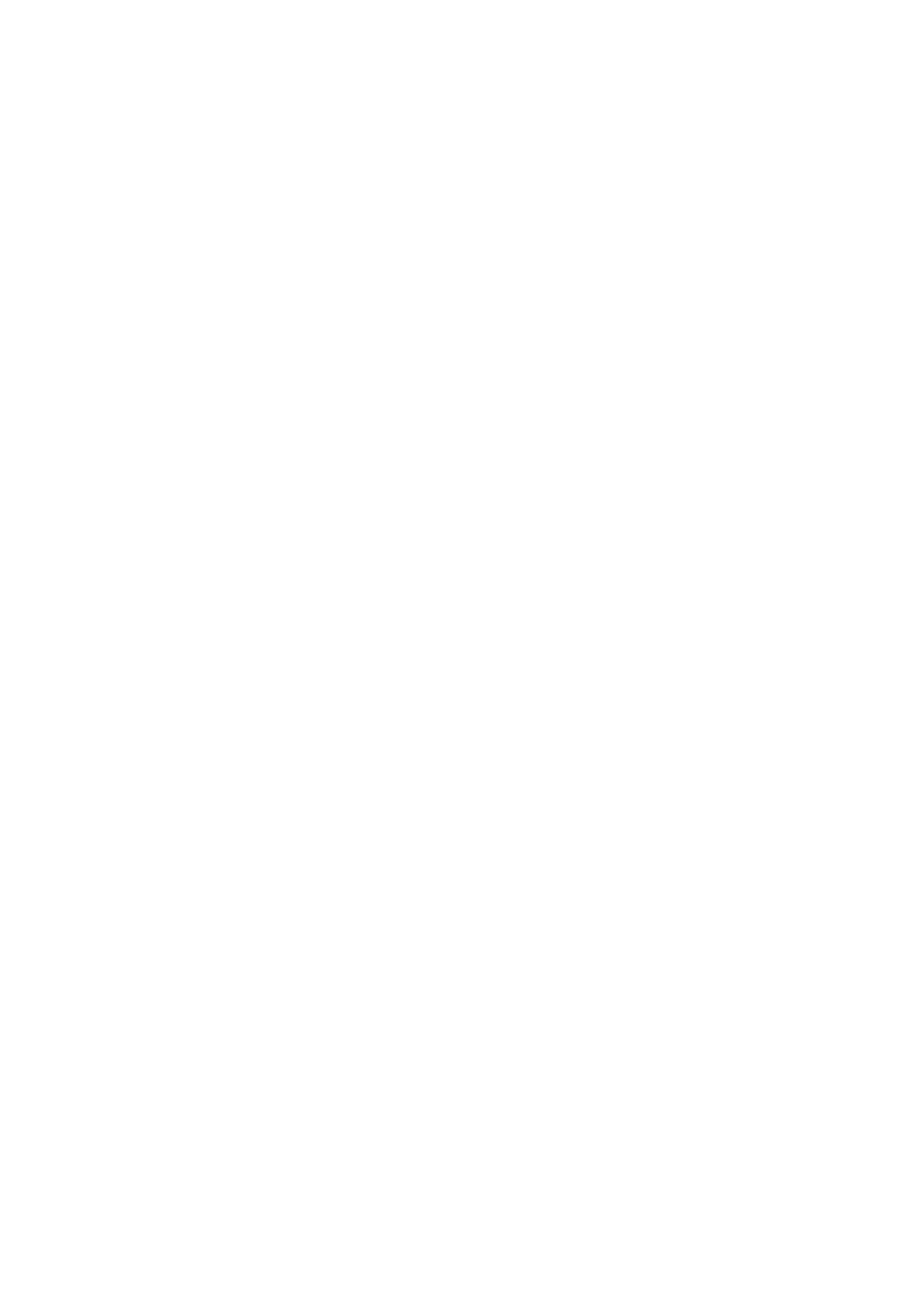<span id="page-29-0"></span>*CHAPTER 3*

# *Educational Outcomes and Their Impact on Labor Market Outcomes*

**Education and relevant skills are a necessary condition for good labor market outcomes for individuals.** Quality, including the content of education, and quantity (number of years in education) together determine the economic impact of a particular level of education in the labor market. This chapter expands on the second tier of the framework developed in chapter 2 (see figure 2.1) by assessing the supply of education through educational outcomes and their impacts on labor market outcomes.

## *Basic Cognitive Skills and Quality of Education*

**Evidence suggests that cognitive skills have large economic effects on individual earnings and on national growth** (Hanushek and Woessmann 2007) **and that workers' productivity depends both on years of education and what is learned at school** (Heckman, Layne-Farrar, and Todd 1995; Murnane, Willett, and Levy 1995). Although a number of interpretations are more encompassing, basic cognitive skills can be defined as literacy (the ability to read and write in a language) and numeracy (the ability to perform simple mathematical operations).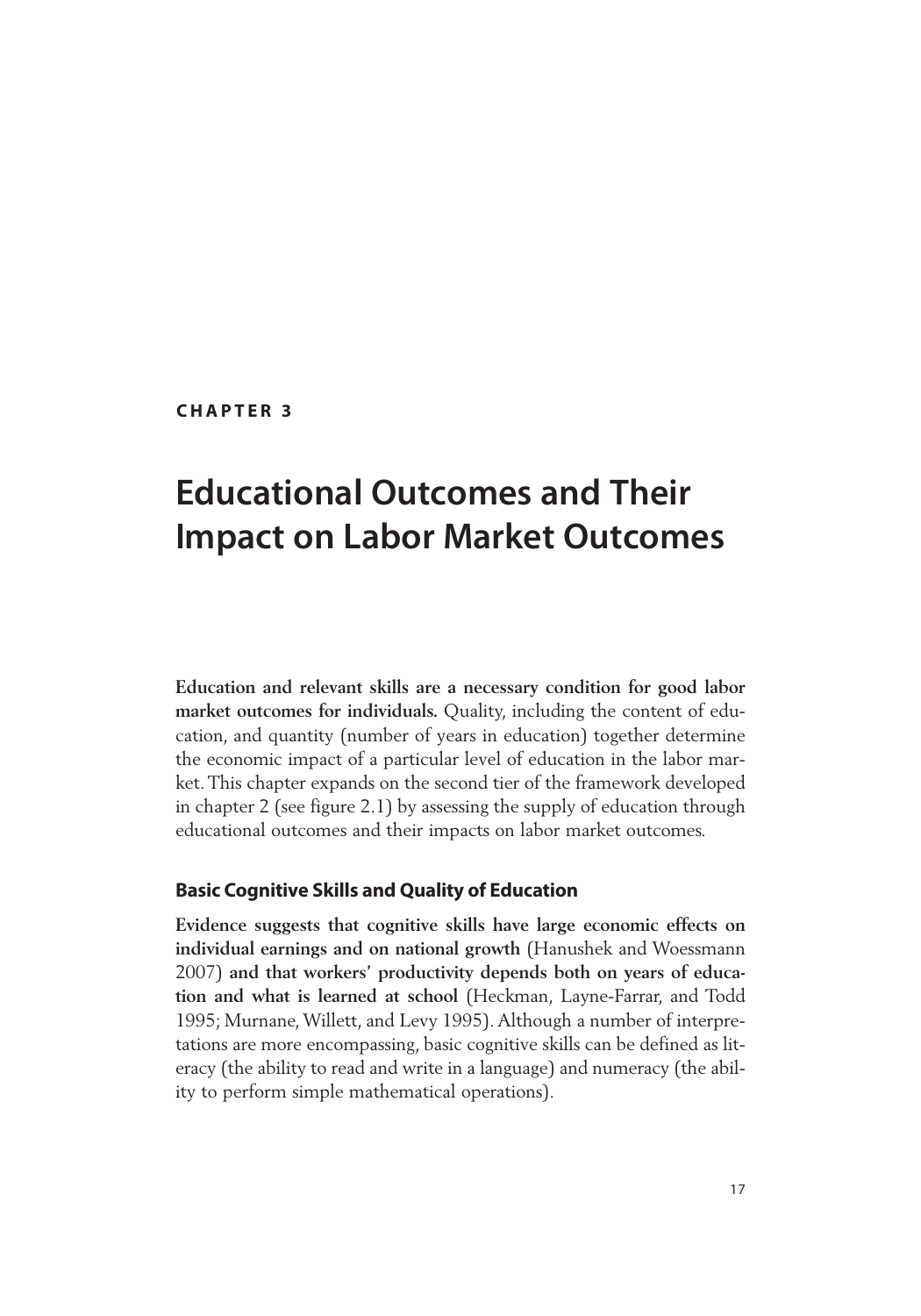In the empirical literature on the effect of basic cognitive skills on earnings, both self-reported literacy and numeracy and scores on specially designed tests to measure functional literacy and numeracy from various perspectives have been used (see, for example, Boissiere, Knight, and Sabot 1985; Alderman et al. 1996; Behrman et al. 1997; Behrman, Ross, and Sabot 2002).<sup>1</sup> Generally speaking, the estimated effects of basic cog**nitive skills on earnings are significant and positive.** One study on the United States (Murnane,Willett, and Levy 1995), for example, found that cognitive skills were strong predictors of wages during the 1980s, apparently stronger than they had been in the 1970s. Similarly, researchers found strong positive effects of numeracy and literacy on earnings in other developed countries, including Canada and the United Kingdom (McIntosh and Vignoles 2001; Finnie and Meng 2001, 2002; Green and Riddell 2003). Other research reports similar findings, including a number of studies on developing countries (see appendix 3 for a summary of several studies).<sup>2</sup>

**Research suggests that basic literacy and numeracy skills matter greatly to people's economic outcomes, whether through the indirect effect of occupational sorting or a direct effect on earnings.** In the country studies for Pakistan and Ghana, conducted to illustrate this report, wage employment and self-employment are much better remunerated occupations than agriculture. Individuals who can read and write are therefore much less likely to work in agriculture in both countries (see table  $3.1$ ).<sup>3</sup> Even in the informal sector, lack of basic literacy and numeracy can hinder the success of an individual in the labor market. Haan and Serriere (2002) identify these skills as one of the basic training needs in the informal sector; in its absence, trainability and consequent skill achievements are limited.

**As shown in figure 3.1, the returns to being literate are high in both Pakistan and Ghana,** conditional on being in one of the occupational states in table 3.1. In fact, older literate women in Pakistan earn a premium of almost 200 percent, a result that reflects the scarcity premium, because far fewer women than men are literate in the country. The picture in Ghana, where the earnings premium is not as high for women compared with men, is quite different.

Notwithstanding the high earnings premiums associated with literacy shown in figure 3.1, **an important issue for economists and policy makers is the cost associated with developing these skills in individuals,**<sup>4</sup> costs that are not commonly estimated in the literature. According to the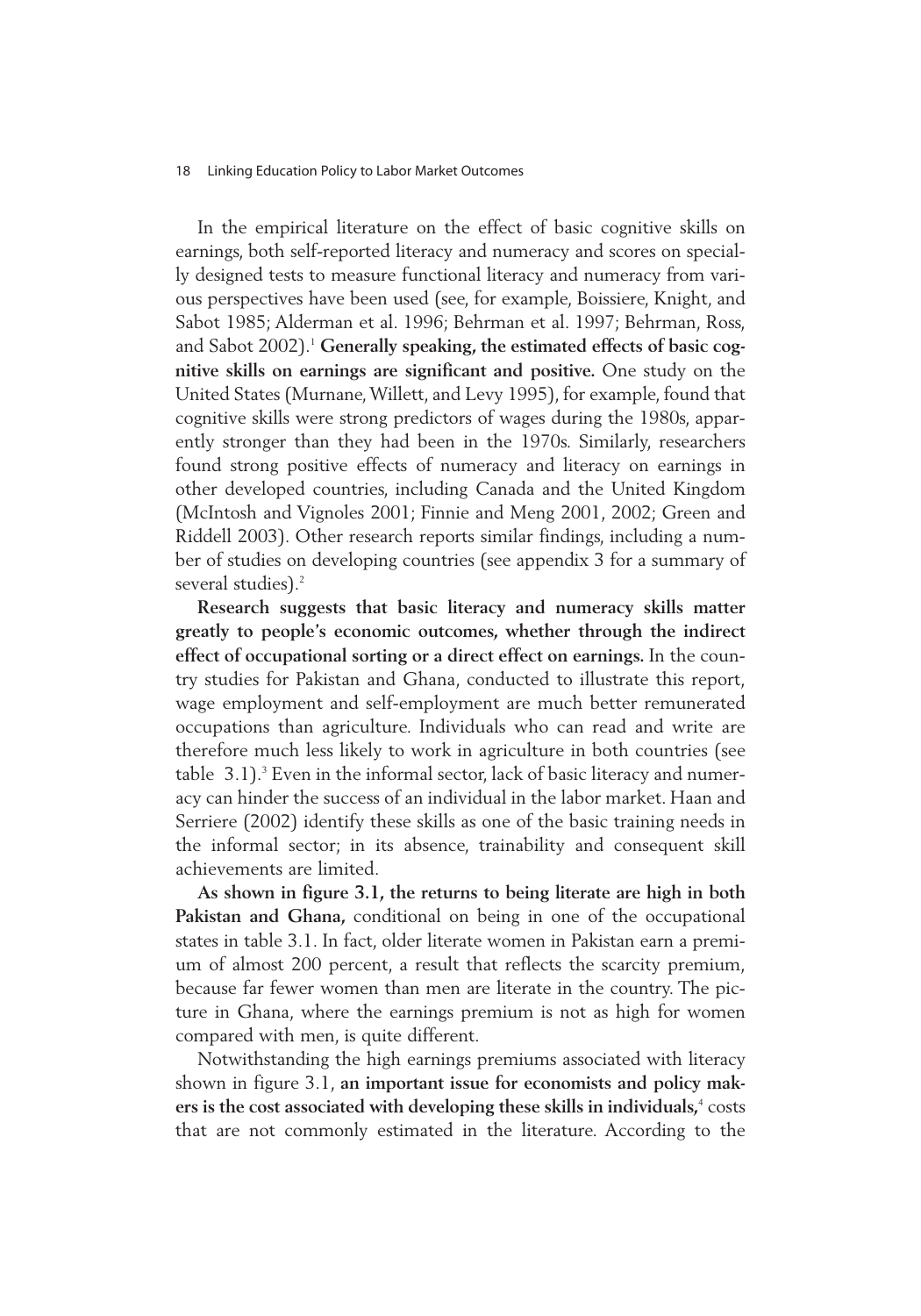### <span id="page-31-0"></span>*Table 3.1 Marginal effects of literacy and numeracy on occupational outcomes by gender and age group in Ghana and Pakistan*

(percentage; comparative category: wage employment)

|                               | Pakistan           |        |                  | Ghana  |                  |         |
|-------------------------------|--------------------|--------|------------------|--------|------------------|---------|
|                               | Young (age 30      |        |                  |        |                  |         |
|                               | years and younger) |        | Old (age $>$ 30) |        | All ages (16-65) |         |
|                               | Men                | Women  | Men              | Women  | Men              | Women   |
| 1. Self-employment            |                    |        |                  |        |                  |         |
| Can solve simple math problem | 3.4                | 0.9    | 4.2              | 0.9    | $-0.1$           | 10.1    |
| Can read and write            | 5.2                | $-0.4$ | 3.8              | $-0.1$ | 1.4              | 1.0     |
| 2. Agriculture                |                    |        |                  |        |                  |         |
| Can solve simple math problem | 1.4                | 2.5    | 2.4              | 1.8    | $-9.7$           | $-16.0$ |
| Can read and write            | $-9.3$             | $-9.8$ | $-13.6$          | $-9.2$ | $-18.3$          | $-16.2$ |
| 3. Unemployed                 |                    |        |                  |        |                  |         |
| Can solve simple math problem | $1.2^{\circ}$      | $-2.2$ | $-0.7$           | $-2.5$ | 0.8              | 0.4     |
| Can read and write            | 3.6                | 1.4    | 0.8              | 0.1    | 0.3              | $-0.1$  |
| 4. Out of labor force         |                    |        |                  |        |                  |         |
| Can solve simple math problem | $-5.8$             | $-3.4$ | $-0.5$           | $-3.2$ | $-2.7$           | 4.1     |
| Can read and write            | 6.7                | 7.9    | 2.0              | 7.8    | 2.5              | 2.1     |

Source: Kingdon and Soderbom 2007a, 2007b.

Note: These results are based on the multinomial logits reported in the background studies on Ghana and Pakistan. See appendix 2 for a summary of the methodology. Numbers in bold are statistically significant.

International Standard Classification of Education 1997 (ISCED97), primary education—or the first five years of school—is the level at which these basic competencies should be mastered. However, a number of studies indicate that the costs associated with achieving these skills in individuals in developing countries are much higher; for instance, Hanushek and Woessmann (2007) suggest that often even nine years of schooling in an average developing country does not necessarily mean that students have become functionally literate.

**Evidence for the countries evaluated for this report suggests that it takes men 10 years and women 12 years to acquire literacy in Ghana.**<sup>5</sup> **In Pakistan, approximately 8 years of schooling are needed to acquire basic (self-reported) cognitive skills** (including the ability to read a simple sentence and write one's own name). Comparative data from the reading component of the standardized Programme for International Student Assessment (PISA), moreover, indicates that these basic cognitive skills are often insufficient to enable students to continue to advance their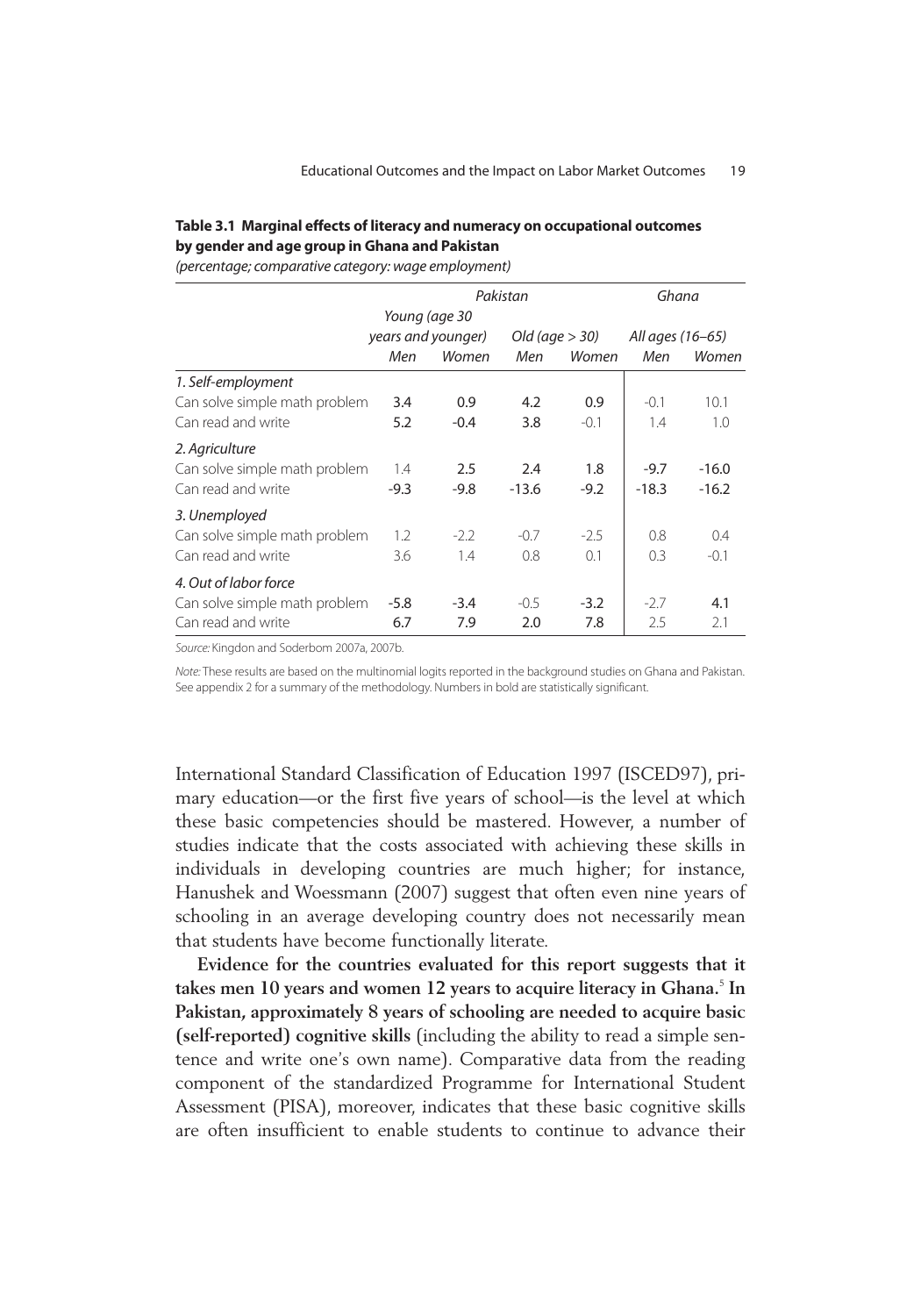

<span id="page-32-0"></span>*Figure 3.1 Returns to basic literacy skills, Pakistan and Ghana*

Source: Estimated from Pakistan Integrated Household Survey (PIHS) 2001–02 and Ghana Living Standards Survey (GLSS) 1998 (Kingdon and Soderbom 2007a, 2007b).

Note: Only statistically significant returns in the three employment categories are plotted.

knowledge. The Organisation for Economic Co-operation and Development's (OECD's) PISA measures the ability of individuals to construct, expand, and reflect on what they have read in a text. Low proficiency on the test (below level 1) indicates that such students have "serious difficulties in using reading literacy as an effective tool to advance and extend their knowledge and skills in other areas" (OECD 2007, p. 295). Whereas an average of 12.7 percent of students score at or below level 1 (low proficiency) on the PISA across OECD countries, more than 50 percent of students score at or below this level in a number of developing countries.<sup>6</sup>

**These findings highlight the importance of improving the quality of schooling so that a given number of years of education lead to higher cognitive skills.** A better-quality education system could produce similar literacy levels at lower cost because it would use the time and resources spent on teaching more efficiently. A study by Behrman, Ross,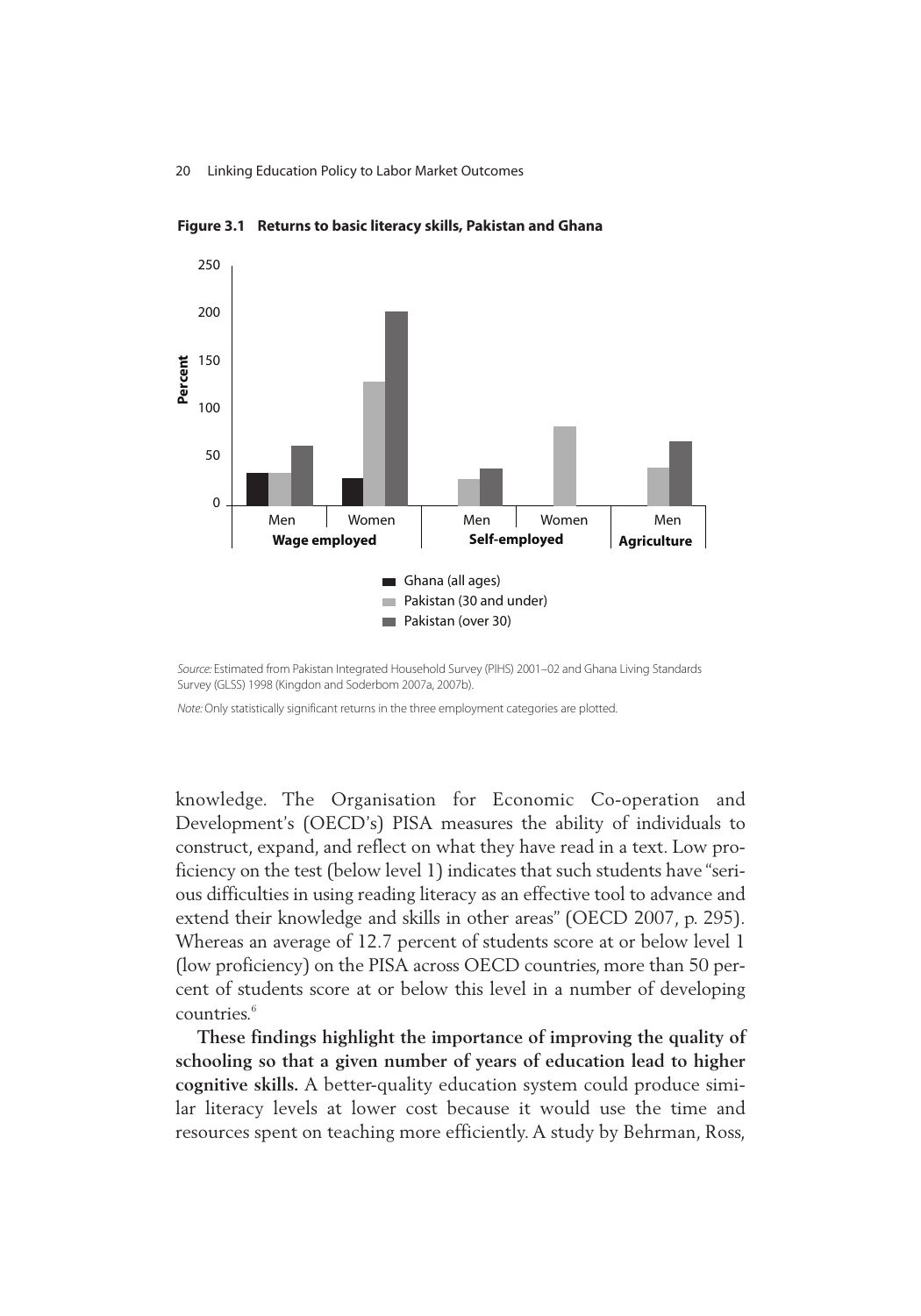<span id="page-33-0"></span>and Sabot (2008) suggests, for instance, that completing grade 8 **in Pakistan after a low-quality primary education yields a 2.8 percent rate of return; however, a high-quality primary education would yield a return of 13.0 percent.**

**Recent research provides even more compelling reasons for improving the quality of education, particularly at the basic and even prebasic level.** Evidence shows, for example, that there are critical, sensitive periods in the development of a child when different types of abilities appear easier to acquire (Cunha and Heckman 2007). Both cognitive and noncognitive skills build on learning attained in preceding stages of education. A similar pattern is observed in the labor market, where, according to the OECD (2007), the skill differences with which individuals leave initial education are often reinforced in job-related continuing education and training.

**The literature on human capital accumulation shows that** over the lifetime of an individual, **early investment in cognitive and noncognitive skills produces a high return, lowering the cost of later investment by making learning at later ages more efficient.** The model developed by Cunha et al. (2006), shown in figure 3.2, suggests that when educational investments are made in individuals at a later stage in life, at adolescence, for instance, the marginal productivity of such investments will be low if the quality of skills provided at earlier stages of education was low.

# *Returns to "Quantity" of Education: The Changing Trends*

**In attempting to identify the exact causal effect of education on labor market outcomes, the basic problem encountered is that innate ability and years of education are likely to be highly correlated.** That is, moreable people generally find it easier to learn cognitive skills and complete higher school grades.Therefore, it is unclear whether the estimated return on education represents a return on human capital (skills acquired through education) or merely a return to ability.

**Although the human capital theory suggests that education enhances worker productivity, the screening (or credentialist) hypothesis argues that employers might use education as a way to identify the most-able workers.** That is, the apparent large economic returns to education might really accrue not so much to education as to ability, with which education is usually highly correlated. **If true, the screening hypothesis would weaken the efficiency rationale for public investment in education,** lead-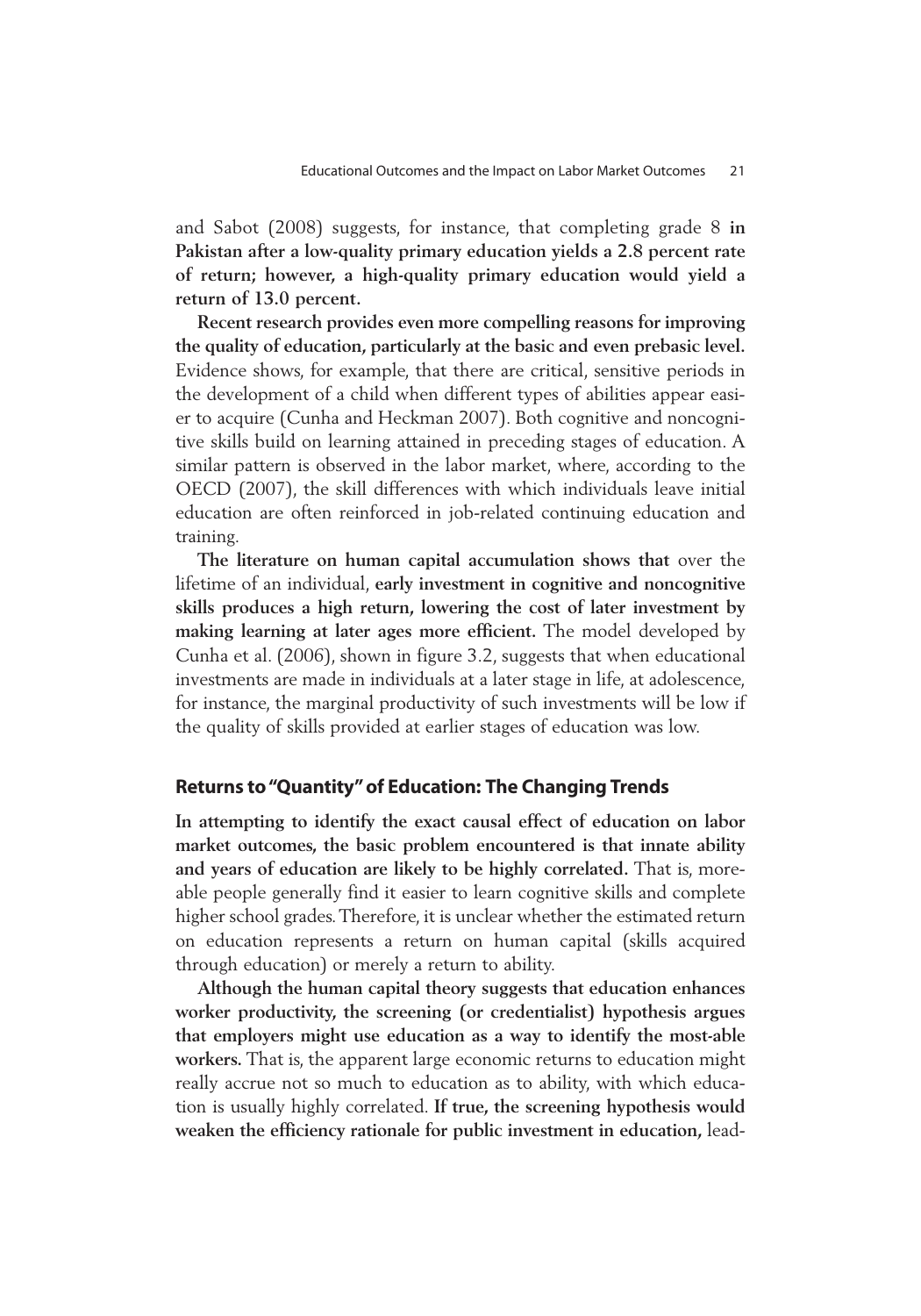

<span id="page-34-0"></span>*Figure 3.2 Rate of return to human capital investment* 

Source: Cunha et al. 2006.

ing to the conclusion that society derives less benefit from the education of individuals than do individuals themselves (that is, the social returns on education are less than the private returns).

Empirical analysis of these issues is difficult because the labor market outcomes of both the screening and the human capital models are very similar (see Hanushek and Woessmann 2007). Nevertheless, **a recent review of the empirical evidence and theory by Lange and Topel (2006) concludes that there is little proof that the social rate of return could be lower than the private rate of return on schooling.** The evidence indicates that education raises human capital, which raises productivity, confirming the efficiency rationale for education.

The review of existing literature on economic returns to education conducted for this study, as well as previous reviews (see Psacharopoulos and Patrinos 2004), revealed a wide range of estimates and empirical approaches for estimating the actual causal effect of education on earnings. **The more significant patterns observed in the literature include the following:**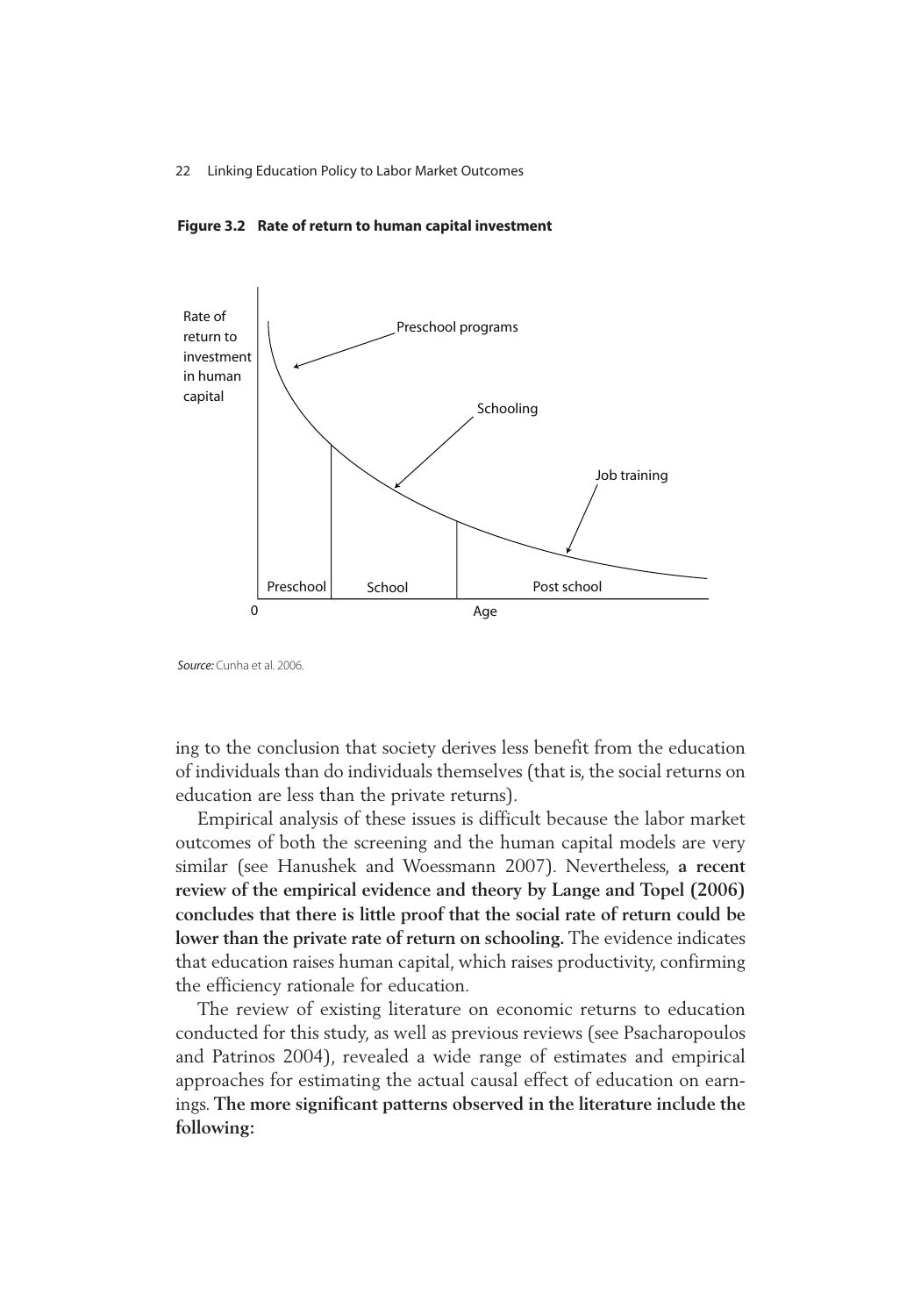- <span id="page-35-0"></span>• The highest returns on education are observed in low- and middle-income countries where the educational attainment of the population is still low (see table 3.2).
- In some low-income countries, especially in rural settings, the returns on education are very low, which suggests the existence of wage distortions in the employment that is available.
- As countries reach a higher level of economic development and their inhabitants attain a higher level of education, the returns to education begin to fall.
- The private returns to higher education, especially for men, are increasing at a higher rate than those to other educational levels. Because limited access to higher education is still a reality in many countries, higher education could actually work to worsen the distribution of income in these countries.
- Women still garner higher returns to their schooling investments, especially at low educational levels.

**With rapidly expanding primary education, the relative returns to various levels of education may be changing.** Thus, labor market returns are no longer generally characterized by the commonly assumed concave relationship with education that implied diminishing returns to additional years of schooling, for which evidence has been found in the past (Psacharopoulos 1994). In fact, a number of studies now confirm that there is a larger return to higher levels of education than to lower levels. **For instance, countries as diverse as Brazil, Chile, Côte d'Ivoire, Ghana, Indonesia, Mexico, Pakistan, the United States, and a number of others**

|                                 | Mean per capita | Coefficient        |           |
|---------------------------------|-----------------|--------------------|-----------|
|                                 | (USS)           | Years of schooling | (percent) |
| Asia                            | 5,182           | 8.4                | 9.9       |
| Europe/Middle East/North Africa | 6.299           | 8.8                | 7.1       |
| Latin America/Caribbean         | 3.125           | 8.2                | 12.0      |
| OFCD                            | 24,582          | 9.0                | 7.5       |
| Sub-Saharan Africa              | 974             | 7.3                | 11.7      |
| World                           | 9.160           | 8.3                | 9.7       |

#### *Table 3.2 The coefficient on years of schooling: Rate of return, regional averages* (percent)

Source: Psacharopoulos and Patrinos 2004.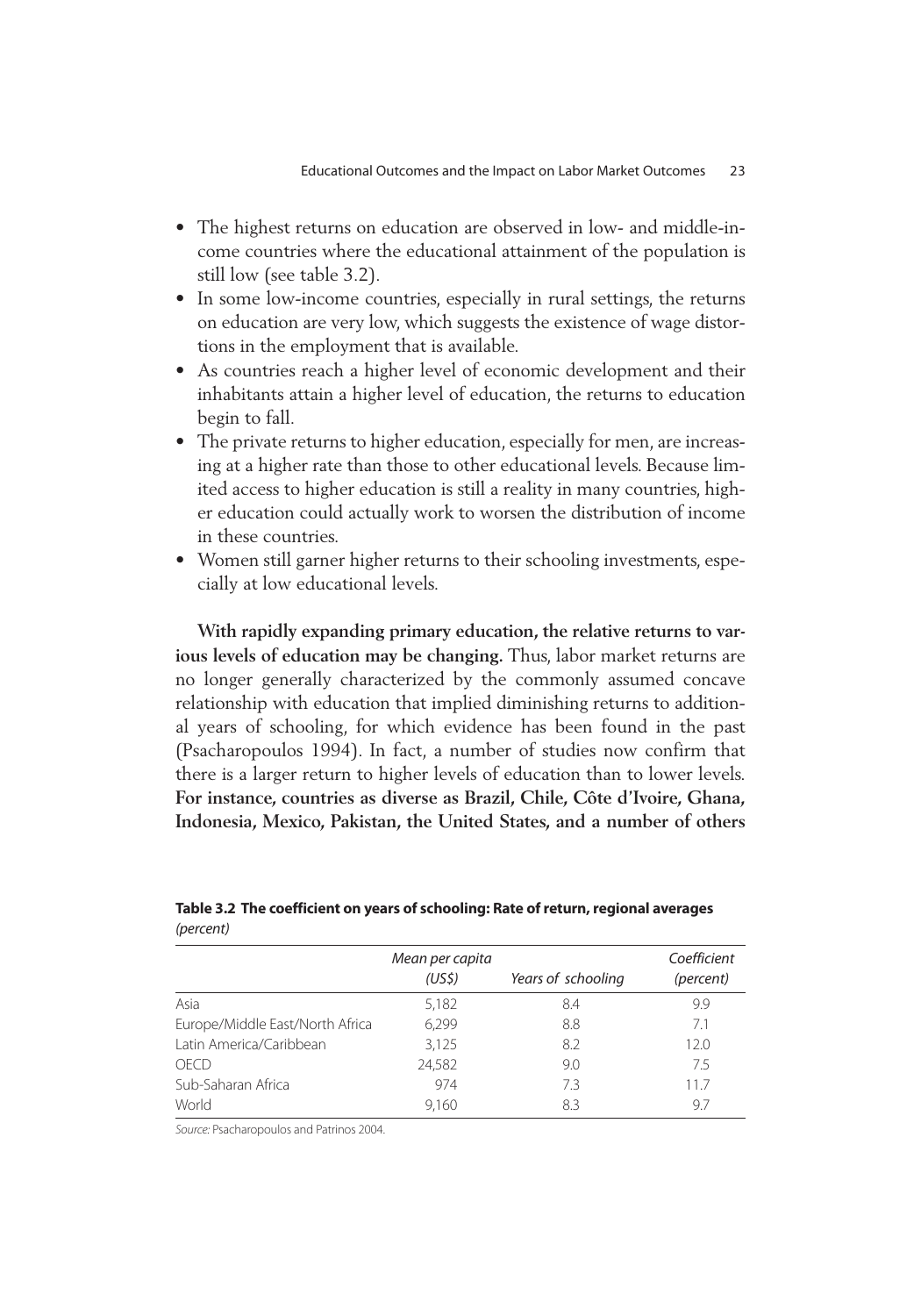**have recently seen an increase in returns to postsecondary education compared with primary education** (see Schultz 2003; de Ferranti et al. 2003; Manacorda, Sanchez-Paramo, and Schady 2005; Kingdon and Soderbom 2007a, 2007b).

**The case studies on Pakistan and Ghana illustrate divergent patterns in returns to different levels of education,** as shown in table 3.3 (data is conditional on respondents being in either wage, self-, or agricultural employment). In Pakistan, the marginal returns to education are generally substantially lower for men than women in both wage and self-employment, although not in agriculture. For young people **in Pakistan, the returns to primary education are much lower than the returns to subsequent levels of education.** For the older age group, however, the magnitude of the difference between educational levels is not that large. **For Ghana, even the marginal returns to an additional year of primary education are high for men who are self-employed.** For the self-employed, then, basic education appears to be an attractive investment. However, the big payoff in Ghana is for tertiary education in wage employment, although marginal returns to tertiary education are lower for men (12.8 percent) than for women (18.0 percent) (but this gender difference is not statistically significant). Overall, however, the evidence for Ghana suggests that, with the exception of self-employed men, the returns to education are substantially higher at the highest levels of education.

Figures 3.3 and 3.4 show the relationship between education and predicted earnings for Pakistan and Ghana, respectively. **In Pakistan, the returns to education for men remain lower than the returns for women, with the exception of older agricultural workers. Nevertheless, women in the country actually have much lower** *levels* **of earnings than men.** Thus, although the slope of the education-earnings relationship is steeper for women than for men in Pakistan, the intercept of the wage regression is much higher for men. This is clear from the graphs of predicted earnings in figures 3.3a through 3.3c, where the slope of the education-earnings relationship is steeper (at least on balance) for women, but the intercept is far lower.

In Ghana, there is pronounced convexity in wage returns for both men and women (that is, higher returns to higher levels of education). Women's somewhat higher returns at secondary and tertiary education levels imply that the gender gap for waged workers narrows at higher levels of education. While there is some suggestion of convexity for women in self-employment and for both genders in agriculture, neither of these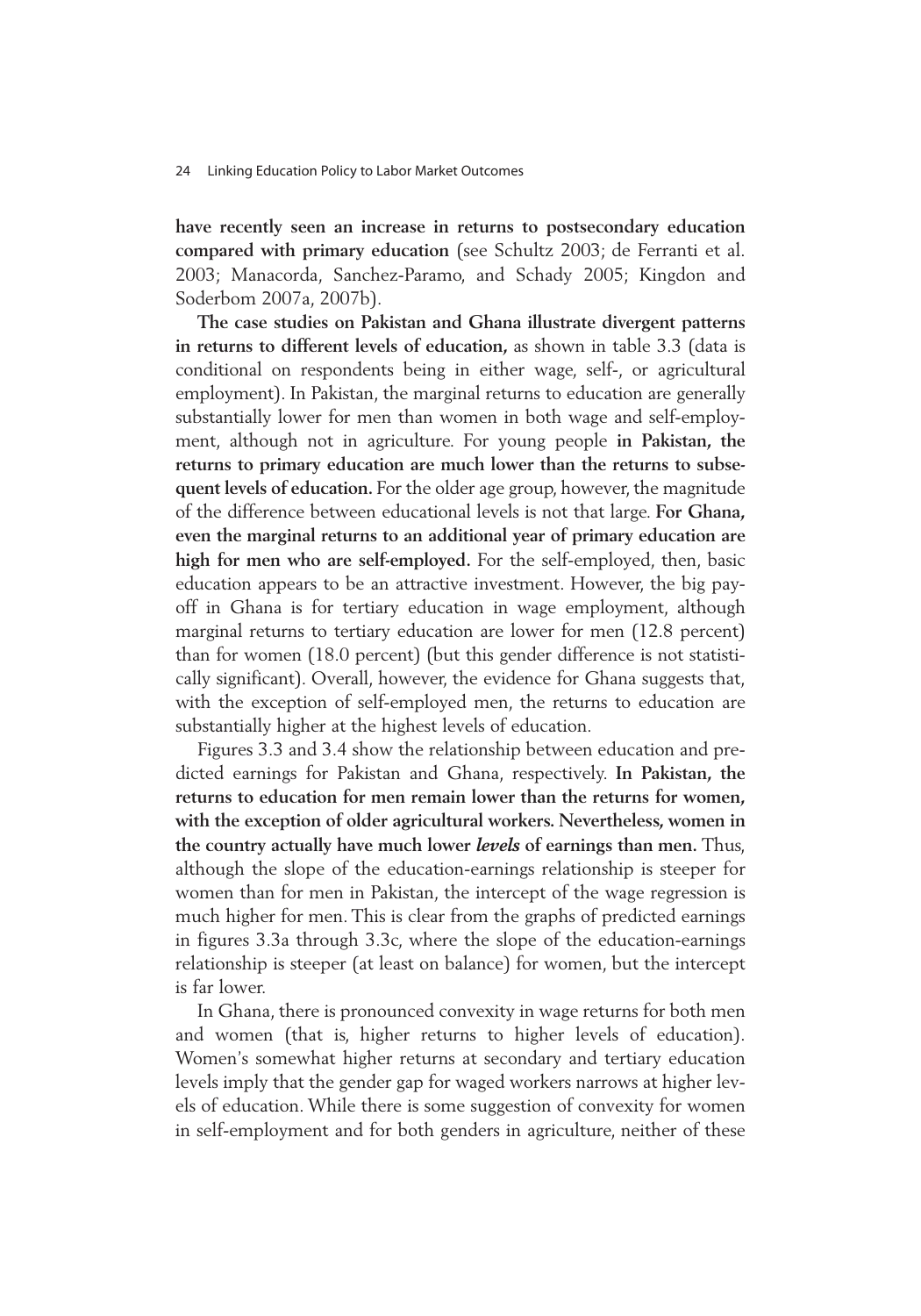|                        |         | Pakistan <sup>ª</sup>           | $G$ hana $\phi$ |                      |         |        |
|------------------------|---------|---------------------------------|-----------------|----------------------|---------|--------|
| Level of schooling and |         | Age 30 and under<br>Over age 30 |                 |                      |         |        |
| type of employment     | Men     | Women                           | Men             | Women                | Men     | Women  |
| Primary                |         |                                 |                 |                      |         |        |
| Wage employment        | 1.4     | 9.2                             | 4.7             | 15.3                 | 0.7     | 2.5    |
| Self-employed          | $-3.7$  | 3.9                             | 2.2             | 6.0                  | 12.5    | 0.4    |
| Agriculture            | 10.8    | 23.8                            | 11.4            | 7.1                  | $-2.7$  | 2.8    |
| Middle school          |         |                                 |                 |                      |         |        |
| Wage employment        | 1.7     | 15.1                            | 4.5             | 15.5                 | 8.8     | () 1   |
| Self-employed          | 9.1     | 12.6                            | 3.4             | $-37.3$              | $-13.3$ | 5.7    |
| Agriculture            | 0.9     | $-16.3$                         | 10.9            | $-47.3$              | $-8.1$  | $-7.7$ |
| Secondary              |         |                                 |                 |                      |         |        |
| Wage employment        | 6.6     | 12.3                            | 7.6             | 27.7                 | 0.2     | 7.0    |
| Self-employed          | 1.7     | $-25.2$                         | 10.9            | 43.3                 | 10.9    | $-4.4$ |
| Agriculture            | 15.0    | 76.7                            | 12.3            | $-205.3$             | 14.6    | 9.4    |
| Higher secondary       |         |                                 |                 |                      |         |        |
| Wage employment        | 5.9     | 4.3                             | 5.7             | 8.6                  | n.a.    | n.a.   |
| Self-employed          | 4.7     | 69.1                            | 14.6            | 37.5                 | n.a.    | n.a.   |
| Agriculture            | $-14.0$ | $-142.6$                        | 10.5            | $\ddot{\phantom{a}}$ | n.a.    | n.a.   |
| <b>Tertiary</b>        |         |                                 |                 |                      |         |        |
| Wage employment        | 17.7    | 19.9                            | 14.4            | $-13.1$              | 12.8    | 18.0   |
| Self-employed          | 26.1    | $-9.1$                          | 6.1             | 101.6                | $-7.3$  | 10.5   |
| Agriculture            | 27.5    | 50.6                            | 57.2            | $\ldots$             | 7.1     | 1.1    |

## *Table 3.3 Return to an additional year of schooling by level of education and type of employment, Pakistan and Ghana*

Source: Estimated from the Pakistan Integrated Household Survey 2001–02 and Ghana Living Standards Survey 1998 (Kingdon and Soderbom 2007a, 2007b). See appendix 2 for summary of methodology.

Note: .. = not estimated because no values in data sets; n.a. = Not applicable. Bold numbers indicate that the marginal return to education at a given level of education differs in a statistically significantly manner from the marginal return at the education level immediately below it.

a. For Pakistan, the marginal return on a year of primary schooling is calculated as the coefficient on the primary school dummy variable divided by 5, because there are 5 years in the primary school cycle. The marginal return to a year of middle-level schooling is calculated as the coefficient on the middle school dummy minus the coefficient on the primary school dummy, divided by 3, because there are 3 years in the middle school cycle (grades 6, 7, and 8); and so on for other levels of education.

b. For Ghana, the marginal return to a year of primary schooling is calculated as the coefficient on the primary school dummy variable divided by 6, because there are 6 years in the primary school cycle. The marginal return to a year of middle-level schooling is calculated as the coefficient on the middle school dummy minus the coefficient on the primary school dummy, divided by 3, because there are 3 years in the middle school cycle (grades 7, 8, and 9); and so on for other levels of education. Both secondary and tertiary levels of education are assumed to be 3 year cycles.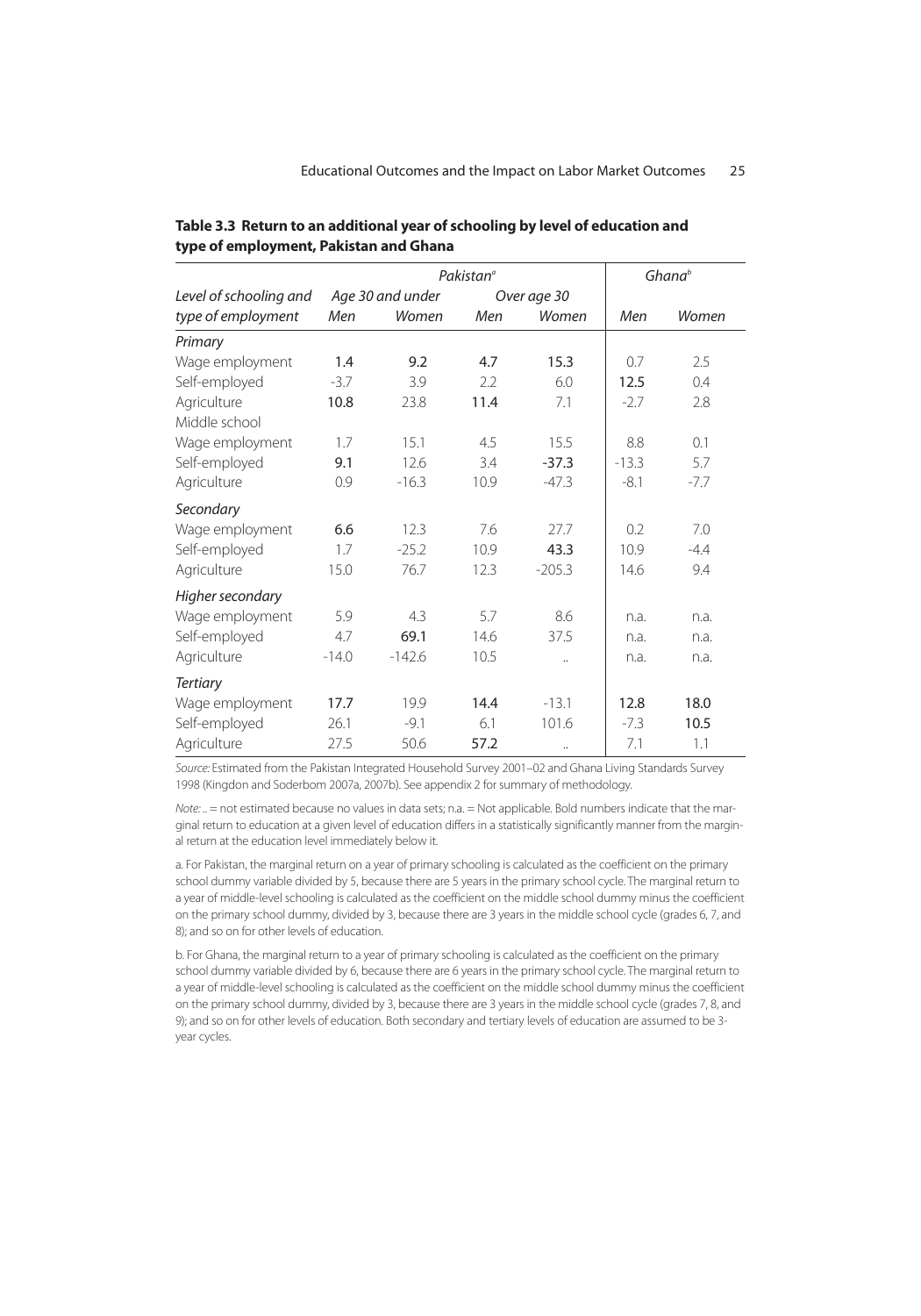

*Figure 3.3 Predicted earnings and level of education, Pakistan*

Source: Kingdon and Soderbom (2007b) using data from Pakistan Integrated Household Survey 2001–02.

indications is statistically robust. **These findings mean that in countries in which the highest returns to education accrue only to the higher levels of education, rapidly increasing education only at lower education levels will not raise earnings substantially and will not prove to be an effective means of poverty alleviation in wage employment.**

Higher returns to postbasic education in Pakistan and Ghana and a number of other countries could be explained by one of two underlying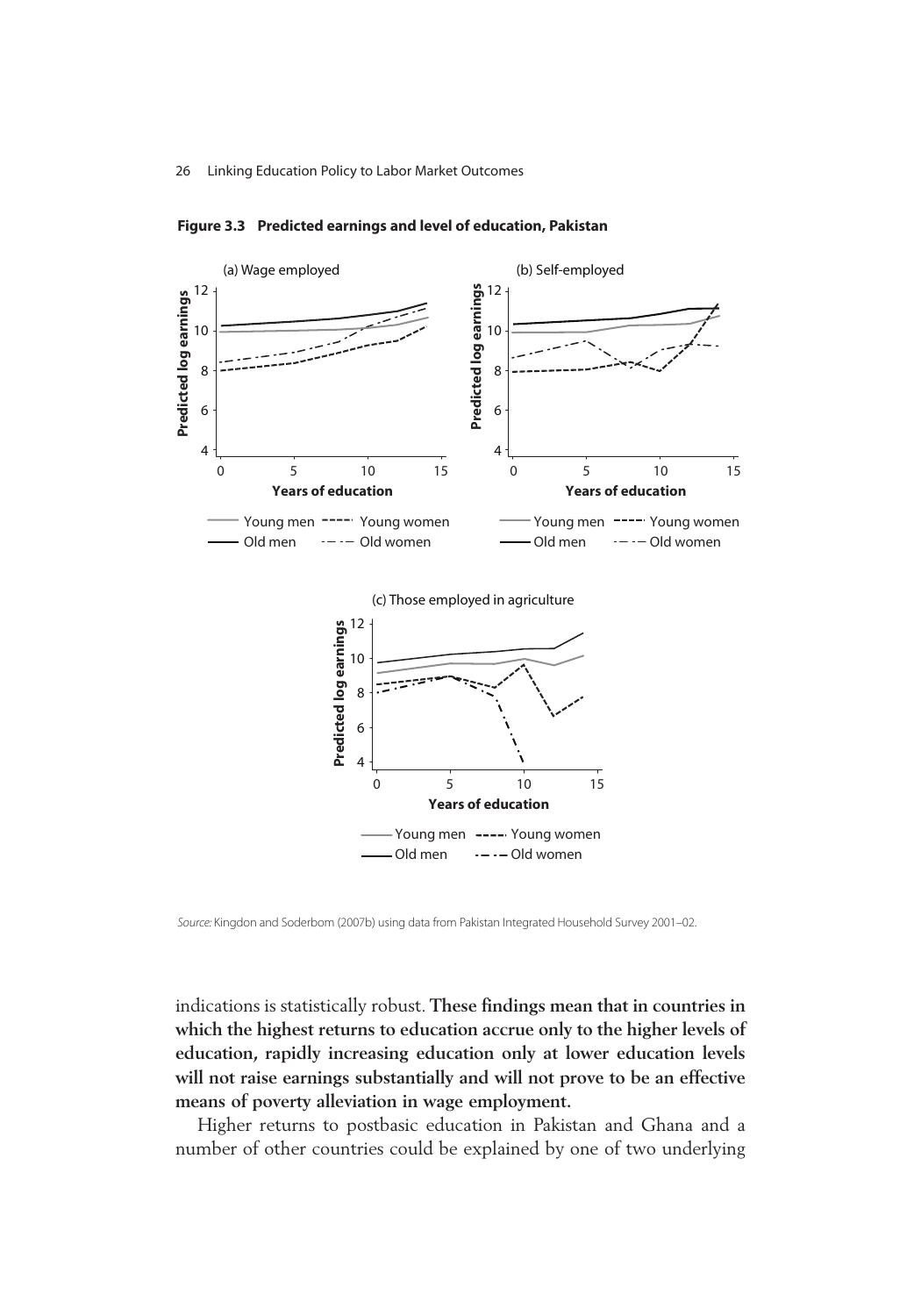

*Figure 3.4 Predicted earnings and level of education, Ghana* 

**Years of education** Men ---- Women

Source: Kingdon and Soderbom (2007a), using data from Ghana Living Standards Survey 1998.

conditions. **First, returns to higher education are likely to increase if the supply of better-educated workers grows more slowly than the derived demand for these workers** (Acemoglu 2002). This gap between demand and supply may result from a skills-biased technical change, a change in the openness of an economy that increased FDI, or specific institutional changes.7 Because different countries are at different stages of economic development, one or more of these factors may explain the convex profile of educational returns.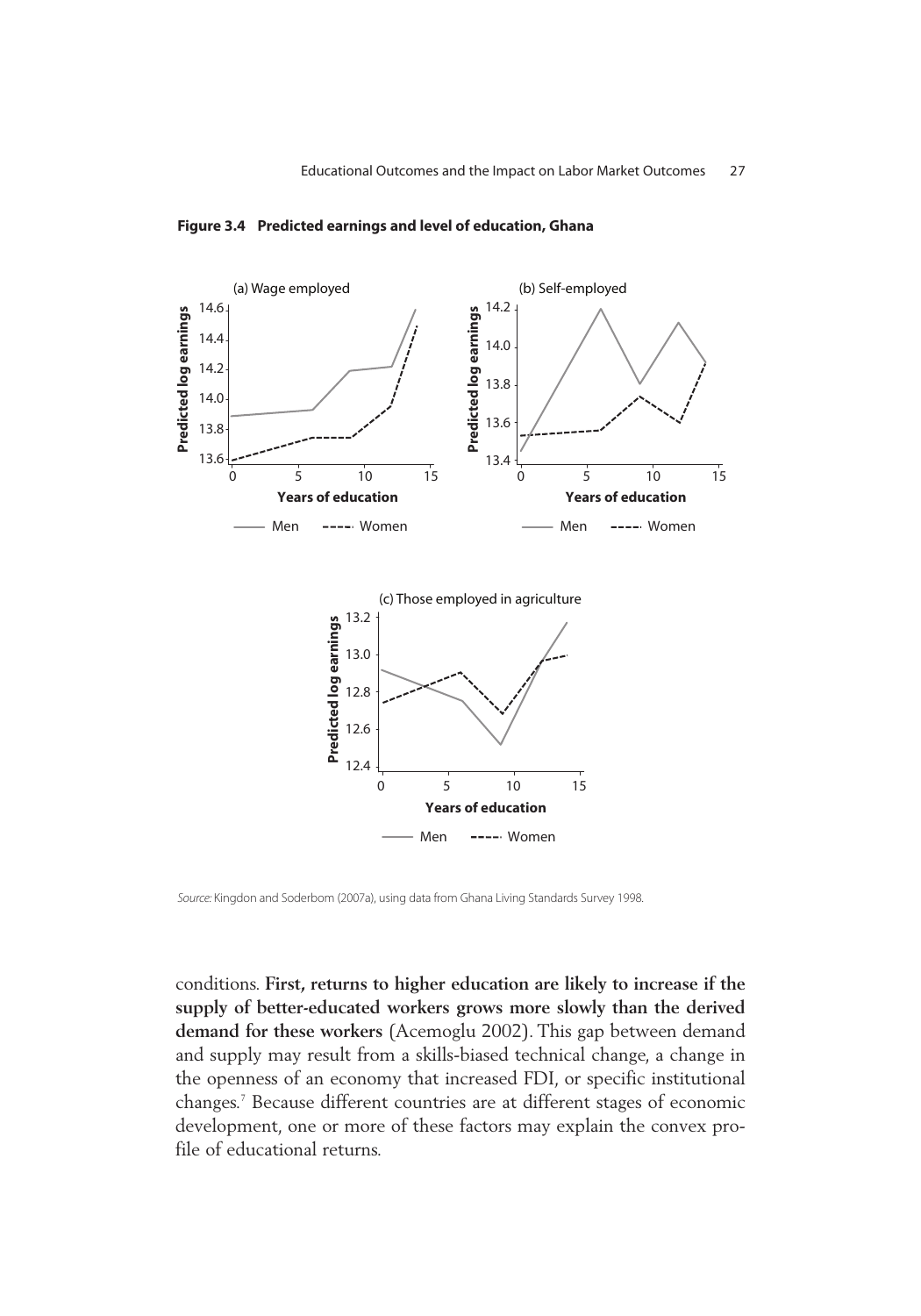**Second, returns to primary education are likely to be lower if the quality of primary education is low.** Despite higher basic education completion rates, fewer individuals might be acquiring the skill sets in demand by the labor market. The World Development Report 2007 (World Bank 2006), for example, suggests that although curricula and teaching methods have remained largely unchanged in developing countries over the years, employers are demanding strong thinking, communication, and entrepreneurial skills—a demand largely unmet by educational systems in the developing and transition economies.

**The implications of a convex relationship between levels of education and labor market returns are considerable, and include, first, the possibility that subsidized postbasic education might contribute to, rather than alleviate, income inequality.** For instance, Schultz (2003) suggests that in countries where public subsidies to postbasic education are high, as in a number of African countries, convexity suggests that the high level of public transfers made to students enrolled at this level of education benefits students whose families were relatively better educated in the past.8 In such cases, education policies contribute to sustaining income inequality.

Second, existing education and labor market policy is predicated on the assumption that returns to education are greatest at the primary level and progressively lower at secondary and tertiary levels. The Millennium Development Goals (MDGs) also assume that the completion of basic education, along with the attainment of the other MDGs, will help realize the goal of halving the number of people living in poverty by 2015. **If, however, the relationship between education and earnings is convex (or even linear), increasing education only at low education levels will not raise earnings substantially and alone will not prove an effective means of helping people to overcome poverty.**<sup>9</sup>

**Both of these findings indicate that a more efficient allocation of educational resources might be needed to reduce income inequality in developing countries.** Most of the studies cited to this point based their analyses on estimates of the average rates of return to education, that is, on measuring returns for the mean individual with mean characteristics. However, **returns to education can be heterogeneous across people, a finding that has implications for the inequality-reducing role of education.** For instance, for varying reasons some individuals may benefit more from the same level of education. A policy maker would be interested in being able to discern such differential impacts for effective policy making.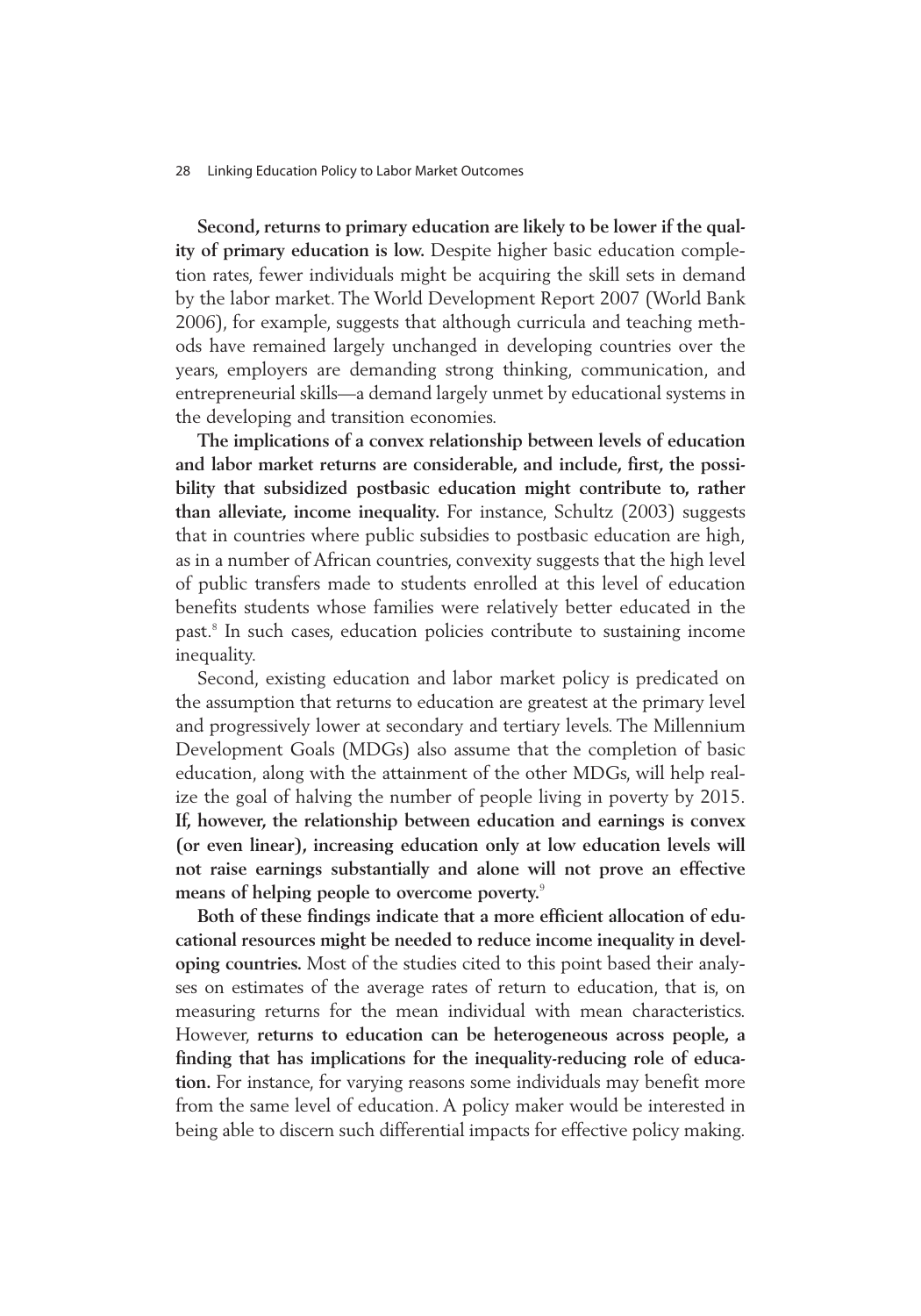A number of studies have investigated if and how schooling affects the conditional distribution of earnings at different points in the wage distribution. **Quantile regression (QR) analysis is a useful tool for examining the way in which the contribution of schooling varies along the earnings distribution.** Increasing returns as one goes from the lower to the higher end of the earnings distribution can be interpreted as indicating that ability and education complement each other, with more-able workers benefiting more (through higher earnings) from additional investment in education. However, a negative relationship between ability and returns to education (decreasing returns as earnings quantiles increase) suggests that education and ability are substitutes. Finally, if there is no distinct pattern, average returns (in the absence of estimation biases) capture the overall profitability of education.

The estimation of returns to education using QR is more informative than the mere statement that, on average, one more year of education results in a certain percentage increase in earnings; QR can investigate how wages vary with education at the 25th (low), 50th (median), and 75th (high) percentiles of the distribution of earnings. To the extent that observations close to the 75th percentile are accepted as indicative of higher "ability" than lower percentiles (on the grounds that such observations have atypically high wages, given their characteristics), **quantile regressions are informative of the effect of education on earnings across individuals with varying ability.**<sup>10</sup>

There is now a body of literature investigating the pattern of returns to an additional year of education along the earnings distribution using QR analysis. For instance, Martins and Pereira (2004) examined quantile returns for a number of European countries for a single year in the 1990s and found that the returns increased by each quantile for all countries except Greece, for which returns decreased moderately.<sup>11</sup> Patrinos, Ridao-Cano, and Sakellariou (2006) found that returns increased with quantiles for eight Latin American countries. However, in seven out of eight East Asian countries analyzed in the study, returns decrease by quantiles. Patrinos and colleagues suggest that **differences in the documented patterns of returns to educational levels can be linked to the different developmental stages of individual countries. Therefore, differential returns to the same levels of education might be a result of job mobility in developed countries, scarcity of skills in developing countries, differential exposure to market forces, and differential access to quality education.**<sup>12</sup>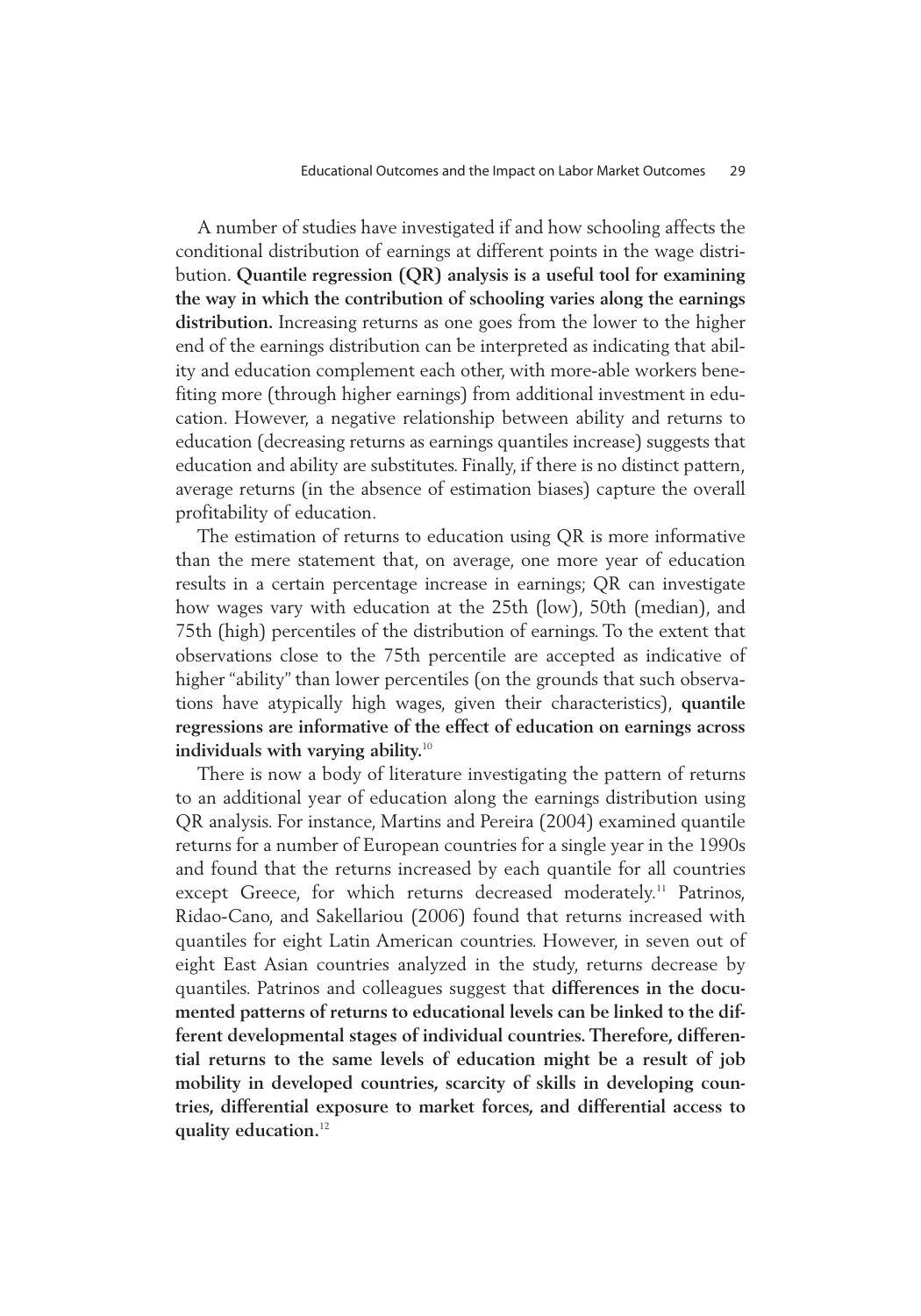Such studies have important policy implications. For instance, do poor individuals earn lower returns on the same level of education than the rich? If so, could it be because the poor have access only to poor-quality schooling? In this case, the quality of schools the poor attend needs to be improved. Successful policies that have improved access to better quality schools for the poor include vouchers<sup>13</sup> and public-private partnerships to provide quality education to underserved areas, $14$  among others. Yet, **poor individuals might earn lower returns on the same level of education because individuals with characteristics other than schooling, such as ability and motivation, tend to benefit more from education**—skills tend to beget skills (di Gropello 2006). This result generally occurs when labor markets are sufficiently competitive. For instance, Patrinos and Ridao-Cano (2006) suggest that the more competitive a job market, the more likely it is that increasing returns to education by quantiles will be observed. **In such cases, governments may choose to emphasize the development of skills other than basic cognitive skills, either in schools or through external mentoring programs for young individuals.** The need to acquire behavioral or communication skills might, moreover, be particularly high among children from low socioeconomic backgrounds.

Turning to the case studies of Ghana and Pakistan, QR analysis uncovers differing patterns of returns to schooling by earnings quantile, both between the two countries and between genders in each country (see tables 3.4a and 3.4b).

**The results for Ghana show that for both men and women, there is a consistent pattern of different returns to education in wage employment at different points of the conditional earnings distribution.** Returns to education are highest in the lowest earnings group (bottom quantile) and lowest in the highest earnings group (top quantile). For both men and women, the difference between the top and bottom quantiles is statistically significant, although the size of the difference is nearly twice as big for women as for men. Similar results are obtained for self-employed women, for whom returns to education in the top earnings quantile are significantly lower than those in the bottom earnings quantile—a difference of 8 percentage points. Thus, in these occupation groups, people with lower ability appear to have higher rates of return to education, lending support to the notion that education can be substituted for low ability. **The analysis suggests that among men and women who are wage earners and among self-employed women, education in Ghana is**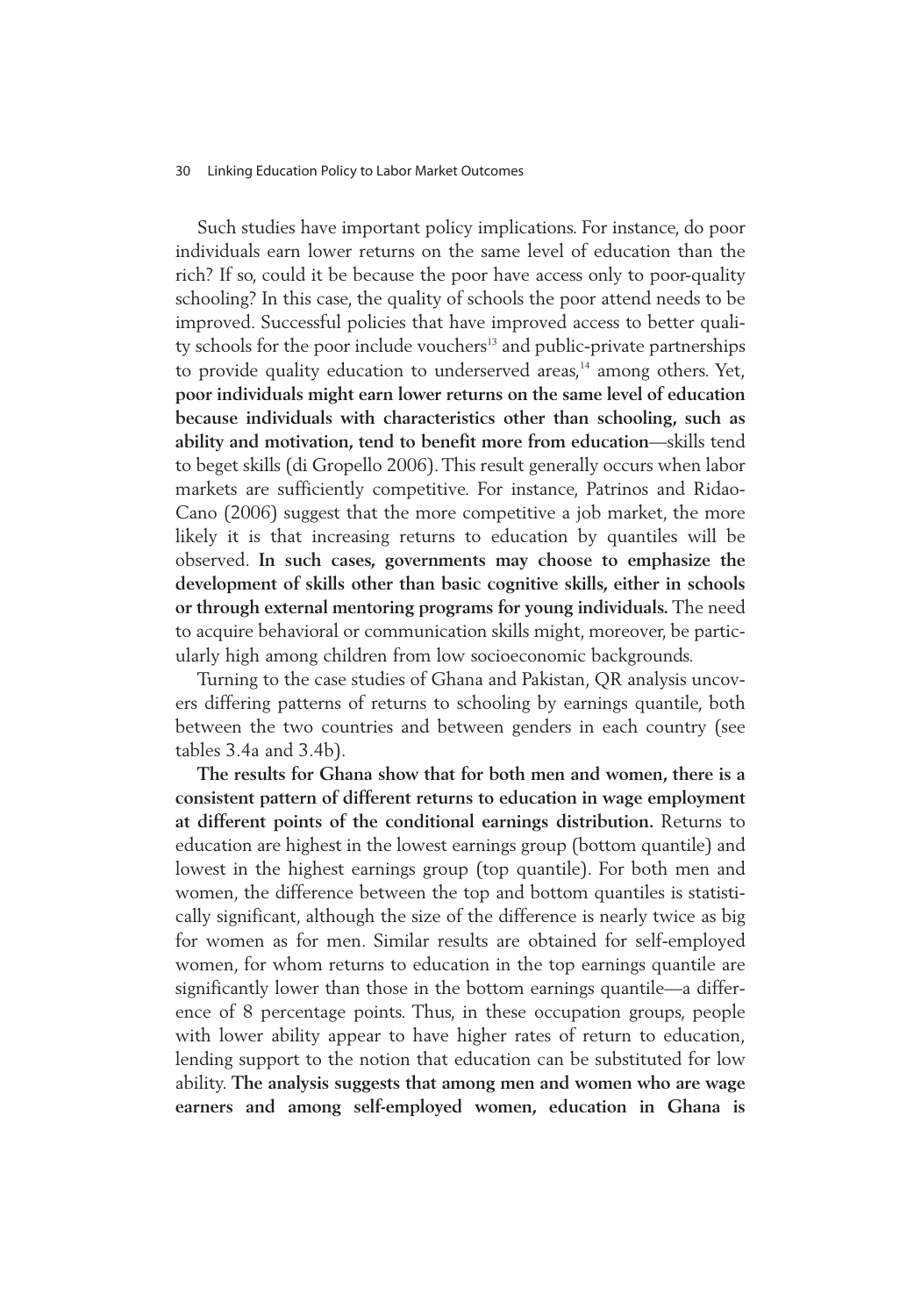|                               | Wage employed | Self-employed | Agriculture |
|-------------------------------|---------------|---------------|-------------|
| Men                           |               |               |             |
| <b>Education</b>              | 0.058         | 0.033         | 0.014       |
| (25th percentile of earnings) |               |               |             |
| <b>Education</b>              | 0.049         | 0.042         | 0.013       |
| (50th percentile of earnings) |               |               |             |
| <b>Education</b>              | 0.042         | 0.079         | $-0.006$    |
| (75th percentile of earnings) |               |               |             |
| Women                         |               |               |             |
| <b>Education</b>              | 0.081         | 0.034         | 0.013       |
| (25th percentile of earnings) |               |               |             |
| <b>Education</b>              | 0.066         | $-0.002$      | 0.026       |
| (50th percentile of earnings) |               |               |             |
| <b>Education</b>              | 0.053         | $-0.046$      | 0.032       |
| (75th percentile of earnings) |               |               |             |

| Table 3.4a Earnings and years of schooling, quantile regressions, Ghana |  |  |
|-------------------------------------------------------------------------|--|--|
|                                                                         |  |  |

Source: Kingdon and Soderbom 2007a.

Note: Age, age squared, and province dummy variables are included in all regressions. Values in bold are statistically significant.

|                               | Wage employed |       | Self-employed |          | Agriculture |          |
|-------------------------------|---------------|-------|---------------|----------|-------------|----------|
|                               | Men           | Women | Men           | Women    | Men         | Women    |
| Young (30 and under)          |               |       |               |          |             |          |
| <b>Education</b>              | 0.036         | 0.164 | 0.043         | 0.061    | 0.067       | 0.102    |
| (25th percentile of earnings) |               |       |               |          |             |          |
| <b>Education</b>              | 0.036         | 0.153 | 0.048         | 0.090    | 0.077       | 0.083    |
| (50th percentile of earnings) |               |       |               |          |             |          |
| <b>Education</b>              | 0.034         | 0.138 | 0.049         | 0.064    | 0.055       | 0.013    |
| (75th percentile of earnings) |               |       |               |          |             |          |
| Old (over 30)                 |               |       |               |          |             |          |
| <b>Education</b>              | 0.068         | 0.226 | 0.051         | 0.059    | 0.094       | $-0.037$ |
| (25th percentile of earnings) |               |       |               |          |             |          |
| <b>Education</b>              | 0.061         | 0.190 | 0.055         | 0.042    | 0.082       | 0.023    |
| (50th percentile of earnings) |               |       |               |          |             |          |
| <b>Education</b>              | 0.063         | 0.149 | 0.065         | $-0.166$ | 0.077       | 0.001    |
| (75th percentile of earnings) |               |       |               |          |             |          |

## *Table 3.4b Earnings and years of schooling, quantile regressions, Pakistan*

Source: Kingdon and Soderbom 2007b.

Note: Age, age squared, and province dummy variables are included in all regressions. Values in bold are statistically significant.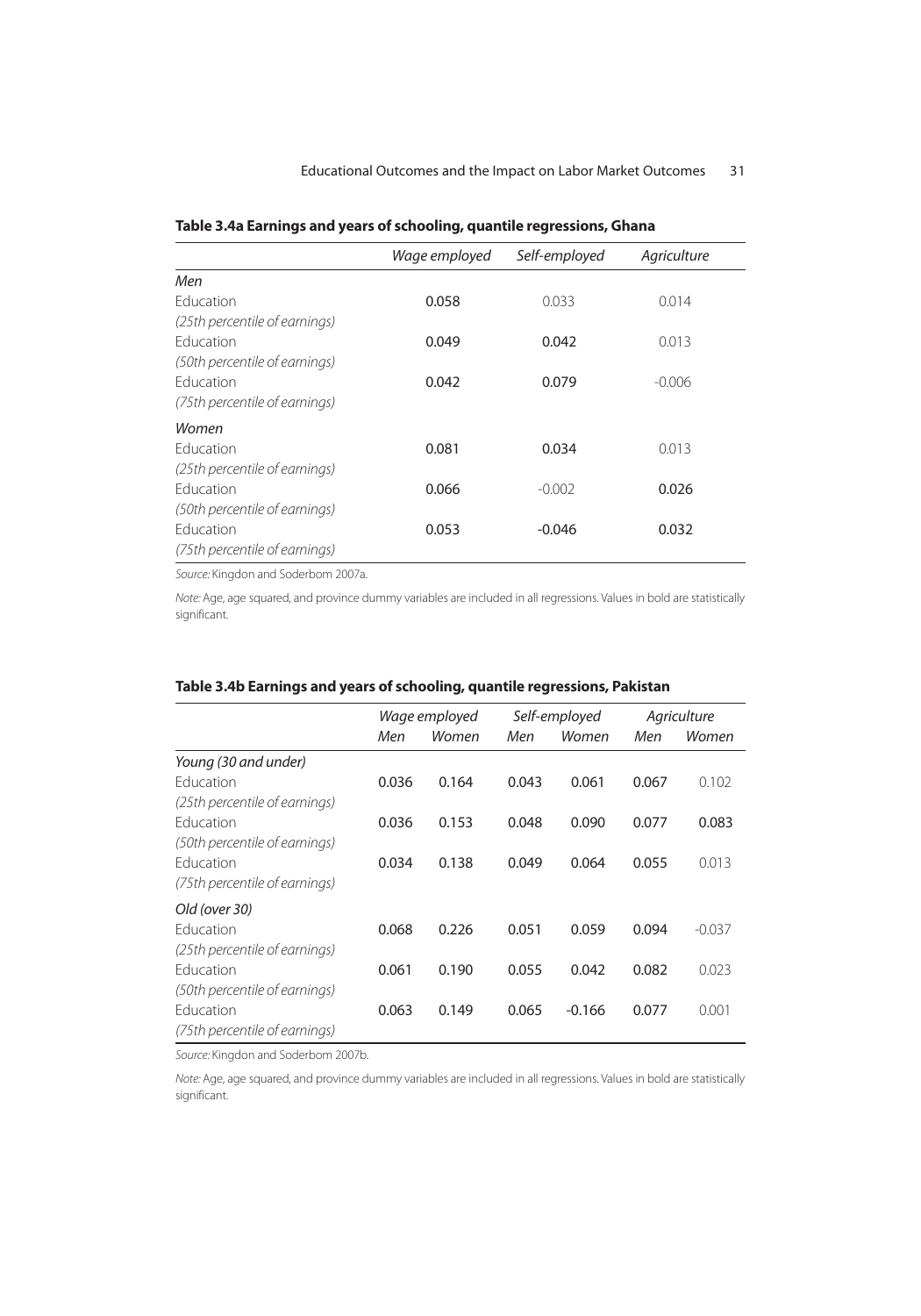**inequality reducing, because education lowers the wage differences between low- and high-ability individuals.** Among self-employed men, however, education appears to be inequality increasing: the return to education in the top earnings quantile is nearly double the return in the median quantile, which is weakly higher than the return to education in the bottom quantile. No such patterns are discernible in agriculture.

**The results for Pakistan (table 3.4b) indicate that for women in wage employment, returns to education are highest in the lowest earnings group (bottom quantile) and lowest in the highest group (the top quantile).** Those with lower ability appear to have higher rates of return to education. This finding is true for both younger and older age groups among women, suggesting that for women wage earners education is inequality reducing because it reduces the wage differences between lowand high-ability individuals.

## *Conclusions*

Education continues to yield high returns to individuals in the labor market. Even basic literacy and numeracy provide very high returns. However, **there is an urgent need to improve the quality of education in developing countries, particularly at lower levels.** If the attainment of basic skills requires 8 to 12 years of education, as is the case in Pakistan and Ghana, the education system is extremely inefficient. Moreover, if a 15-year-old student enrolled in school is unable to use the literacy skills he or she has acquired at lower levels of schooling to attain further knowledge (as indicated by a low proficiency score on the PISA reading assessment), the education system has failed the student.

**Improving the quality of education requires improving the efficiency of educational spending, which means focusing on institutions** (see Hanushek and Woessmann 2007). Although evidence of a convex education-earnings profile indicates that investments in lower levels of education do not help the poor climb out of poverty, this finding seems more likely to reflect the fact that **primary education alone is not equipping individuals with skills that are highly rewarded in the labor market (critical thinking, problem solving, and behavioral skills, as well as skills in information technology).**

The heterogeneity of labor market outcomes for individuals with the same level of education emphasizes the fact that not all individuals benefit equally from education. In some instances, education appears to sub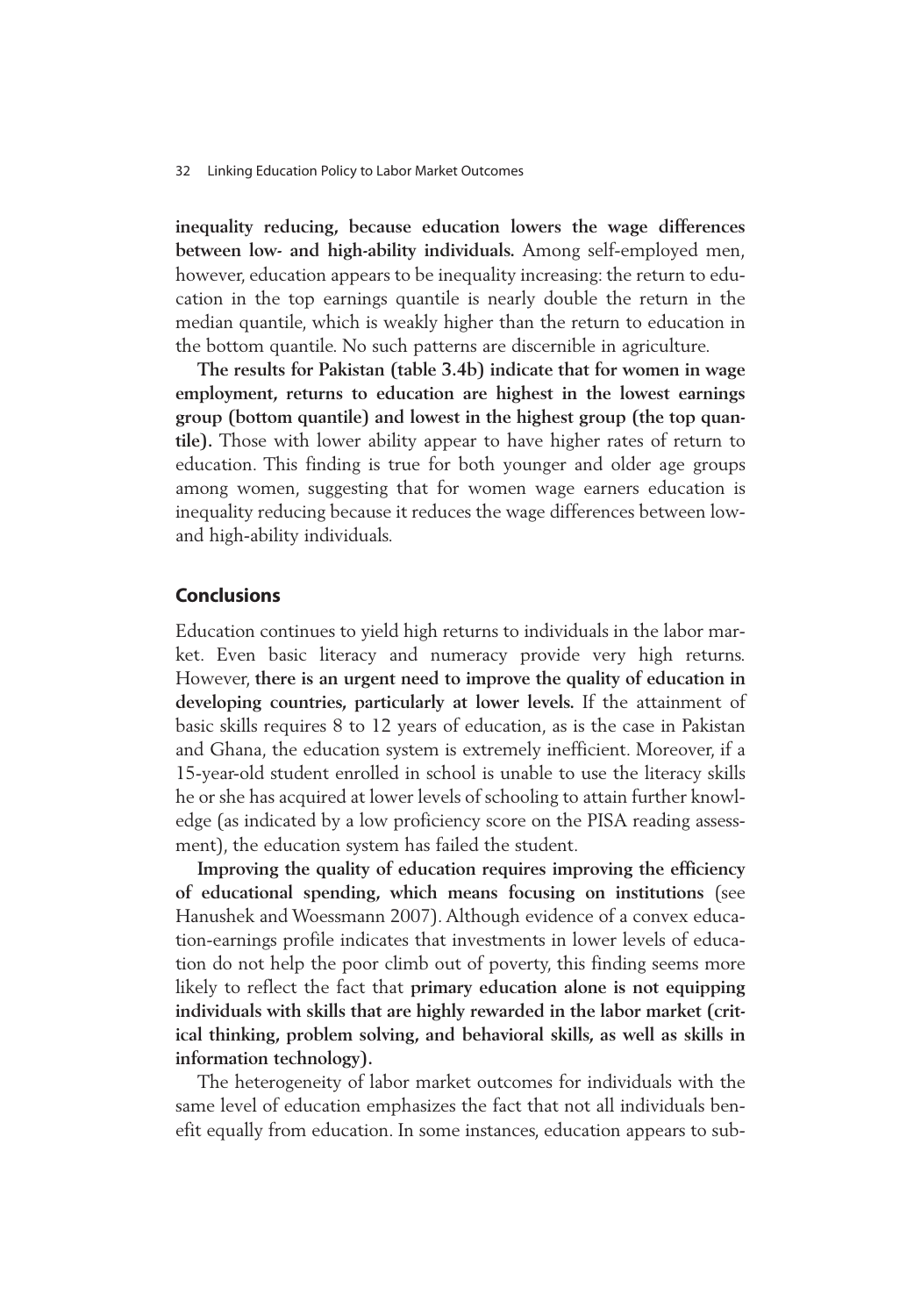stitute for lack of ability, thus benefiting low-ability individuals. However, depending on the country context, this pattern could be caused by wage distortions created by government labor policies. These findings lead to a number of policy implications for educational specialists that are discussed in chapter 5.

With respect to Ghana and Pakistan, it is revealing that these developing countries show different patterns in returns to education. **In Pakistan, high returns are seen at all levels of education, particularly among women in wage employment (the better-remunerated occupation group), and these increase at higher levels of education, whereas higher returns are apparent only at the highest level of education in Ghana.** These findings indicate that education is inequality reducing in Pakistan, but risks becoming inequality producing in Ghana at higher levels if these levels are accessible only to the elite of the country. The policy implications of these findings strengthen the case for public investment in the education of women at all levels in Pakistan, and for targeting public investment at the higher levels of education in Ghana to the poor and the talented.

#### *Notes*

- 1. These articles are summarized in appendix 3. The advantages of using test scores over self-reported measures to determine cognitive achievement include better individual assessment and standardization, which controls for varying quality across schools (Jolliffe 1998). However, such tests and data are not readily available in most low-income countries, particularly for a large nationally representative group. Self-reported literacy and numeracy thus serve as a (possibly noisy) proxy.
- 2. Glewwe (2002) suggests that most of these studies have some data or estimation problems; therefore, their conventional estimated results must be treated with caution.
- 3. It appears from table 3.1 that individuals in Pakistan who can read and write are more likely to be unemployed than in wage employment. This finding could be the result of people with education having to queue for appropriate jobs, therefore making them more likely to be in the unemployed pool of the labor force.
- 4. While in common literature the term "returns" is used, strictly speaking, the coefficients estimated using Mincerian-type earnings functions simply represent the gross earnings premium of being literate or numerate compared with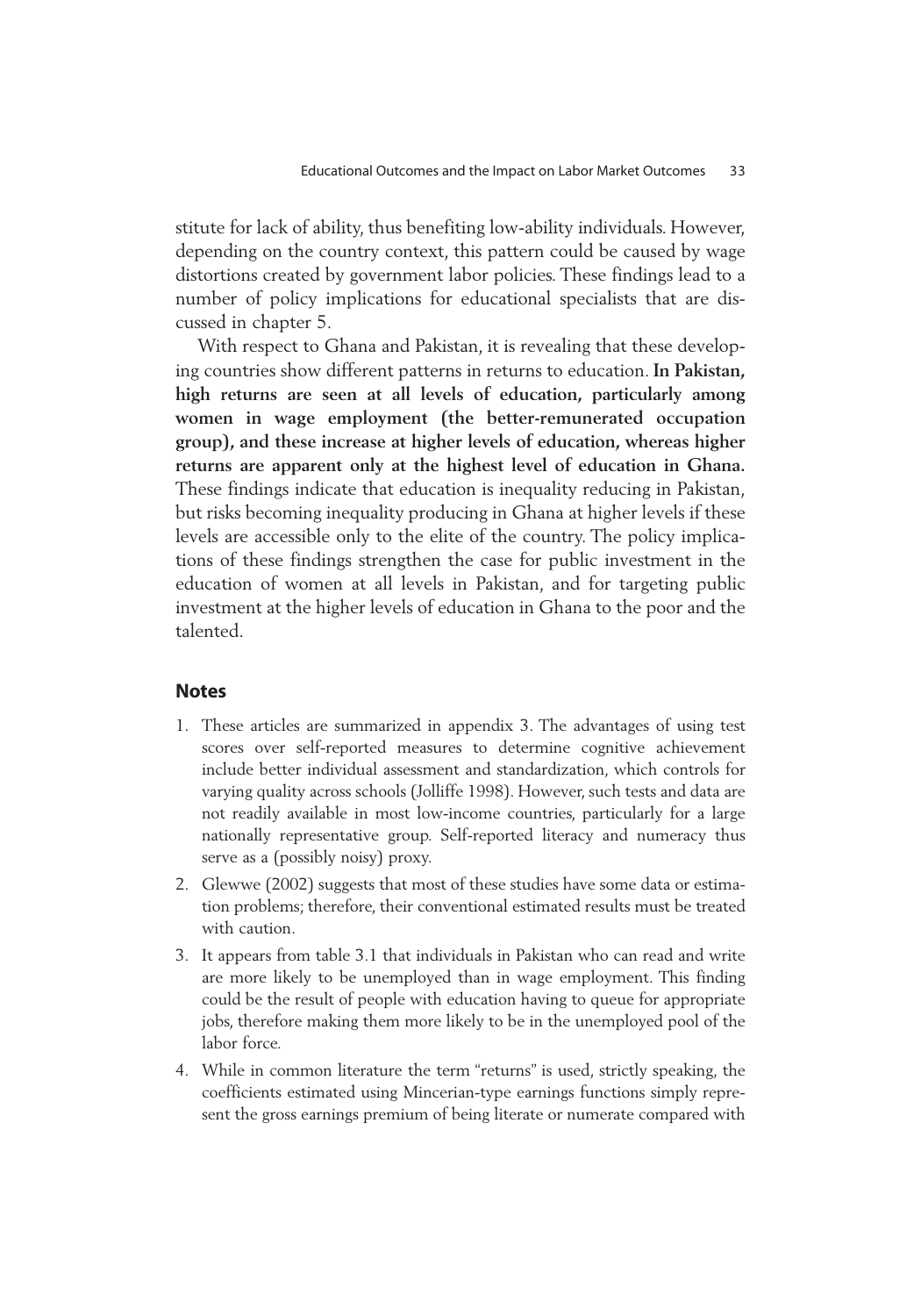not possessing these skills; it is thus not the return itself because it does not take into account the cost of attaining these skills.

- 5. See Kingdon and Soderbom (2007a, 2007b) for details on estimation.
- 6. These countries include Argentina, Azerbaijan, Brazil, Bulgaria, Colombia, Indonesia, the Kyrgyz Republic, Montenegro, Qatar, Romania, Serbia, and Tunisia (OECD 2007).
- 7. These issues remain underresearched, particularly with respect to the education and skills development of the supply of labor (see Schultz 2003; Manacorda, Sanchez-Paramo, and Schady 2005).
- 8. Mainly because of low intergenerational educational mobility, people who are less educated are less likely to have children who are highly educated (King 1997; Schultz 2003).
- 9. This does not mean that basic education should not be subsidized—it should be highly subsidized everywhere because countries with low levels of education will otherwise remain trapped in technological stagnation and low growth (de Ferranti et al. 2003).
- 10. One caveat is that the QR approach is useful for determining the returns to education for people at different levels of ability only if it is assumed that education is exogenous. However, one cannot assume a priori that education is exogenous. Thus, it cannot be said that the return to education for, say, the 90th percentile, gives the true return to education for high-ability people, purged of ability bias. The same caution is given in Arias, Hallock, and Sosa-Escudero (2001), who cite QR studies of returns to education (Buchinsky 1994; Machado and Mata 2000; Mwabu and Schultz 1996), noting that the results of these studies should be interpreted with caution because they do not handle the problems of endogeneity bias.
- 11. The countries examined in the study included Austria, Denmark, Finland, France, Ireland, Italy, Netherlands, Norway, Portugal, Spain, Sweden, Switzerland, and the United Kingdom. The authors explain the result for Greece as an outcome of progressive taxation, which has a stronger impact on eroding returns to education at the top of the earnings distribution than at the bottom.
- 12. Ethiopia is one of the few low-income countries for which evidence exists on the heterogeneity of ability, with one study finding that education is more beneficial to the less able (Girma and Kedir 2005).
- 13. Angrist, Bettinger, and Kremer (2006) provide interesting evidence on the impact of vouchers in Colombia.
- 14. See Barrera-Osorio (2007) on public-private partnerships in the Bogotá schools program.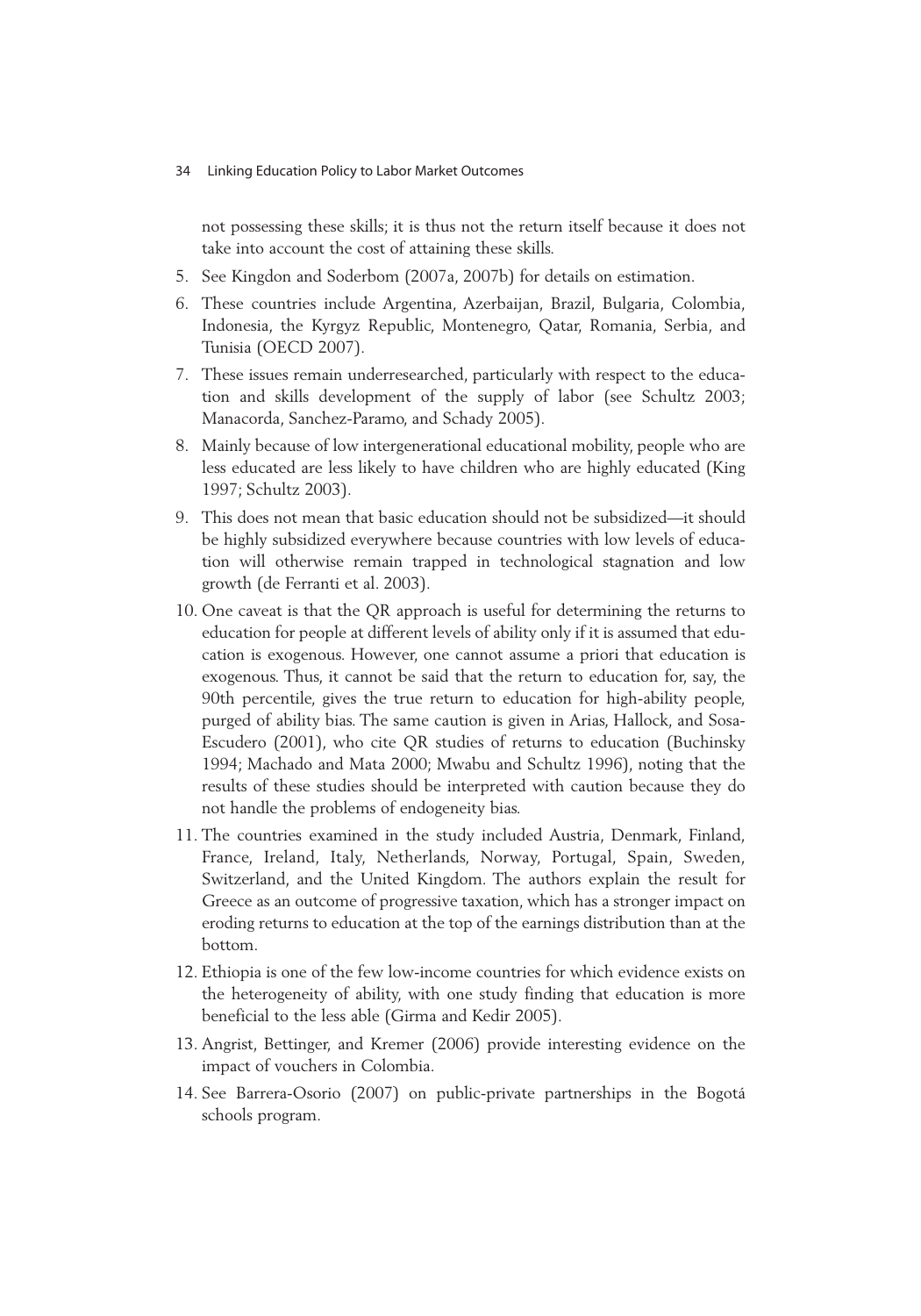# *CHAPTER 4*

# *Employment Outcomes and Links to the Broader Economic Context*

A holistic picture of education–labor market linkages requires that the demand for labor be analyzed. Chapter 3 focused on education outcomes mainly from the supply side of the equation. However, a substantial part of the framework developed in chapter 2 cannot be explained simply by education outcomes because wage dispersion is not the result of human capital alone. **It is important to discern what proportions of observed wage dispersion are due to unobservable worker skills (efficiency wages), job-matching frictions, or other labor market inefficiencies, because these factors have important policy implications.** For instance, if unobservable skills of the worker are the key to wage differentials, then education and training would be the principal policy avenues to improve incomes. However, if wage differentials are the result of a sorting process among firms, the key policy issues would involve changes in the industrial structure of an economy (Sandefur, Teal, and Serneels 2006).

# *Demand-Side Analysis*

The demand for labor is a derived demand. This demand has two dimensions important for policy. **The first dimension deals with the types of jobs that are created as demand expands.** This dimension identifies relevant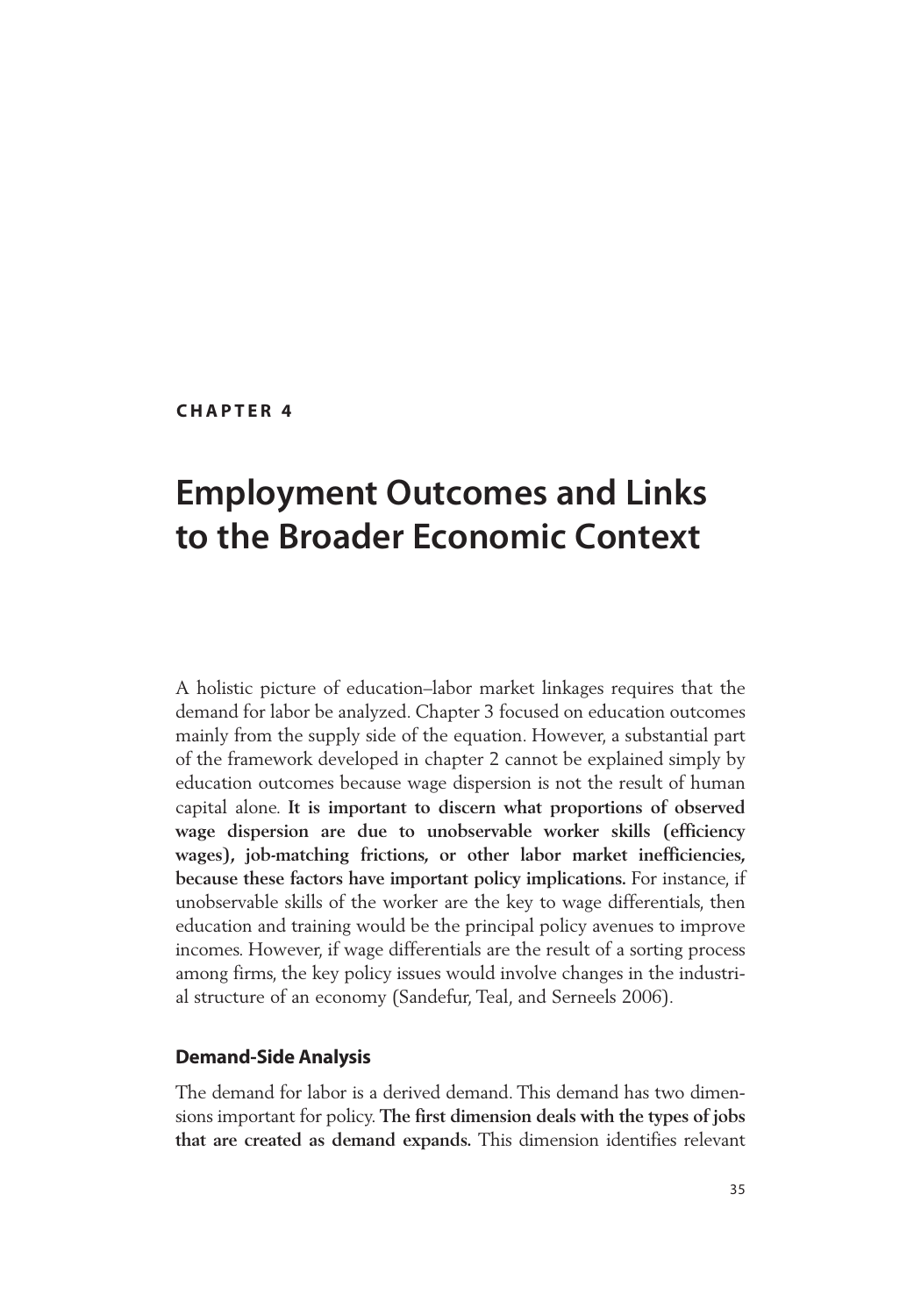policy issues as arising in markets other than the labor market. **The second dimension focuses on whether there is a policy problem in how the labor market is operating.** This dimension requires the analyst to focus on supply-side issues, including the match between the supply of and demand for skills, the link between the wages paid by a firm or employer and its productivity, and the role of labor market regulation in limiting the willingness of firms to hire. The two approaches are complementary and very directly linked.

**One common approach to analyzing the first dimension of labor demand is to estimate the types of jobs created in an economy, together with how these jobs are linked to the expansion (or contraction) of the economy.** The sectoral breakdown of a multitopic household survey, such as the Living Standards Measurement Survey, or a labor force survey can provide the necessary data. Repeated cross-sections can be used to shed light on the shift in relative demand for education over time by analyzing changes in the relative supply of workers with different education levels and the relative returns to these levels.<sup>1</sup>

To analyze the second dimension of labor demand, the factors that affect labor demand in individual sectors must be determined. To understand the number and type of jobs in demand—the critical issue for policy makers—a different kind of information base is needed, ideally, firmlevel surveys.<sup>2</sup>

Thus, to gain a comprehensive picture of the demand side for skills and education in labor markets, the following issues need to be researched, based on a combination of data sources such as multitopic household surveys, labor force surveys, firm-level surveys, information from relevant national ministries, and tracer studies that follow cohorts of education graduates in labor markets over time.

• **Formal and informal job creation.** Depending on the country context, it is crucial to identify where job creation has taken place, that is, informal versus formal sector, public versus private sector, and so forth. The Ghana country study, for example, shows that over the last two decades, nonfarm self-employment and jobs in small firms exploded relative to jobs in the formal sector.<sup>3</sup> While the number of firms with more than 100 employees scarcely changed over the period from 1987 to 2003, the number of firms with fewer than five employees increased from 2,884 to 14,353.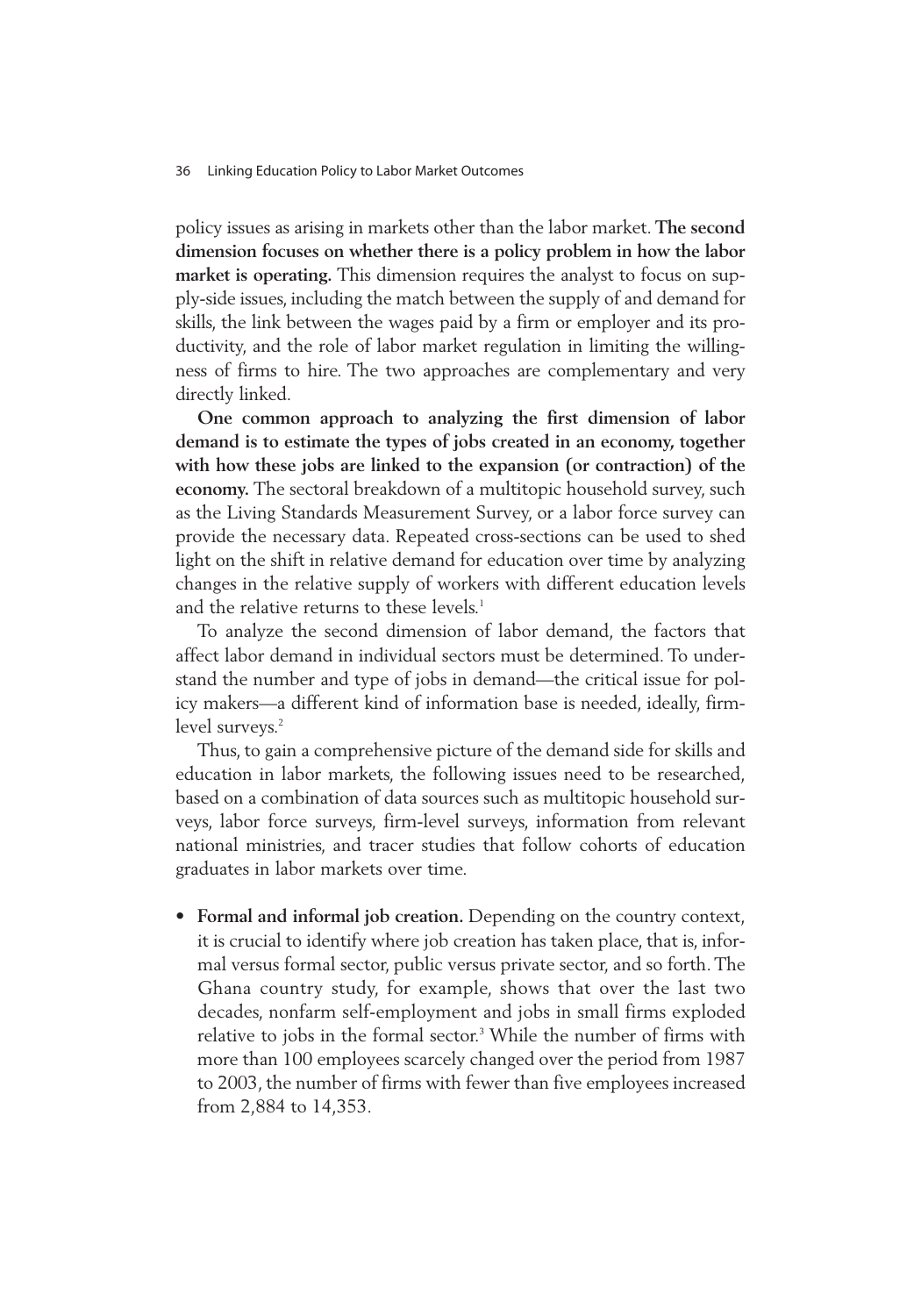- **Education and earnings in formal and informal jobs.** The creation and destruction of jobs in various sectors has important repercussions on the types of education and skill sets demanded in labor markets. In Ghana, for instance, the public sector and large firms show the greatest demand for skills gained through formal education and experience acquired on the job. The changing pattern of labor demand toward small firms and self-employment, however, implies a reduction in the demand for such skilled employees. And, although the earnings in selfemployment are comparable to wage earnings in small firms, they are substantially less than those in the formal sector. The returns to both education and training, where training is measured by general work experience and tenure in the job, are thus lower in the self-employed urban sector than in wage employment in Ghana.
- **Labor regulations and unionization in dominant sectors of employment.** To understand the demand for labor in an economy, the hiring and firing rules in the dominant employment sectors must be understood (for example, whether an employment guarantee exists for certain occupations), as must be minimum wage laws, employee protection regulations, and taxation. Unionization of the labor force and the way in which negotiations take place between employers and unions can be critical for determining labor market outcomes, even including the value of particular skills and education.
- **The macroeconomic context.** Last, it is extremely important to take into account the overall macroeconomic context of an economy to understand the demand for labor. Jobs, particularly good jobs, are dependent on a number of enabling factors, including the investment climate, capital flows, and financial markets, among others. The prices of raw materials for the manufacturing sector, the exchange rate for the trading industry, the policies on foreign direct investment, and the level of technological advancement will all determine which skill sets, and how much of each, are demanded in the labor markets.

# *Skills Mismatch*

**Information asymmetries in labor markets can send the wrong signals to firms and individuals seeking employment.** Under such conditions, differences between the demand for education by households and by firms create a skills mismatch.4 The skills mismatch in labor markets can man-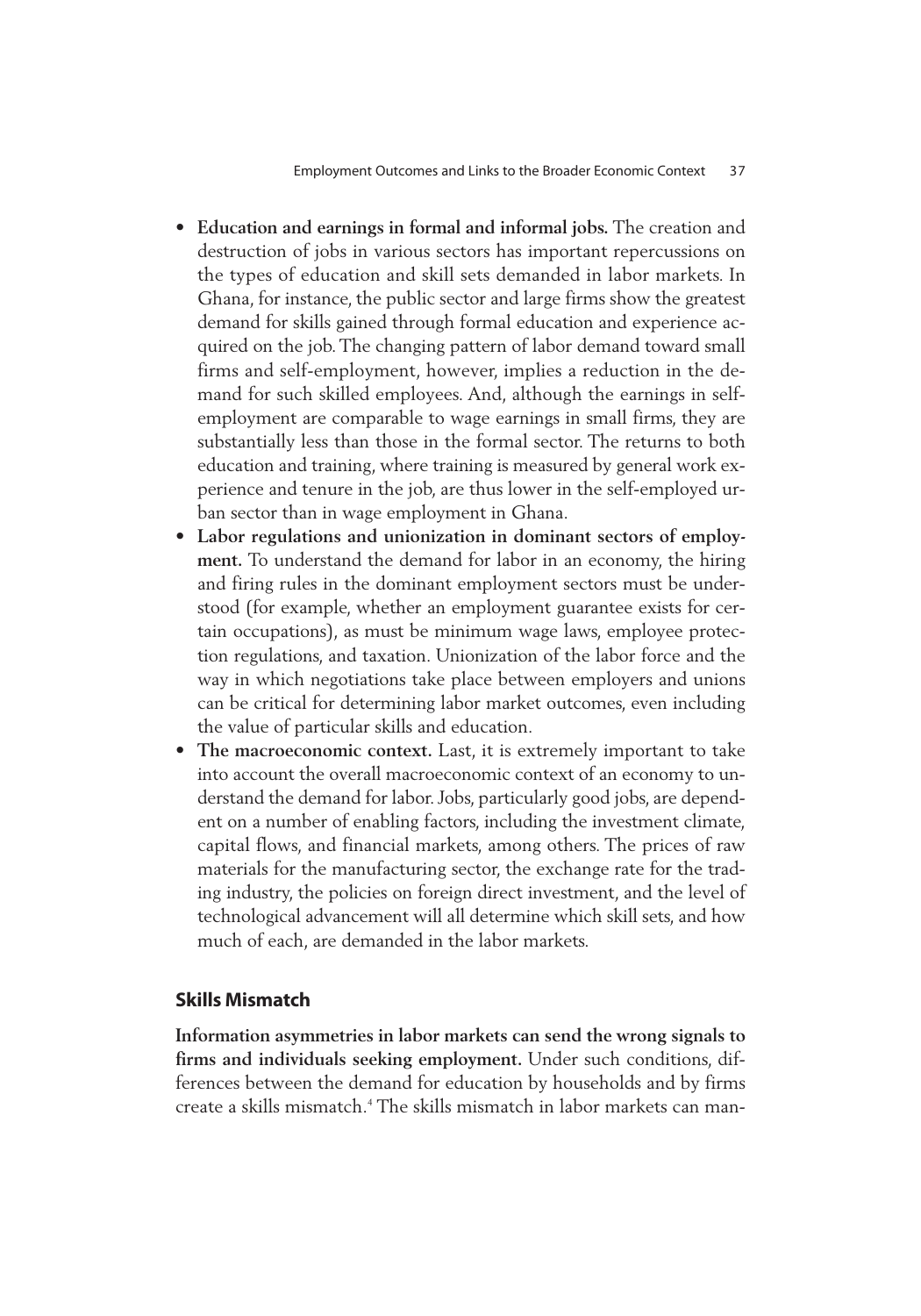ifest as (i) unemployment or underemployment of an educated labor force (Monk, Sandefur, and Teal 2007; Nielsen 2007); (ii) a shortage of skilled labor resulting from inadequate education (Cruz-Castro and Conlon 2001; Diaz, Saavedra, and Torero 2004; AFESD 2003); or (iii) migration (Nielsen 2007; Alofs 2002).<sup>5</sup>

**Different macroeconomic and country contexts create very different labor market demands and associated rewards.** In Ghana, for instance, apprenticeship appears to be the most important form of skills development and the people who benefit most from it possess a lower secondary education (Monk, Sandefur, and Teal 2007). Evidence suggests that there is a 41 percent increase in the wages of people who enter the labor market as apprentices with the lowest levels of education. However, no such increase is observed for individuals entering the apprenticeship labor market with postsecondary education. In Mongolia, a very different set of skills needs to be developed in students, but starting from a low base because the transitioning nature of the economy requires thinking and behavioral skills as well as practical English, information technology skills, and technical skills. In Mongolia, 30 percent of firms list lack of appropriate skills and education as a severe constraint. Furthermore, 93 percent of workers from these same firms state that they lack creative thinking and behavioral skills (World Bank 2007). Such information highlights the lag in changes in education policy and demand for education, both by individuals and firms.

**The current global economy values individuals who, in addition to basic cognitive skills, have core competencies in critical thinking, problem solving, and entrepreneurship.** These skills give students the foundation for operating successfully in any sector of the economy. Unfortunately, the primary education systems of most developing countries do not develop these skills in students, creating a very real skills mismatch. In fact, a tracer study following postsecondary education school leavers in certain Sub-Saharan African countries identified critical thinking and problem-solving skills as the critical factors missing in their education (Al-Samarrai and Bennell 2007). Informal markets, including selfemployment, are usually the employer of last resort for individuals not finding employment in the formal sector. Yet, as research in Africa has shown, the informal market is not necessarily limited to low skills and traditional mechanisms. It is, in fact, a dynamic market in many countries, responding to the needs of changing economies by, for example, creating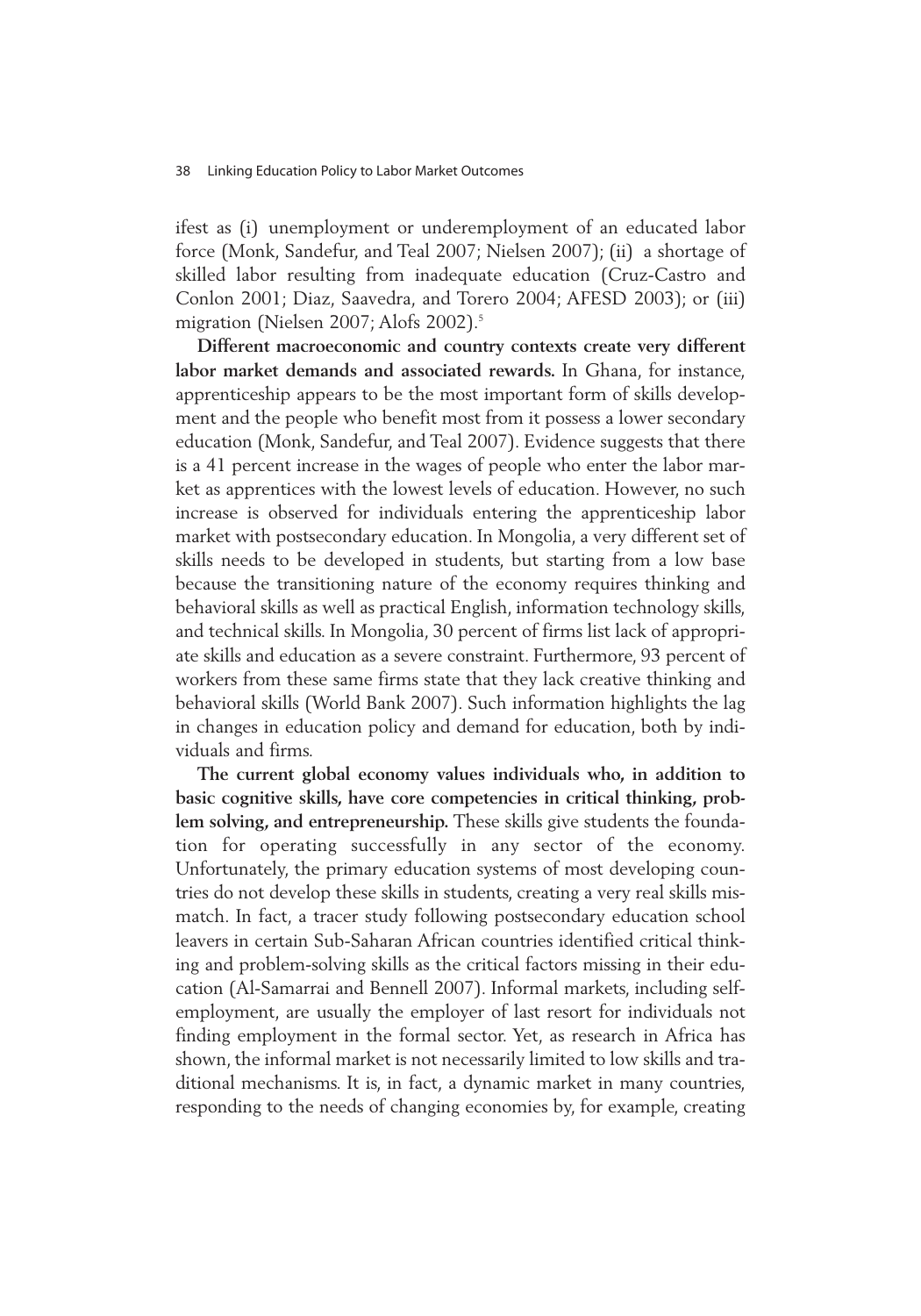a new breed of young entrepreneurs who operate Internet cafes in many African countries (Johanson and Adams 2004).

**Transition and developed economies in particular demonstrate greater demand for more general skills that can easily be adapted to the changing needs of industry,** given that specific technical skills may become obsolete very rapidly. According to a study on Britain and Spain, general skills have become increasingly valuable in labor markets characterized by change, in which there is a constant need to adapt to new developments in technology and working methods. In light of the pace of technological innovation, the value of overly narrow vocational qualifications is accordingly diminishing (Cruz-Castro and Conlon 2001). See box 4.1 on attempts to remedy skill mismatches.

**A shift from manufacturing to services and research-oriented firms in the transition economies of Bulgaria, Poland, and the Russian Federation created a skills mismatch that led to high unemployment during the 1990s.** A study on Russia, for example, found high and rising demand for educated and highly skilled labor in the services and research industries (Lukyanova et al. 2007). Similarly, in Bulgaria, the risk of losing a job or being unemployed was highest and longest among workers with lower education or vocational or technical education, while those with easily adaptable skills were most likely to be employed or to find new employment within a year (Rutkowski 2003). An examination of labor market conditions in the Slovak Republic reveals a similar scenario: while unemployment increased for all levels of education, those with secondary or lower education fared the worst (Revenga et al. 2002).

### *Interlinkages with Other Markets*

As mentioned, the demand for labor is a derived demand affected by at least two factors: policies that affect how the labor market operates and policies that affect how markets other than the labor market operate, including those that address macroeconomic stability, trade, FDI, and the like. **If the major issues that affect education–labor market linkages originate in the demand side of the labor market, further expansion of education is unwarranted without attempting to address these issues.** For example, subsidies in tertiary education need to be accompanied by the creation of an environment conducive to investment and technological progress. In the absence of such an environment, countries will find their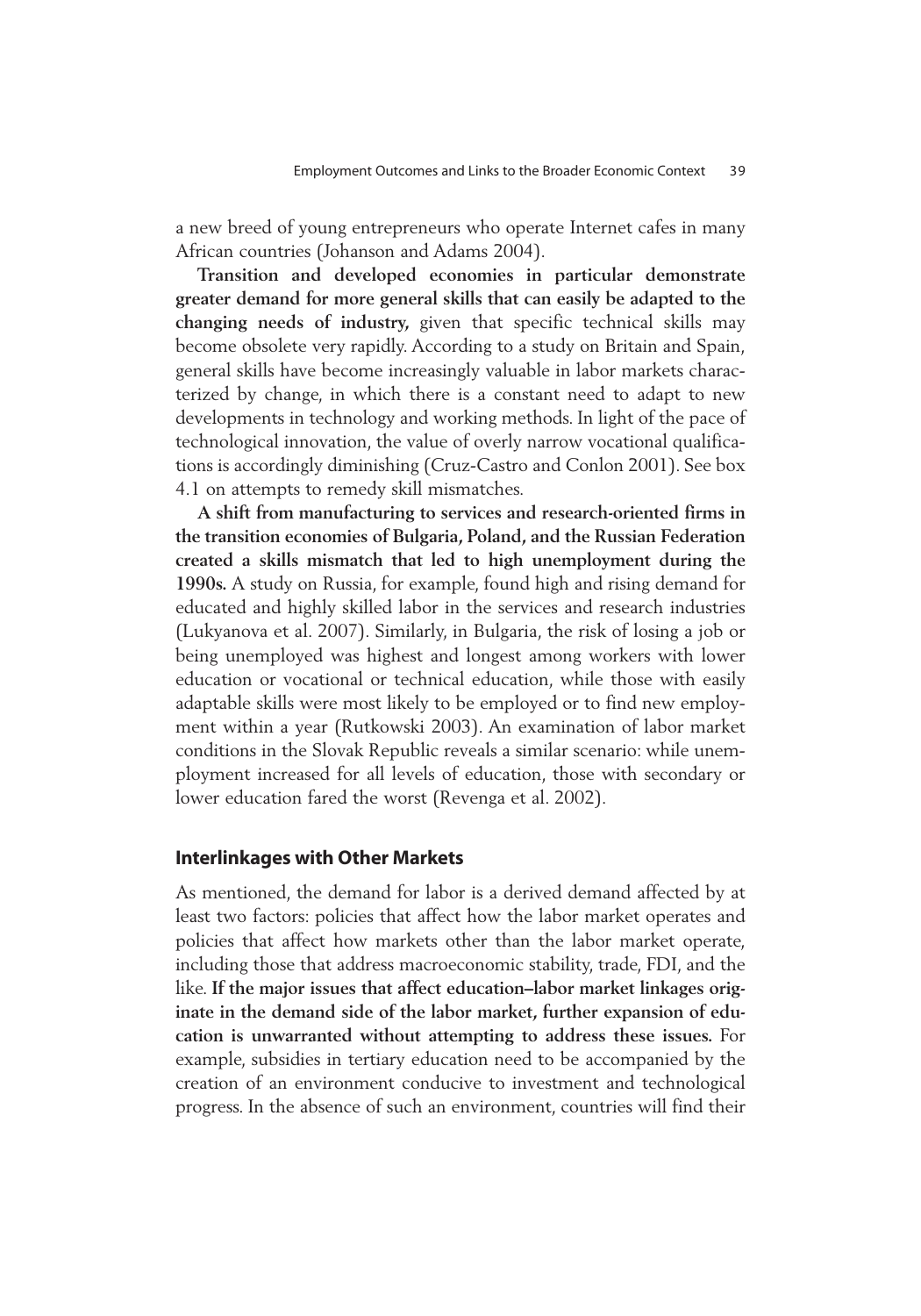#### *Box 4.1*

# *Correcting the skills mismatch: Mixed outcomes of youth labor market interventions*

Any policy that aims to support individuals as they enter the labor market by providing them the right skills mix needs to be aligned with the socioeconomic conditions of that particular market. A global inventory of active labor market interventions around the world that support young workers shows that the highest numbers of interventions are related to skills training (Betcherman et al. 2007). Of the 289 programs reviewed, 98 provided vocational training, including through apprenticeship. The inventory suggests that evaluation of such programs is weak and that the absence of rigorous impact studies causes policy makers to overestimate their effects. In addition, most programs do not appear to be cost effective. Overall, the study emphasizes the importance of flexible labor markets for achieving better impact for youth-focused interventions.<sup>a</sup>

Betcherman, Olivas, and Dar (2004) found that labor market information services in general have a positive impact on labor market outcomes, given favorable economic conditions in a country. Labor market training for the unemployed also appears effective if it is job-specific practical training. In contrast, class-based training schemes for the long-term unemployed do not have a positive impact on labor market outcomes, a finding that highlights the importance of appropriate program design.

(continued)

populations emigrating for better opportunities and governments will need to continue subsidizing education to compensate for weak effective demand (de Ferranti et al. 2003).

Using the country study on Ghana,<sup>6</sup> the discussion in chapter 3 indicates that tertiary education raises earnings mainly in wage employment. It does not *directly* raise earnings for the large majority of workers in Ghana, however, because self-employment and agriculture together constitute 82.5 percent of the employed workforce and the returns to education in both occupations are very low. Thus, **while it might seem that the economic incentives for acquiring schooling are weak in Ghana, it is clear that education helps individuals enter the more lucrative part of the labor market.** To obtain a more comprehensive picture of education–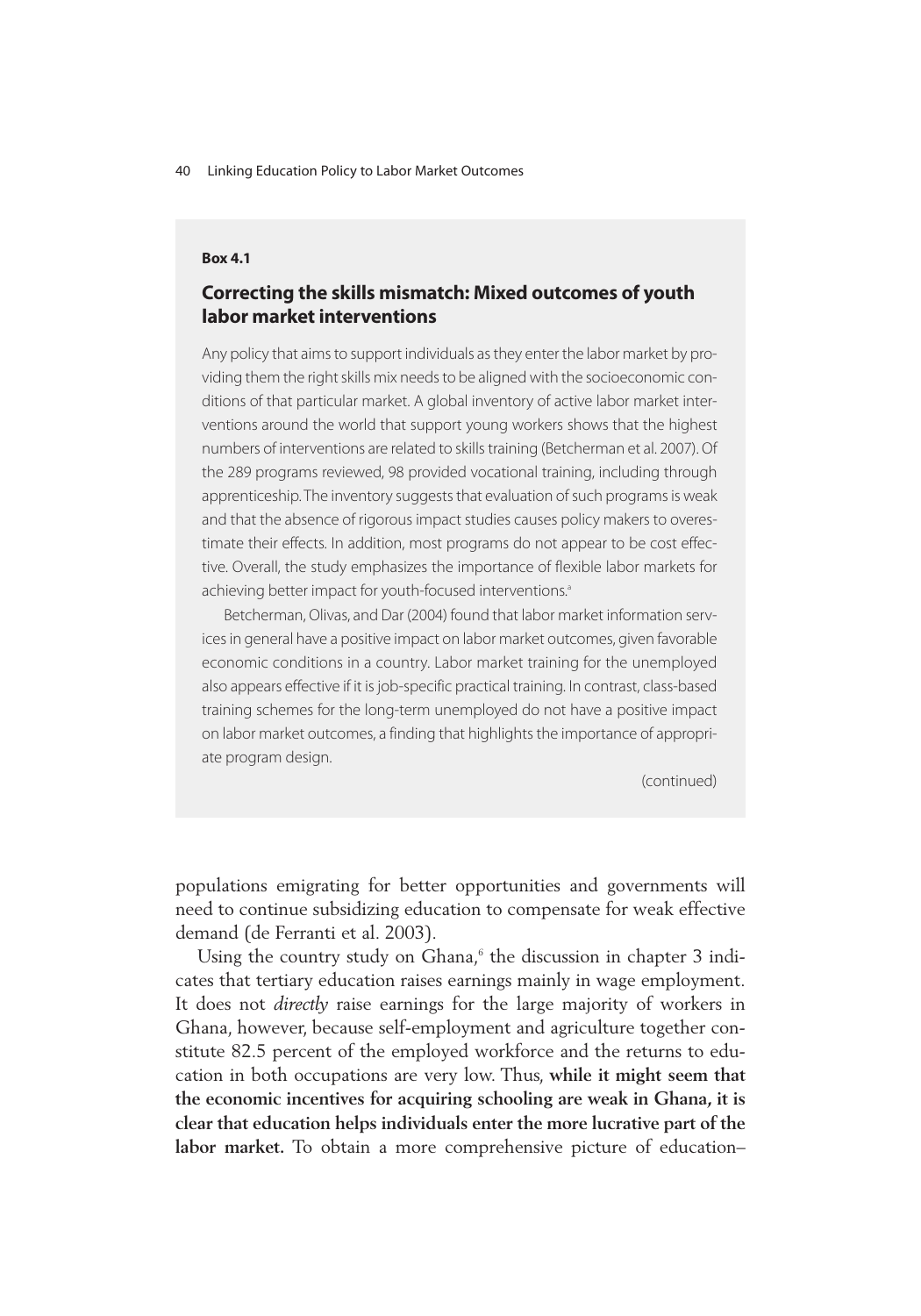# *Box 4.1*

## *Continued*

The picture of labor market interventions in general is mixed. An early randomized study of a U.S. program designed to help disadvantaged workers (LaLonde 1986), for example, showed a positive impact on participants' earnings. The study also emphasized the need for randomized evaluation of such programs because econometric analysis and comparison groups do not yield precise estimates. One of the latest randomized studies, conducted in Colombia, found that a program for the two lowest socioeconomic strata of the population raised earnings and employment for both men and women, with larger effects on women (Attanasio, Kugler, and Meghir 2007). A cost-benefit analysis of the results suggested that the program generates large net gains, with internal rates of return of about 13.5 percent for women and 4.5 percent for men. "Jovenes" (youth) programs—which target disadvantaged youth with a combination of training and work experience, plus other services, such as psychological development—also showed positive outcomes in the short term in certain Latin American countries, including Argentina, Chile, Peru, and Uruguay (Betcherman, Olivas, and Dar 2004).

Source: Attanasio, Kugler, and Meghir 2007; Betcherman et al. 2007; Betcherman, Olivas, and Dar 2004; Dar and Tzannatos 1999; LaLonde 1986.

a. Another, earlier study (Dar and Tzannatos 1999) suggested that training programs for youth might not be very effective, given their poor track record.

labor market linkages, however, job creation and destruction, and how they are related to the macroeconomic context, must be considered.

As noted earlier in this chapter, the pattern of job creation in Ghana has overwhelmingly favored nonfarm self-employment and jobs in small firms rather than jobs in the formal sector (defined here as the public sector and firms with more than 100 employees) over the last two decades. **While the number of firms in Ghana with more than 100 employees scarcely changed over the period from 1987 to 2003, the number of firms with fewer than 5 employees increased almost 500 percent** (from 2,884 to 14,353). At the same time, Teal (2007) reports that 1987–88 to 1998–99, the labor force in Ghana increased from 6.5 to 8.8 million, while the number of wage employees scarcely changed (growing from 1.12 million to 1.17 million). The number classified as unemployed in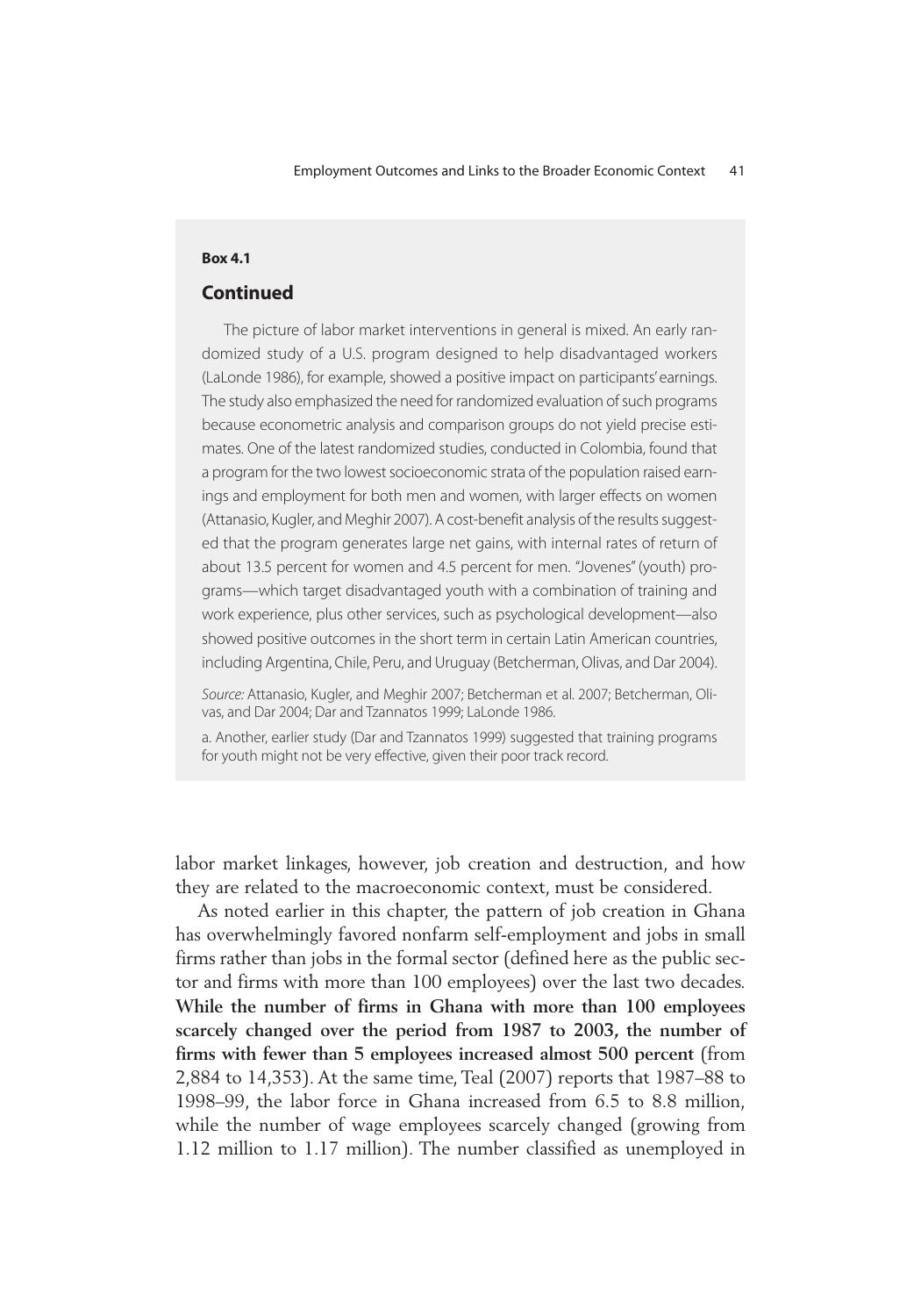household surveys meanwhile increased only by 200,000. Among the remainder of jobs created during the period, half were in the rural sector and half were in nonfarm self-employment.

Because the Ghana country study shows very low returns to education in agriculture,<sup>7</sup> the discussion here focuses on the manufacturing sector in Ghana, both for the self-employed and wage employees, to determine the extent to which education might be the binding constraint on low incomes.<sup>8</sup> Two important issues become apparent. First, as seen in figure 4.1, a very large wage difference exists between types of labor. Second, wages are higher in larger firms (see figure 4.2), a finding that remains true even when the results are controlled for the observed skills of workers in firms.9 **That is, the rise in wages in larger firms does not reflect the fact that larger firms tend to employ more workers with more education.**

If educated people are getting good returns in the manufacturing sector and returns are higher in larger firms, why has the larger manufacturing sector not expanded to absorb the labor supply? The Ghana Manufacturing and Enterprise Survey, which asks firms about the constraints they face, sheds light on the answer. **Ghanaian firms mentioned the following constraints as their three most important problems: access to credit, lack of demand for their goods, and access to and the cost of raw materials.** All three issues were reported more frequently by smaller than by larger firms (see table 4.1).

**Lack of appropriate skills appears to be the least important reported constraint for Ghanaian firms.** This finding is in sharp contrast to findings

#### *Figure 4.1 Wages per month by skill level, Ghana manufacturing sector*



Source: Teal 2007.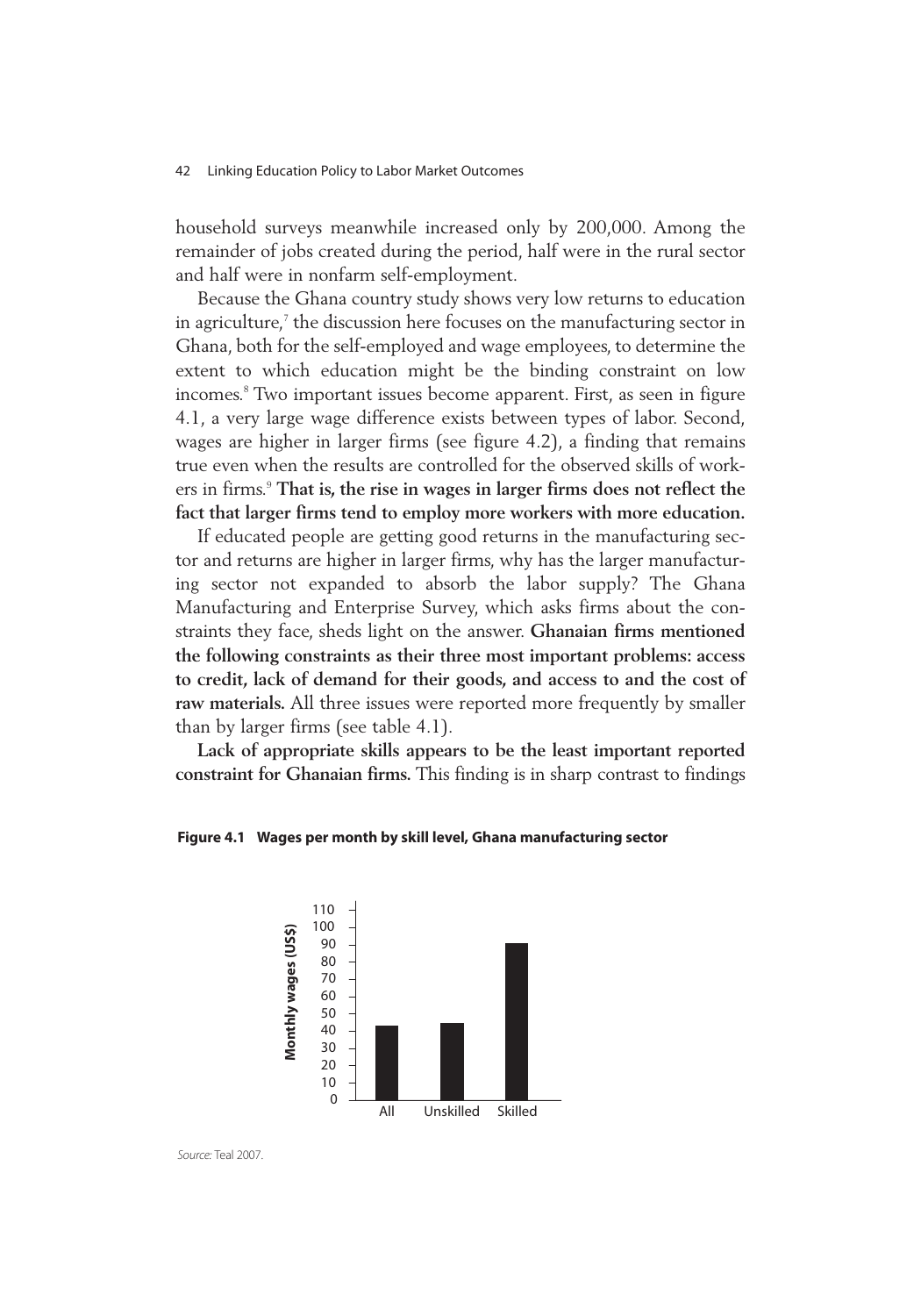

*Figure 4.2 Wages per month by firm size, Ghana manufacturing sector*

Source: Teal 2007.

Note: The wages are calculated for an average worker over the period 1992 to 2003 with the average amount of human capital measured by gender, age, education, and tenure.

from enterprise surveys in most countries. As seen in table 4.2, a substantial number of firms in countries worldwide report that lack of appropriate skills and education are a severe constraint. A tracer study that followed secondary school and university leavers in four Sub-Saharan African countries reported, moreover, that lack of entrepreneurial skills was an important constraint in the creation of a viable private sector (Al-Samarrai and Bennell 2007).The study also reported that the individuals in the tracer analysis had demanded revisions to the curricula in their respective countries to focus them more on practical and vocational aspects.

**The analysis of Ghana thus suggests that there is an adequate or excess supply of the skills required in the labor market for the types of firms and jobs that are emerging in its economy,** that is, nonfarm self-employment and small-scale firms. To complete the picture, however, the macroeconomic context of the country must be considered (see figure 2.1).

One major constraint noted repeatedly by firms in Ghana is access to and cost of raw materials.This constraint was not identified in many other African firm-level surveys. Some of the most striking changes in Ghana between the late 1990s and early 2000s are seen in figure 4.3, which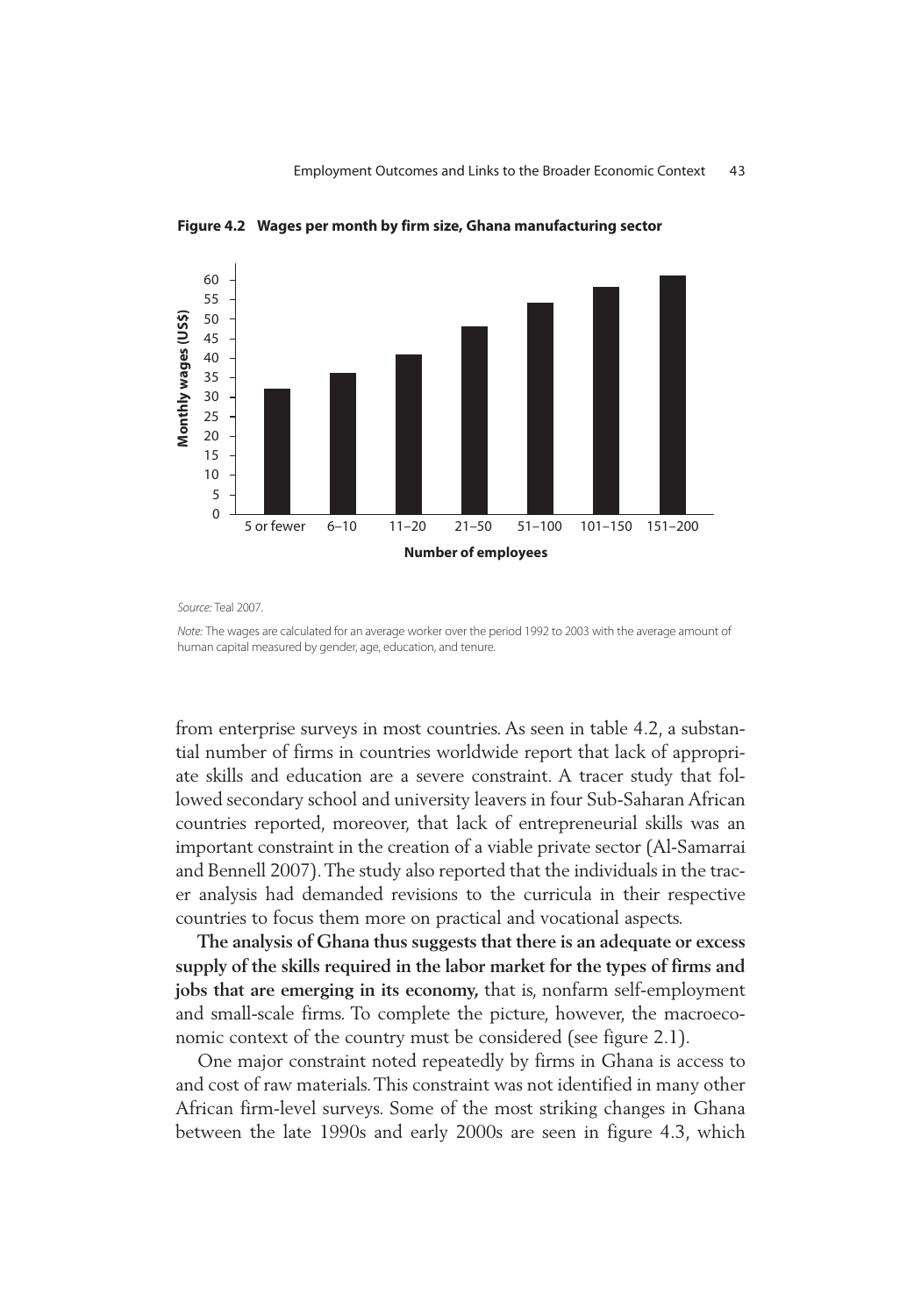## *Table 4.1 Selected firm problems by firm size, Ghana, 2002*

(percentage of firms reporting each problem)

| Firm<br>size | Access to<br>credit |    | raw<br>Demand materials materials | Cost of Access to<br>domestic domestic<br>raw | Taxes | <i>Inflation</i> | High<br>interest<br>rates | Lack<br>οf<br>skilled<br>labor |
|--------------|---------------------|----|-----------------------------------|-----------------------------------------------|-------|------------------|---------------------------|--------------------------------|
| Large        | 6                   | 6  | 19                                | 19                                            | 25    | 13               | 6                         | 6                              |
| Medium       | 26                  | 19 | 26                                | 23                                            | 14    |                  | 21                        |                                |
| Small        | 64                  | 16 | 32                                | 11                                            | 5     | 9                |                           |                                |
| Micro        | 47                  | 53 | 33                                |                                               | 13    | 0                |                           |                                |
| Total        | 40                  | 20 | 28                                | 16                                            | 12    | 6                | 10                        |                                |

Source: Teal 2007.

Note: Micro has fewer than five employees; small has between 5 and 20; medium has 21 to 100; large has more than 100.

## *Table 4.2 When skills are scarce: Sample responses from select economies, various years*

(percentage of firms reporting each problem as a major constraint)

| Country                | Firm size                                                                    | Tax rates      | Access to and<br>cost of finance | Labor skill<br>level        |
|------------------------|------------------------------------------------------------------------------|----------------|----------------------------------|-----------------------------|
| Egypt, Arab Rep.       | Small (1-19 employees)                                                       | 86             | 38                               | 24                          |
| of (2004)              | Medium (20-99 employees)                                                     | 74             | 41                               | 21                          |
|                        | Large (100+ employees)                                                       | 73             | 31                               | 19                          |
| Ghana (2007)           | Small (1-19 employees)                                                       | 27             | 69                               | 6                           |
|                        | Medium (20-99 employees)                                                     | 32             | 68                               | 3                           |
|                        | Large (100+ employees)                                                       | 53             | 42                               | 1                           |
| India (2002)           | Small (1-19 employees)                                                       | 26             | 18                               | 12                          |
|                        | Medium (20-99 employees)                                                     | 29             | 22                               | 13                          |
|                        | Large (100+ employees)                                                       | 28             | 15                               | 14                          |
| Indonesia (2003)       | Small (1-19 employees)                                                       | $\Omega$       | 25                               | 12                          |
|                        | Medium (20-99 employees)                                                     | 19             | 16                               | 13                          |
|                        | Large (100+ employees)                                                       | 40             | 19                               | 24                          |
| Mongolia (2004)        | Small (1-19 employees)                                                       | 63             | 40                               | 25                          |
|                        | Medium (20-99 employees)                                                     | 72             | 38                               | 32                          |
|                        | Large (100+ employees)                                                       | 60             | 33                               | 37                          |
| Pakistan (2002)        | Small (1-19 employees)                                                       | 36             | 34                               | 9                           |
|                        | Medium (20-99 employees)                                                     | 50             | 41                               | 16                          |
|                        | Large (100+ employees)                                                       | 57             | 32                               | 13                          |
| Russian Fed.<br>(2005) | Small (1-19 employees)<br>Medium (20-99 employees)<br>Large (100+ employees) | 25<br>20<br>18 | 15<br>13<br>6                    | 10 <sup>2</sup><br>17<br>14 |

Source: Enterprise Survey Database, World Bank.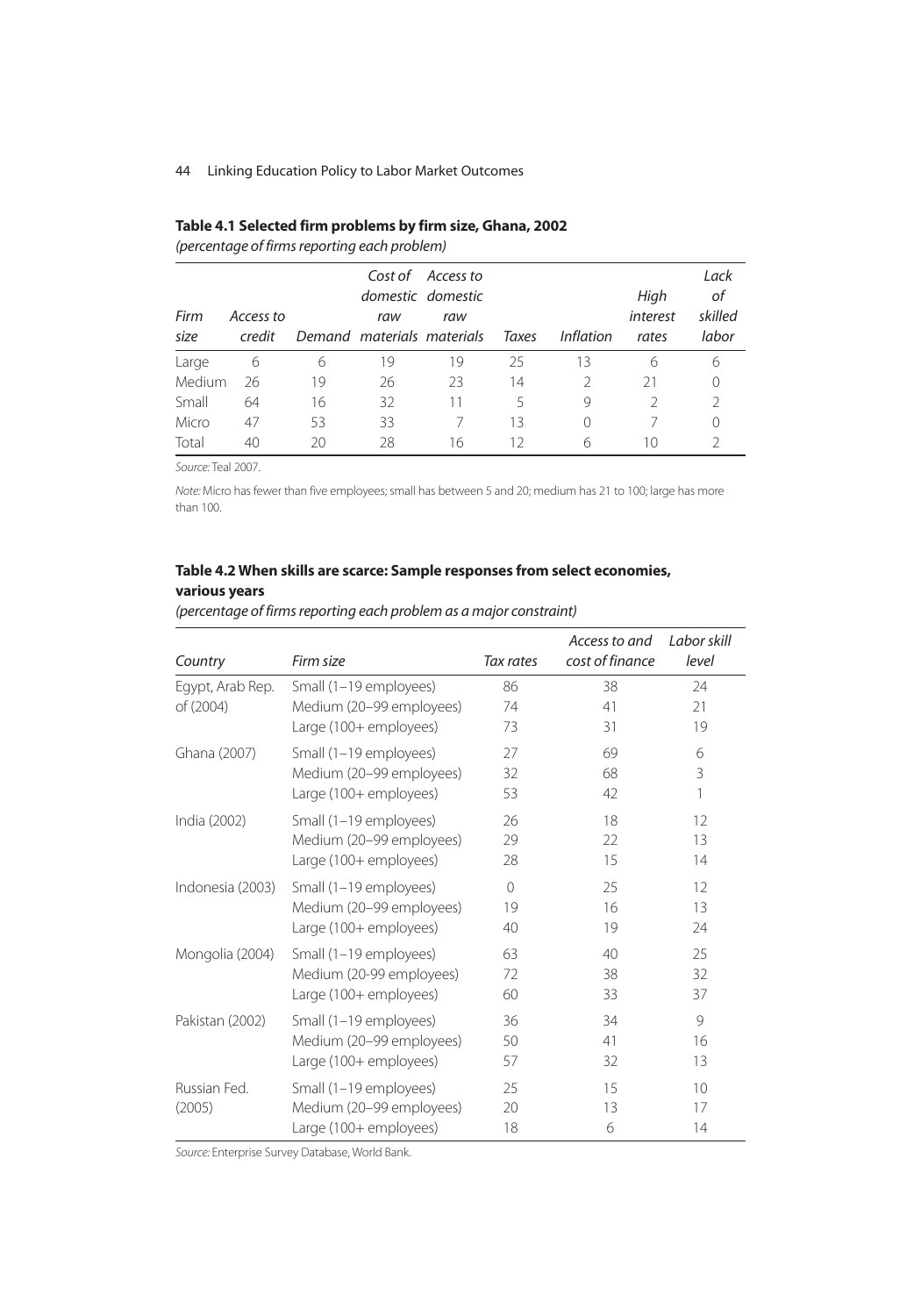shows the macroeconomic background against which firms were operating. The nominal exchange rate, for example, fell from about 2,000 Ghanaian cedis per U.S. dollar in the late 1990s to 8,000 cedis by the time data was collected in 2003.10 The domestic price level change over this period, however, was relatively modest. As a result, there was a massive fall in the real exchange rate (RER), shown in figure  $4.3b$ .<sup>11</sup> The massive nominal devaluation effected a real devaluation of 60 percent. In 2000, this measure of the RER registered its lowest point of the period 1990 to 2003.



*Figure 4.3 The macroeconomic background in Ghana, 1990–2003*

Source: Teal (2007) using data from the Ghana Institute of Statistical, Social and Economic Research (2000) and earlier publications.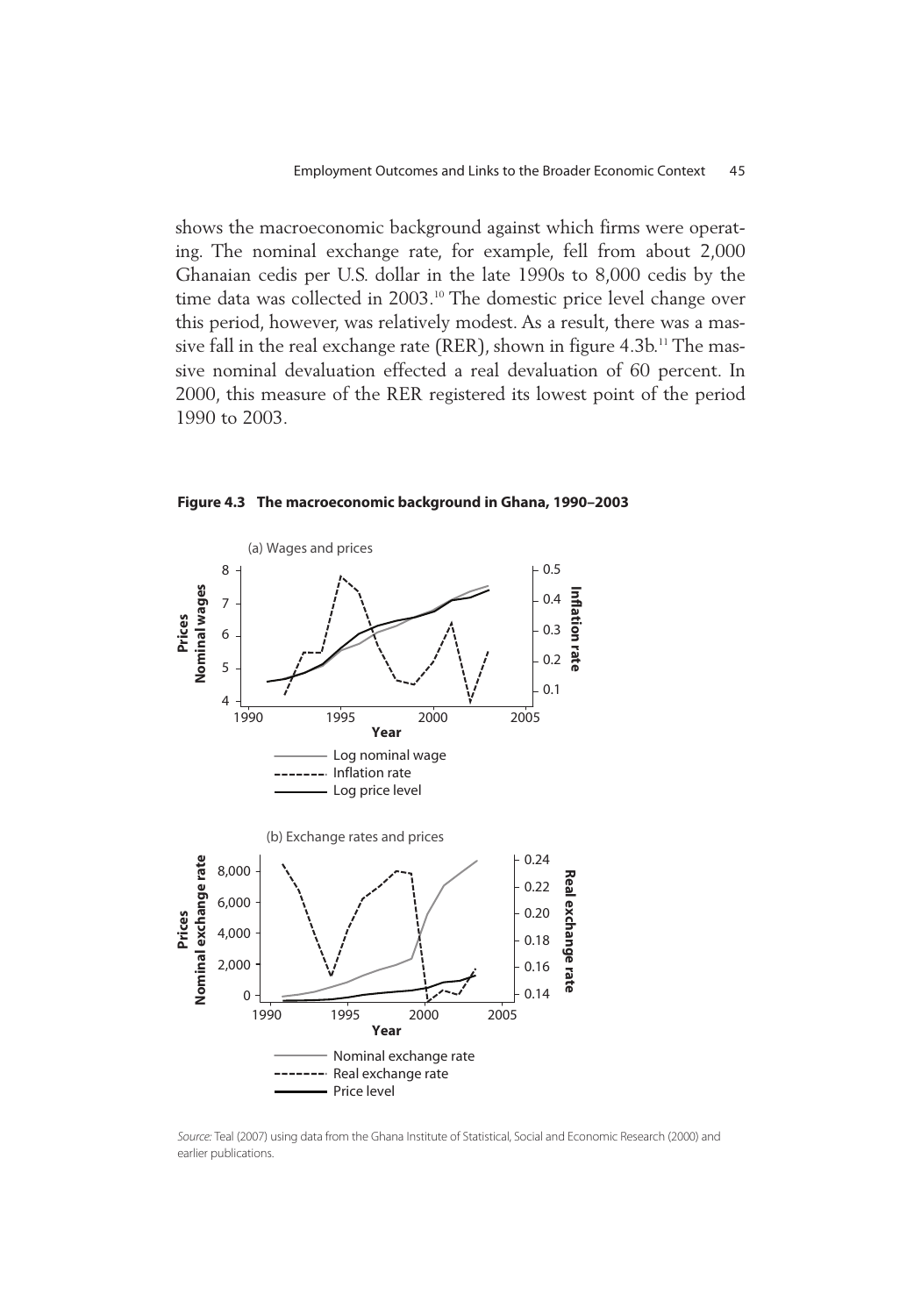**The large rise in the price of imports relative to domestic prices makes the increasing concern about the cost of raw materials readily understandable** (the price of raw materials is closely related to the price of imports). **Firms see themselves squeezed between rising costs and limited demand. Barring access to credit, they cannot expand the scale of their operations.**

Thus, keeping figure 4.3 in mind aids the understanding of table 4.1, that is, demand is only a major issue if the firm is dependent on the domestic market for its sales and is of lesser concern to exporting firms that use domestic inputs. However, the situation is quite different with respect to the cost of and access to domestic raw materials. Access to domestic raw materials is more important for medium and large firms than it is for small and micro ones. While cost is less of a concern for large firms it is a much bigger concern for them than is access to credit.

**Policies aimed at improving the skills of the workforce will have very limited impact on the incomes of those who acquire the skills, or on the performance of the economy, unless policies are also in place that increase the demand for these skills.** In Ghana at present, increases in the demand for labor come overwhelmingly from the domestic market, where there has been a far more rapid expansion of self-employment than wage employment. As seen in earlier sections of this report, the return to skills at low levels of education is very low in Ghana. These two facts are linked. While demand for low-educated labor fails to rise as fast as the supply, the price of skilled workers will inevitably be high. While improving the quality and amount of educational skills is part of the policy package required from government, it is only part—the package will fail unless the issue of job creation is addressed within the broader macroeconomic context.

# *Conclusions*

Education is an important catalyst for improving the livelihood of individuals, with evidence showing positive returns to education in various sectors of the economy, including agriculture and nonwage sectors. However, **the right labor market policies, as well as trade and industrial policies, need to be in place to create effective demand for educated workers.** If, for instance, the education system provides good incentives and subsidies for individuals to achieve good-quality higher education, it is important that the economy is positioned to benefit from FDI and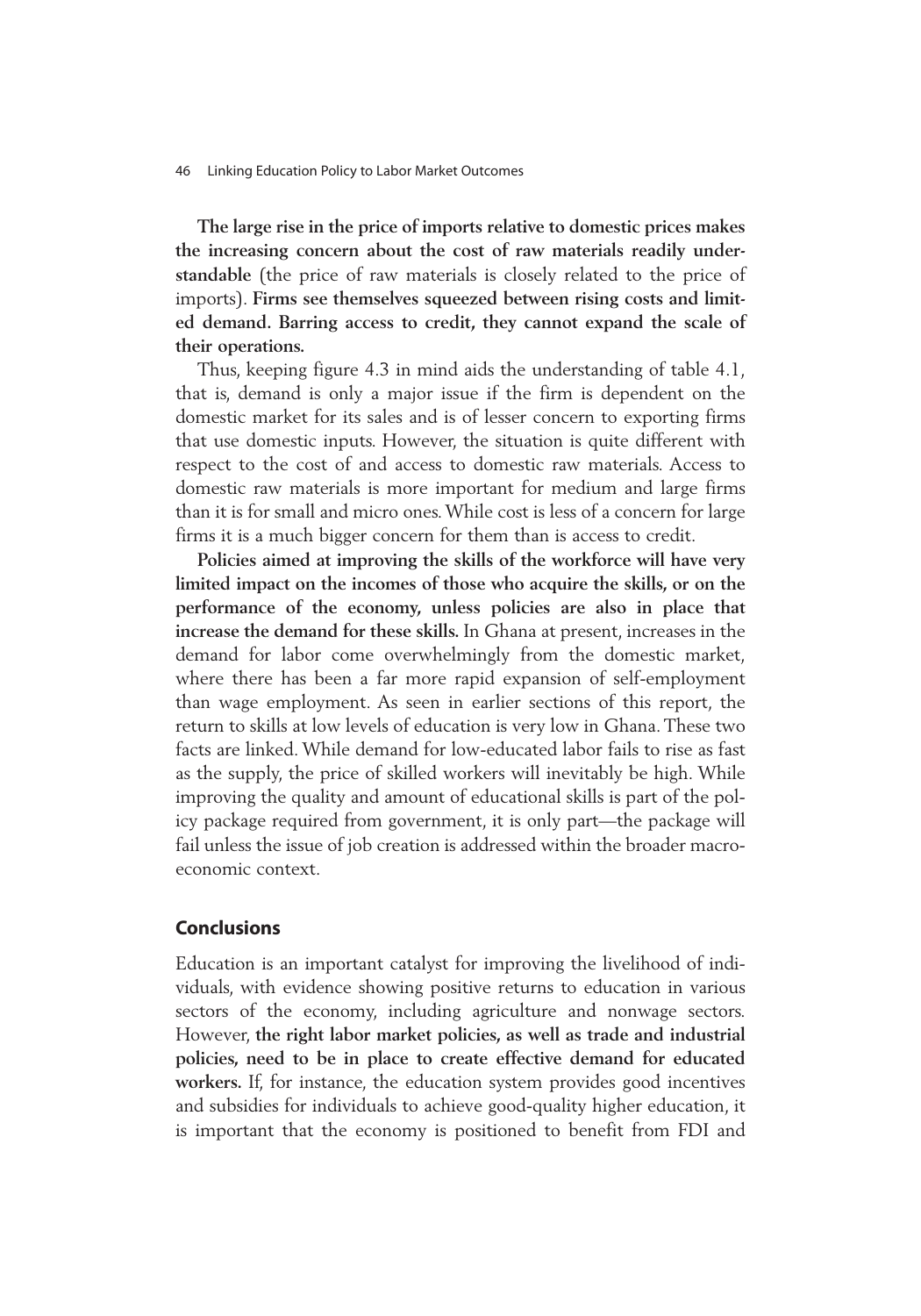trade openness, which can stimulate competitiveness and lead to technological advancement in firms.

**The analysis in this chapter has highlighted the importance of a comprehensive, multisectoral approach to analyzing the demand for education in the labor market.** It has also emphasized the need to streamline education policies so that the supply of skills and education matches demand in the labor market. A number of studies at the World Bank are moving toward such a comprehensive approach to skill gaps and market needs. One effort is "MILES:" **M**acroeconomic framework, **I**nvestment climate and institutions, **L**abor market regulations, **E**ducation and skills, and **S**ocial protection. Currently being implemented in a few countries, MILES uses comprehensive analysis of education–labor market linkages to develop policies that foster job creation and poverty reduction.

The framework within which educational supply and demand are analyzed thus needs to be broadened to include a country's macroeconomic situation, investment climate, and labor market policies. A more comprehensive framework will not only strengthen the diagnostic capacity of education supply and demand analysis, it will make the policy approach to education issues more efficient.

# *Notes*

- 1. For a detailed methodology, see Katz and Murphy (1992).
- 2. See appendix 1 for a more extended discussion of this topic.
- 3. Defined as the public sector and firms with more than 100 employees.
- 4. For further discussion, see Adams, Greig, and McQuaid (2000); Alofs (2002); Halaby (1994); Katz and Stark (1987).
- 5. In addition, both developed and developing economies can experience the phenomenon of over-education. Scandinavian countries, for instance, have an oversupply of highly educated labor, especially among immigrant labor. **A recent study of the Danish labor market found that at least 25 percent of the male immigrant population is overeducated, compared with 15 percent of native Danes.** There is, moreover, a relative penalty for this overqualification: while years of overeducation do increase wages, this increase is much less than the wage increase for those with adequate years of education. The penalty is thus even larger for overeducated immigrants than overeducated Danes (Nielsen 2007).
- 6. This section draws only on the Ghana case study and not on Pakistan because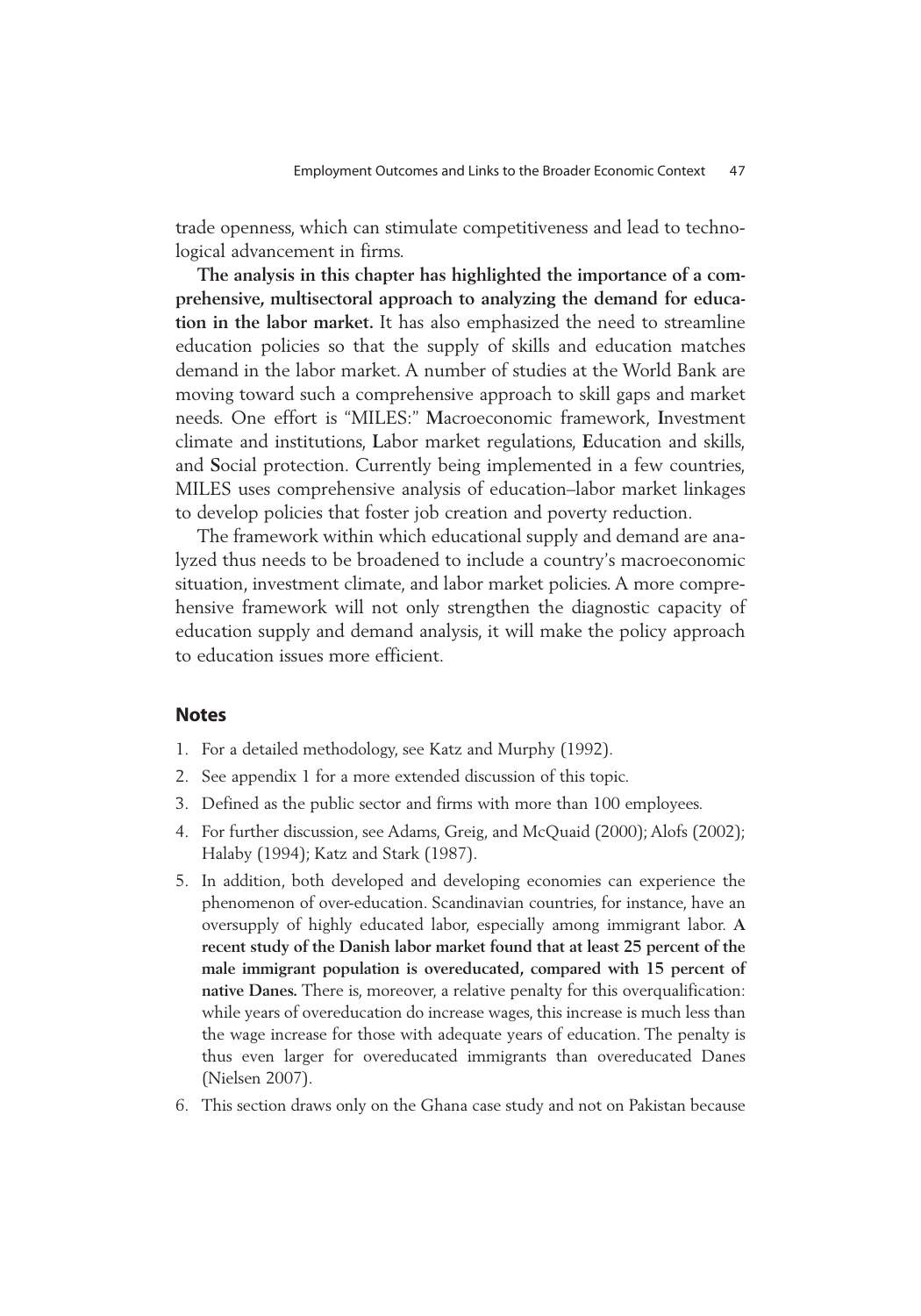of the existence of data from the Ghana Manufacturing and Enterprise Survey for multiple years from the 1990s to 2005.

- 7. Most likely because of the technologically traditional nature of agriculture.
- 8. The results reported here come from the background paper conducted for the study by Teal (2007), using the Ghana Household Worker Survey (GHWS) and the Ghana Manufacturing Enterprise Surveys. These surveys were conducted jointly by the Ghana Statistical Office and the Center for the Study of African Economies.
- 9. One potential reason is that larger firms tend to be unionized. Teal (2007) suggests that even after controlling for human capital, a large wage premium appears to be attached to union membership, though the size of the premium has decreased over the last decade.
- 10. The survey was conducted in 2003, thus the rate for 2002 would have been the rate that respondents had in mind during the survey.
- 11. The real exchange rate (RER) in figure 4.3 is defined as

$$
RER = \frac{Urban \; CPI}{Xrate \times USPrices}
$$

where *Xrate* is the nominal exchange rate and *USPrices* are the unit value of U.S. exports.The index is defined so that a fall in the RER is a real devaluation.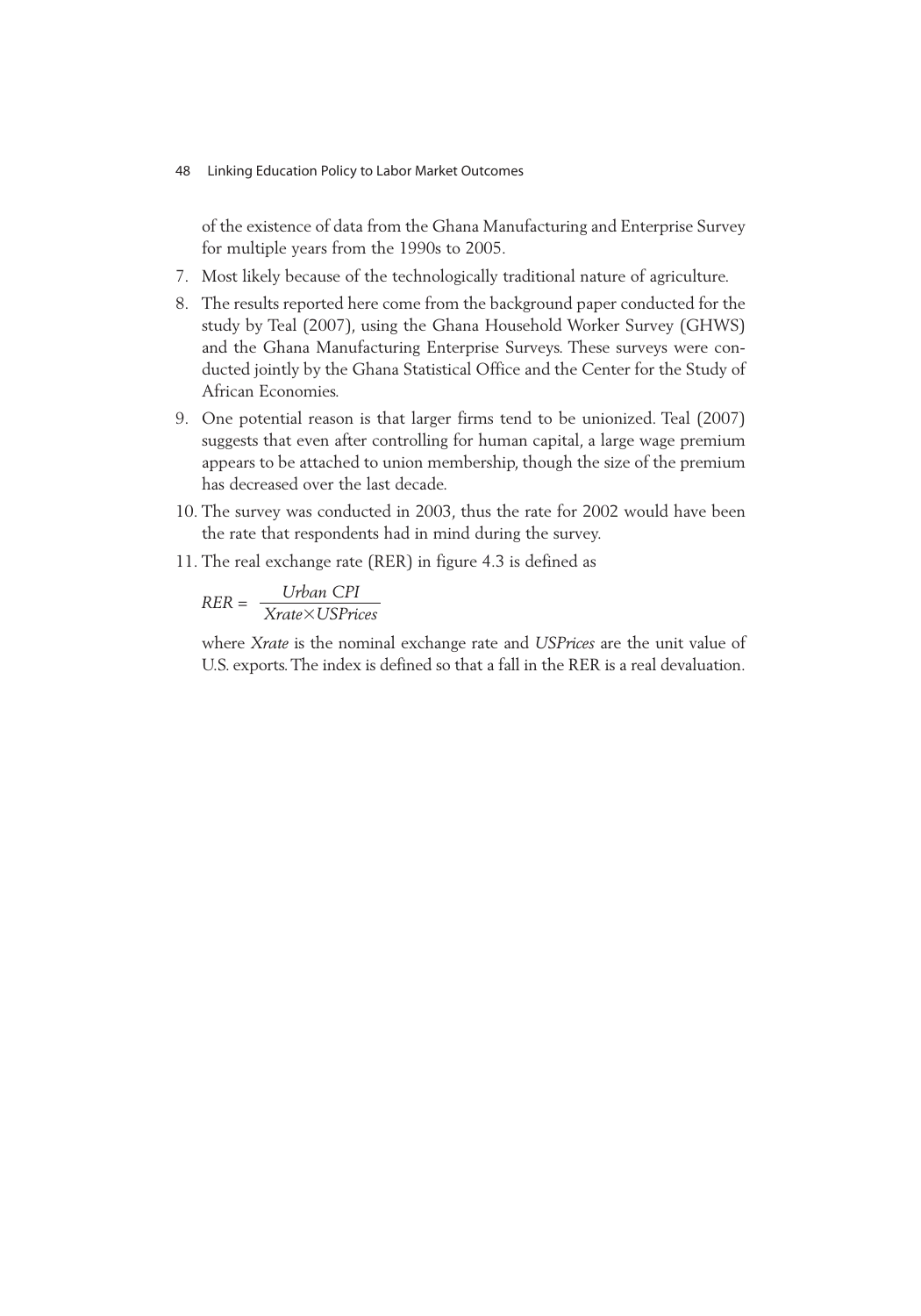*CHAPTER 5*

# *Conclusion: How Education Can Improve Labor Market Outcomes*

Education is a necessary but not sufficient condition for an individual to enjoy good labor market outcomes, whether in the formal or informal economic sectors. **In addition to education, good labor market opportunities for the skilled require an economy as a whole to be operating well, with macroeconomic stability, an attractive investment climate, and efficient labor markets, among other factors.** This report emphasizes the importance of a holistic approach to analyzing education–labor market issues, with particular stress on education market diagnosis.

**Different countries at different levels of economic development have diverse requirements for education.** A study by de Ferranti et al. (2003) suggested, for example, that whereas East Asian countries might benefit from more secondary school graduates to fill their skill needs gap, Latin American countries, because of their wealth of natural resources, would benefit from more experts in manufacturing processes and more tertiary education graduates.

The analysis and review in this report points to a number of strong messages for education and its role in determining labor market outcomes. First, literacy, numeracy, and basic cognitive skills improve individuals' economic outcomes, whether through the indirect effect of sorting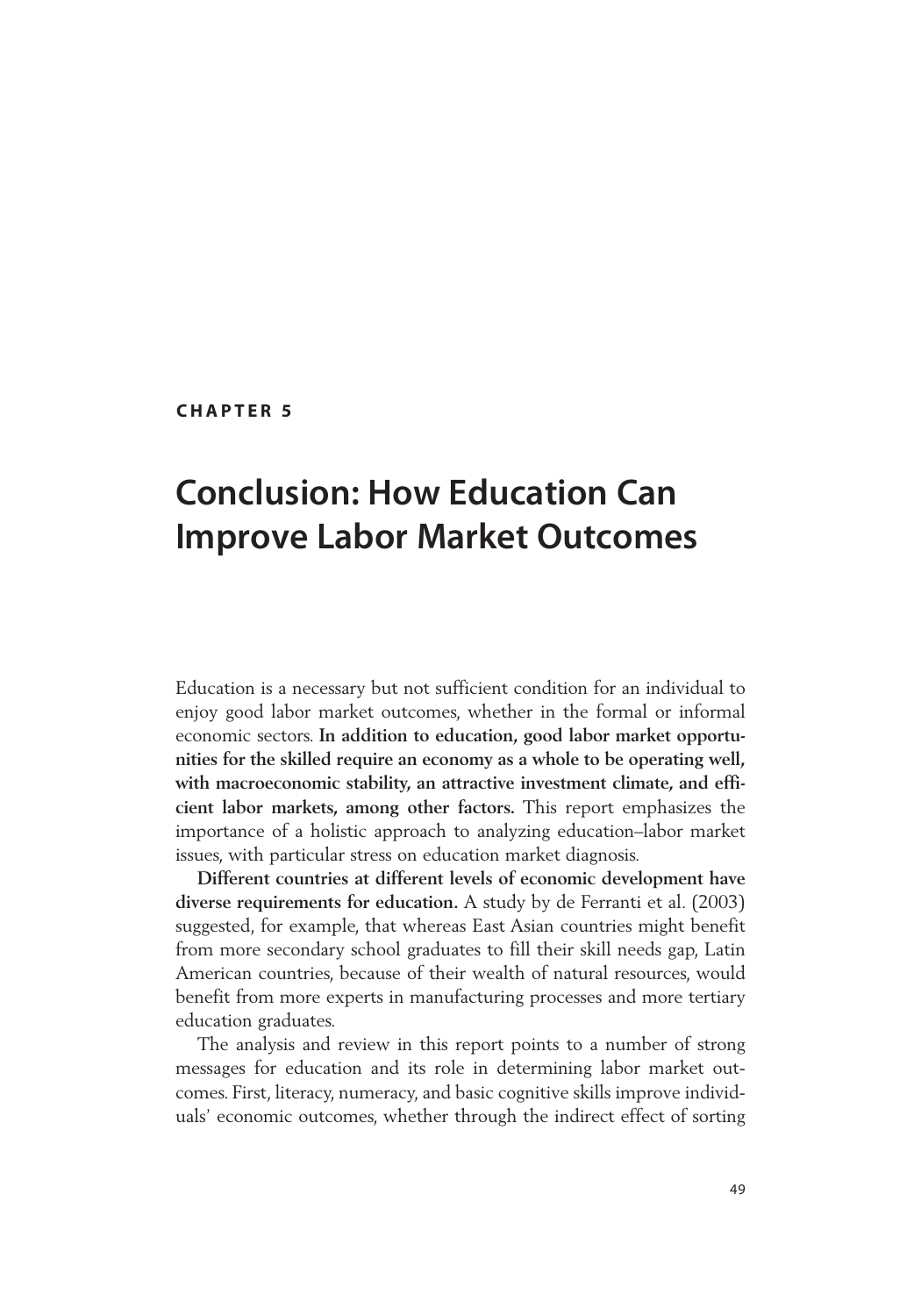in more lucrative occupations or the direct effect of these skills on earnings. However, **evidence suggests that it takes 8 to 12 years of schooling in developing countries, such as Ghana and Pakistan, to become functionally literate and numerate. This finding is indicative of the poor quality of learning in education systems at the primary level.** Policies that attempt to improve the quality of education, such as providing adequate pedagogical resources, textbooks, and well-trained and motivated teachers to primary schools, as well as providing school communities with accountability mechanisms to monitor the learning of their children, would go a long way toward improving learning outcomes.

**Recent evidence also suggests that the earlier in childhood that investments are made in developing the cognitive skills of children, the better the long-term impacts are for learning, skills development, and labor market outcomes. It is, therefore, essential to invest in quality early childhood education.** Randomized trials of early childhood development programs that support disadvantaged children have shown long-terms benefits to individuals. **Such investments, when made at an earlier age, lower the cost of later investments by making learning more efficient.** Examples of such investments include the Abecedarian program and the Perry preschool programs in the United States. **Evidence also suggests that the efficiency of education at early levels is enhanced by parallel investments in children's health.** In the developing world, for example, a large number of countries have introduced conditional cash transfers for families, provided that their young children are vaccinated, given regular health visits, and provided proper nutrition. Such programs not only help reduce the vulnerability of disadvantaged children, they tend to enhance the efficiency of early learning.

Another major finding of this report is that the shape of the educationearnings profile appears to be changing from concave, in which primary education earns the highest returns, to convex, in which secondary and tertiary educations earn the highest returns in the labor market. This changing profile has profound implications for the poverty-reducing effects of education. For instance, the Millennium Development Goals assume that the completion of basic education, along with the attainment of other MDGs, will help realize the goal of halving world poverty by 2015. **If, however, the relationship of education and earnings is convex (or even linear), then expanding enrollment only at lower levels of education will not raise earnings substantially, and consequently not prove to be an effective means of helping people out of poverty.**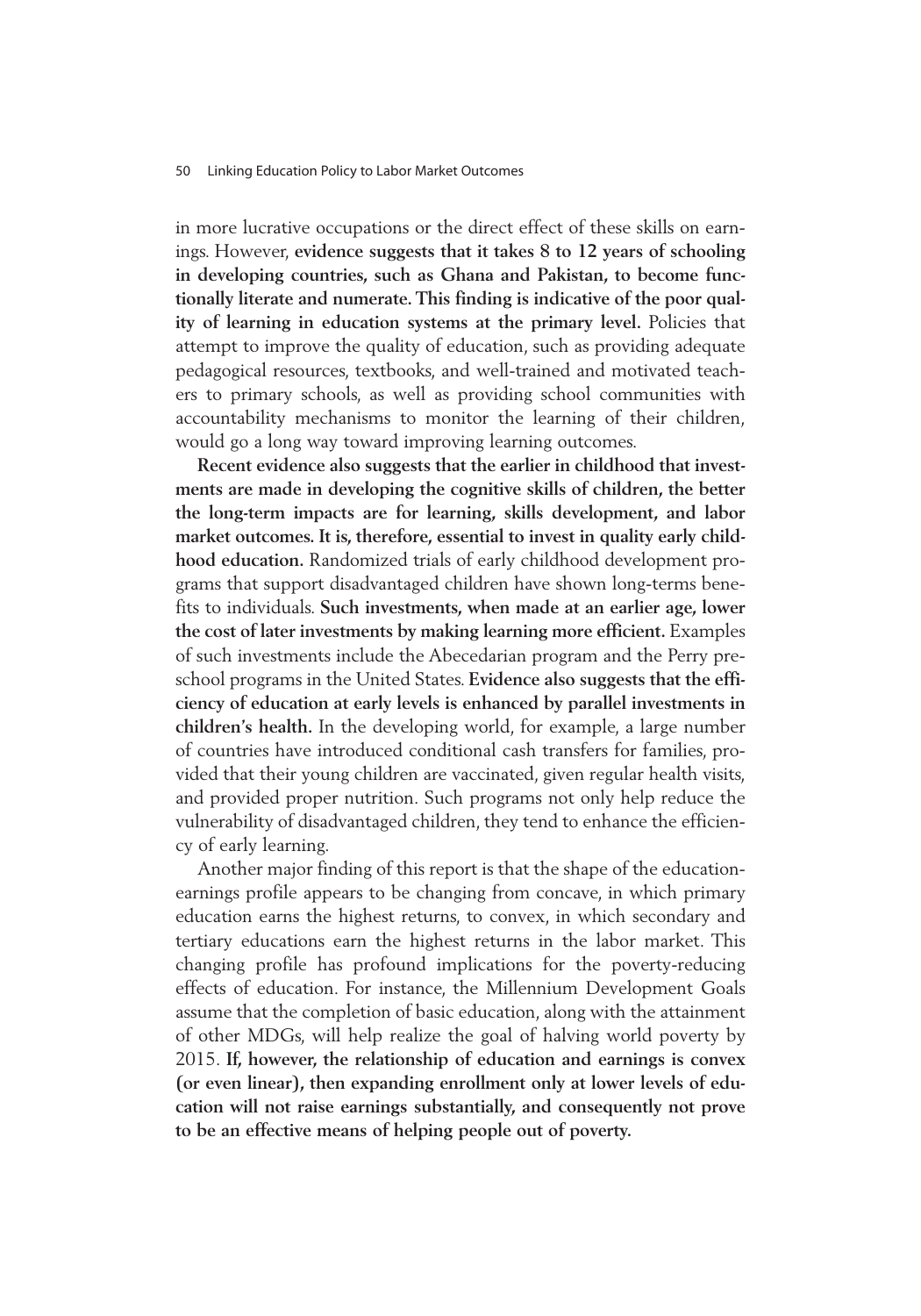Given increasing global demand for skills and the development of skills-biased technology, the returns to primary education may indeed be low. Alternatively, **the returns to primary education, especially in developing nations, could be low because the education systems are failing to produce minimum functional literacy and numeracy skills at the primary level.** In either case, the provision of high-quality subsidized primary education is warranted, not only because it empowers people and helps reduce inequality, but because countries with low levels of education are at risk of remaining trapped in technological stagnation and low growth (de Ferranti et al. 2003).

**Research also suggests that not all individuals benefit from education equally,** meaning that there are heterogeneous labor market outcomes. Looking at the returns to education across a conditional earnings distribution, analysis shows increasing, decreasing, or constant returns by quantiles, depending on the country. **For the limited number of countries for which evidence exists, it appears that returns to education increase by quantile in more-developed countries, and decrease in developing countries.** In an earnings equation, the unexplained variation is assumed to be explained by innate unobservable ability. Increasing returns to education as one goes from the lower to the higher end of the earnings distribution is therefore interpreted as indicating that ability and education complement each other. Whether this condition holds depends on the country context; the policy implications for heterogeneity must be interpreted in light of the broader context of a given labor market.

**In a perfectly competitive labor market, skills such as motivation and ability may have higher value,** thus people with higher ability may reap higher returns. From an education policy maker's point of view, **this finding supports the importance of noncognitive skill development in schools and the education system as a whole.** Certain types of mentoring programs, such as the Big Brother/Big Sister programs in the United States, may also help develop such noncognitive skills.

**In countries where there are large disparities in the quality of education between the rich and the poor, and where individuals are systematically sorted into high-quality schools by wealth, the poor will attain fewer skills for the same "quantity" of education.** The policy option in such a case would be to counter the sorting process through the provision of choice of better schooling through, for example, school vouchers or better-quality publicly funded private schools for the poor (Angrist, Bettinger, and Kremer 2006; Barrera-Osorio 2007). Evidence of decreasing returns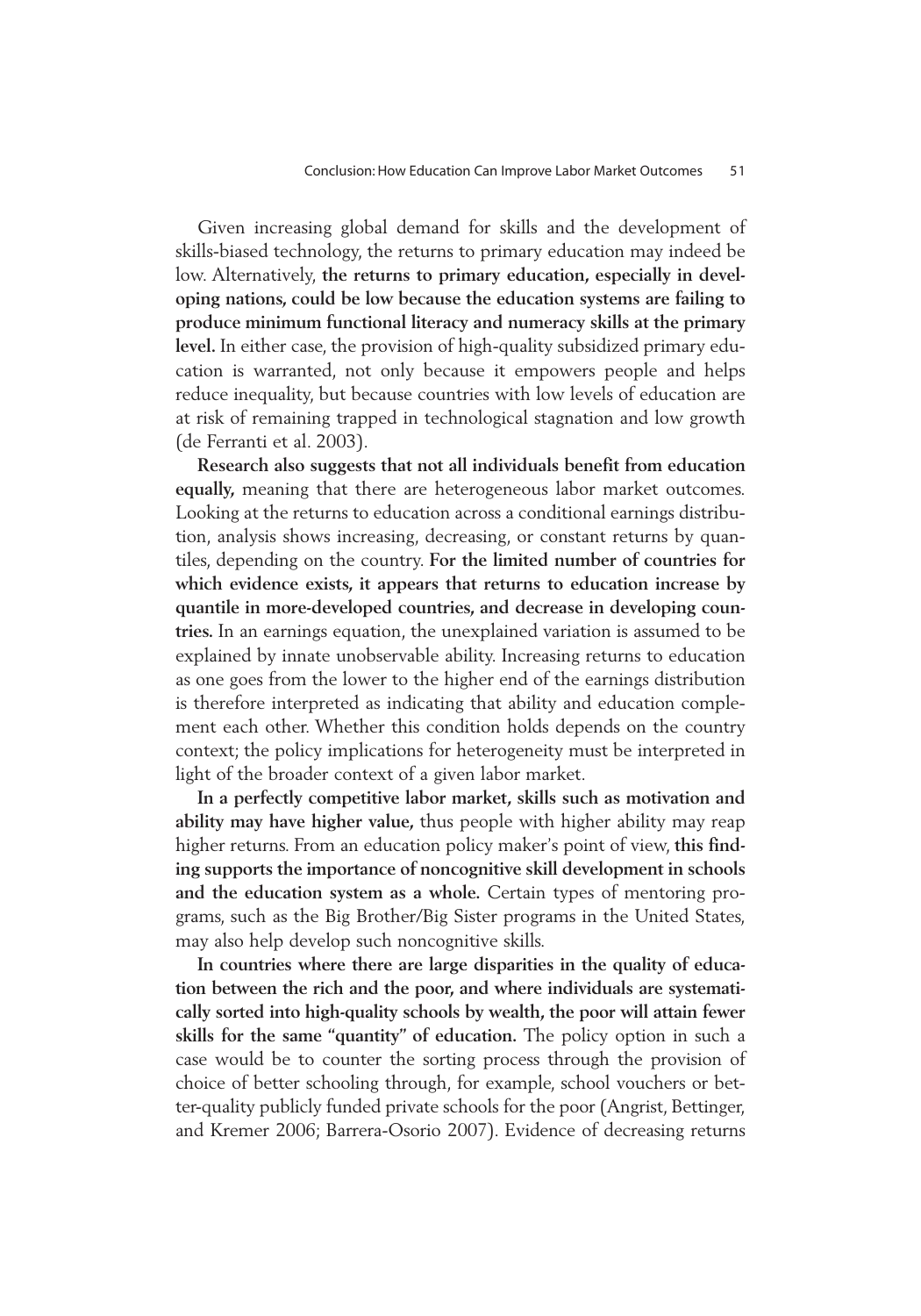from the lower to the upper end of labor market earnings can be interpreted as a positive indication that schooling can substitute for ability, that is, that education plays an inequality-reducing role. Once again, however, the country context needs to be considered before recommending policy changes because decreasing returns could also be the result of wage distortions caused by labor market rigidities.

As seen in chapter 4, **policies aimed at improving the skills of the workforce will have very limited impact on the incomes of the people who acquire them, or on the performance of the economy, unless other policies are in place that increase the demand for these skills.** In many countries, skills mismatch and overeducation cause both high unemployment and underemployment. A holistic analysis of education and labor demand, one that analyzes education in a broader macroeconomic context, helps ensure a correct diagnostic response. To ensure that education contributes to the growth of an economy, the role of FDI flows, trade penetration, and industrial policies in inducing skills-biased technological change and creating associated demand for education in the labor market needs to be better understood. **Only a multisectoral approach to education–labor market linkages will enable policy makers to focus on how demand for education increases with broader policy changes in the global economy** and how a country can ensure that it maintains a competitive workforce capable of responding to the changing needs of the economy.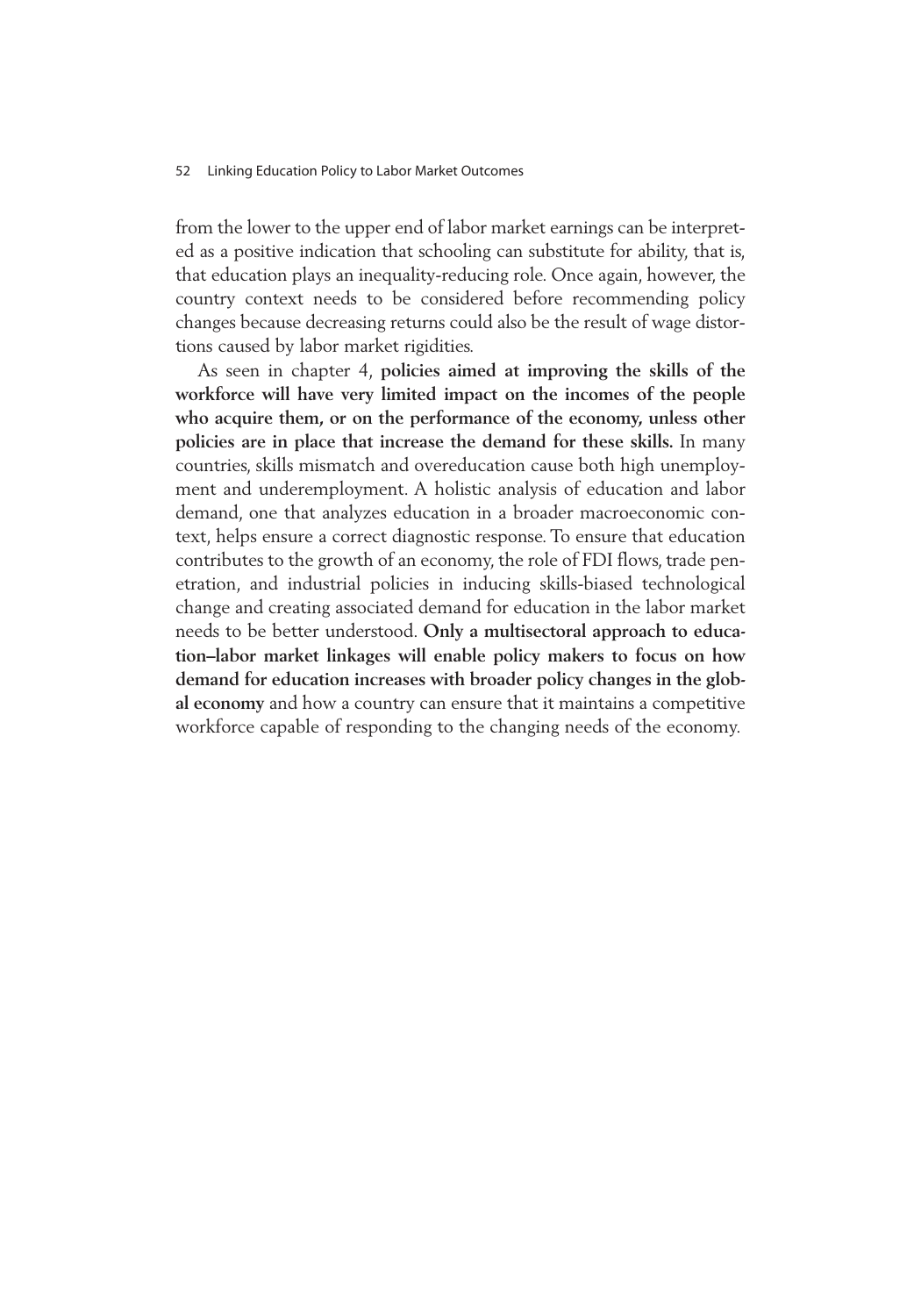*APPENDIX 1*

# *Analyzing Education, Skills, and Labor Market Outcomes in Low-Income Countries: Methodology*

## *The Supply Side (demand for education)*

Economic literature has made considerable progress in identifying the difficulties related to and involved in devising the remedies for consistent estimation of monetary returns to education (Card 1999, 2001; Angrist and Krueger 1999; Blundell, Dearden, and Sianesi 2005). In simplest terms, the rates of return to education are computed by either the costbenefit method or the Mincerian regression method. The Mincerian regression model is discussed here in detail because it is the most commonly used approach in the literature. (See box 1A.1 for a discussion of problems with estimating income.)

### *Mincerian Earnings Function Method*

This method requires cross-section data on a sample of workers of varying ages and education levels. It is a commonly used approach because it allows for flexible ways of controlling for other worker characteristics and involves estimating a regression in which the log of earnings is the dependent variable and years of schooling, along with other relevant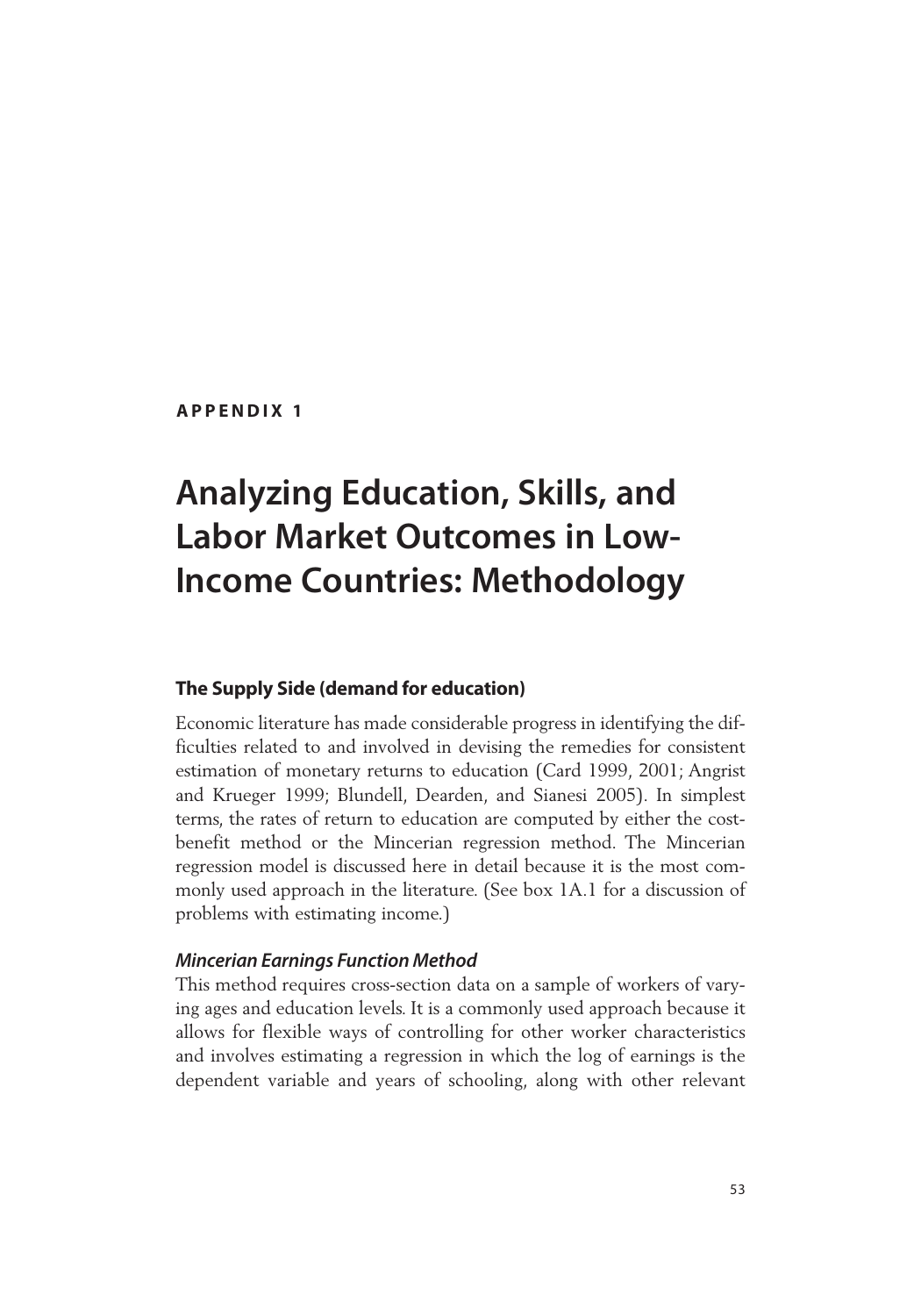characteristics of the individual, are the explanatory variables. The general form of earnings equation is usually defined as:

$$
\ln w_i = \alpha_{ag} \mathbf{x}_i + f_{ag} \left( s_i \right) + \upsilon_i \tag{1}
$$

where  $w_i$  is real earnings of individual  $i$ ,  $x_i$  is a set of worker characteristics excluding education,  $\alpha_{\alpha}$  is a parameter vector, is the years of education, is the earnings-education profile, υ*i* is a residual, and *a* and *g* denote age group and gender, respectively. A very common approach in the literature is to write log earnings as a linear function of years of schooling, and a nonlinear (quadratic) function of years of experience (denoted *e*) 1 :

$$
\ln w_i = \alpha_0 + \alpha_1 e_i + \alpha_2 e_i^2 + r s_i + v_i \tag{2}
$$

Jacob Mincer (1974) showed that the coefficient *r* on years of schooling in such an earnings function is interpretable as the rate of return on education.<sup>2</sup> Early on in the literature, the residual was commonly assumed to be uncorrelated with education and experience, which justified estimating the coefficients using ordinary least squares (OLS). With such an approach, returns to education are usually between 5 and 15 percent, although there are plenty of exceptions to this "rule." The following results, taken from previous research, are illustrative and quite representative:<sup>3</sup>

United States 1973:  $\ln w = 6.20 + 0.11s + 0.08e - 0.0012e^2 (R^2 = 0.285)$ South Africa 1993:  $\ln w = 4.66 + 0.16s + 0.06e - 0.0008e^2 (R^2 = 0.316)$ India 1995:  $\ln w = 4.70 + 0.11s + 0.07e - 0.0011e^2 (R^2 = 0.520)$ 

The three Mincerian earnings functions thus indicate that the marginal returns to education in the years shown were 11 percent in the United States, 16 percent in South Africa, and 11 percent in India.

The above model is in its simplest form. The two major sources of bias in the OLS estimate of the effect of education on earnings are sample selectivity bias and endogeneity (omitted variable) bias. Sample selectivity bias arises from estimating the earnings function on separate subsamples of workers, each of which may not be a random draw from the population. The problem, in its simpler form, is that individuals differ in the marginal costs incurred or returns to one extra year of education (or both). Hence, inferring from the behavior of one individual with a certain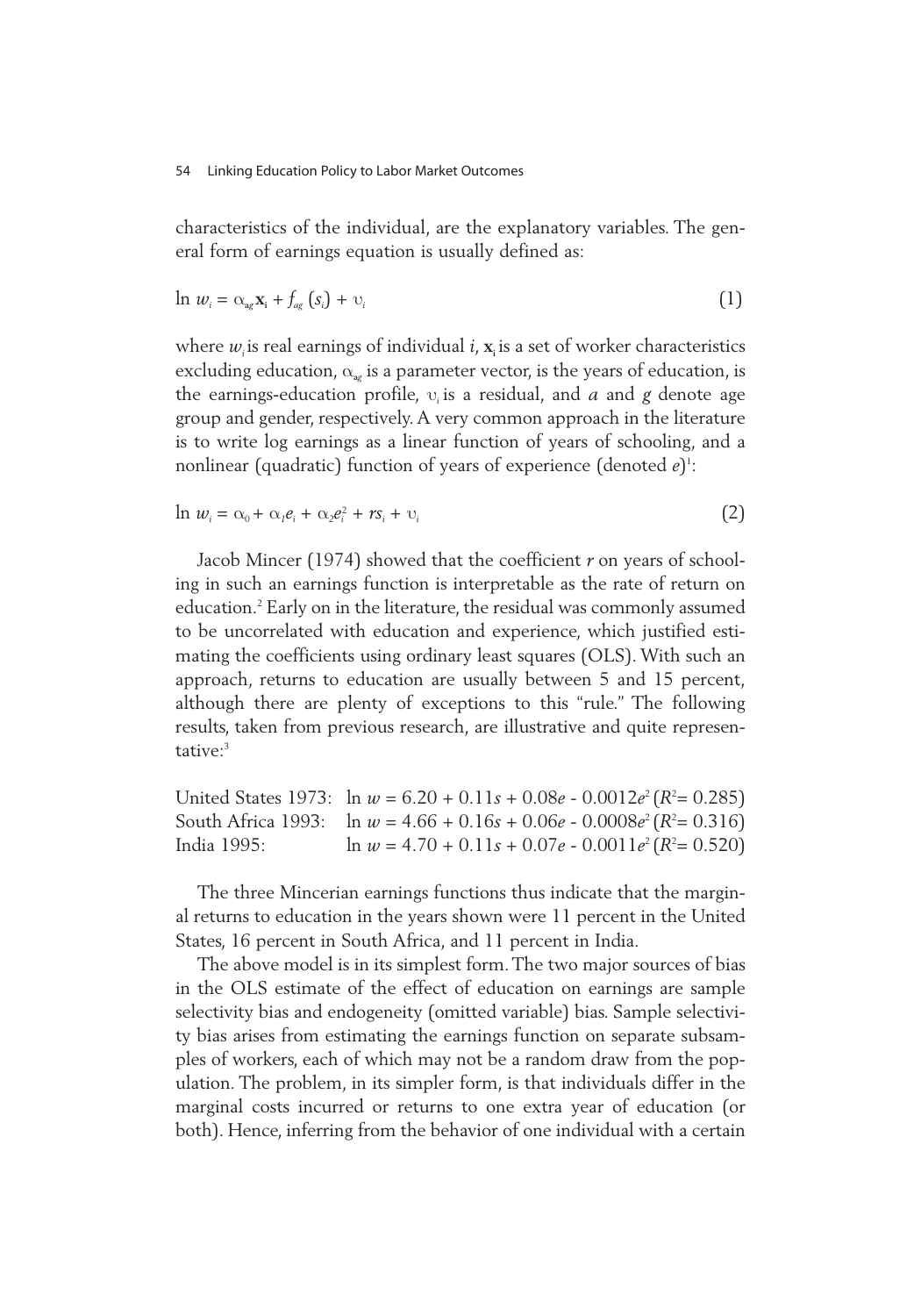level of education what an individual at random in the population would earn were he or she to achieve this specific education level is likely to lead to erroneous conclusions. In practice, an estimate of the true causal effect of education requires identification of an appropriate counterfactual (what individual *i* would have earned had that level of education not been achieved) and a comparison of this counterfactual amount with the actual earnings of individual *i*. Because the model predicts (and data in general confirm) that education is not allocated at random in the population, identifying an appropriate counterfactual is a daunting task—OLS estimates of the returns to education hence are likely to be biased. In particular, if individuals with lower marginal costs of education (for example, because they are not credit constrained) also have higher levels of earnings, irrespective of their level of education, then simple OLS estimates of the returns to education are likely to be upward biased.<sup>4</sup>

Endogeneity bias arises if workers' unobserved traits, which are in the error term, are systematically correlated both with included independent variables and with the dependent variable (earnings). For instance, if worker ability is positively correlated with both education and earnings, then any positive coefficient on education in the earnings function may simply reflect the cross-section correlation between ability on the one hand and both education and earnings on the other, rather than representing a causal effect from education onto earnings.

Four remedies have been devised in the literature to consistently estimate the returns to education.

1. The first approach is to *control for observable characteristics.* Consistency of the estimates requires that conditional on these observables, schooling is randomly allocated. It is likely that the researcher does not have enough information available to measure all the determinants of schooling choices and, most important, the conditional independence assumption is ultimately un-testable. Additionally, it is known that controlling for endogenous variables in the regression might actually lead to inconsistent OLS estimates of the included exogenous variables (Angrist and Krueger 1999).

One variant of this approach is still to control for observables, but in a nonparametric way. The alternative method in this case is *matching* on observables or on *propensity score,* that is, effectively comparing individuals with similar probabilities of receiving treatment, in this case, acquiring a certain level of education (Angrist and Krueger 1998). This method assumes that assignment to treatment for two individuals with equal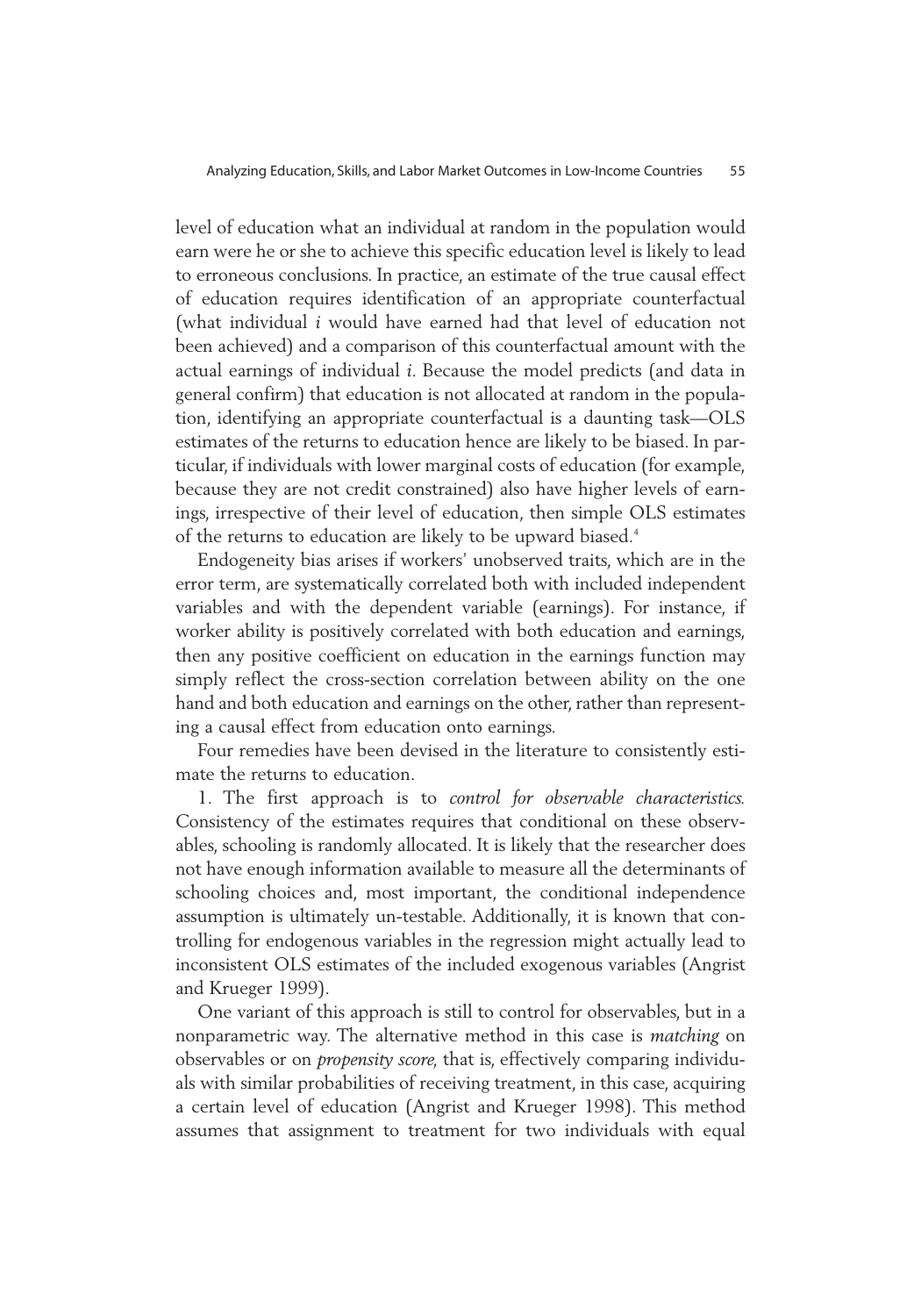probability of receiving treatment is random. Although this method warrants more flexibility than the one that controls parametrically on observables, it has its own drawbacks (most important, treatment and control groups need to have a common support). Ultimately, this method is again based on an assumption (conditional independence of treatment and outcome) that is hard to hold (except in special cases) and ultimately untestable.The literature has many examples of this type of approach, for instance, Blundell, Dearden, and Sianesi (2005) present matching estimates for the United Kingdom.

2. A second approach relies on *first differences between siblings and twins.* The idea is that twins (and to some extent, siblings) share the same genetics and family background. If one is willing to assume that differences in their education are purely random (that is, uncorrelated with unobservable determinants of earnings, perhaps conditional on some observed factors such as order of birth and gender), then differences in their earnings should only reflect differences in their education. By differentiating across siblings, in practice, one filters out all potential correlation between education and unobserved determinants of earnings that are common to all siblings in the household. One can simply run an OLS regression of differences in earnings on differences in education across siblings or twins (a family fixed effect model) to consistently estimate the returns to education. There are different examples of this type of regression in the literature (for instance, Ashenfelter and Zimmermann 1997; Ashenfelter and Krueger 1994; Ashenfelter and Rouse 1998; and Hertz 2003) that propose more sophisticated variants of this approach.

3. A third and more promising approach relies on *instrumental variables (IV).* The idea of this approach is to exploit only the variation in schooling that is uncorrelated with unobserved determinants of earnings. Because individuals equalize marginal returns to marginal costs, in order to consistently identify the (marginal) return schedule, one needs some variation on the side of costs. Typically, researchers have used instruments such as construction of schools, distance to school, compulsory schooling, or child labor laws (Card 1995; Duflo 2001; Moretti 2004 a, 2004b; Acemoglu and Angrist 2000). All these policy instruments tend to affect enrollment.

Instrumental variables estimates suffer from some weaknesses, too. First, unless the model is overidentified, the exclusion restriction cannot be tested. Second, when returns to education are heterogeneous, one is likely to identify the effect only among compliers, that is, the ones who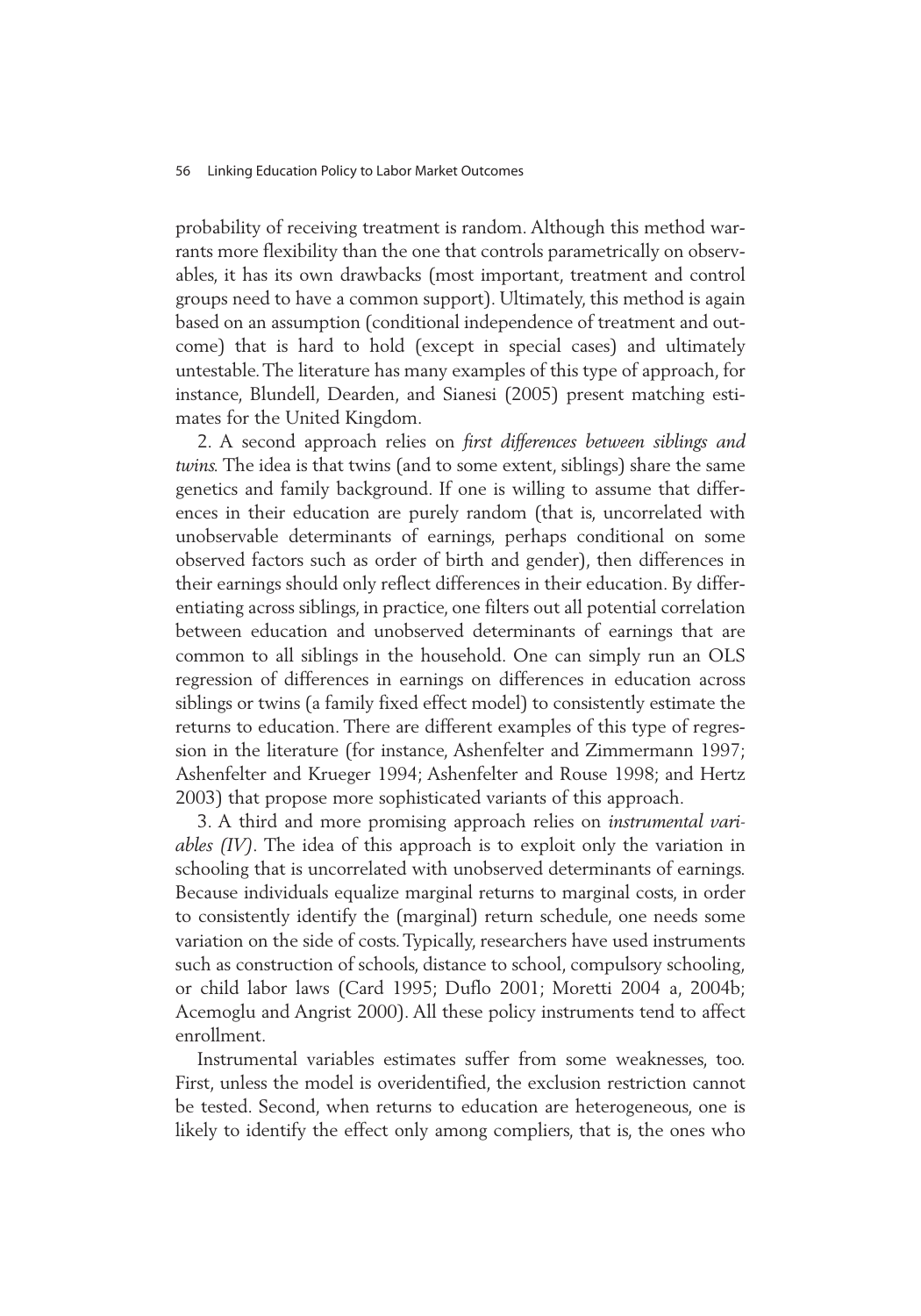(assuming monotonic compliance) change their behavior because of the policy instrument (Angrist and Krueger 1998). This is a localized effect that might reflect the behavior of specific groups of individuals. Hence, inferring from the IV estimates the causal effect of one extra year of education in the population at large might be misleading.

A variant of the IV model is the *control function (CF)* approach (also known as the Heckman correction method). Rather than only using the exogenous variation in schooling to identify the effect of interest, this approach explicitly controls for the selection term in the wage equation. The consistency of the CF estimator is also based on some exclusion restrictions (as in the IV approach), in addition to a parametric assumption on the distribution of the unobservable responsible for the endogeneity (Flabbi, Paternostro, and Tiongson 2007).<sup>5</sup>

4. A fourth approach that has been used with some success and is increasingly popular is based on *regression discontinuity (RD)* (Oreopoulos 2006). If one is able to identify a discontinuous jump in the schooling variable (possibly induced by a sharp policy change), one can attempt to identify the effect of education on wages by examining the behavior of wages in the neighborhood of this discontinuity point. For education to have a positive effect on earnings, in fact, one would expect a positive discrete jump in earnings around this same point. This approach, which is effectively a localized difference-in-difference, requires fewer assumptions than other approaches (Hahn, Todd, and Klaauw 2002). A fundamental identification assumption is that the latent distribution of earnings is continuous in schooling. This also rules out potential endogenous sorting around the discontinuity point.

*Certain caveats in the recommended remedies.* The suitability of the different approaches outlined (rather simply) above depends very much on the problem at hand and available data. Although in general, one can, in most data sets, implement strategies based on controls on observables or even matching, this does not seem a very promising estimation strategy, unless one has good reasons to believe that all the variables that determine selection into a certain education level are available and accounted for.

The first differences between siblings and twins approach has its own problems because it is known that first differences (between twins or siblings) potentially exacerbate measurement error. Additional difficulties arise from the fact that these estimates are hard to extrapolate to the population at large. With regard to data requirements, differences between twins or siblings require having information on the level of education of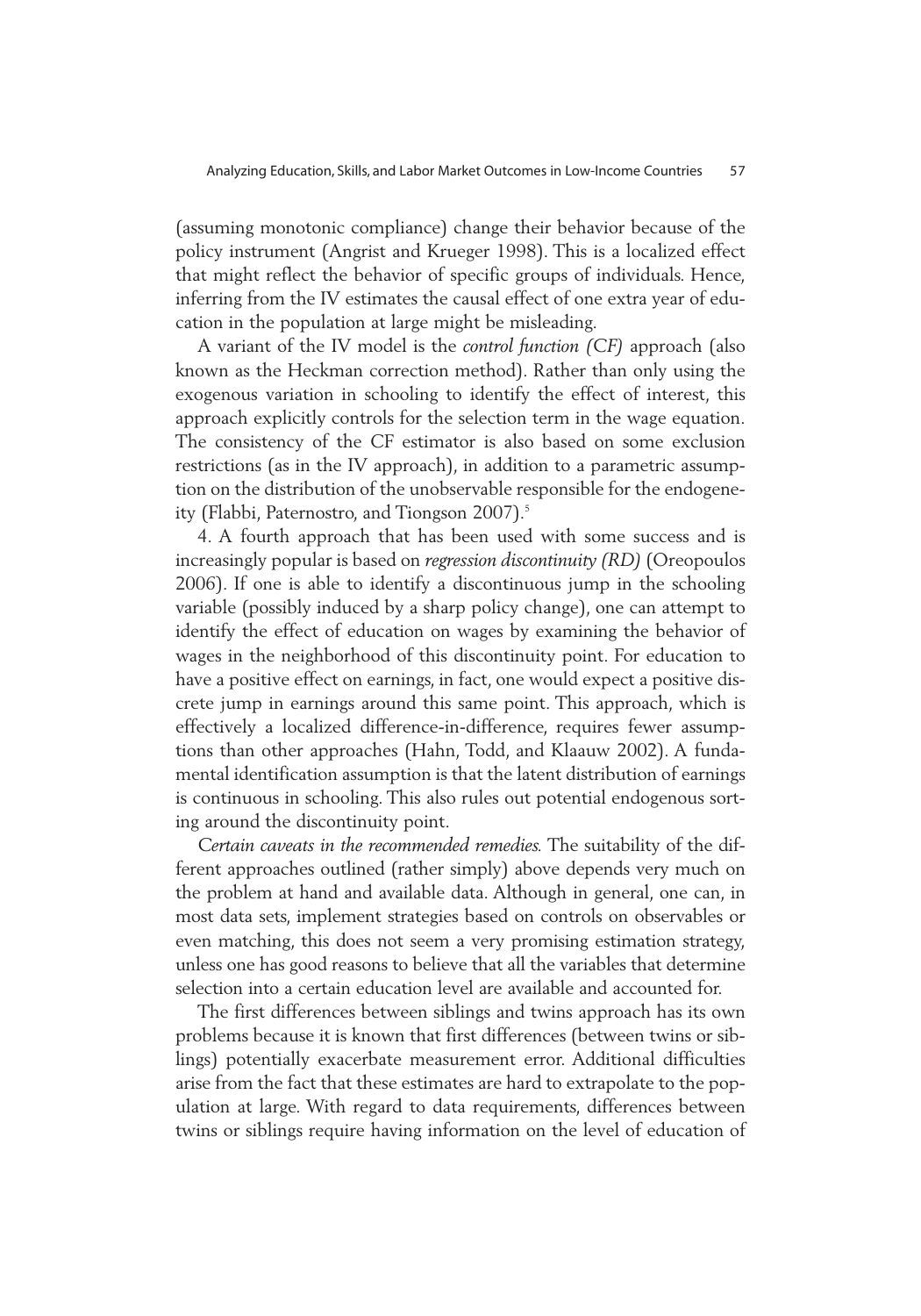siblings by the time they are adults. This approach thus requires data different from typical household survey data, because in general, siblings are not observed in household surveys unless they cohabit (hence, representing a much-selected sample).

The IV approach is widely used in the literature. However, it requires having a suitable instrument for education. Typically, major policy changes appear as potential avenues, although these are commonly thought to have general equilibrium effects that are often ignored (one exception being Duflo [2004]). One advantage of IV estimates is that they often also allow controlling for omitted variable bias. However, IV approaches lead to erroneous conclusions if the instrument is not excludable from the earnings equation (a classical example of this being parental education, which is likely to affect children's earnings for reasons other than its effect on wages). If the model is overidentified, there is a way to test for the internal consistency of the instruments. One should, though, stay away from models with too many instruments because it is well known that the IV estimates tend to be biased toward the OLS estimates (Staiger and Stock 1997).

The regression discontinuity (either fuzzy or sharp) approach is essentially the most promising one. However, this approach—perhaps more than the others—is very problem dependent. There is no guarantee that such discontinuities arise in practice in the data and one needs a large mass of data around the discontinuity for identification.

*Accounting for heterogeneity in ability.* The OLS regression is based on the mean of the conditional earnings distribution. This approach assumes that possible differences in the impacts of the exogenous variables along the conditional distribution are unimportant. However, if schooling affects the conditional distribution of the dependent variable differently at different points in the wage distribution, then quantile regressions (QR) are useful because they allow the contribution of schooling to vary along the distribution of the dependent variable. Using quantile regressions, one can investigate how wages vary with education at the 25th (low), 50th (median), and 75th (high) percentiles of the distribution of earnings.

To the extent that one is willing to interpret observations close to the 75th percentile as indicative of higher "ability" (on the grounds that such observations have atypically high wages, given their socio-demographic characteristics), quantile regressions are indicative of the effect of education on earnings across individuals with varying ability. However, this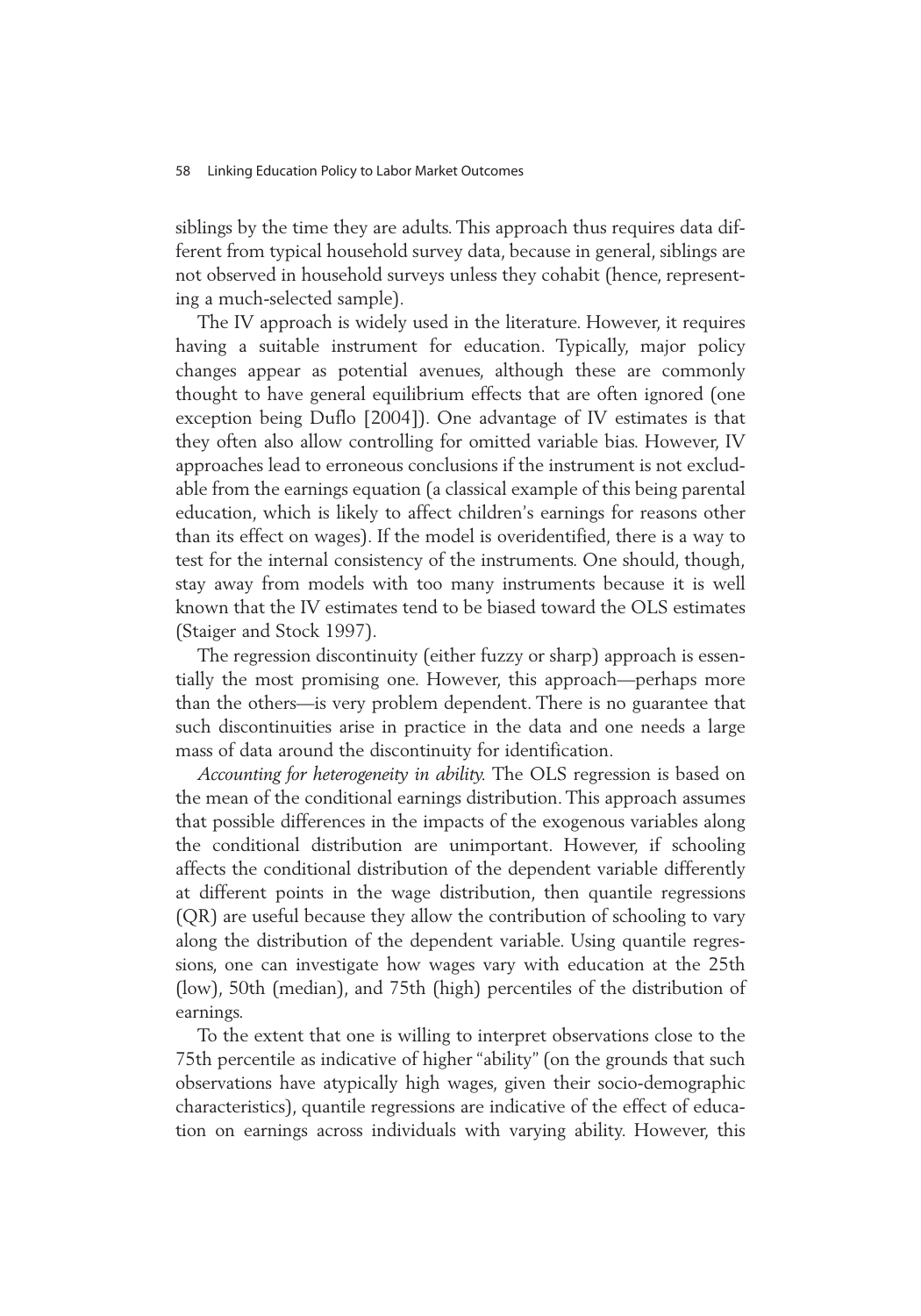holds if one assumes that education is exogenous, which is not a valid a priori assumption. Thus, one cannot say that the return to education for, say, the 90th percentile gives the true return to education for high-ability people, purged of ability bias. The same caution is given in Arias, Hallock, and Sosa-Escudero (2001), who cite QR studies of returns to education (Buchinsky 1994; Machado and Mata 2000; Mwabu and Schultz 1996) and say that the results of these studies should be interpreted with caution because they do not handle the problems of endogeneity bias.

## *Analyzing the Demand Side*

The demand for labor is a derived demand, with two dimensions for policy.The first is the types of jobs that are created as demand expands. Such an approach sees the policy issues as arising in markets other than the labor market. The second considers possible policy problems in the operations of the labor market. This approach focuses on supply-side issues, which include the match between the supply and demand for skills, the link between the wages paid by a firm or employer and its productivity, and the role of labor market regulation in limiting the willingness of firms to hire. The two approaches are complementary and directly linked.

An analysis of the first dimension requires that the types of jobs that have been created in an economy be examined, and the way in which these are linked to the expansion (or contraction) of the economy. This analysis can use the sectoral breakdown from a multitopic household survey, such as the Living Standards Measurement Survey, or a labor force survey. Repeated cross-sections can be used to shed light on the shift in relative demand for education over a period of time by analyzing the changes in relative supply of workers with different education levels and the relative returns to these levels (see Katz and Murphy [1992] for a detailed methodology).

Within these sectors, what factors affect labor demand? This is the second dimension to determining labor demand. Supply-side factors, which include wages and skills, will determine which firms form and which grow. It is not simply the number of jobs that is important to policy makers; it is the type of jobs. This issue needs a different kind of information base, one ideally provided by firm-level surveys. Firm-level surveys have not been common in low-income countries. However, the development of Investment Climate Assessment surveys since the late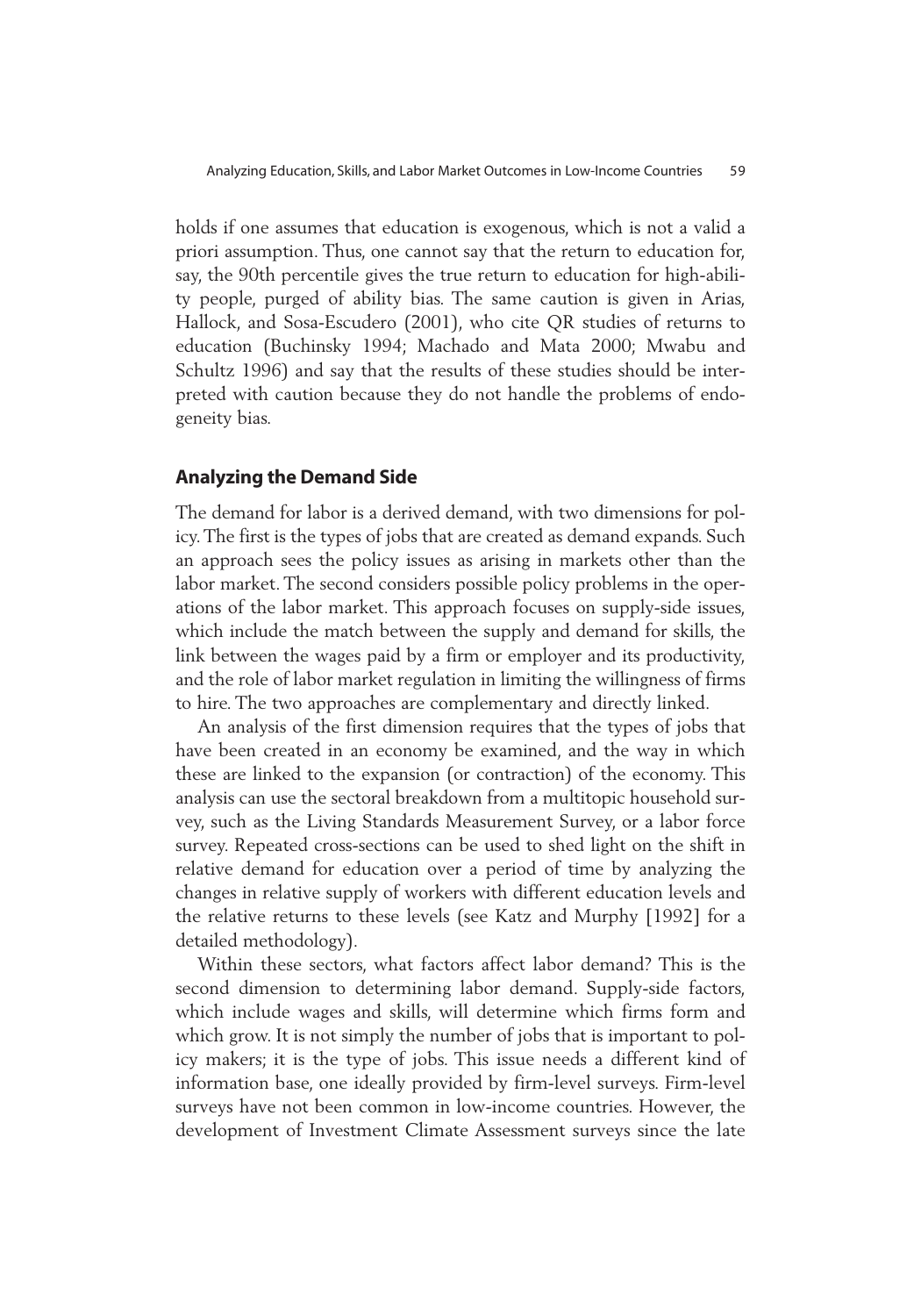1990s has provided the much-needed information for many countries. Unfortunately, the education modules in these surveys are generally not well developed (with notable exceptions), but still give some insight into the effective demand for the type of education and skills in firms (see, for instance, Lukyanova et al. [2007]; Riboud, Savchenko, and Tan [2007]; Batra and Stone [2004]).<sup>6</sup>

Based on the policy issues identified above, a comprehensive picture of the demand side for skills and education in the labor markets requires that the following issues be examined, based on a combination of data sources, such as multitopic household surveys, labor force surveys, firmlevel surveys, and information from relevant ministries in a given country:

- *Formal and informal job creation.* Depending on the country context, identification of the sources of job creation is critical (for example, informal versus formal sector, public versus private sector, and so forth).
- *Education and earnings in formal and informal jobs.* The creation and destruction of jobs in various sectors have important repercussions for the types of education and skill sets demanded in the labor market. In Ghana, for instance, the public sector and large firms exhibited the greatest demand for skills related to formal education and experience acquired on the job. So the changing pattern of labor demand suggests a decrease in the demand for skilled workers.
- *Labor regulations and unionization in the dominant employment sectors.* Hiring and firing rules in the dominant employment sectors must be understood (for instance, whether employment guarantees are in place for certain occupations), as must minimum wage laws, employee protection regulations, and taxation. Unionization of the labor force and the dynamics of negotiations between employers and unions can be critical in determining labor market outcomes and even the value of particular skills and education.
- *The macroeconomic context.* Last, it is extremely important to take into account the overall macroeconomic context, because jobs, particularly good jobs, are dependent on a number of enabling factors, including the investment climate, capital flows, and financial markets. The prices of raw materials for the manufacturing sector, the exchange rate for the trading industry, the policies on FDI, as well as the level of technological advancement, will all determine how many workers and which skill sets are demanded in the labor markets.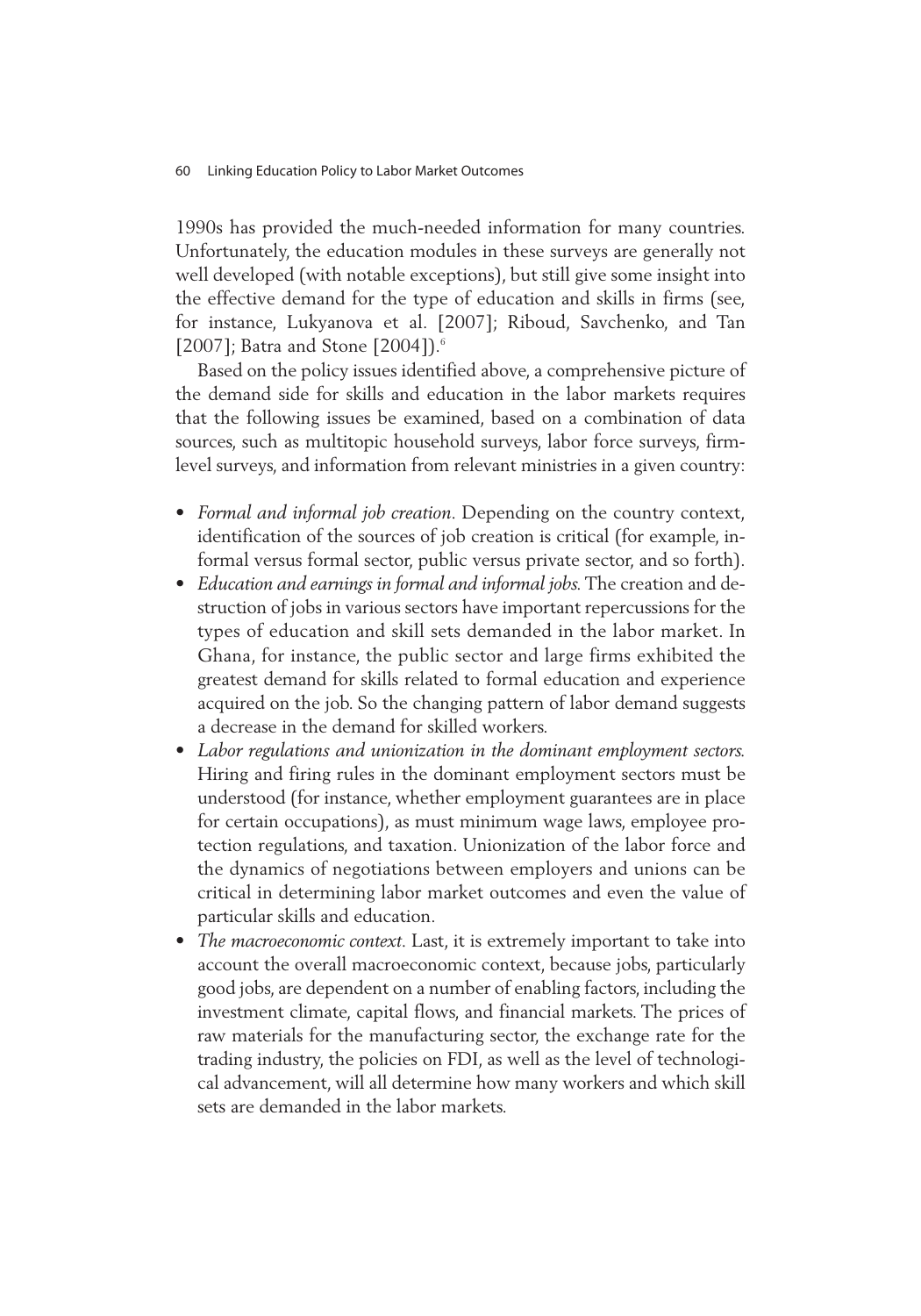Tracer studies that follow cohorts of education graduates in the labor markets over time are useful in exploring these issues. Such studies, although usually conducted on a smaller scale (because of the expense), give much better insight into the actual labor market outcomes for individuals over time.

The potential for a detailed analysis of the demand side is vast. With the increasing availability of various types of data sets for a number of low-income countries, a comprehensive analysis of the demand for skills and education can be conducted, within the country context and focusing on the relevant indicators.

### *Box 1A.1*

### *The outcome variable: Estimating the income variable*

A problem that arises in estimating the returns to education in many low- and middle-income countries involves the outcome variables. Typically, wage equations present weekly or hourly wages as a dependent variable. These regressions refer typically only to employees. Because unemployment and nonparticipation are not major issues (at least for men, and at least in developed countries), potential selection issues are often ignored in the research literature (although selection into self-employment cannot and has not been ignored). The problem gets complicated in countries such as the Arab Republic of Egypt, Ghana, and Pakistan where a nonnegligible share of the population is out of work, either because of unemployment or nonparticipation. Thus, the econometric issue is that individuals in employment might not be a random sample of the population. Theory predicts that only individuals with market wages above the reservation wage (or their farm productivity) are employed. This implies that the wage profiles among those currently in work might not be a good indicator of what an individual at random in the population would make were she or he to be employed. One approach is to include a selection term in the wage equation for employment. This requires finding an instrument for participation that is uncorrelated with market wages. One such instrument for women is number of children, which is thought to affect the reservation wage but not the market wage. A comparable instrument for men is harder to find.

(continued)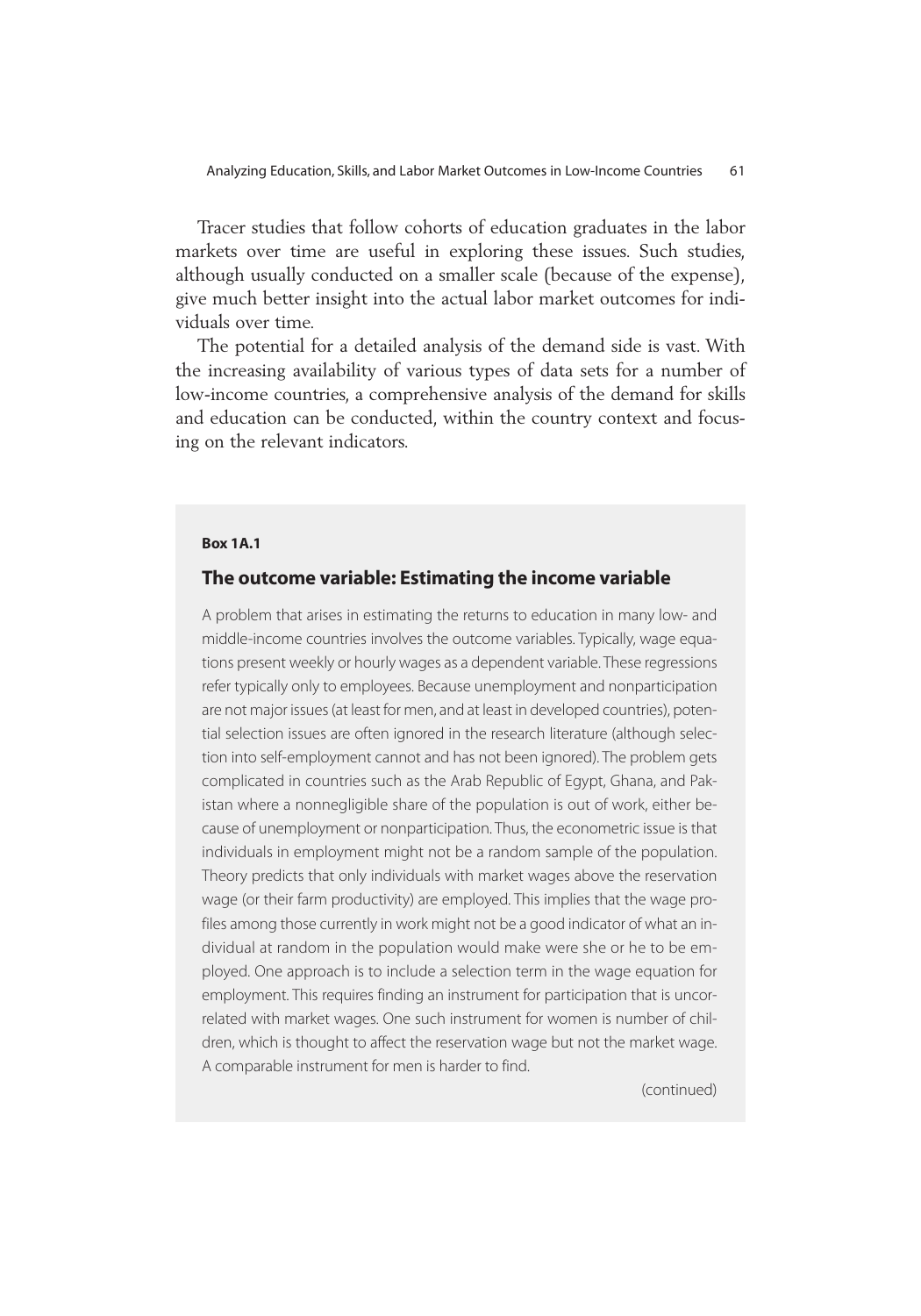### *Box 1A.1*

### *(Continued)*

An alternative approach consists in controlling nonparametrically for selection. A number of papers now propose easy-to-implement procedures to control for selection, and obtain either consistent estimates of the conditional median (Chandra 2003; Olivetti and Petrongolo 2005) or bounds around this (Lee 2005). The idea of the first approach to controlling nonparametrically for selection is to re-impute individuals with no wages. If one is willing to make assumptions (perhaps supported by observable characteristics in the data) on where the nonemployed individuals come from in the distribution of market wages (that is, below or above the median of their group), then one can recover consistent estimates of the conditional median of these groups (provided selection is below 50 percent). Under symmetry, this is identical to the conditional mean. The second approach—the trimming approach—requires instead imposing the same percentage of selection in the treatment and control groups by artificially dropping (as opposed to imputing back) some observations. Unless one has some strong prior information on where selected individuals come from (whether from the top or bottom of the distribution), one can derive best and worst case scenario estimates of the conditional mean assuming opposite (that is, perfect positive or perfect negative) selection. This gives upper and lower bounds estimates for the true effect. These procedures are easy to implement and require no exclusion restriction. They require, though, strong assumptions on the direction of selection (in the case of re-imputation) and might not be very informative (in the case of bounds) when selection is large and, hence, bounds are far apart.

Sources: Kingdon and Soderbom 2007a, 2007b; Manacorda 2007.

### *Notes*

- 1. Age-earnings profiles typically show that earnings increase with experience, but at a decreasing rate; this provides the basis for the inclusion of both experience and its square.
- 2. Strictly speaking, the coefficient on s is simply the marginal benefit and not the marginal return to schooling, because it does not take into account the direct costs of education (for an advanced discussion, see Heckman, Lochner, and Todd [2006]). Private returns to education are always higher than the social returns if education is publicly subsidized.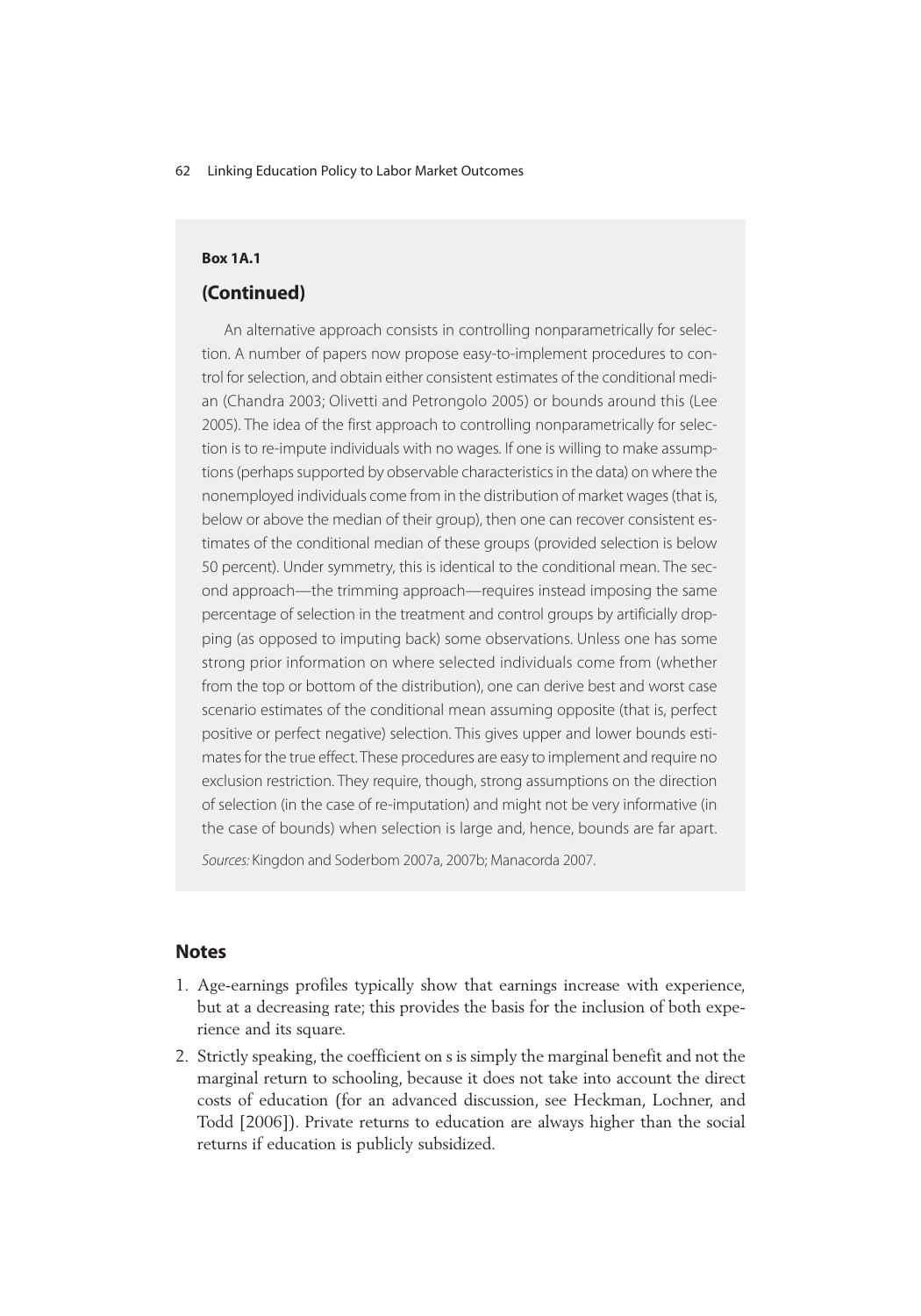- 3. The U.S. equation is taken from Mincer (1974) and those for South Africa and India are taken from Kingdon and Knight (2004) and Kingdon (1998), respectively.
- 4. However, if individuals have different marginal returns to education, and—as appears plausible—individuals with higher marginal costs also have higher marginal returns (and lower schooling), the bias might be in the opposite direction.
- 5. For a technical discussion, see Heckman (1979).
- 6. The drawback of using most firm-level surveys is the limited size and scope of the surveys. Some are limited to only small and medium enterprises, others to a few hundred of the thousands of enterprises in a country. In addition, most do not cover the informal or unregistered enterprises that employ the most vulnerable members of the population.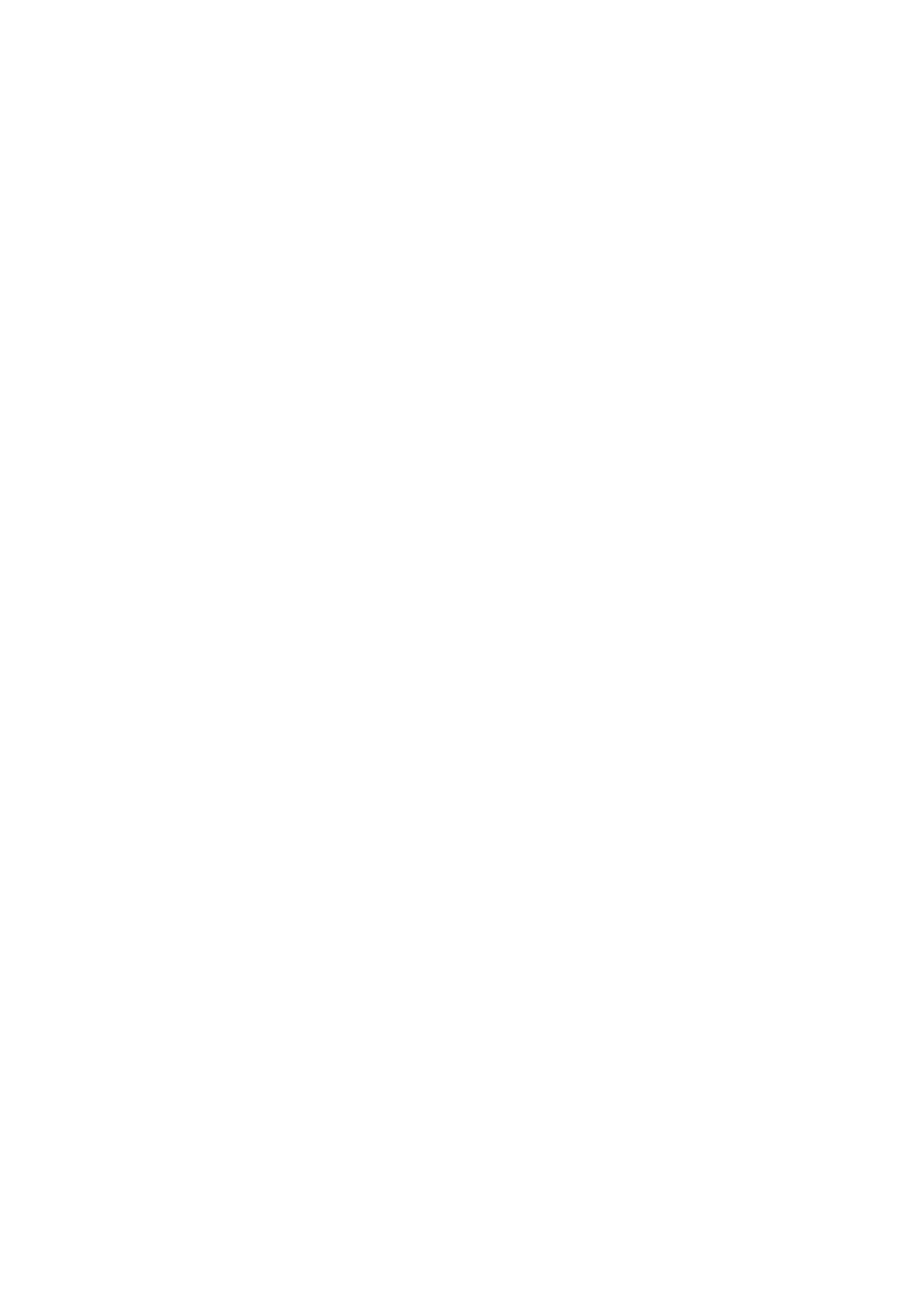*APPENDIX 2*

### *Data and Methodology for Pakistan and Ghana Case Studies*

### *Population and Data*

The empirical work on the country case studies was based mainly on large datasets created from household surveys in Ghana (the Ghana Living Standards Survey for 1998/99) and Pakistan (Pakistan Integrated Household Surveys 1998/99 and 2001/02). These surveys are broadly representative of the population of households in these countries. The vast majority of earnings regressions in the literature, both on developed and developing countries, were estimated based on samples of wage employees only. This is reasonable for studies for developed countries, where large proportions of the workforce are indeed wage employees. In developing countries, however, wage employment is typically a small and often shrinking part of the labor market (Johanson and Adams 2004;Teal, Sandefur, and Monk 2007).

Studies that attempt to document the relationships between skills and labor market outcomes in poor countries might be incomplete if they focus solely on wage employment. Indeed, in the data from Ghana, only 12 percent of the individuals surveyed were wage employees, while in the Pakistan data, between 25 and 27 percent of the surveyed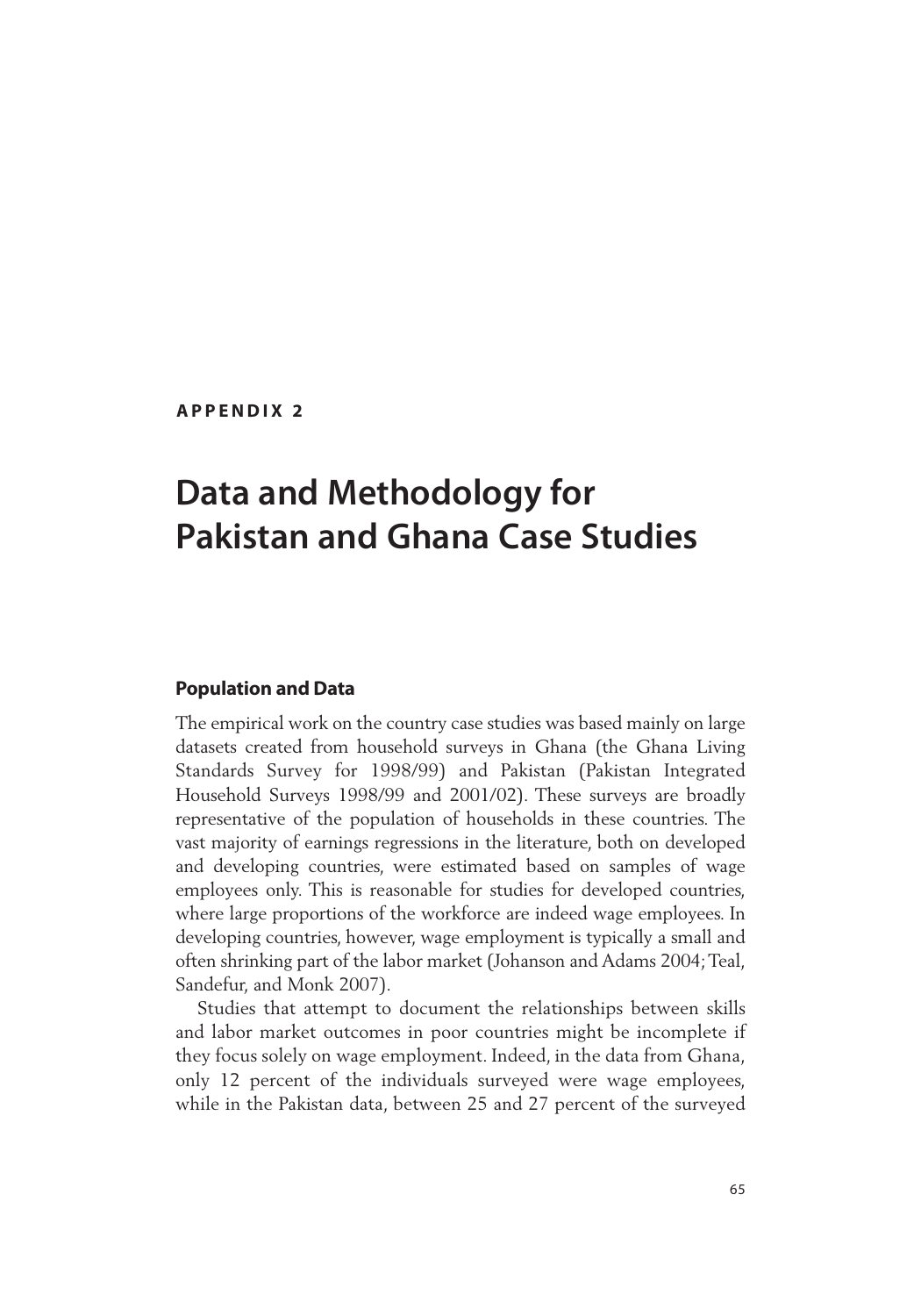individuals had a wage job. In view of this fact, the investigation focuses on the connections between education and labor market outcomes across five broadly defined occupational categories: the wage employed, the nonfarm self-employed, farmers and agricultural workers, the unemployed, and people who are out of the labor force (not seeking work). Clearly, the labor market benefits of education and skills accrue both from education promoting a person's entry into the lucrative occupations and, conditional on occupation, by raising earnings. Typically, for example, earnings in formal wage employment are significantly higher than in agriculture. Therefore, in the case studies, the relationship between education and skills and occupational outcomes were carefully analyzed. Specifically, multinomial logits were estimated in which occupational attainment was modeled as a function of education or skills, plus a range of control variables.

### *Explanatory Variables in Earnings Regressions*

The primary objective of the analysis was to estimate the total returns to education; explanatory variables were selected accordingly. In particular, in estimating the earnings regressions, variables that are determined by education are not conditioned because such conditioning would change the interpretation of the schooling effects. For example, it is likely that important effects of education include enabling individuals to get highwage jobs (for example, managerial positions); enabling them to get into certain high-wage sectors or firms; and generating job security and thus work experience. Consequently, occupation, firm-level variables, work experience, and other variables sometimes seen on the right-hand side in earnings regressions were not conditioned. The preferred specifications for the earnings regressions also did not condition land in the agricultural earnings equation, or capital stock for the self-employed, because investment in these assets may be driven by education. (A brief discussion of the effects of including these additional control variables on the results can be found later in this appendix). The preferred specifications thus included only a small set of control variables, with age and gender emphasized the most. Controls for province fixed effects were also included.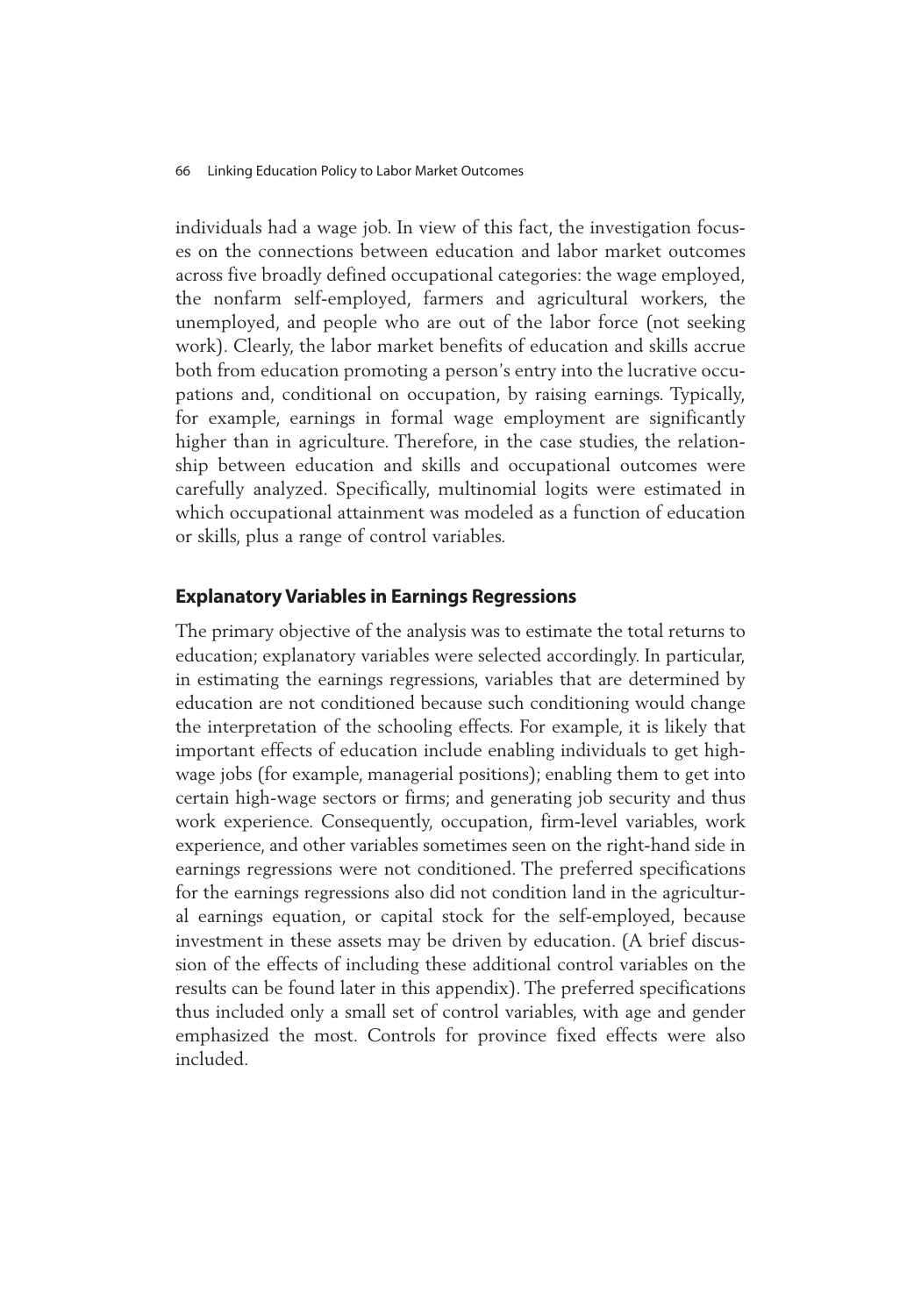### *Analytical Approach*

It is widely believed that education affects people's economic status by raising their earnings in the labor market. However, education may raise earnings through a number of different channels, such as improving access to employment or, conditional on employment, promoting entry into higher-paying occupations or industries. In the country case studies, both the total effect of education on earnings and the role of education in occupational attainment were explored, because the latter is an important mechanism through which the market benefits of education are realized. The earnings function for wage employees is specified in general form as:

$$
\ln w_i = \alpha_{ag} x_i + f_{ag} (s_i) + v_i \tag{1}
$$

where  $w_i$  is real earnings of individual  $i$ ,  $\mathbf{x}_i$  is a vector of worker characteristics excluding education, α**a***<sup>g</sup>* is a parameter vector, *si* is the years of education, *fag* (*.*) is the earnings-education profile, υ*i* is a residual, and *a* and *g* denote age group and gender, respectively. The primary objective of the background papers was to estimate the total returns to education, and the variables included in the **x**<sub>i</sub> were selected accordingly.

Estimation of the earnings-education profile  $f_{\alpha\beta}$  (.) was critical to the analysis, which focused on two specifications: a standard linear model and a model with dummy variables for highest level of education completed. The former is attractive partly because the results are straightforward to interpret, whereas the latter is an attractive way of analyzing how returns to education differ across different levels of education. In addition, another model was considered in which a quadratic term was added to the linear specification—a convenient way of testing for nonlinearities in the earnings-education profile.

In the empirical analysis, earnings regressions were estimated based on data from three labor market subsectors: wage employment, self-employment, and agriculture. Among the wage employed, individual data on earnings as well as on the explanatory variables were available. For individuals who were either self-employed or worked in the agricultural sector, no earnings data existed at the individual level. Instead, earnings at the household level were available, distinguishing between earnings for self-employed and earnings for agricultural workers. To identify the parameters in the earnings function (1), the explanatory variables need to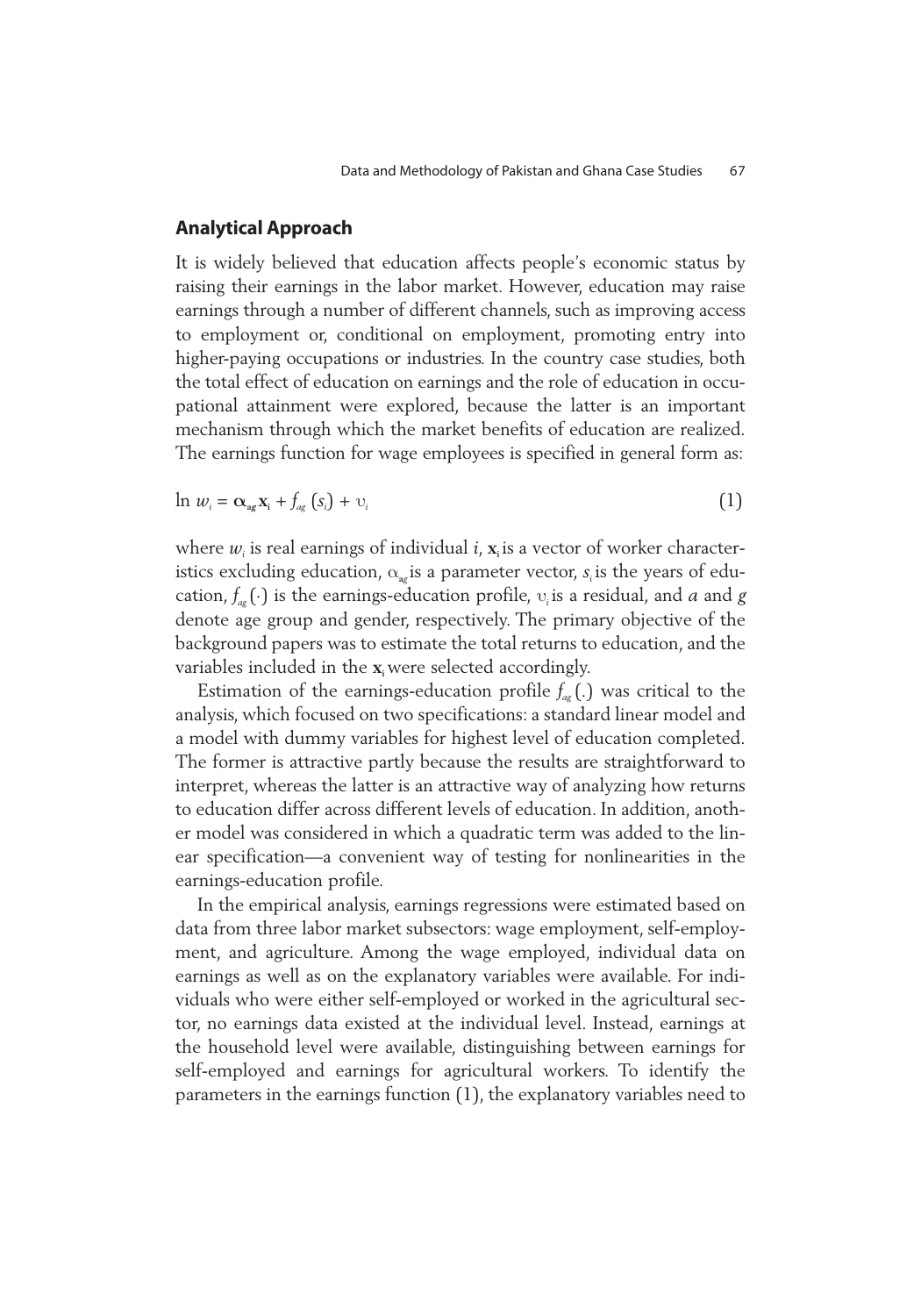be aggregated so that they are defined at the same level of aggregation as the dependent variable. Thus, for agriculture and self-employment, the estimable earnings equation is written

$$
\ln \overline{w}_{hc} = \alpha_{a} \overline{X}_{hc} + \overline{\left[ f_{at} \left( s_{i} \right) \right]}_{hc} + \overline{\upsilon}_{hc}
$$
\n(1)

where *hc* are household-category subscripts, and the bar-superscript indicates household-category averages.

### *Endogeneity Bias*

The two major sources of bias in the ordinary least squares (OLS) estimate of the effect of education on earnings are sample selectivity bias and endogeneity (omitted variable) bias. Sample selectivity bias arises as a result of estimating the earnings function from separate subsamples of workers, each of which may not be a random draw from the population. This process violates a fundamental assumption of the least squares regression model. While modeling occupational outcomes is a useful exercise in its own right—suggesting the way in which education influences people's decision to participate in wage, self-, or agricultural employment—it is also needed for consistent estimation of earnings functions. Modeling participation in different occupations is the first step of the Heckman procedure to correct for sample selectivity: probabilities predicted by the occupational choice model are used to derive the selectivity term that is used in the earnings function.

Adding a subscript *j* to denote occupation type to the earnings function (1),

$$
\ln w_{ij} = \alpha_{agj} \mathbf{x}_{ij} + f_{agj} \left( s_{ij} \right) + \upsilon_{ij} \tag{1'}
$$

it follows that the expected value of the dependent variable, conditional on the explanatory variables x and s, and selection into occupation j, is equal to

$$
E(\ln w_{ij} | \mathbf{x}_{ij}, \mathbf{s}_{ij}, \mathbf{m}_{ij} = 1) \mathbf{\alpha}_{\text{ag}} \mathbf{x}_{ij} + f_{\text{agi}} (\mathbf{s}_{ij}) + E(\nu_{ij} | \mathbf{m}_{ij} = 1)
$$
 (2)

where  $m_{ii}$  is a dummy variable equal to one if occupation *j* was selected and zero otherwise. The last term in (2) is not necessarily equal to zero in the sample of observations in sector  $j$ , in which case estimating the wage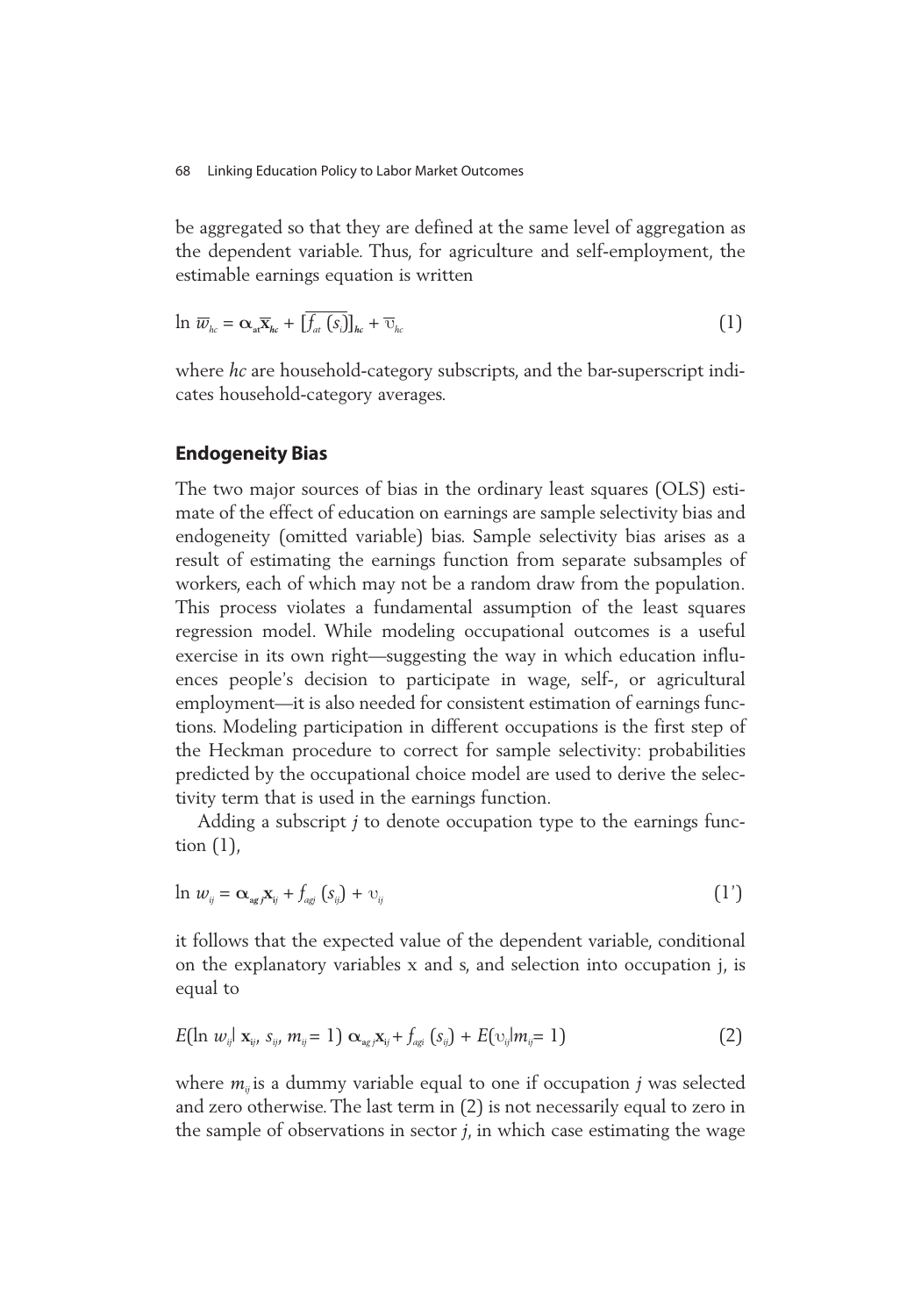equation ignoring sample selection will lead to biased estimates. For example, if more highly motivated or more ambitious people systematically select into particular occupations—for example, into waged work then people in the waged subsample would, on average, be more motivated and ambitious than those in the rest of the population.

Thus,  $E(v_i|m_i=1)$  is not zero in this subsample because the waged workers' subsample is not a random draw from the whole population. Least squares would therefore yield inconsistent parameter estimates. Following Heckman (1979) and Lee (1983), the earnings equations can be corrected for selectivity by including the inverse of Mills' ratio  $\lambda_i$  as an additional explanatory variable in the wage equation, so that

$$
\ln w_{ij} = \alpha_{\rm ag} \cdot \mathbf{x}_{ij} + f_{\rm ag} \left( s_{ij} \right) + \theta_{\rm ag} \lambda_{ij} \left( z_{ij} \gamma \right) + \epsilon_{ij}, \tag{2}
$$

where *z<sub>ij</sub>* is a set of variables explaining selection into occupation and *γ* are the associated coefficients. Thus, the probability of selection into each occupation type is first estimated by fitting a model of occupational attainment, based on which the selectivity term  $(\lambda)$  is computed.<sup>1</sup> The coefficients on the lambda terms λ*j* will be a measure of the bias from nonrandom sample selection. If these are statistically different from zero, the null hypothesis of "no bias" is rejected.

Another issue is "endogeneity" or omitted variable bias. The analysis attempted to address the problem of endogeneity by estimating a family fixed effects regression on earnings. To the extent that unobserved traits are shared within the family, their effect will be netted out in a family differenced model. For instance, the error term "difference in ability between members" will be zero if ability is equal among members. While it is unlikely that unobserved traits are identical across family members, it is likely that they are much more similar within a family than across families and, as such, family fixed effects estimation gives an estimate of the return to education that reduces endogeneity bias without necessarily eliminating it entirely.

### *Note*

1. The inverse Mills' ratio is defined as  $\lambda_{ji} = \frac{\phi(e^{i\pi} - i j)}{\Phi(H_{ij})}$ , where  $H_{ij} = \Phi^{-1}(P_{ij})$ ,  $\phi(\cdot)$ is the standard normal density function,  $\Phi(\cdot)$  the normal distribution function, and  $P_{ij}$  is the estimated probability that the *i*th worker chooses the *j*th occupation.  $\phi(H_{ii})$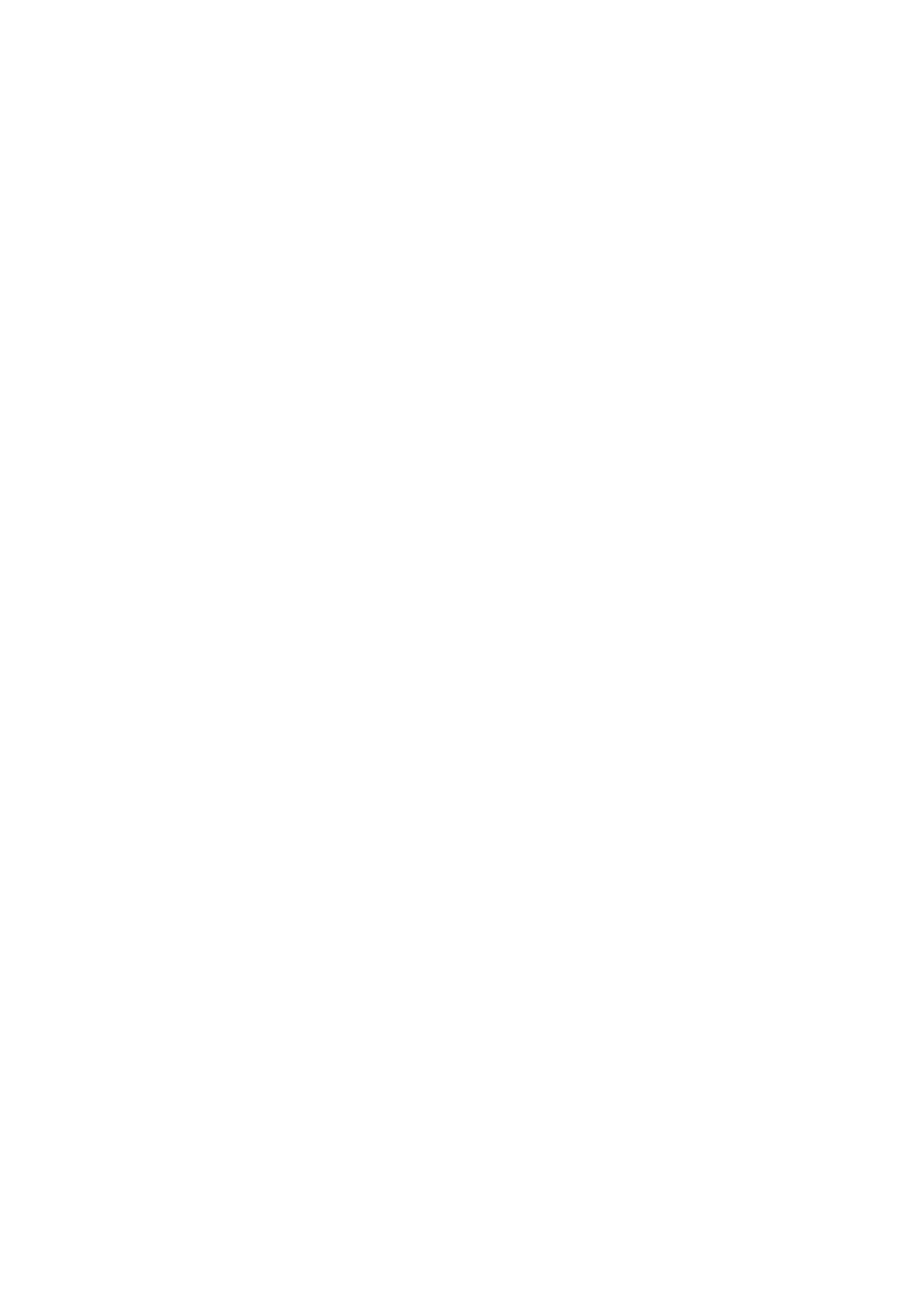### APPENDIX 3 *APPENDIX 3*

### Summary of Empirical Literature on the Effect of Basic *Summary of Empirical Literature on the Effect of Basic* Cognitive Skills on Earnings *Cognitive Skills on Earnings*

| $\frac{1}{2}$              |
|----------------------------|
|                            |
|                            |
| .<br>.<br>.                |
| i<br>i<br>.<br>.<br>.<br>. |

| Study and objective                                                                                                                                                                    | Model and method                                                                                                                                                                                                                              | Data    | Main results                                                                                                                                                                                                                                                                                                                                     |
|----------------------------------------------------------------------------------------------------------------------------------------------------------------------------------------|-----------------------------------------------------------------------------------------------------------------------------------------------------------------------------------------------------------------------------------------------|---------|--------------------------------------------------------------------------------------------------------------------------------------------------------------------------------------------------------------------------------------------------------------------------------------------------------------------------------------------------|
| Ghana                                                                                                                                                                                  |                                                                                                                                                                                                                                               |         |                                                                                                                                                                                                                                                                                                                                                  |
| income.<br>Objective: Estimate the effect of<br>cognitive skills on the incomes<br>Household Income in Ghana"<br>of Ghanaian households.<br>"Skills, Schooling, and<br>(Jolliffe 1998) | functions. Scores on mathemat-<br>profit, off-farm income, and total<br>measures of cognitive skills, and<br>ics and English tests are used as<br>measured by estimating farm<br>the returns to these skills are<br>Three reduced-form income | 1988-89 | of farm income. Main findings show that an<br>total income and off-farm income. They do<br>Ghana Living Standards Survey, Test scores are important determinants of<br>not appear to be important determinants<br>household average scores results in an in-<br>ncrease of one standard deviation from<br>crease in total income of 9.6 percent. |

(continued) (continued)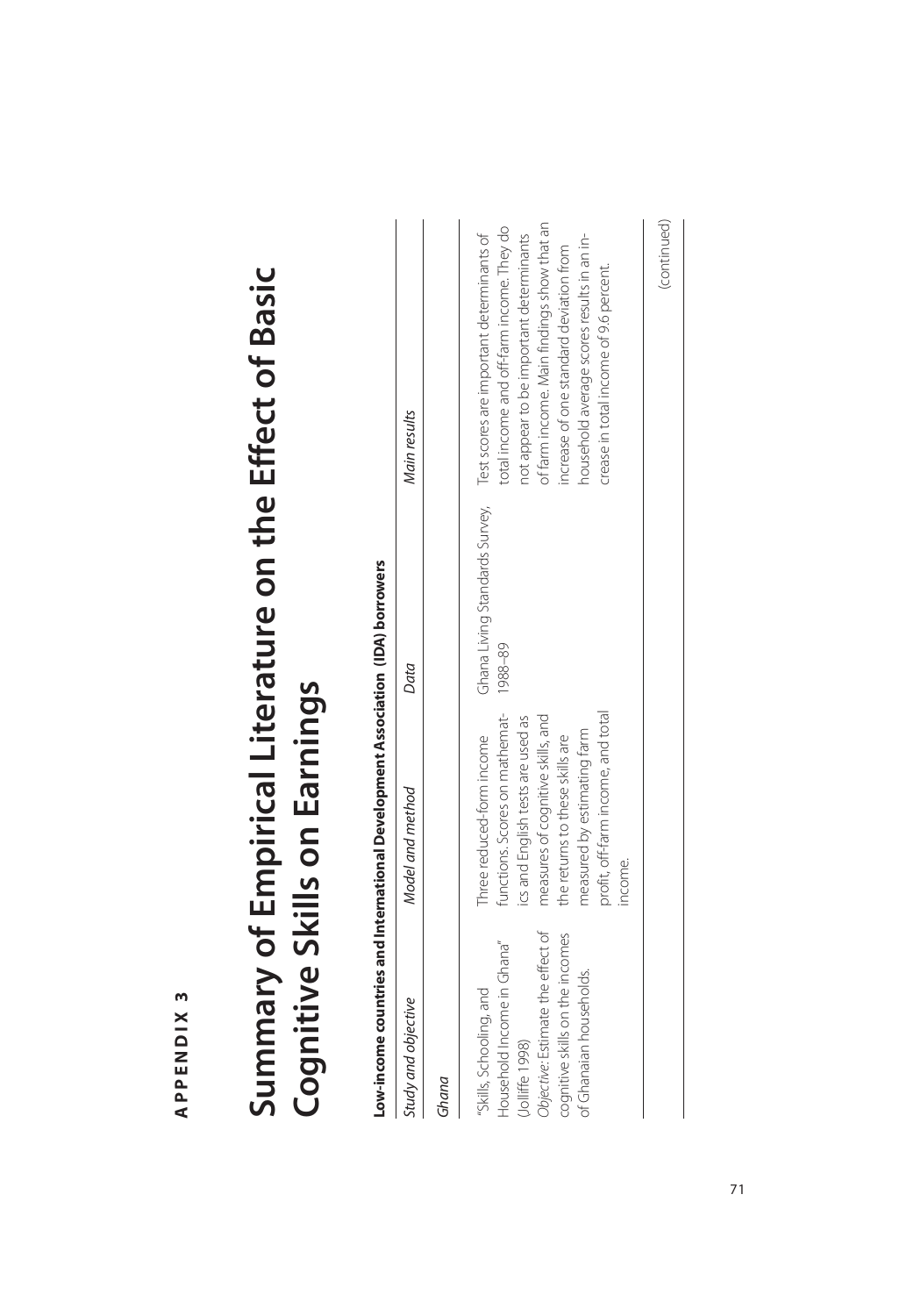| Study and objective                                                                                                                                                                                                                                                                                                                     | Model and method                                                                                                                                                                                                                                                                                                     | Data                                                                                                                                                                                                                                   | Main results                                                                                                                                                                                                                                                                                                                                                                                                                                                                                                 |
|-----------------------------------------------------------------------------------------------------------------------------------------------------------------------------------------------------------------------------------------------------------------------------------------------------------------------------------------|----------------------------------------------------------------------------------------------------------------------------------------------------------------------------------------------------------------------------------------------------------------------------------------------------------------------|----------------------------------------------------------------------------------------------------------------------------------------------------------------------------------------------------------------------------------------|--------------------------------------------------------------------------------------------------------------------------------------------------------------------------------------------------------------------------------------------------------------------------------------------------------------------------------------------------------------------------------------------------------------------------------------------------------------------------------------------------------------|
| Kenya and Tanzania                                                                                                                                                                                                                                                                                                                      |                                                                                                                                                                                                                                                                                                                      |                                                                                                                                                                                                                                        |                                                                                                                                                                                                                                                                                                                                                                                                                                                                                                              |
| Objective: Attempt to distinguish<br>as a means of adjudicating the<br>and Cognitive Skills" (Boissiere,<br>cognitive achievement, native<br>human capital, screening, and<br>ability, and years of education<br>the influence on earnings of<br>"Earnings, Schooling, Ability,<br>credentialist hypotheses.<br>Knight, and Sabot 1985) | Conventional earnings<br>functions.                                                                                                                                                                                                                                                                                  | Comparable surveys adminis-<br>tered by the authors in Kenya<br>and Tanzania in 1980.                                                                                                                                                  | literacy and numeracy are large. The school-<br>functions indicate that in Kenya, secondary<br>ing coefficient fell by two-thirds upon the<br>32 percent. Returns to reasoning ability in<br>the labor market are small; those to years<br>primary leavers. The figure for Tanzania is<br>of education are moderate; and those to<br>introduction of a cognitive skill variable,<br>leavers are paid 61 percent more than<br>Estimates from conventional earnings<br>but remained statistically significant. |
| Pakistan                                                                                                                                                                                                                                                                                                                                |                                                                                                                                                                                                                                                                                                                      |                                                                                                                                                                                                                                        |                                                                                                                                                                                                                                                                                                                                                                                                                                                                                                              |
| A Case Study for Rural Pakistan"<br>"School Quality and Cognitive<br>Objective: Examine the impor-<br>tance of school inputs in rural<br>Achievement Production:<br>(Behrman et al. 1997)<br>Pakistan.                                                                                                                                  | inputs into the learning process,<br>nants of cognitive achievement<br>are classified as years of school-<br>Production functions for cogni-<br>by tests of literacy and numera-<br>tive achievement as measured<br>cy. The major direct determi-<br>and the individual's potential<br>ing, school quality, parental | the International Food Policy Re-<br>numeracy designed by the Edu-<br>search Institute in 1989 and re-<br>sults from tests of literacy and<br>Multipurpose survey panel of<br>800 households collected by<br>cational Testing Service. | just over 4 percent. A 10 percent increase in<br>teacher ratio by 10 percent raises predicted<br>score by 2 percent. Lowering the student-<br>math score by 2 percent and, treating the<br>A 10 percent increase in schooling attain-<br>reading test score by 3 percent and math<br>ment raises reading and math scores by<br>coefficient as a best estimate, predicted<br>teacher quality indexes raises predicted                                                                                         |
|                                                                                                                                                                                                                                                                                                                                         |                                                                                                                                                                                                                                                                                                                      |                                                                                                                                                                                                                                        |                                                                                                                                                                                                                                                                                                                                                                                                                                                                                                              |

coefficient as a best estimate, predicted

reading score by 1 percent.

reading score by 1 percent.

to learn.

### Low-income countries and International Development Association (IDA) borrowers (continued) 72*Low-income countries and International Development Association (IDA) borrowers (continued)*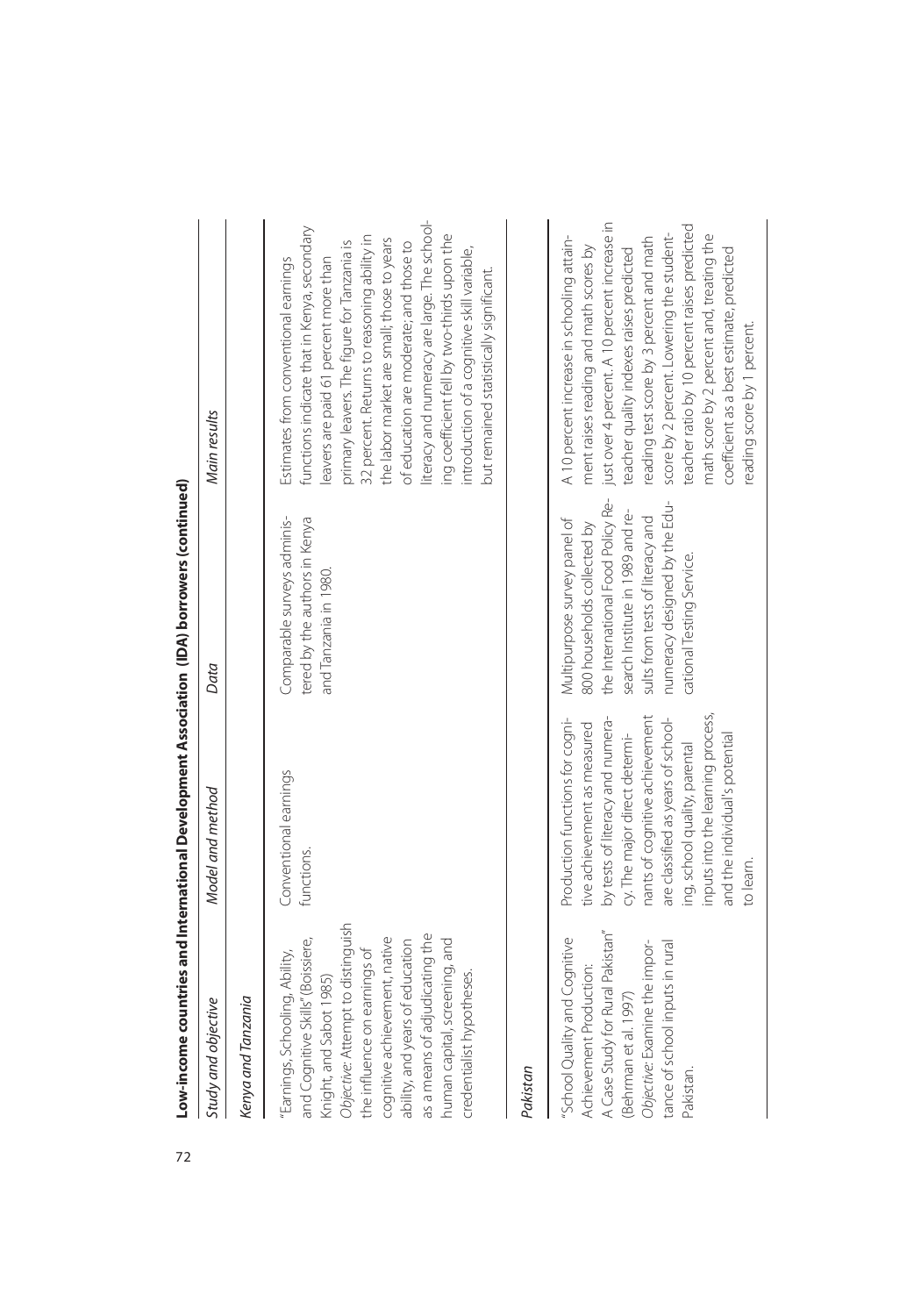| Study and objective                                                                                                                                                                                         | Model and method                                                                                                      | Data                                                                                                                                                                                                             | Main results                                                                                                                                                                                                                                                                                                                                                                                                                                                                    |
|-------------------------------------------------------------------------------------------------------------------------------------------------------------------------------------------------------------|-----------------------------------------------------------------------------------------------------------------------|------------------------------------------------------------------------------------------------------------------------------------------------------------------------------------------------------------------|---------------------------------------------------------------------------------------------------------------------------------------------------------------------------------------------------------------------------------------------------------------------------------------------------------------------------------------------------------------------------------------------------------------------------------------------------------------------------------|
| Pakistan                                                                                                                                                                                                    |                                                                                                                       |                                                                                                                                                                                                                  |                                                                                                                                                                                                                                                                                                                                                                                                                                                                                 |
| "Decomposing the Gender Gap<br>in Cognitive Skills in a Poor Rural<br>Economy" (Alderman et al. 1996)<br>minants of the educational gen-<br>Objective: Investigate the deter-<br>der gap in rural Pakistan. | Reduced-form demand relations Multipurpose survey panel of<br>for starting school and for cog-<br>nitive achievement. | the International Food Policy Re-<br>numeracy designed by the Edu-<br>search Institute in 1989 and re-<br>sults from tests of literacy and<br>800 households collected by<br>cational Testing Service.           | portion of these gaps are due to gender dif-<br>ferences in local school availability. Solely by<br>eliminating the gender gap in local primary<br>third and that in literacy by over 40 percent.<br>cognitive achievement for the cohort ages<br>Gender gaps in school enrollments and in<br>Pakistan. The findings suggest that a large<br>school availability, the gender gap in total<br>10-25 could have been reduced almost a<br>cognitive achievement are large in rural |
| Colombia                                                                                                                                                                                                    |                                                                                                                       |                                                                                                                                                                                                                  |                                                                                                                                                                                                                                                                                                                                                                                                                                                                                 |
| Objective: Explore the earnings-<br>Earnings in Colombia, 1988"<br>(Psacharopoulos and Velez<br>education-ability nexus.<br>"Schooling, Ability, and<br>1992)                                               | tion plus reasoning and cogni-<br>Standard human capital equa-<br>tive ability variables.                             | using items designed to evalu-<br>content of formal education.<br>collected in 1988. Cognitive<br>ate general knowledge not<br>achievement was assessed<br>exclusively related to the<br>Sample of 2,100 workers | tive knowledge is entered, the return falls to<br>The return to education in the conventional<br>alone, it drops to 9.4 percent. When cogni-<br>high correlation between years of school-<br>model is 10 percent. When adding ability<br>8.9 percent, which is expected given the<br>ing and cognitive knowledge.                                                                                                                                                               |
|                                                                                                                                                                                                             |                                                                                                                       |                                                                                                                                                                                                                  | (continued)                                                                                                                                                                                                                                                                                                                                                                                                                                                                     |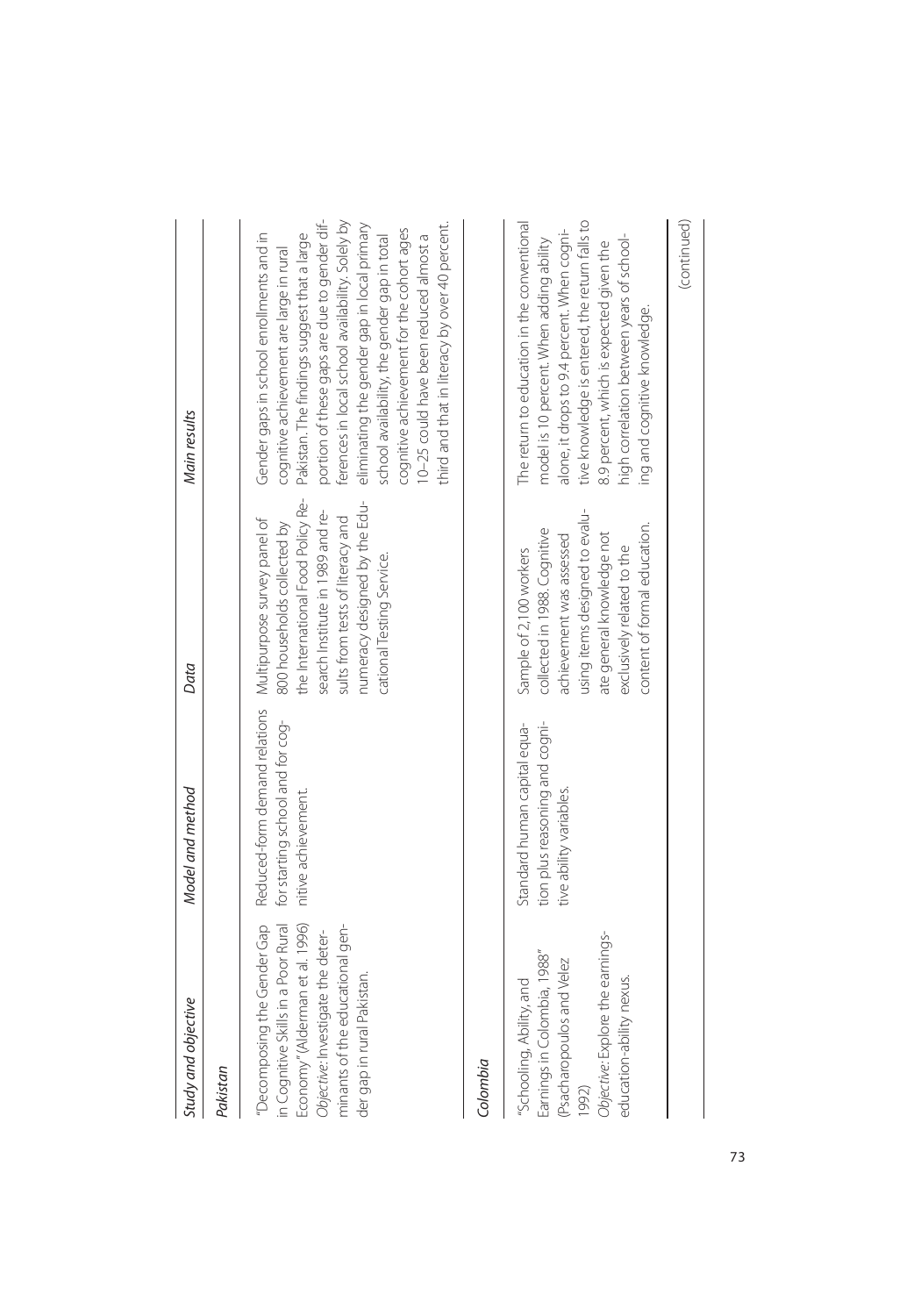|                                                                                                                                                                                                                                                                                                                                                                                               | האירויינדר האירויינדר אירויינדר אירויינדר אירויינדר אירויינדר אירויינדר אירויינדר אירויינדר אירויינדר אירויינד            |                                                                                                                      |                                                                                                                                                                                                                                                                                                                                                                                                                                                                                                           |
|-----------------------------------------------------------------------------------------------------------------------------------------------------------------------------------------------------------------------------------------------------------------------------------------------------------------------------------------------------------------------------------------------|---------------------------------------------------------------------------------------------------------------------------|----------------------------------------------------------------------------------------------------------------------|-----------------------------------------------------------------------------------------------------------------------------------------------------------------------------------------------------------------------------------------------------------------------------------------------------------------------------------------------------------------------------------------------------------------------------------------------------------------------------------------------------------|
| Study and objective                                                                                                                                                                                                                                                                                                                                                                           | Model and method                                                                                                          | Data                                                                                                                 | Main results                                                                                                                                                                                                                                                                                                                                                                                                                                                                                              |
| Morocco                                                                                                                                                                                                                                                                                                                                                                                       |                                                                                                                           |                                                                                                                      |                                                                                                                                                                                                                                                                                                                                                                                                                                                                                                           |
| Objective: Analyze how a policy<br>guage of Instruction on the Re-<br>turns to Schooling in Morocco"<br>"The Effect of a Change in Lan-<br>change (language instruction<br>French to Arabic) affected the<br>French language skills on test<br>for new cohorts of Moroccan<br>sixth graders switches from<br>(Angrist and Lavy 1997)<br>scores and earnings.                                  | and two-stage least squares<br>ordinary least squares (OLS)<br>functions estimated by<br>Conventional earnings<br>(2SLS). | Moroccan Labor Force Surveys<br>of 1990 and 1991 and the 1991<br>Living Standard Measurement<br>and Literacy Survey. | Arabization program reduced middle school<br>cent for weekly and monthly wages, respec-<br>scores on earnings indicate that going from<br>some ability to functional competence rais-<br>skills and earnings suggest that going from<br>minimal skills to functional competence in<br>written French raises earnings by about 17<br>wage premium by 27 percent and 19 per-<br>tively. OLS estimates between language<br>percent. 2SLS estimates of effect of test<br>es earnings by more than 50 percent. |
| South Africa                                                                                                                                                                                                                                                                                                                                                                                  |                                                                                                                           |                                                                                                                      |                                                                                                                                                                                                                                                                                                                                                                                                                                                                                                           |
| "Does School Quality Matter? Re-<br>turns to Education and the Char-<br>Objective: Estimate the effects of<br>quality, by documenting its ef-<br>acteristics of Schools in South<br>school quality—measured by<br>the pupil/teacher ratio-and<br>contribute to what is known<br>fect on the incomes of Black<br>Africa" (Case and Yogo 1999)<br>about the impact of school<br>South Africans. | Conventional linear relationship<br>earnings and a second step<br>between schooling and<br>estimation.                    | two national surveys of school<br>South African census and<br>quality (1996).                                        | with an increase in the return to education<br>students would, on average, be associated<br>of roughly 1 percent. In terms of the effect<br>ment, reducing the pupil/teacher ratio by<br>10 students would, all else equal, increase<br>A decrease in the pupil/teacher ratio of 5<br>of school quality on educational attain-<br>completed schooling by 0.6 years.                                                                                                                                       |

# 74*Low-income countries and International Development Association (IDA) borrowers (continued)*

 $74$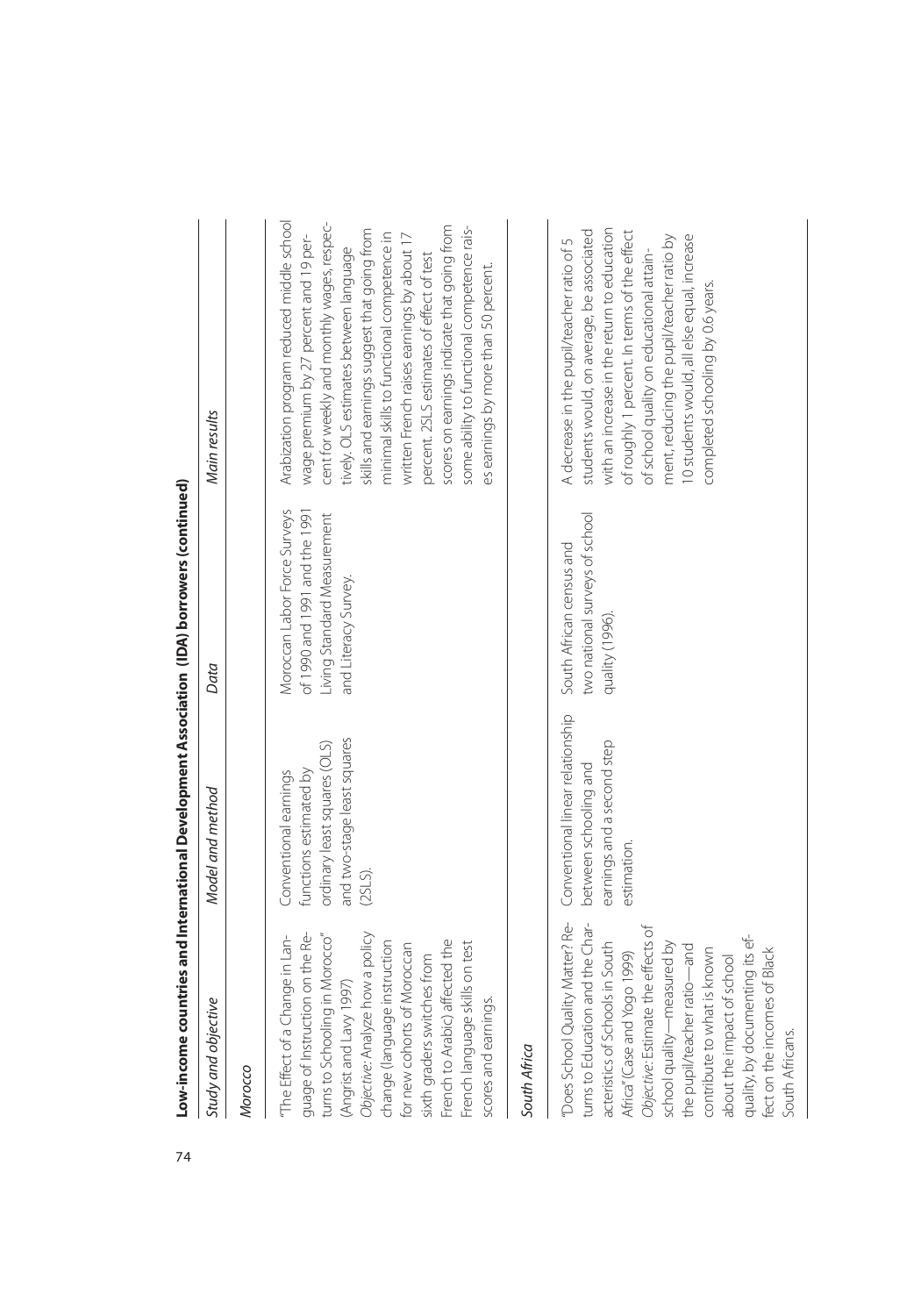| Study and objective                                                                                                                                                                                                                                                                                                                                            | Model and method                                                                                                                                                 | Data                                                                                     | Main results                                                                                                                                                                                                                                                                                                                                                                                                                                                                                  |
|----------------------------------------------------------------------------------------------------------------------------------------------------------------------------------------------------------------------------------------------------------------------------------------------------------------------------------------------------------------|------------------------------------------------------------------------------------------------------------------------------------------------------------------|------------------------------------------------------------------------------------------|-----------------------------------------------------------------------------------------------------------------------------------------------------------------------------------------------------------------------------------------------------------------------------------------------------------------------------------------------------------------------------------------------------------------------------------------------------------------------------------------------|
| South Africa                                                                                                                                                                                                                                                                                                                                                   |                                                                                                                                                                  |                                                                                          |                                                                                                                                                                                                                                                                                                                                                                                                                                                                                               |
| Skills, and Wages in South Africa"<br>use to the market, by examining<br>blacks in South Africa was of no<br>whether the African schooling<br>"Primary Schooling, Cognitive<br>skills, and whether these skills<br>were rewarded by employers.<br>Objective: Test the hypothesis<br>that the education offered to<br>system generated cognitive<br>(Moll 1998) | Conventional earnings functions Project for Statistics on Living<br>specification with cognitive skills<br>as independent variable. Instru-<br>mental variables. | Standards and Development<br>$(1993)$ .                                                  | (0.21 percent in the case of OLS), while the<br>Each extra point on the cognitive achieve-<br>coefficient on comprehension is small and<br>niques and instrumental variables estima-<br>insignificant. The robust estimation tech-<br>tion do not qualitatively alter the conclu-<br>components, only the latter is significant<br>ment score raises wages by 10 percent.<br>When splitting the total score into its<br>comprehension and computational<br>sion drawn from the OLS estimates. |
| Canada                                                                                                                                                                                                                                                                                                                                                         |                                                                                                                                                                  |                                                                                          |                                                                                                                                                                                                                                                                                                                                                                                                                                                                                               |
| "Minorities, Cognitive Skills and<br>Incomes of Canadians" (Finnie<br>determinants of labor market<br>Objective: Investigate the role<br>of literacy and numeracy as<br>and Meng 2001)<br>outcomes.                                                                                                                                                            | tion plus literacy and numeracy<br>Standard human capital equa-<br>variables.                                                                                    | Statistics Canada's Survey of Lit-<br>eracy Skills Used in Daily Activi-<br>ties (1989). | inclusion of numeracy affects male income<br>male income levels (2.14) and the inclusion<br>has little influence. For females the reverse<br>OLS estimates for the log annual income<br>is true. The inclusion of literacy affects fe-<br>levels (1.07) and the inclusion of literacy<br>conventional equation show that the<br>of numeracy has little influence.                                                                                                                             |
|                                                                                                                                                                                                                                                                                                                                                                |                                                                                                                                                                  |                                                                                          | (continued)                                                                                                                                                                                                                                                                                                                                                                                                                                                                                   |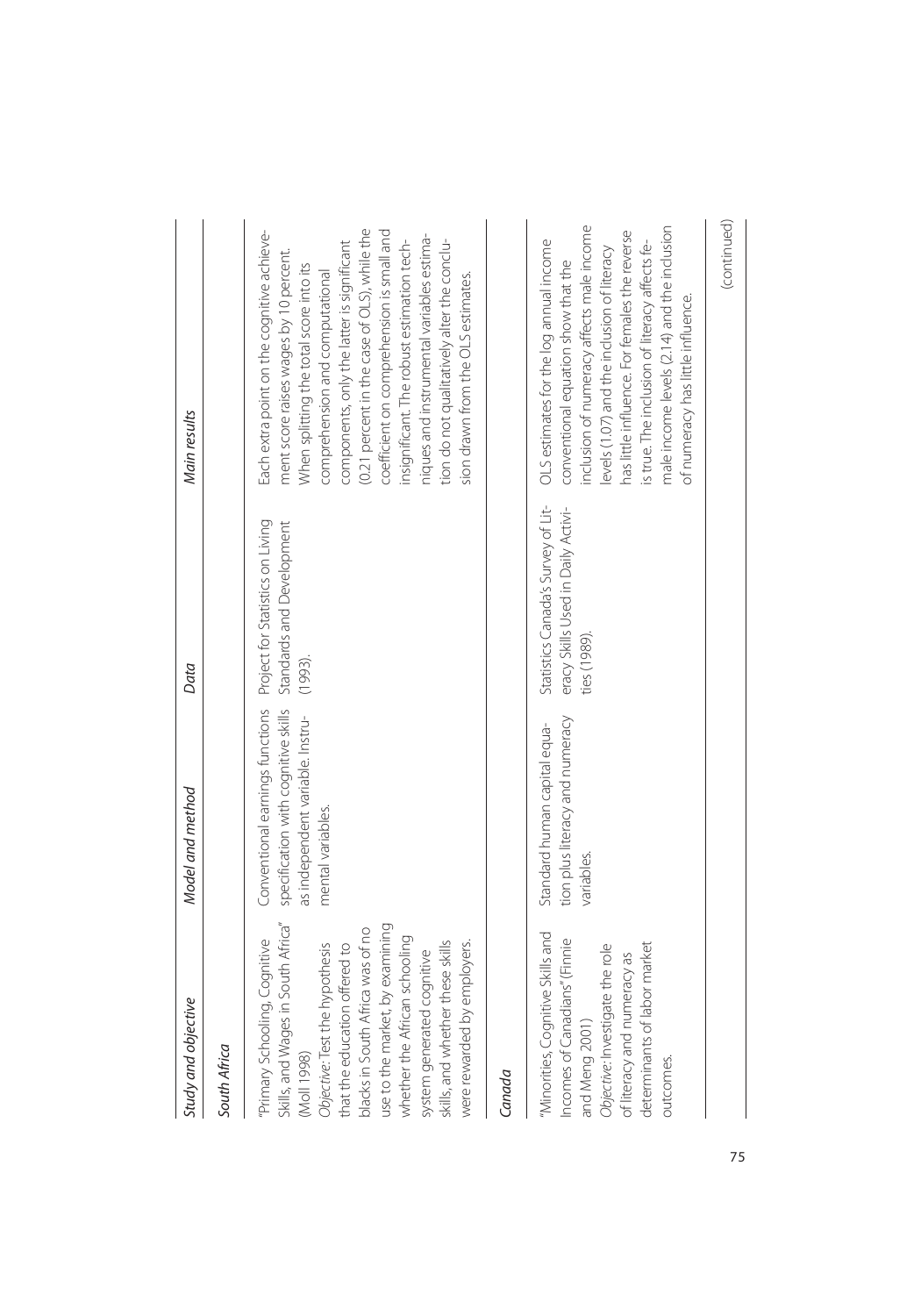| Study and objective                                                                                                                                                                                                                             | Model and method                                                                                                       | Data                                                                                       | Main results                                                                                                                                                                                                                                                                                                                                                                                                                                                                                                                            |
|-------------------------------------------------------------------------------------------------------------------------------------------------------------------------------------------------------------------------------------------------|------------------------------------------------------------------------------------------------------------------------|--------------------------------------------------------------------------------------------|-----------------------------------------------------------------------------------------------------------------------------------------------------------------------------------------------------------------------------------------------------------------------------------------------------------------------------------------------------------------------------------------------------------------------------------------------------------------------------------------------------------------------------------------|
| Canada                                                                                                                                                                                                                                          |                                                                                                                        |                                                                                            |                                                                                                                                                                                                                                                                                                                                                                                                                                                                                                                                         |
| Objective: Analyze the role of ob-<br>eracy-on individual labor mar-<br>served skills-specifically, prose,<br>document, and quantitative lit-<br>"Literacy, Numeracy and Labor<br>Market Outcomes" (Green and<br>Riddell 2001)<br>ket earnings. | situation of observable and un-<br>Amended human capital earn-<br>ings function to deal with the<br>observable skills. | Canadian data from the 1994<br>International Adult Literacy<br>Survey.                     | tion is 8.3 percent and observed skills have a<br>large and statistically significant causal effect<br>percent to 5.2 percent, suggesting that one-<br>on earnings: an increase of 10 points on the<br>bined effects of education in observed skills<br>literacy scale raises earnings by 3.1 percent.<br>third of the return may be due to the com-<br>reduces the estimated coefficient from 8.3<br>The inclusion of the literacy score variable<br>The conventional rate of return for educa-<br>and of observed skills on earnings. |
| United Kingdom                                                                                                                                                                                                                                  |                                                                                                                        |                                                                                            |                                                                                                                                                                                                                                                                                                                                                                                                                                                                                                                                         |
| Objective: Evaluate the impact of<br>workers' labor market outcomes.<br>numeracy and literacy skills on<br>"Measuring and Assessing the<br>Impact of Basic Skills on Labor<br>Market Outcomes" (McIntosh<br>and Vignoles 2001)                  | Conventional earnings<br>functions.                                                                                    | National Child Development<br>Adult Literacy Survey (1995).<br>Study and the International | 11-12 percent more than individuals below<br>Individuals with level 1 numeracy skills earn<br>that numeracy level. The wage premium as-<br>Women seem to eam a higher premium for<br>having better numeracy and literacy skills<br>slightly smaller than the numeracy effect.<br>sociated with level 1 literacy skills is only<br>Results are consistent in both data sets.<br>than men.                                                                                                                                                |

# 76*Low-income countries and International Development Association (IDA) borrowers (continued)*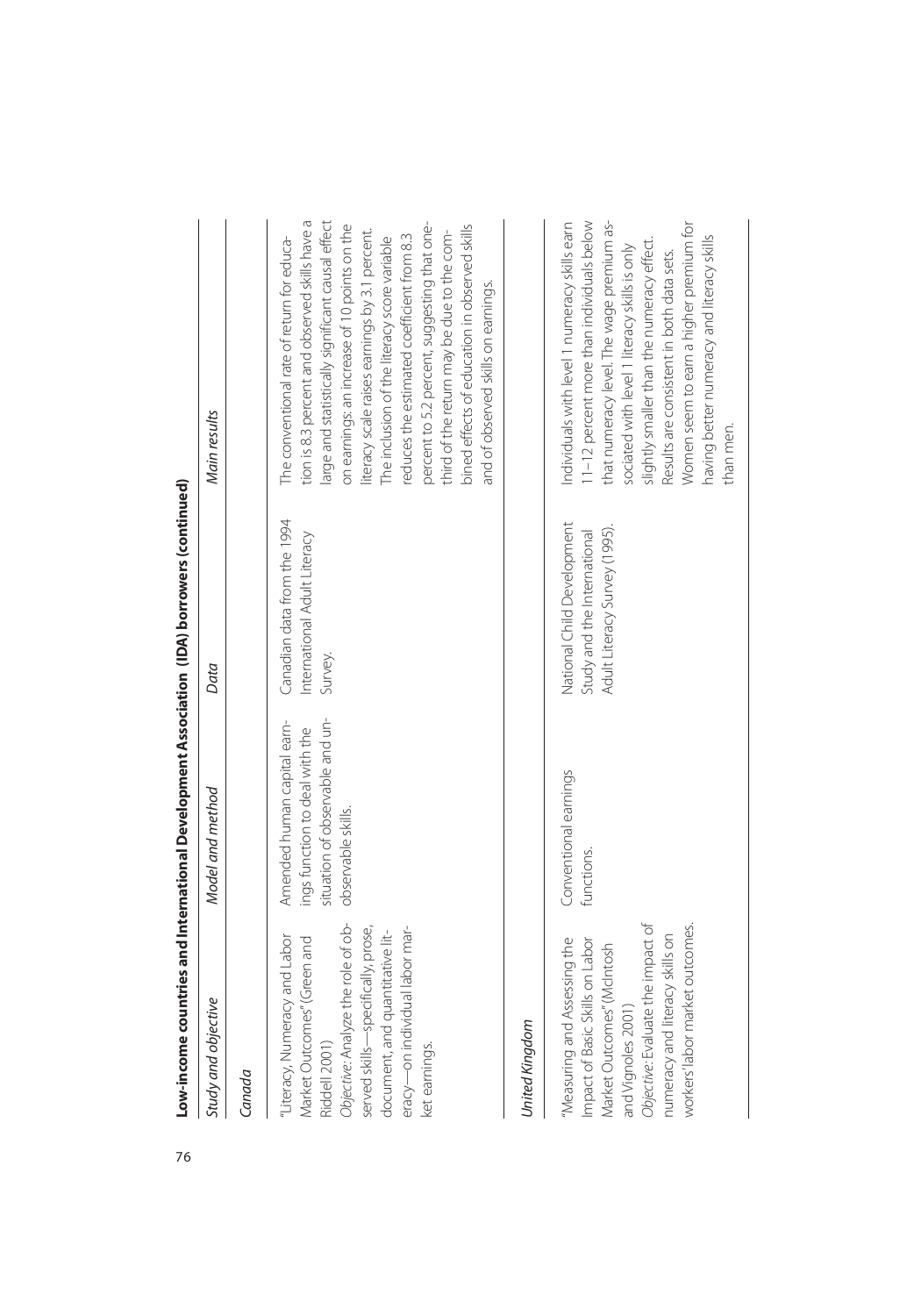| Study and objective                                                                                                                                                                                                                                          | Model and method                                                                                                                                                                                                                                                                                           | Data                                                                     | Main results                                                                                                                                                                                                                                                                                                                                                                        |
|--------------------------------------------------------------------------------------------------------------------------------------------------------------------------------------------------------------------------------------------------------------|------------------------------------------------------------------------------------------------------------------------------------------------------------------------------------------------------------------------------------------------------------------------------------------------------------|--------------------------------------------------------------------------|-------------------------------------------------------------------------------------------------------------------------------------------------------------------------------------------------------------------------------------------------------------------------------------------------------------------------------------------------------------------------------------|
| United States                                                                                                                                                                                                                                                |                                                                                                                                                                                                                                                                                                            |                                                                          |                                                                                                                                                                                                                                                                                                                                                                                     |
| ty to the rise in the economic re-<br>Objective: Examine the contribu-<br>tion of the rise of return to abili-<br>tum to education following a<br>Return to Education" (Cawley,<br>Heckman, and Vytlacil 1998)<br>small range of birth cohorts<br>over time. | methods: estimation of time ef-<br>makes it impossible to identify<br>main age and time effects and<br>an identification problem that<br>to isolate all possible age-time<br>fects within education-ability-<br>solved using nonparametric<br>interactions. This problem is<br>age groups for white males. | Youth (1979-94).                                                         | return to education is generated by a rise in<br>"Cognitive Ability and the Rising The structure of the data creates National Longitudinal Survey of There is little evidence that the rise in the<br>the return to ability.                                                                                                                                                        |
| Objective: Estimate the effects of<br>the variance across siblings and<br>"Using Siblings to Estimate the<br>school inputs on wages using<br>Effect of School Quality on<br>Wages" (Altonji and Dunn<br>school characteristics.<br>1996b)                    | Conventional earnings functions National Longitudinal Surveys<br>specification. Instrumental<br>variables.                                                                                                                                                                                                 | Young Men and Young Women<br>of Labor Market Experience of<br>$(1988)$ . | using an instrumental variables fixed effects<br>of variation across siblings in school quality.<br>scheme to deal with possible endogeneity<br>school. Similar results were obtained when<br>for a student who leaves school after high<br>10.6 percent and 5.6 percent, respectively,<br>tures per pupil leads to wage increases of<br>Increases in teachers' salary and expendi- |
|                                                                                                                                                                                                                                                              |                                                                                                                                                                                                                                                                                                            |                                                                          | (continued)                                                                                                                                                                                                                                                                                                                                                                         |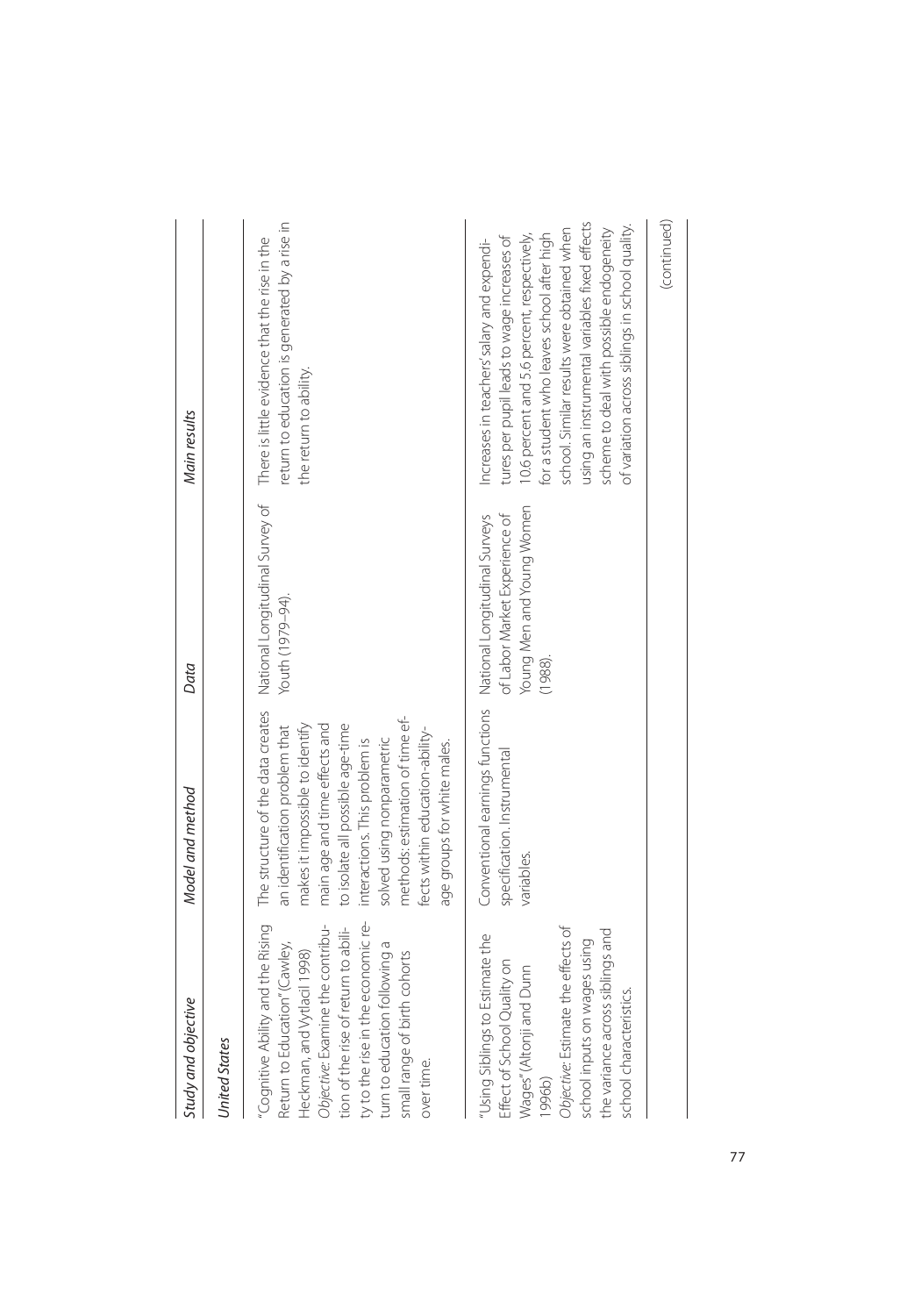| Study and objective                                                                                                                                                                                                                                             | Model and method                                                                                                                                            | Data                                                                               | Main results                                                                                                                                                                                                                                                                                                                                                                                                                                            |
|-----------------------------------------------------------------------------------------------------------------------------------------------------------------------------------------------------------------------------------------------------------------|-------------------------------------------------------------------------------------------------------------------------------------------------------------|------------------------------------------------------------------------------------|---------------------------------------------------------------------------------------------------------------------------------------------------------------------------------------------------------------------------------------------------------------------------------------------------------------------------------------------------------------------------------------------------------------------------------------------------------|
| <b>United States</b>                                                                                                                                                                                                                                            |                                                                                                                                                             |                                                                                    |                                                                                                                                                                                                                                                                                                                                                                                                                                                         |
| "How Important Are the Cogni-<br>Objective: Examine whether ba-<br>dicting Subsequent Earnings?"<br>tive Skills of Teenagers in Pre-<br>sic cognitive skills (as distinct<br>from formal schooling) influ-<br>ence wage determination.<br>(Murnane et al. 2000) | Conventional earnings functions National Longitudinal Study of<br>with natural logarithm of hourly<br>wages "X" years after graduation<br>from high school. | (NLS72) and High School and<br>High School Class of 1972<br>Beyond of 1991 (HS&B). | score of male high school seniors in 1982 is<br>males indicates that a one-point difference<br>difference in annual earnings at age 31. For<br>in the math score of male high school sen-<br>associated with a 1.5 percent difference in<br>iors in 1972 is associated with a 2 percent<br>males, a one-point difference in the math<br>Coefficient on math score for the NLS72<br>the coefficient on math score for HS&B<br>annual earnings at age 27. |
| Evidence from the National Lon-<br>gitudinal Survey of Youth" (Betts<br>tween school quality and subse-<br>"Does School Quality Matter?<br>Objective: Search for links be-<br>quent earnings of students.<br>1995)                                              | between the log weekly wage<br>of white males and the quality<br>of the high school attended<br>Tests for the relationship<br>by individuals.               | National Longitudinal Survey of<br>Youth (1979–90).                                | salary of starting teachers, and the percent-<br>attended. Standard benchmarks of school<br>age of teachers with Master's degrees or<br>Earnings of white male workers depend<br>higher) explain very little of these differ-<br>significantly on which high school they<br>quality (teacher-pupil ratio, the relative<br>ences between schools.                                                                                                        |

Low-income countries and International Development Association (IDA) borrowers (continued) 78*Low-income countries and International Development Association (IDA) borrowers (continued)*

78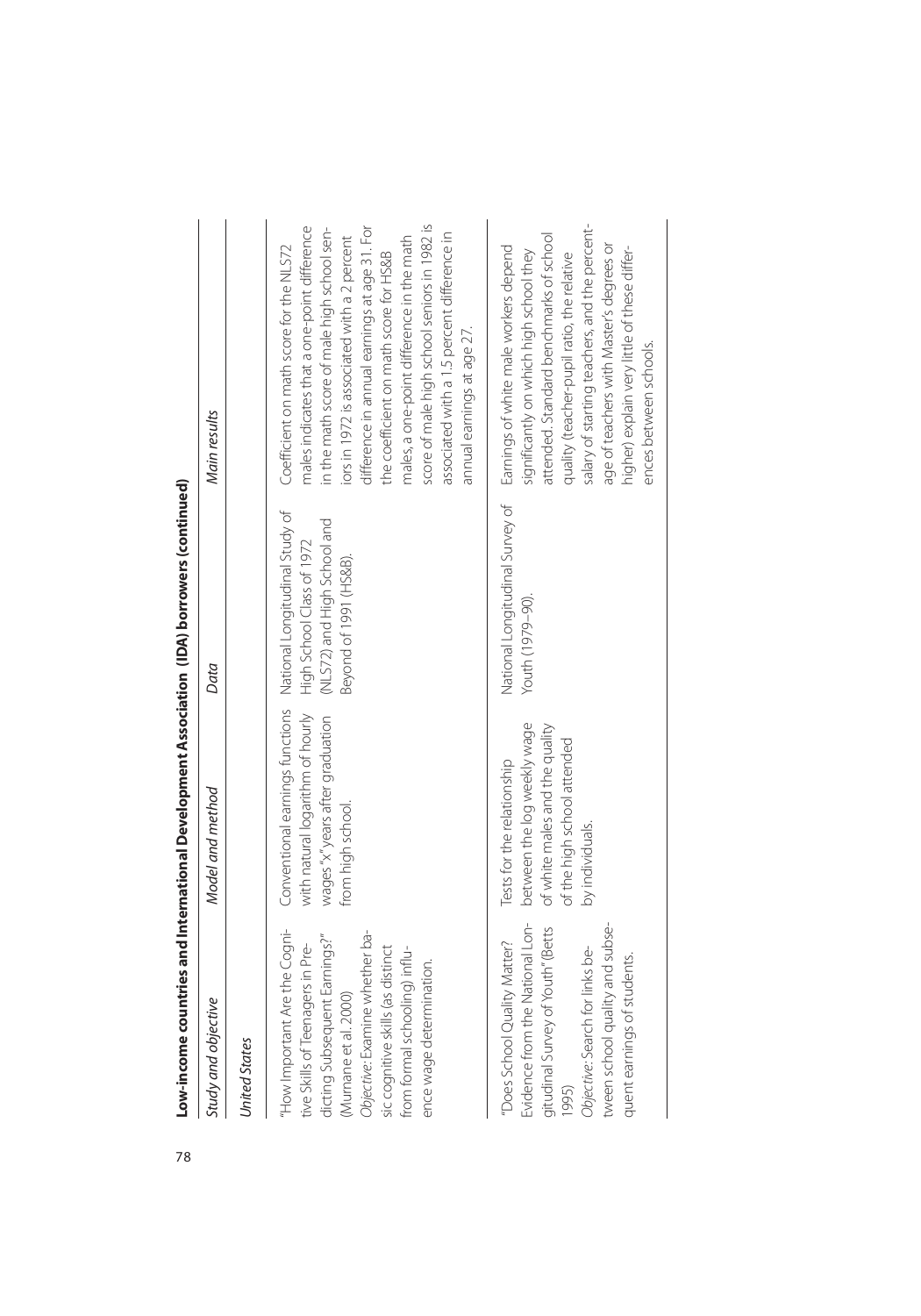| Study and objective                                                                                                                                                                                                                                                                                                                                                                     | Model and method                                                                                                                    | Data | Main results                                                                                                                                                                                                                                                                                                                          |
|-----------------------------------------------------------------------------------------------------------------------------------------------------------------------------------------------------------------------------------------------------------------------------------------------------------------------------------------------------------------------------------------|-------------------------------------------------------------------------------------------------------------------------------------|------|---------------------------------------------------------------------------------------------------------------------------------------------------------------------------------------------------------------------------------------------------------------------------------------------------------------------------------------|
| United States                                                                                                                                                                                                                                                                                                                                                                           |                                                                                                                                     |      |                                                                                                                                                                                                                                                                                                                                       |
| Characteristics of Public Schools<br>Objective: Estimate the effects of<br>term length, and relative teacher<br>the pupil/teacher ratio, average<br>in the United States" (Card and<br>Retums to Education and the<br>school quality-measured by<br>"Does School Quality Matter?<br>pay—on the rate of return to<br>education for men born be-<br>tween 1920 and 1949.<br>Krueger 1992) | Conventional linear relationship United States Census (1980).<br>earnings and a second step<br>between schooling and<br>estimation. |      | and a 30 percent increase in teachers' wages<br>dents raises average earnings by 4.2 percent<br>Coefficients of the three measures of school<br>increases average log wages by 1.3 percent.<br>crease in the pupil/teacher ratio by 10 stu-<br>quality suggest a quantitatively important<br>effect on the return to education. A de- |
|                                                                                                                                                                                                                                                                                                                                                                                         |                                                                                                                                     |      |                                                                                                                                                                                                                                                                                                                                       |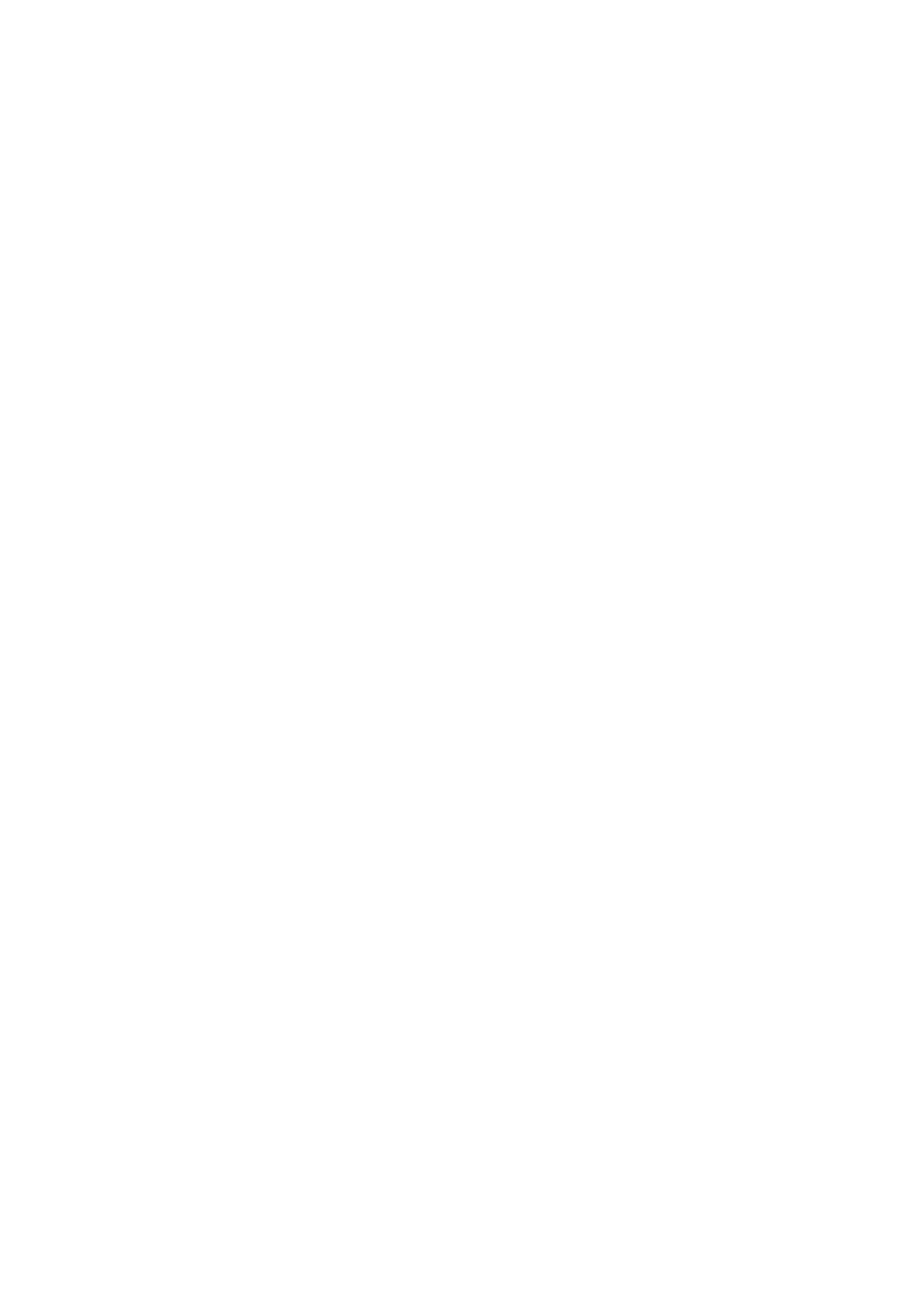### *References and Other Resources*

- Acemoglu, D. 2002. "Technological Change, Inequality, and the Labor Market." *Journal of Economic Literature* 40 (1): 7–72.
- Acemoglu, Daron, and Joshua Angrist. 2000. "How Large are Human-Capital Externalities? Evidence from Compulsory-Schooling Laws." In *NBER Macroeconomics Annual 2000,* ed. Ben S. Bernanke and Kenneth Rogoff, 9–58. MIT Press: Cambridge, MA.
- Adams J., M. Greig, and R. W. McQuaid. 2000. "Mismatch Unemployment and Local Labour-Market Efficiency: The Role of Employer and Vacancy Characteristics." *Environment and Planning* 32 (10): 1841–56.
- AFESD (Arab Fund for Economic and Social Development). 2003. "The Mismatch Between Educational Achievement and the Arab Labor Market with a Gender Perspective." In *Arab Women in Economic Development,* ed. Heba Handoussa. Cairo.
- Alderman, Harold, Jere R. Behrman, Shahrukh Khan, David Ross, and Richard Sabot. 1997. "The Income Gap in Cognitive Skills in Rural Pakistan." *Economic Development and Cultural Change* 46 (1): 97–122.
- Alderman, Harold, Jere R. Behrman, David Ross, and Richard Sabot. 1996. "Decomposing the Gender Gap in Cognitive Skills in a Poor Rural Economy." *Journal of Human Resources* 31(1): 229–54.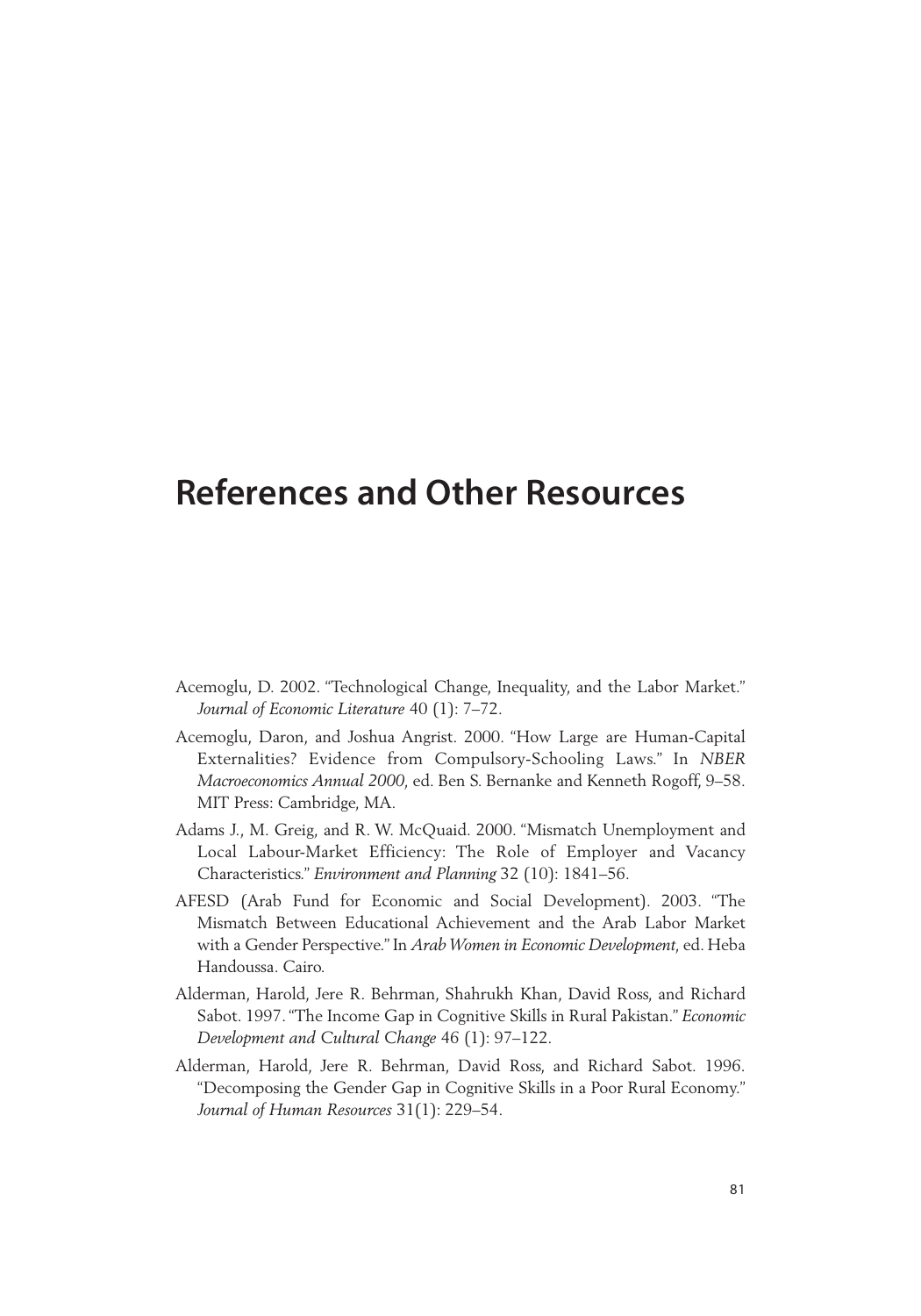- 82 Linking Education Policy to Labor Market Outcomes
- Alderman, Harold, Peter F. Orazem, and Elizabeth M. Paterno. 2001. "School Quality, School Cost, and the Public/Private School Choices of Low-Income Households in Pakistan." *Journal of Human Resources* 36 (2): 304–26.
- Alofs, M. 2002. "Migration Probability as an Incentive for Human Capital Accumulation when Information is Asymmetric." Working Paper, Faculty of Applied Economics, University of Antwerp, Belgium.
- Al-Samarrai, Samer, and Paul Bennell. 2007. "Where Has All the Education Gone in Sub-Saharan Africa? Employment and Other Outcomes among Secondary School and University Leavers." *Journal of Development Studies* 43 (7): 1270–1300.
- Altonji, Joseph G., and Thomas A. Dunn. 1996a. "The Effects of School and Family Characteristics on the Return to Education." *Review of Economics and Statistics* 78 (4): 692–704.
	- ———. 1996b. "Using Siblings to Estimate the Effect of School Quality on Wages." *Review of Economics and Statistics* 78 (4): 665–71.
- Altonji, Joseph G., and Charles R. Pierret. 2001. "Employer Learning and Statistical Discrimination." *Quarterly Journal of Economics* 116 (1): 313–50.
- Angrist, Joshua, E. Bettinger, and M. Kremer. 2006. "Long-term Educational Consequences of Secondary School Vouchers: Evidence from Administrative Records in Colombia." *American Economic Review* 96 (3): 847–62.
- Angrist, Joshua D., and Alan B. Krueger. 1999. "Empirical Strategies in Labor Economics." In *Handbook of Labor Economics,* edition 1, volume 3, ed. O. Ashenfelter and D. Card, 1277–366. Amsterdam: North Holland.
- Angrist, Joshua D., and Victor Lavy. 1997. "The Effect of a Change in Language of Instruction on the Returns to Schooling in Morocco." *Journal of Labor Economics* 15: S48–S76.
- Arias, O., K. Hallock, and W. Sosa-Escudero. 2001. "Individual Heterogeneity in the Returns to Schooling: Instrumental Variables Quantile Regression Using Twins Data." *Empirical Economics* 26: 7–40.
- Arriagada, Ana-Maria, and Adrian Ziderman. 1992. "Vocational Secondary Schooling, Occupational Choice and Earnings in Brazil." Policy Research Working Paper 1037, Population and Human Resources Department, World Bank, Washington, DC.
- Ashenfelter, Orley, and Alan B. Krueger. 1994. "Estimates of the Economic Returns to Schooling from a New Sample of Twins." *American Economic Review* 84 (5): 1157–73.
- Ashenfelter, Orley, and Cecelia Rouse. 1998. "Income, Schooling, and Ability: Evidence from a New Sample of Identical Twins." *Quarterly Journal of Economics* 113 (1): 253–84.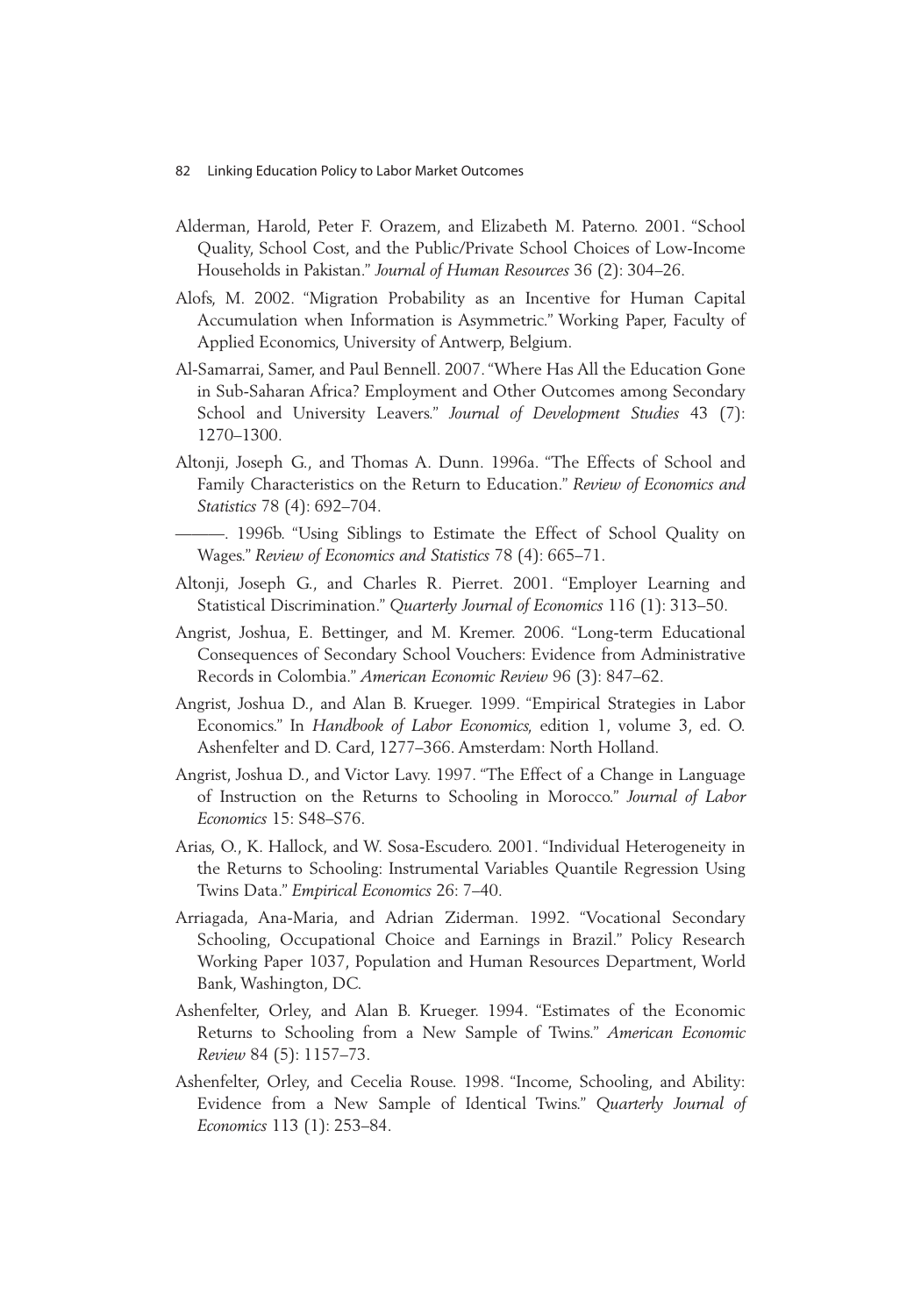- Ashenfelter, Orley, and David J. Zimmermann. 1997. "Estimates of the Returns to Schooling from Sibling Data: Fathers, Sons, and Brothers." *The Review of Economics and Statistics* 79 (1): 1–9.
- Attanasio, Orazio, Adriana Kugler, and Costas Meghir. 2007. "Effects of Youth Training in Developing Countries: Evidence from a Randomized Training Program in Colombia." Unpublished, University College London.
- Barrera-Osorio, Felipe. 2007. "The Impact of Private Provision of Public Education: Empirical Evidence from Bogotá's Concession Schools." Policy Research Working Paper No. 4121, World Bank, Washington, DC.
- Batra, Geeta, and Andrew H. W. Stone. 2004. "Investment Climate, Capabilities, and Firm Performance: Evidence from the World Business Environment Survey." Investment Climate Department, World Bank, Washington, DC.
- Becker, G. 1964. *Human Capital.* New York: National Bureau of Economic Research.
- Behrman, Jere R., Shahrukh Khan, David Ross, and Richard Sabot. 1997. "School Quality and Cognitive Achievement Production: A Case Study for Rural Pakistan." *Economics of Education Review* 16 (2): 127–42.
- Behrman, Jere R., David Ross, and Richard Sabot. 2002. "Improving the Quality versus Increasing the Quantity of Schooling: Evidence from Rural Pakistan." PIER Working Paper No. 02-022. Penn Institute for Economic Research, Department of Economics, University of Pennsylvania, Philadelphia.
- ———. 2008. "Improving the Quality Versus Increasing the Quantity of Schooling: Estimates of Rates of Return from Rural Pakistan." *Journal of Development Economics* 85 (1): 94–104.
- Betcherman, Gordon, Martin Godfrey, Susana Puerto, Friederike Rother, and Antoneta Stavreska. 2007. "A Review of Interventions to Support Young Workers: Findings of the Youth Employment Inventory." Social Protection Discussion Paper No. 0715, World Bank, Washington, DC.
- Betcherman, Gordon, Karin Olivas, and Amit Dar. 2004."Impacts of Active Labor Market Programs: New Evidence from Evaluations with Particular Attention to Developing and Transition Countries." Social Protection Discussion Paper, No. 0402. Human Development Network, World Bank, Washington, DC.
- Betts, Julian R. 1995. "Does School Quality Matter? Evidence from the National Longitudinal Survey of Youth." *The Review of Economics and Statistics* 77 (2): 231–50.
- Blundell, R., L. Dearden, and B. Sianesi. 2005. "Evaluating the Effect of Education on Earnings: Models, Methods and Results from the National Child Development Survey." *Journal of Royal Statistical Society* Series A. 168 (3): 473–512.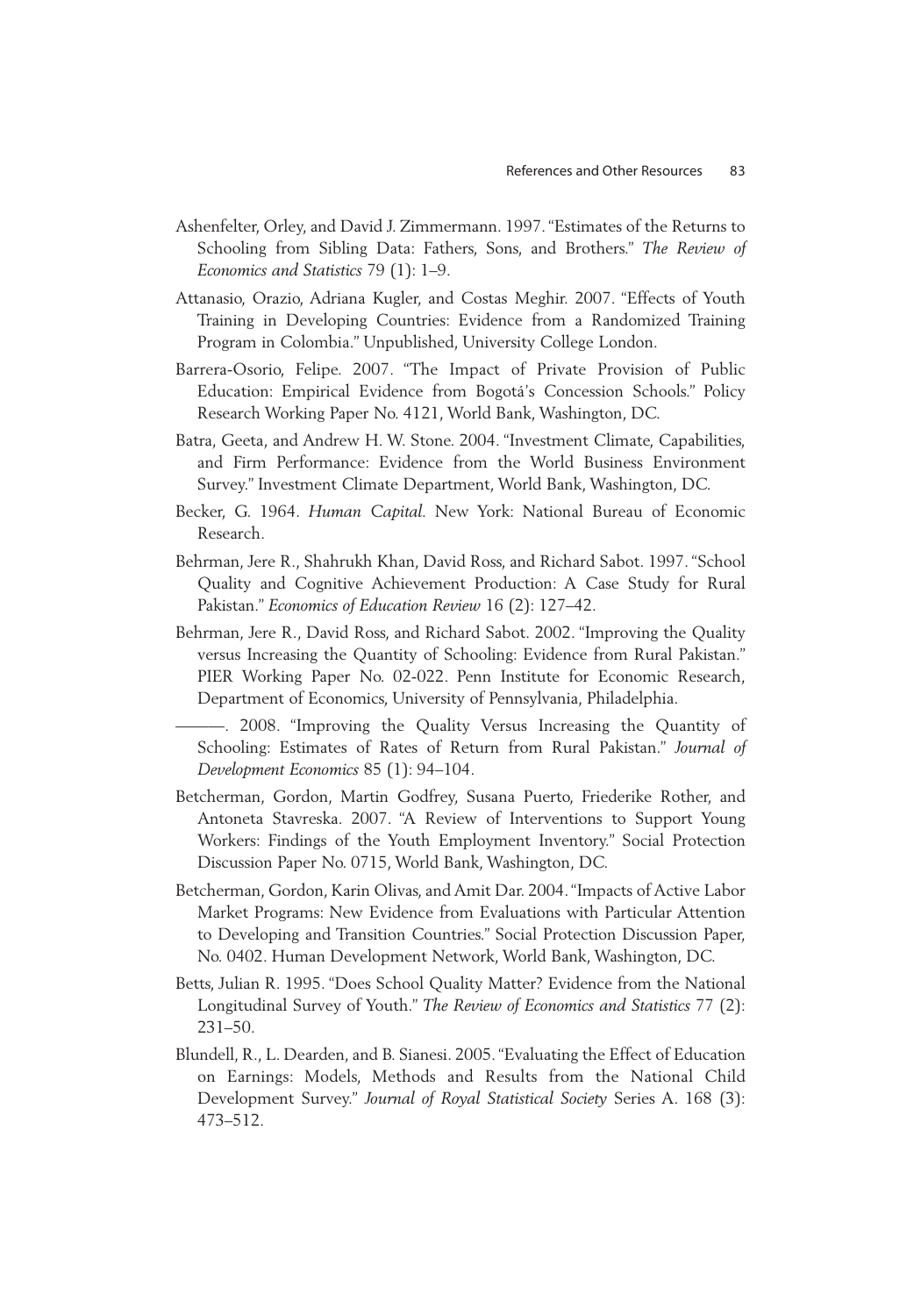- Boissiere, M., J. B. Knight, and R. H. Sabot. 1985. "Earnings, Schooling, Ability, and Cognitive Skills." *American Economic Review* 75 (5): 1016–30.
- Buchinsky, M. 1994. "Changes in the U.S. Wage Structure, 1963–1987: An Application of Quantile Regression." *Econometrica* 62: 405–58.
- Card, David. 1995. "Using Geographic Variation in College Proximity to Estimate the Return to Schooling." In *Aspects of Labor Market Behavior: Essays in Honor of John Vanderkamp,* ed. Louis N. Christofides, E. Kenneth Grant, Robert Swidinsky, 201–22. Toronto, Buffalo and London: University of Toronto Press.

———. 1999."The Causal Effect of Education on Earnings." In *Handbook of Labor Economics,* edition 1, volume 3, ed. O. Ashenfelter and D. Card, 1801–63. Amsterdam: North Holland.

-. 2001. "Estimating the Return to Schooling: Progress on Some Persistent Econometric Problems." *Econometrica* 69 (5): 1127–60.

- Card, David E., and Alan B. Krueger. 1992."Does School Quality Matter? Returns to Education and the Characteristics of Public Schools in the United States." *The Journal of Political Economy* 100 (1): 1–40.
- Case, Anne. 2001. "The Primacy of Education." Research Program in Development Studies, Princeton University, Princeton, NJ.
- Case, Anne C., and Motohiro Yogo. 1999. "Does School Quality Matter? Returns to Education and the Characteristics of Schools in South Africa." Department of Economics, Princeton University, Princeton, NJ.
- Cawley, J., J. J. Heckman, and E. Vytlacil. 1998. "Cognitive Ability and the Rising Return to Education." Working Paper Series No. 6388, National Bureau for Economic Research, Cambridge, MA.
- Chandra, Amitabh. 2003. "Is the Convergence of the Racial Wage Gap Illusory?" NBER Working Paper No. 9476, National Bureau of Economic Research, Cambridge, MA.
- Cruz-Castro, Laura, and Gavan P. P. Conlon. 2001. "Initial Training Policies and Transferability of Skill in Britain and Spain." CSIC Working Paper No. 01-03, Unidad de Politicas Comparadas.
- Cunha, Flavio, and James J. Heckman. 2007. "The Technology of Skill Formation." *American Economic Review* 97 (2): 31–47.
- Cunha, Flavio, James J. Heckman, L. Lochner, and Dimitriy V. Masterov. 2006. "Interpreting the Evidence on Life Cycle Skill Formation." In *Handbook of Education Economics,* ed. Eric Hanushek and F. Welch, 697–812. Amsterdam: Elsevier North Holland.
- Currie, Janet, and Enrico Moretti. 2003. "Mother's Education and the Intergenerational Transmission of Human Capital: Evidence from College Openings." *Quarterly Journal of Economics* 118 (4): 1495–1532.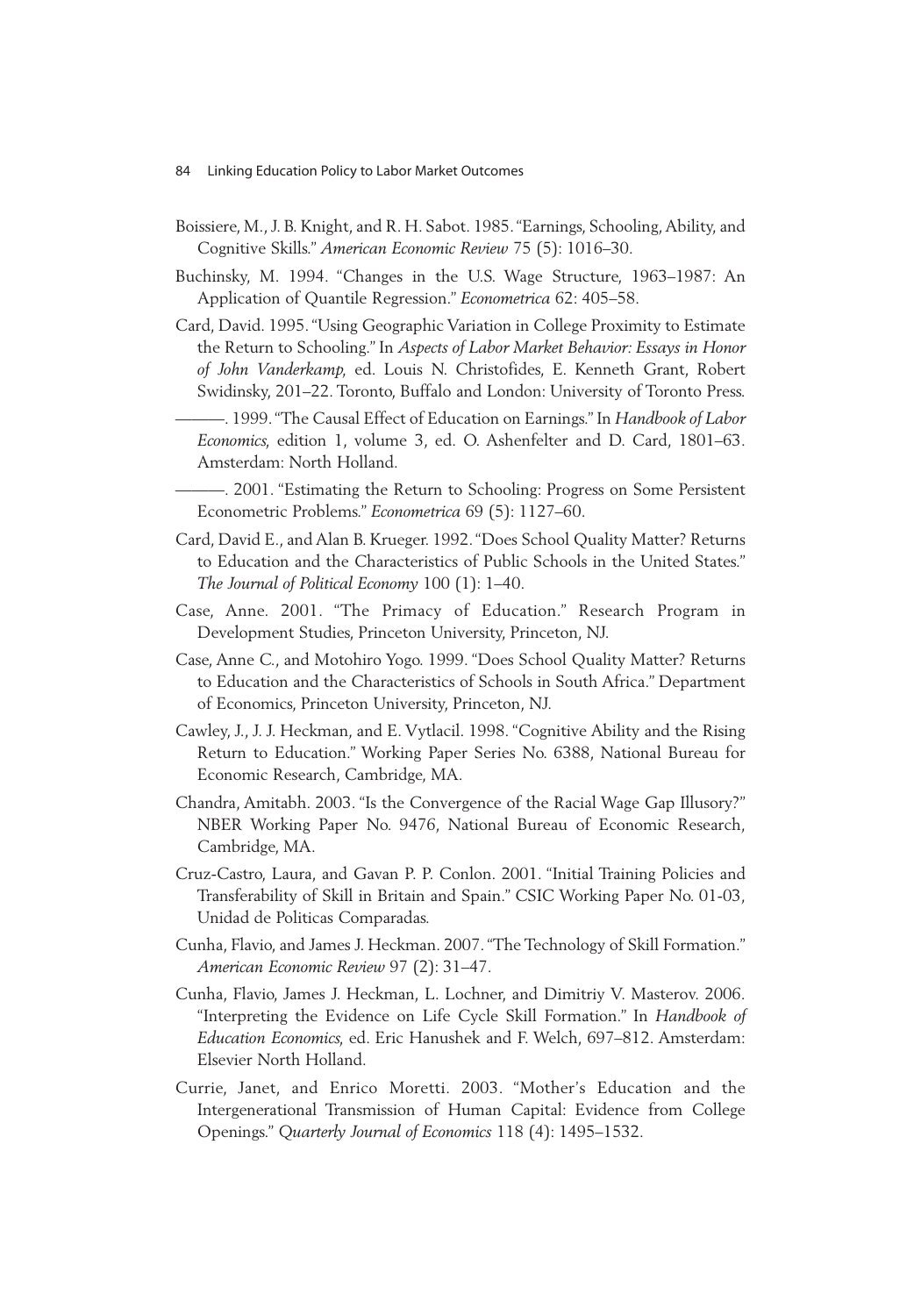- Dar, Amit, and P. Zafiris Tzannatos. 1999. "Active Labor Market Programs: A Review of the Evidence from Evaluations." Social Protection Discussion Paper No. 9901, World Bank, Washington, DC.
- de Ferranti, David, William F. Maloney, Guillermo E. Perry, Indermit Gill, J. Luis Guasch, Carolina Sanchez-Paramo, and Norbert Schady. 2003. *Closing the Gap in Education and Technology.* Latin American and Caribbean Studies. Washington, DC: World Bank.
- Di Gropello, E. ed. 2006. *Meeting the Challenges of Secondary Education in Latin America and East Asia: Improving Efficiency and Resource Mobilization.* Washington, DC: World Bank.
- Diaz, J., H. Ñopo, J. Saavedra, and M. Torero. 2004. "Ethnicity and Access to Education in Urban Peru." Group of Analysis for Development (GRADE), Lima, Peru.
- Duflo, Esther. 2001. "Schooling and Labor Market Consequences of School Construction in Indonesia: Evidence from an Unusual Policy Experiment." *American Economic Review* 91 (4): 795–813.
- -. 2004. "The Medium Run Effects of Educational Expansion: Evidence from a Large School Construction Program in Indonesia." *Journal of Development Economics* 74 (1): 163–97.
- Fields, Gary S. 2007. "Labor Market Policy in Developing Countries: A Selective Review of the Literature and the Needs for the Future." Policy Research Working Paper No. 4362, World Bank, Washington. DC.
- Finnie, Ross, and Ronald Meng. 2001. "Cognitive Skills and the Youth Labor Market." *Applied Economics Letter* 8 (10): 675–9.
	- ———. 2002. "Minorities, Cognitive Skills, and Incomes of Canadians." *Canadian Public Policy* 28: 257–73.
- Flabbi, Luca, Stefano Paternostro, and Erwin R. Tiongson. 2007. "Returns to Education in the Economic Transition: A Systematic Assessment Using Comparable Data." Policy Research Working Paper No. 4225, World Bank, Washington, DC.
- Girma, S., and A. Kedir. 2005. "Heterogeneity in Returns to Schooling: Econometric Evidence from Ethiopia." *Journal of Development Studies* 41 (8): 1405–16.
- Glewwe, Paul 2002. "Schools and Skills in Developing Countries: Education Policies and Socioeconomic Outcomes." *Journal of Economic Literature* 40 (2): 436–82.
- Green, D. A., and W. C. Riddell. 2001. "Literacy, Numeracy and Labor Market Outcomes." Discussion Paper 01-05, Department of Economics, University of British Columbia.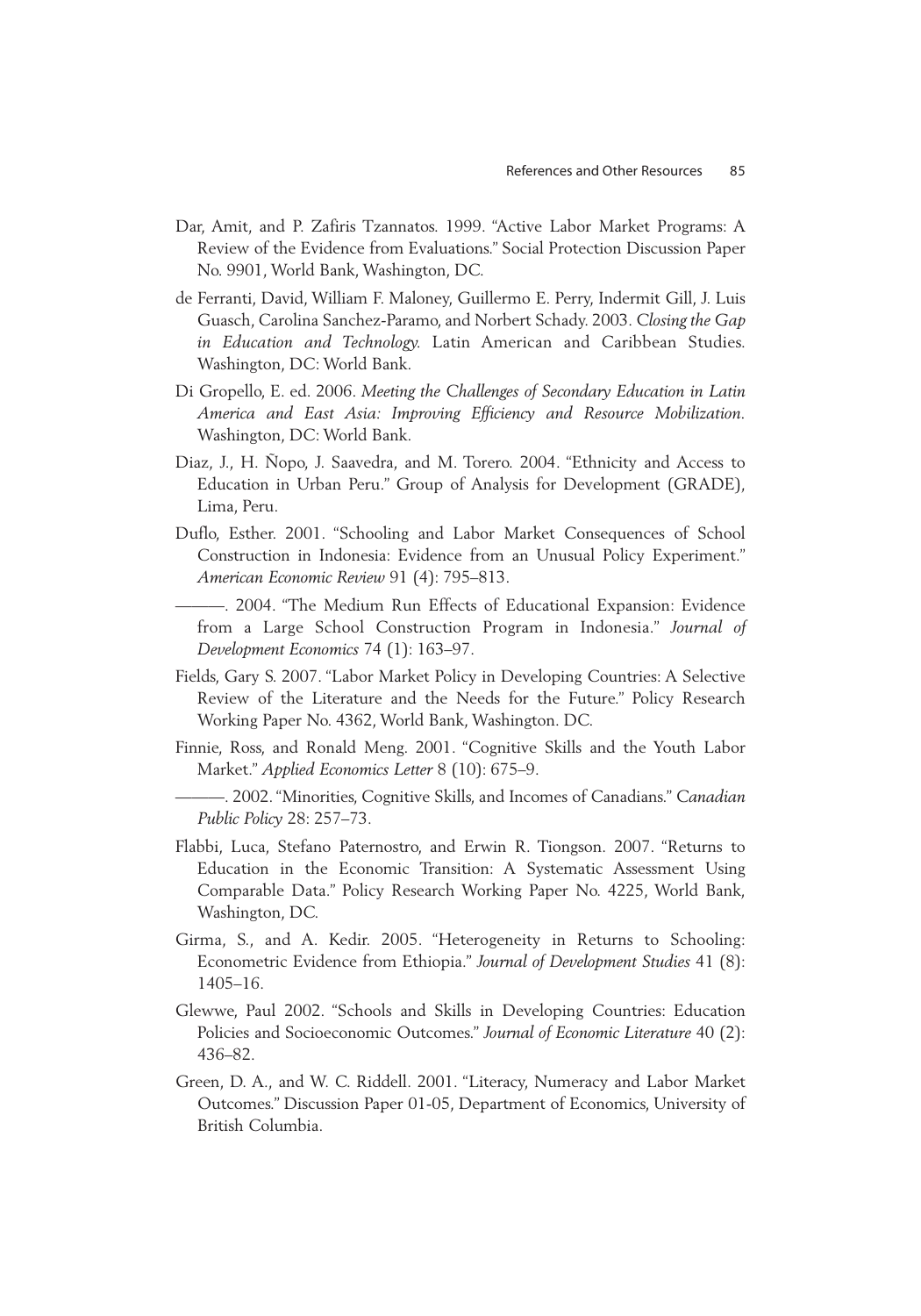- 86 Linking Education Policy to Labor Market Outcomes
	- ———. 2003. "Literacy and Earnings: An Investigation of the Interaction of Cognitive and Unobserved Skills in Earnings Generation." *Labor Economics* 10: 165–84.
- Haan, Hans Christiaan, and Nicholas Serriere. 2002. "Training for Work in the Informal Sector: Fresh Evidence from West and Central Africa." International Training Center of the ILO, Turin, Italy.
- Hahn, J., P. Todd, and W. Van der Klaauw. 2002. "Identification and Estimation of Treatment Effects with a Regression-Discontinuity Design." *Econometrica* 69  $(1): 201 - 09.$
- Halaby, Charles N. 1994. "Overeducation and Skill Mismatch." *Sociology of Education* 67 (1): 47–59.
- Hanushek, Eric A. 2005. "Alternative School Policies and the Benefits of General Cognitive Skills." *Economics of Education Review* 26: 447–62.
- Hanushek, Eric. A., and Dennis D. Kimko. 2000. "Schooling, Labor-Force Quality, and the Growth of Nations." *The American Economic Review* 90 (5): 1184–208.
- Hanushek, Eric A., and Ludger Woessmann. 2007. "The Role of Education Quality for Economic Growth." Policy Research Working Paper No. 4122, World Bank, Washington, DC.
- Hawley, Joshua D. 2003. "Comparing the Payoff to Vocational and Academic Credentials in Thailand Over Time." *International Journal of Educational Development* 23: 607–25.
- Heckman, James J. 1979. "Sample Selection Bias as a Specification Error." *Econometrica* 47 (1): 153–61.

———. 1995. "Lessons from the Bell Curve." *Journal of Political Economy* 103 (5): 1091–120.

- Heckman, James J., Anne Layne-Farrar, and Petra Todd. 1995. "Does Measured School Quality Really Matter? An Examination of the Earnings-Quality Relationship." NBER Working Paper Series No. 5274, National Bureau of Economic Research, Cambridge, MA.
- Heckman, James J., Lance J. Lochner, and Petra E. Todd. 2006. "Earnings Functions, Rates of Return and Treatment Effects: The Mincer Equation and Beyond." In *Handbook of the Economics of Education,* Volume 1, ed. E. R. Hanushek and F. Welch, chapter 7. North-Holland.
- Hertz, Thomas. 2003. "Upward Bias in the Estimated Returns to Education: Evidence from South Africa." *American Economic Review* 93 (4): 1354–68.
- Johanson, Richard K., and Arvil V. Adams. 2004. "Skills Development in Sub-Saharan Africa." World Bank Regional and Sectoral Studies, World Bank, Washington, DC.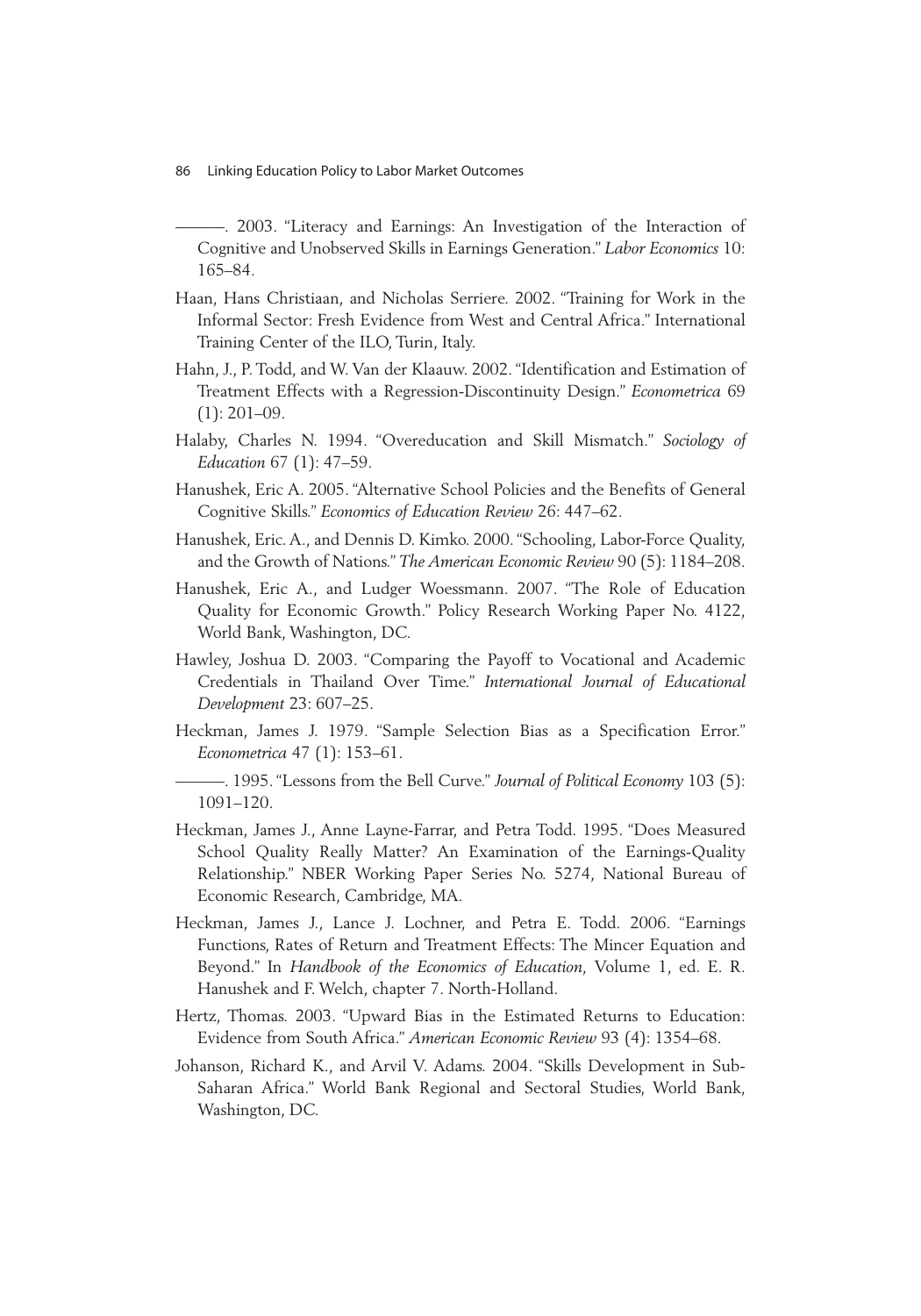- Jolliffe, Dean. 1998. "Skills, Schooling, and Household Income in Ghana." *World Bank Economic Review* 12: 81–104.
- Katz, Eliakim, and Oded Stark. 1987. "International Migration under Asymmetric Information." *Economic Journal* 97: 718–26.
- Katz, Lawrence F., and Kevin M. Murphy. 1992. "Changes in Relative Wages, 1963–1987: Supply and Demand Factors." *Quarterly Journal of Economics* 107: 35–78.
- King, E. M. 1997. "Who Pays for Education in Indonesia?" In *Marketizing Education and Health in Developing Countries: Miracle or Mirage?* ed. C. Colclough. New York: Oxford University Press.
- Kingdon, G. 1998. "Does the Labour Market Explain Lower Female Schooling in India?" *Journal of Development Studies* 35 (1): 39–65.
- Kingdon, G., and J. Knight. 2004. "Unemployment in South Africa: The Nature of the Beast." *World Development* 32 (3): 391–408.
- Kingdon, Geeta, and Mans Soderbom. 2007a. "Education, Skills, and Labor Market Outcomes: Evidence from Ghana." Background paper prepared for the World Bank study, "Linking Education Policy to Labor Market Outcomes." Washington, DC. (Forthcoming in World Bank Education Working Paper Series)

———. 2007b. "Education, Skills, and Labor Market Outcomes: Evidence from Pakistan." Background paper prepared for the World Bank study, "Linking Education Policy to Labor Market Outcomes." Washington, DC. (Forthcoming in World Bank Education Working Paper Series)

- Krueger, Alan B., and Mikael Lindahl. 2001. "Education for Growth: Why and for Whom?" *Journal of Economic Literature* 39 (4): 1101–36.
- LaLonde, R. J. 1986. "Evaluating the Econometric Evaluations of Training Programs with Experimental Data." *American Economic Review* 76 (4): 604–20.
- Lange, Fabian, and Robert Topel. 2006. "The Social Value of Education and Human Capital." In *Handbook of Education Economics,* ed. Eric Hanushek and F. Welch, 459–509. Amsterdam: Elsevier North Holland.
- Laszlo, Sonia. 2005. "Self-Employment Earnings and Returns to Education in Rural Peru." *Journal of Development Studies* 41 (7): 1247–87.
- Lee, David. 2005. "Training, Wages, and Sample Selection: Estimating Sharp Bounds on Treatment Effects." NBER Working Paper No. 11721, National Bureau of Economic Research, Cambridge, MA.
- Lee, Lung-Fei. 1983. "Generalized Econometric Models with Selectivity." *Econometrica* 51 (2): 507–12.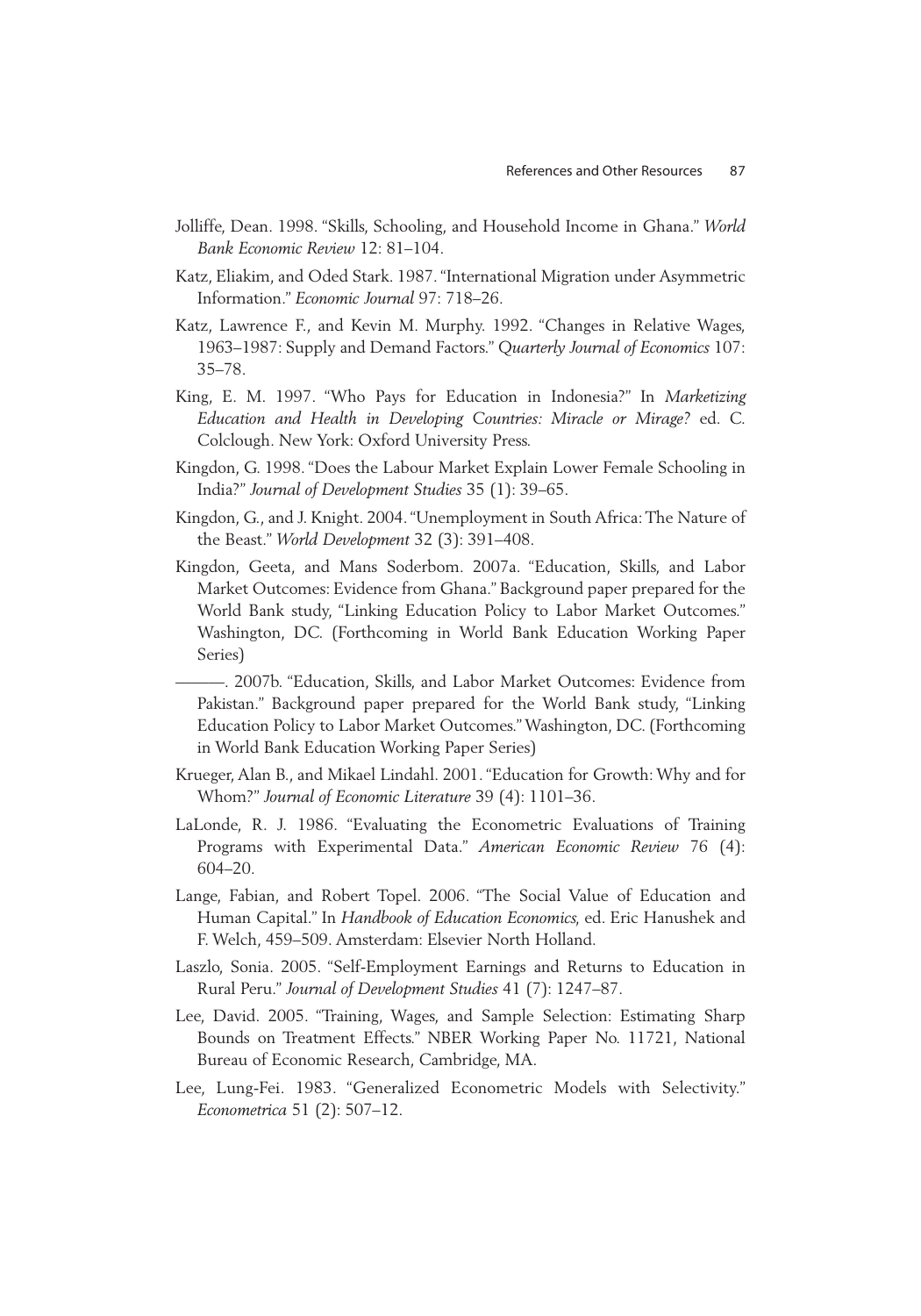- 88 Linking Education Policy to Labor Market Outcomes
- Lukyanova, Anna, Yevgeniva Savchenko, Vladimir Gimpelson, Rostislav Kapelyushnikov, and Hong Tan. 2007. "Skills Shortages and Training in Russian Enterprises." Policy Research Working Paper No. 4222, World Bank, Washington, DC.
- Machado, J., and J. Mata. 2000. "Box-Cox Quantile Regression and the Distribution of Firm Sizes." *Journal of Applied Econometrics* 15 (3): 253–74
- Manacorda, Marco. 2007. "Issues in Estimating the Returns to Technical and Vocational Education." Background paper prepared for the World Bank study, "Linking Education Policy to Labor Market Outcomes." Washington, DC.
- Manacorda, Marco, Carolina Sanchez-Paramo, and Norbert Schady. 2005. "Changes in Returns to Education in Latin America: The Role of Demand and Supply of Skills." CEP Discussion Paper No. 712, Center for Economic Policy, London School of Economics and Political Science, United Kingdom.
- Martins, Pedro S., and Pedro T. Periera. 2004. "Does Education Reduce Wage Inequality? Quantile Regression Evidence from 16 Countries." *Labor Economics* 11 (3): 355–71.
- McIntosh, Steven. 2004. "The Returns to Apprenticeship Training." CEP Discussion Paper No. 622, Center for Economic Policy, London School of Economics and Political Science and Political Science, United Kingdom.
- McIntosh, Steven, and Anna Vignoles. 2001. "Measuring and Assessing the Impact of Basic Skills on Labor Market Outcomes." *Oxford Economic Papers* 53 (3): 453–81.
- Min, Wei-Fang, and Mun Chiu Tsang. 1990. "Vocational Education and Productivity: A Case Study of the Beijing General Auto Industry Company." *Economics of Education Review* 9 (4): 351–64.
- Mincer, J. 1974. *Schooling, Experience and Earnings,* New York: Columbia University Press.
- Moll, Peter G. 1998. "Primary Schooling, Cognitive Skills, and Wages in South Africa." *Economica* 65 (258): 263–84.
- Monk, Courtney, Justin Sandefur, and Francis Teal. 2007. "Apprenticeship in Ghana." Background Paper prepared jointly for the World Bank study "Linking Education Policy to Labor Market Outcomes" and Ghana Job Creation and Skills Development study. Available as Vol. II of Report No. 40328 – GH.
- Moretti, Enrico. 2004a. "Estimating the Social Return to Higher Education: Evidence from Longitudinal and Repeated Cross-Sectional Data." *Journal of Econometrics* 121: 175–212.
	- ———. 2004b. "Workers' Education, Spillovers and Productivity: Evidence from Plant-Level Production Functions." *American Economic Review* 94 (3): 656–90.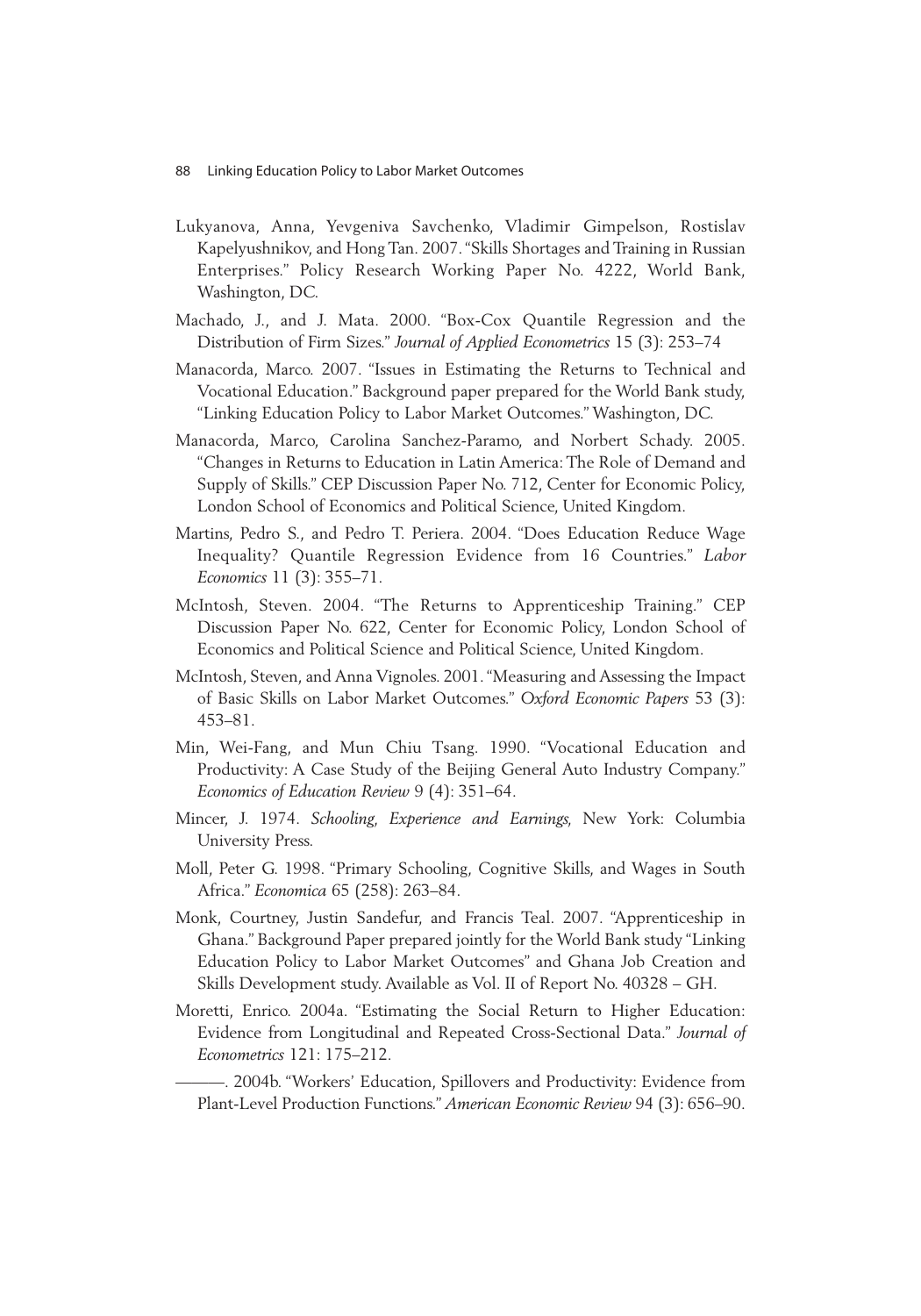- Murnane, Richard J., J. B. Willett, Y. Duhaldeborde, and J. H. Tyler. 2000. "How Important are the Cognitive Skills of Teenagers in Predicting Subsequent Earnings?" *Journal of Policy Analysis and Management* 19 (4): 547–68.
- Murnane, Richard J., John B. Willett, and Frank Levy. 1995. "The Growing Importance of Cognitive Skills in Wage Determination." *The Review of Economics and Statistics* 77 (2): 251–66.
- Mwabu, G., and T. P. Schultz. 1996. "Education Returns Across Quantiles of the Wage Function: Alternative Explanations for Returns to Education by Race in South Africa." *American Economic Review* 86: 335–9.
- Neuman, Shoshana, and Adrian Ziderman. 2001. "Can Vocational Education Improve the Wages of Minorities and Disadvantaged Groups? The Case of Israel." IZA Discussion Paper No. 348, Institute for the Study of Labor, Bonn.
- Nielsen, Chantal P. 2007. "Immigrant Overeducation: Evidence from Denmark." Policy Research Working Paper No. 4234, World Bank, Washington, DC.
- OECD (Organisation for Economic Co-operation and Development). 2000. "A Comprehensive Framework for Indicators of the Transition from Initial Education to Working Life: Perspectives from the OECD Thematic Review." International Workshop on Comprehensive Data on Education-to-Work Transitions, Paris, June 21–23.

———. 2007. *PISA 2006 Science Competencies for Tomorrow's World.* Vol. I. Paris: Organisation for Economic Cooperation and Development.

- O'Higgins, Niall. 2002. "Youth Employment in Asia and the Pacific: Analytical Framework and Policy Recommendations." Paper prepared for ILO/Japan Tripartite Regional Meeting on Youth Employment in Asia and the Pacific, Bangkok, Thailand, February 27–March 1.
- O'Keefe, Philip, and Maitreyi B. Das. 2007. "Enterprises, Workers, and Skills in Urban Timor-Leste." Policy Research Working Paper No. 4177, World Bank, Washington, DC.
- Olivetti, Claudia, and Barbara Petrongolo. 2005. "Unequal Pay or Unequal Employment? A Cross-Country Analysis of Gender Gaps." Unpublished, London School of Economics and Political Science.
- Oreopoulos, Philip. 2006. "Average Treatment Effects of Education when Compulsory School Laws Really Matter." *American Economic Review* 96 (1): 152–75.
- Patrinos, Harry, and C. Ridao-Cano. 2006. "Demand for Secondary Education in Latin America and East Asia." In *Meeting the Challenges of Secondary Education in Latin America and East Asia: Improving Efficiency and Resource Mobilization,* ed. E. di Gropello. Washington, DC: World Bank.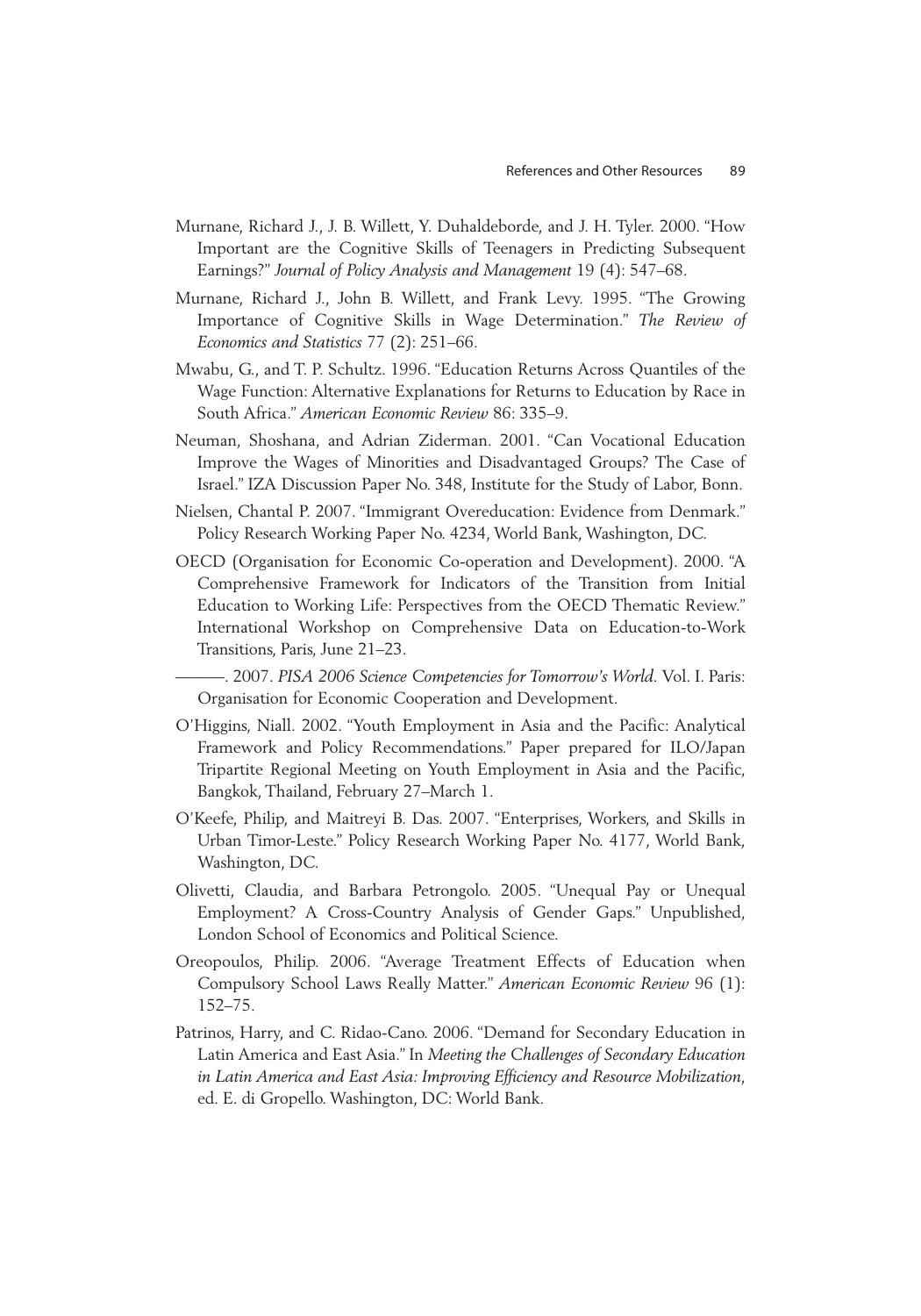- Patrinos, Harry, Cris Ridao-Cano, and C. Sakellariou. 2006. "Estimating the Returns to Education: Accounting for Heterogeneity in Ability." Policy Research Working Paper No. 4040, World Bank, Washington, DC.
- Psacharopoulos, G. 1994."Returns to Investment in Education:A Global Update." *World Development* 22 (9): 1325–43.
- Psacharopoulos, George, and Harry A. Patrinos. 2004. "Returns to Investment in Education: A Further Update." *Education Economics* 12 (2): 111–34.
- Psacharopoulos, George, and Eduardo Velez. 1992. "Schooling, Ability, and Earnings in Colombia, 1988." *Economic Development and Cultural Change* 40 (3): 629–43.
- Revenga, Ana, Carlos Silva-Jaurequi, Lucia Haulikova, Thesia Garner, Anton Marcincin, Dena Ringold, Manuel de la Rocha, Carolina Sanchez-Paramo, Helen Shahriari, Diane Steele, Katherine Terrell, Ruslan Yemtsov, Iveta Radicova, and Michal Vasecka. 2002. *Slovak Republic: Living Standards, Employment and Labor Market Study.* Washington, DC: World Bank.
- Riboud, Michelle, Yevgeniva Savchenko, and Hong Tan. 2007. "The Knowledge Economy and Education and Training in South Asia: A Mapping Exercise of Available Survey Data." Human Development Unit, South Asia Region, World Bank, Washington, DC.
- Rutkowski, Jan. 2003. "Why is Unemployment so High in Bulgaria?" Policy Research Working Paper No. 3017, World Bank, Washington, DC.
- Sandefur, Justin, Francis Teal, and Pieter Serneels. 2006. "African Poverty through the Lens of Labor Economics: Earnings and Mobility in Three Countries." Working Paper Series No. 060, Global Poverty Research Group, Economic and Social Research Council, United Kingdom.
- Schultz, T. Paul. 2003. "Evidence of Returns to Schooling in Africa from Household Surveys: Monitoring and Restructuring the Market for Education." Economic Growth Center Discussion Paper No. 875, Yale University, New Haven, CT.
- Staiger, Douglas, and James H. Stock. 1997. "Instrumental Variables Regression with Weak Instruments." *Econometrica* 65 (3): 557–86.
- Teal, F. 2007. "Formal and Informal Employment in Ghana: Job Creation and Skills." Background paper prepared for the study on "Linking Education Policy to Labor Market Outcomes." World Bank, Washington, DC.
- Teal, Francis, and Justin Sandefur. 2007. "Understanding the Informal and Formal Sector in Africa: A Note." Unpublished, Department of Economics, Oxford University, United Kingdom.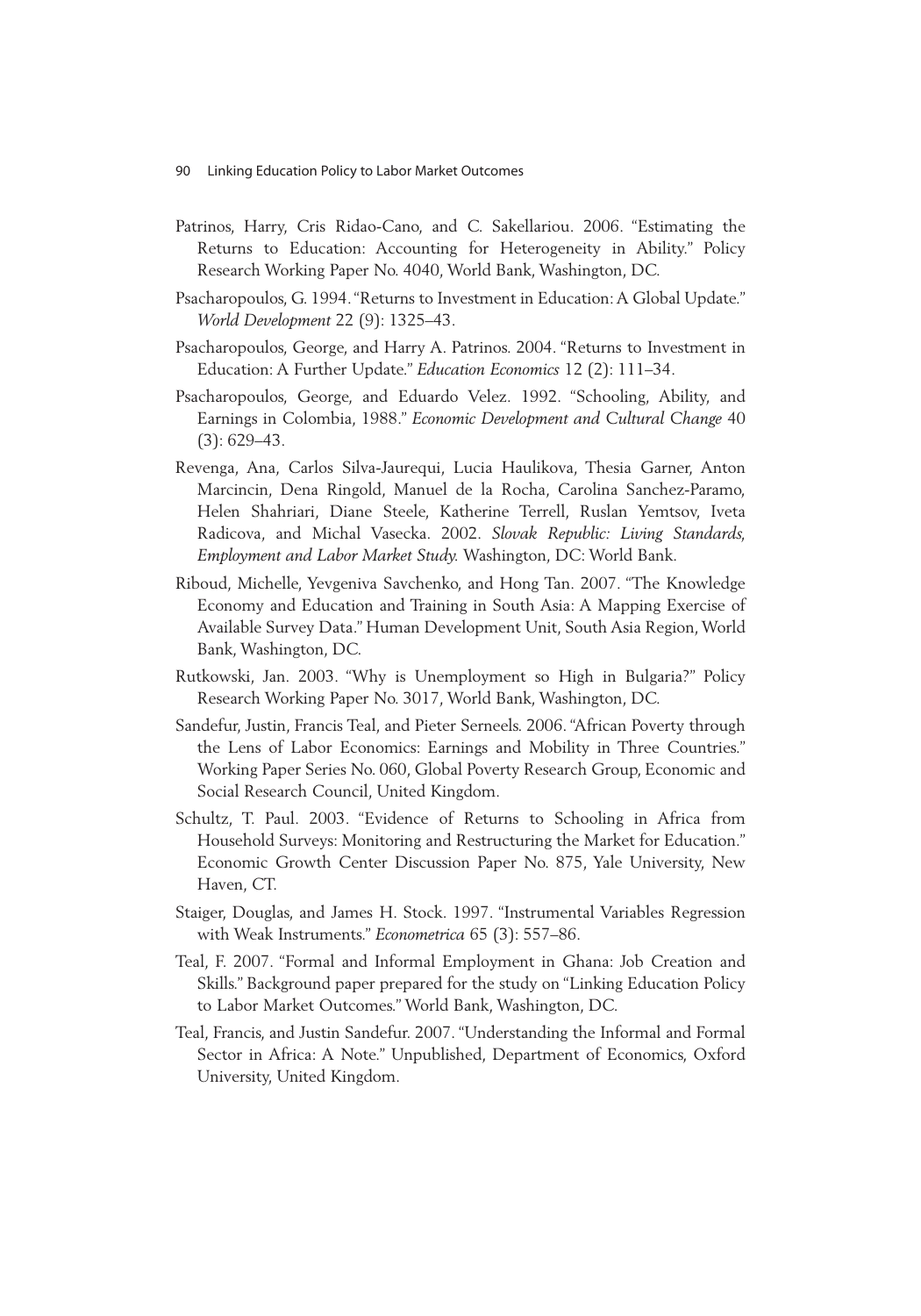- Teal, Francis, Justin Sandefur, and Courtney Monk. 2007. "Apprenticeship in Ghana." Background Paper prepared jointly for the World Bank study "Linking Education Policy to Labor Market Outcomes" and Ghana Job Creation and Skills Development study. Available as Vol. II of Report No. 40328-GH, World Bank, Washington, DC.
- Van der Velden, Rolf K. W., and Maarten H. J. Wolbers. 2007. "How Much Does Education Matter and Why? The Effects of Education on Socio-economic Outcomes among School-leavers in the Netherlands." European Sociological Review 23 (1): 65–80.
- World Bank. 2006. *World Development Report 2007: Development and the Next Generation.* Washington, DC: World Bank.
- ———. 2007. "Mongolia: Building the Skills for the New Economy."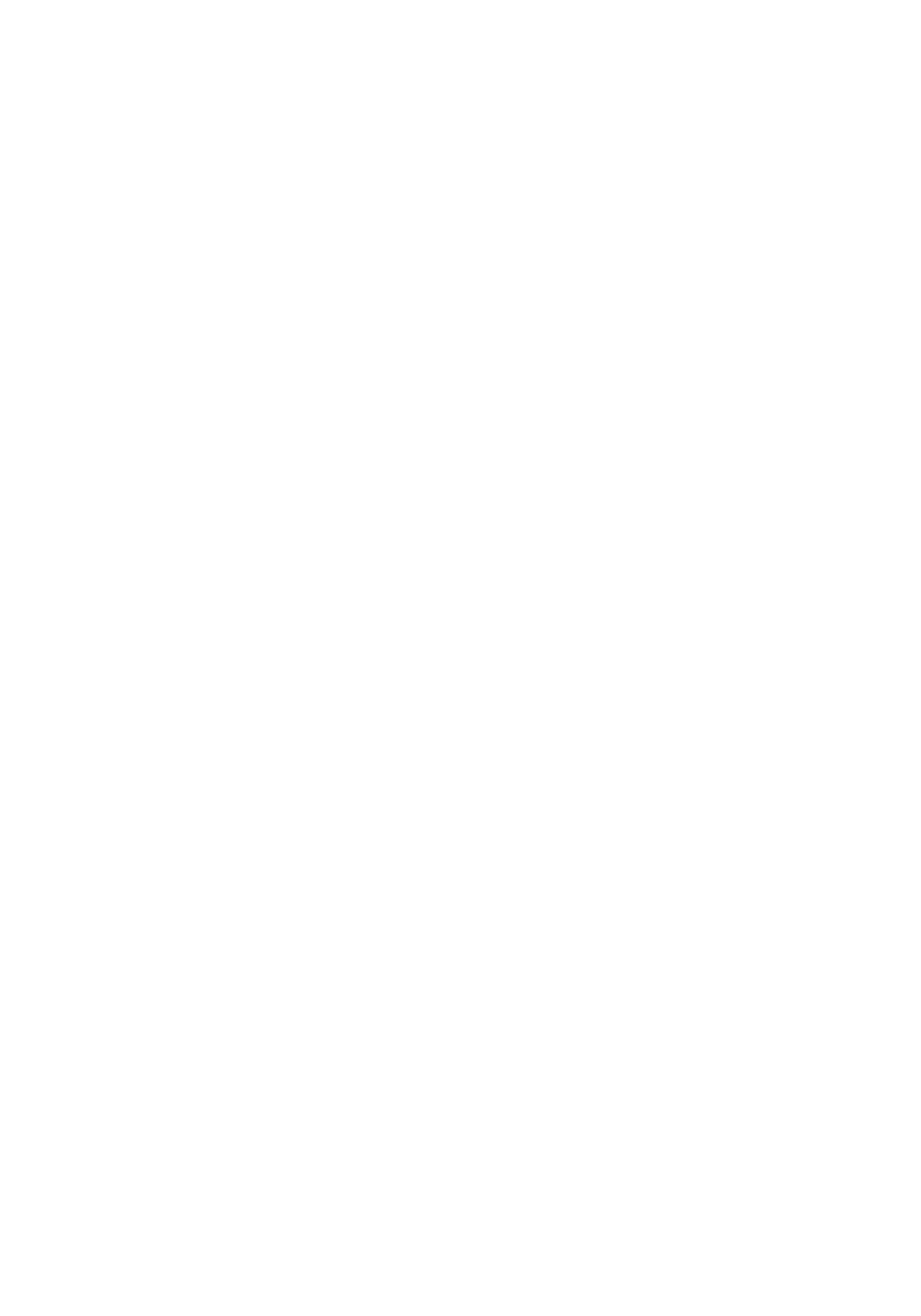### *Index*

### *A*

ability, 21, 51 heterogeneity, 58–59 age-earnings profiles, *62n.1* agriculture, 18, *48n.7* earnings and education, 26, 27, 31 literacy and numeracy, 19 analytical approach, 67–68 apprenticeship, 14, 38

### *C*

Canada, literature on the effect of basic cognitive skills on earnings, 75–76 child health, 50 cognitive skills, 17–21, 49–50 earnings and, literature on, 71–79 Colombia, literature on the effect of basic cognitive skills on earnings, 73 conceptual framework, 11–15 context, 38 control function (CF), 57 core competencies, 38–39

cost-benefit analysis, 41 costs, *63n.4* literacy, 18–19

### *D*

demand side, 11–12, 13, 27, 47 analysis, 4, 8, 35–37, 59–62 Denmark, overeducation, 47n.5

### *E*

earnings, 9, 24, 26 cognitive skills and, literature on, 71–79 distribution, 29 education and, 28, 50, 51, 60 Ghana, 27, 31 level of education and, 26, 27, 30–32 literacy, 18–19 Mincerian function method, 53–59 Pakistan, 26, 31 profiles, *62n.1* regressions, 66 *see also* income; wages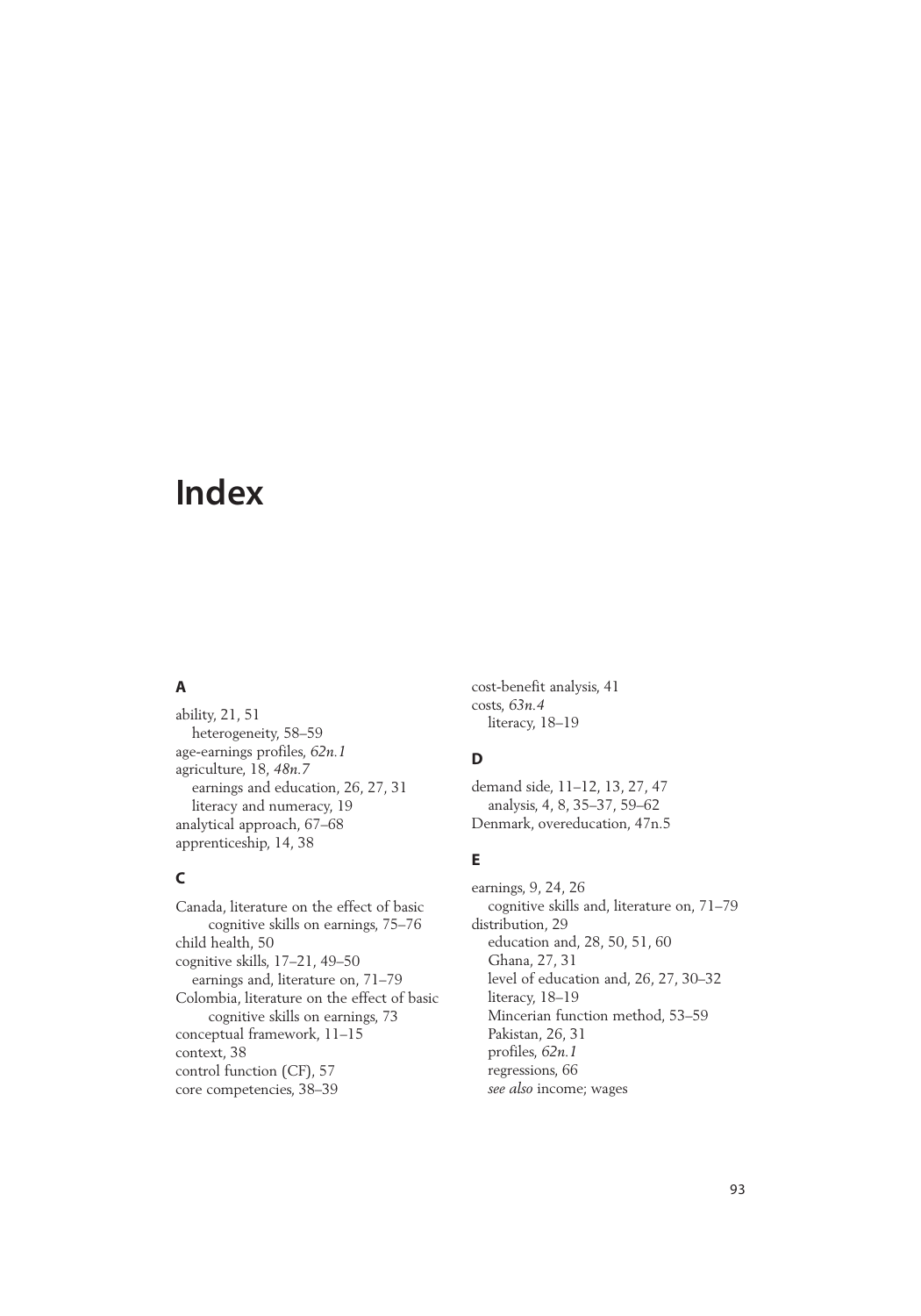education, 8–9 beneficiaries, 51 benefits, 9 framework, 5, 13 labor market and, 11–15, 17–34 mobility, *34n.8* outcomes, 12, 14–15 policy content, 2–3 requirements, development and, 49–50 resource allocation, 28 spending, 32 type, *15n.1 see also* primary education efficiency of education, 50 employment, 12, 13, 35–48 endogeneity bias, 68–69, 69n.1 equality, education and, 28 Ethiopia, 34n.12 exchange rate, Ghana, 45

### *F*

firms, Ghana, 41–46, *48n.9* problems, 44 surveys, *63n.6* foreign direct investment (FDI), 4, 8, 9 formal sector, 14, 36, *47n.3* earnings, 37 job creation, 60

### *G*

Ghana, 38 data, *10n.1,* 65–69 earnings and level of education, 27, 31–32, 40–46 job creation, 37 literacy, 18–20 literature on the effect of basic cognitive skills on earnings, 71 methodology, 65–69 numeracy, 19 returns on education, 24, 25, 30–32, 33 Greece, 29, 34n.11

### *H*

health, children, 50 human capital, 21–22 model, 8 return on investment, 22

### *I*

incentives, 12 income estimation, 61–62 inequality, 28 skills and, 52 *see also* earnings; wages industry, needs, 39 informal sector, 14, 18, 36, 60 earnings, 37 information asymmetries, 37–38 instrumental variables (IV), 56–57, 58

### *J*

job creation, 5, 35–36, 60 Ghana, 41 job stability and satisfaction, 14–15 joblessness. See unemployment

### *K*

Kenya, literature on the effect of basic cognitive skills on earnings, 72 key findings, 1–2

### *L*

labor market, 12 education and, 4–5, 11–15 heterogeneity, 4 information services, 40 interventions, 41 labor market outcomes, 8, 12–14, 17–34, 49–52, 61 opportunities, 49 policy, 36, 46–47 labor regulations, 37, 60 literacy, 3, 18–19, 33nn.1,3, 49–50 returns to, 20 time to acquire, 19–20

### *M*

macroeconomics, 9, 37, 38, 60 Ghana, 45 manufacturing sector, 39 Ghana, 42, *48n.8* marginal returns and costs, *63n.4* market linkages, 39–46 MILES, 47 Millennium Development Goals (MDGs), 28, 50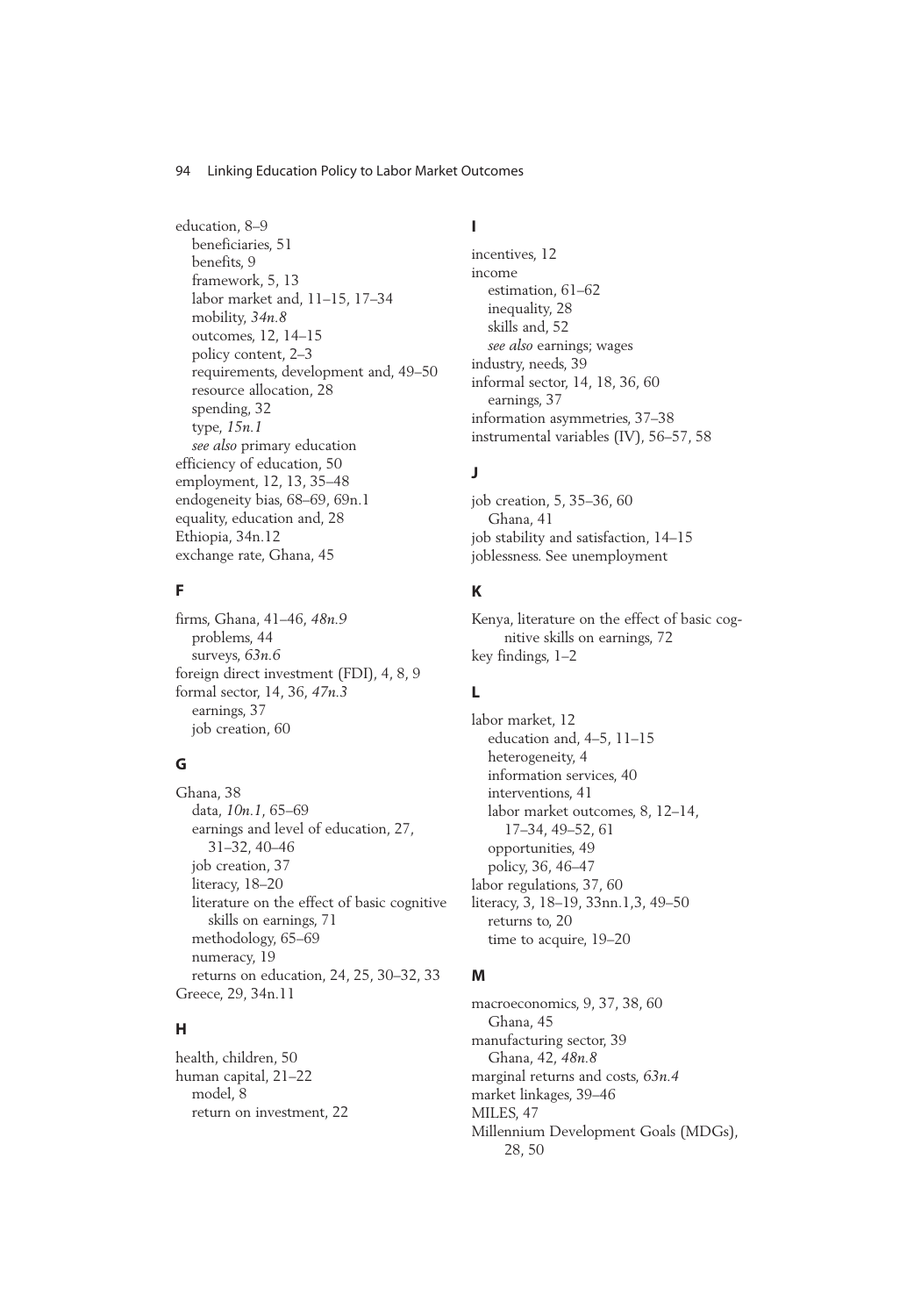Index 95

Mincer, Jacob, 54 Mincerian earnings function method, 53–59 Mongolia, 38 Morocco, literature on the effect of basic cognitive skills on earnings, 74 motivation, 51 multisectoral approach, 52

### *N*

numeracy, 3, 18, *33n.1,* 49–50

### *O*

observable characteristics, 55 overeducation, *47n.5*

### *P*

Pakistan data and methodology, 65–69 earnings and level of education, 26, 31–32 literacy, 18–20, 33n.3 literature on the effect of basic cognitive skills on earnings, 72–73 numeracy, 19 quality of education, 21 returns on education, 24, 25, 31–32, 33 policy, 39–40 framework, multisectoral, 4–5 issues, 9–10, 59–60 needs, 4 labor market, 36 skills, 52 skills demand, 46 population and data, 65–66 postsecondary education, 24 poverty reduction, 9 primary education, 23–24, 32 efficiency, 3 quality, 3, 28, 50 returns to, 2, 24, 25, 51 skill sets, 2–3 Programme for International Student Assessment (PISA) measurements, 19–20, 34n.6 propensity score, 55–56

### *Q*

quality of education, 12, 13, 17–21, 32, 50, 51–52 quantile regression (QR) analysis, 29, *34n.10* Ghana, 30–32 Pakistan, 31–32 quantity of education, 2, 12, 13, 17, 23–24, 50 returns to, 21–32

### *R*

raw materials, Ghana, 43, 45, 46 real exchange rate (RER), 45, *48n.11* regression discontinuity (RD), 57, 58 report objective, 1, 7 returns on education, 9, 17–32, *33–34n.4,* 51, *62n.2, 63n.4* noneconomic, 9 patterns, 29–30

### *S*

screening hypothesis, 21–22 secondary education, returns on, 25 self-employment, 12 earnings and education, 26, 27, 30–32 literacy and numeracy, 19 returns on education, 24 services, 39 siblings, differences, 56, 57 skills, 8, 12, 14, 30, 35, 39 attainment, 2 by country, 44 development, 50 demand for, 46, 51 Ghana, 41–42 returns, 21 skills mismatch, 37–39 correction, 40–41 South Africa, literature on the effect of basic cognitive skills on earnings, 74–75 subsidies, 28, 34n.9, 39 supply side, 4, 8, 11–12, 13, 27, 34n.7, 53–59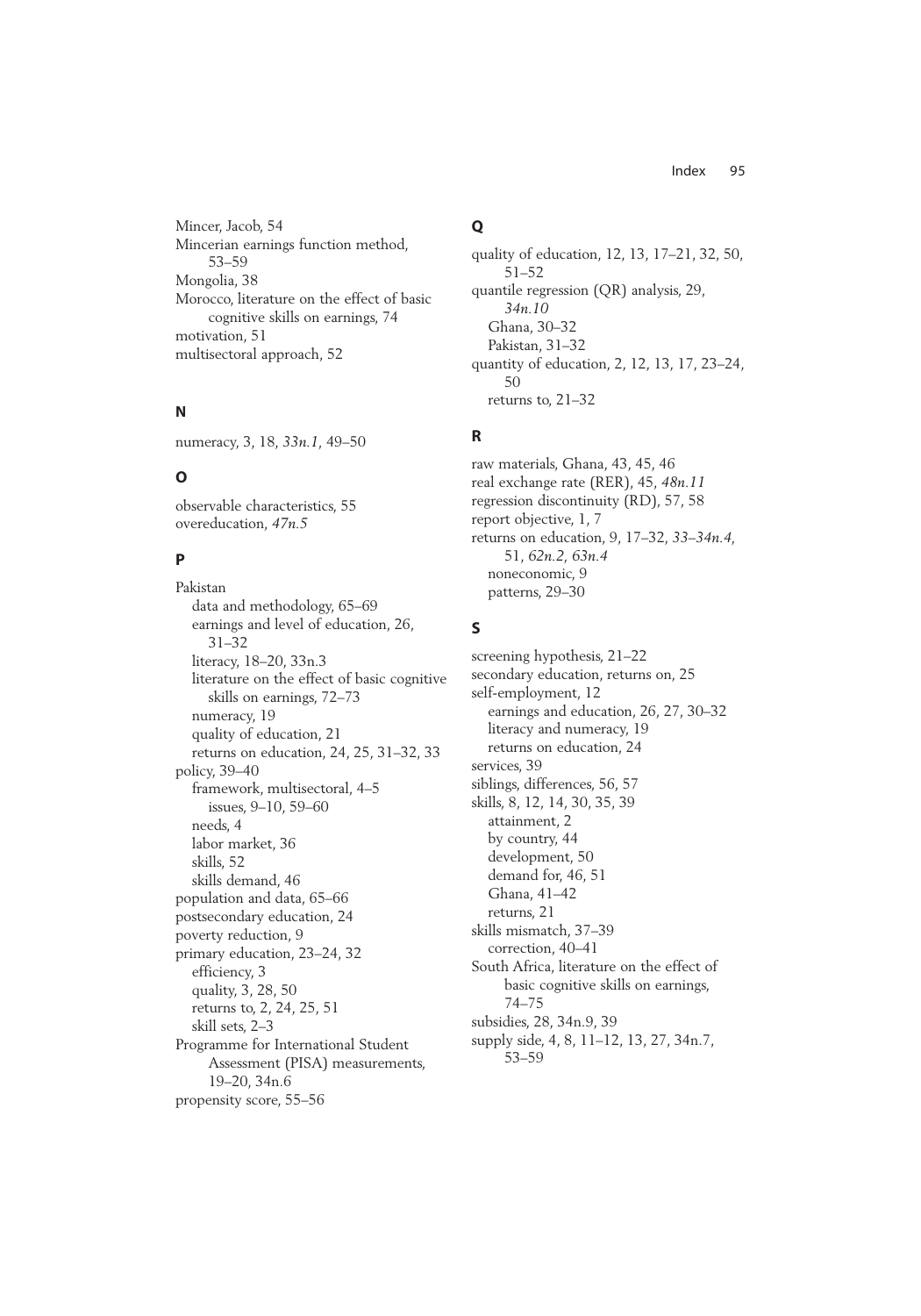96 Linking Education Policy to Labor Market Outcomes

# *T*

Tanzania, literature on the effect of basic cognitive skills on earnings, 72 tertiary education, 24, 39 returns on, 25 test scores, *33n.1* training, on-the-job, 14 transition, 38, 39 twins, differences, 56, 57

#### *U*

unemployment, 13, 14 literacy and numeracy, 19 unions, 37, *48n.9,* 60 United Kingdom, literature on the effect of basic cognitive skills on earnings, 76 United States, literature on the effect of basic cognitive skills on earnings, 77–79

## *W*

wages, 14–15 education and, 26, 27, 30–32 Ghana, 40–46 *see also* earnings; income women earnings, 24 Ghana, 30–32 literacy, 18, 19 Pakistan, 31, 32 returns on education, 23, 24 workforce, low-educated, 4–5

## *Y*

years of schooling. See quantity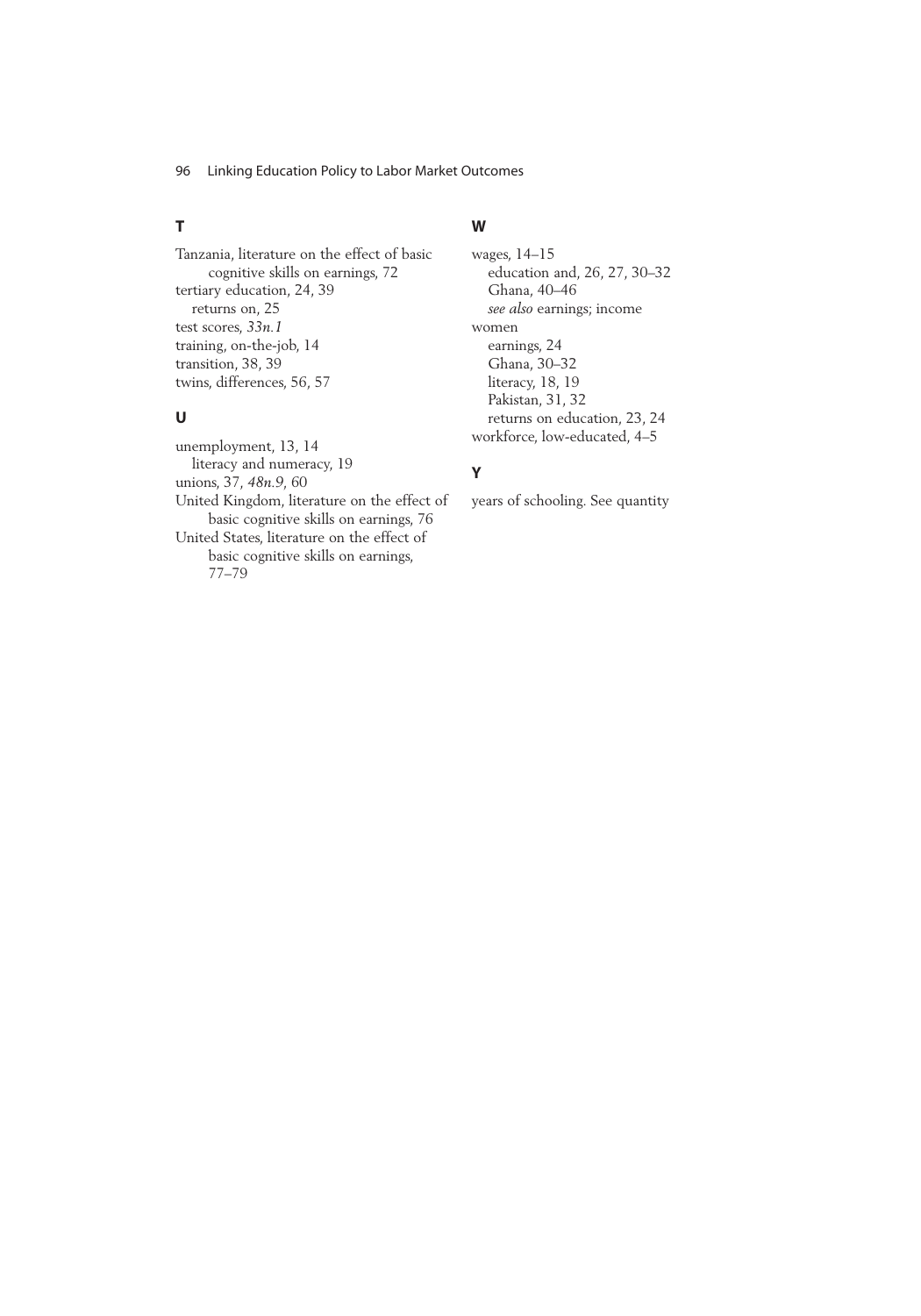# **ECO-AUDIT**

#### *Environmental Benefits Statement*

The World Bank is committed to preserving endangered forests and natural resources. The Office of the Publisher has chosen to print *Linking Education Policy to Labor Outcomes* on 50% recycled paper including 30% post-consumer recycled fiber in accordance with the recommended standards for paper usage set by the Green Press Initiative, a nonprofit program supporting publishers in using fiber that is not sourced from endangered forests. For more information, visit www.greenpressinitiative.org.

Saved:

- 3 trees
- 157 lbs. of solid waste
- 1,221 gallons of wastewater
- 294 lbs. of net greenhouse gases
- 2 million BTUs of total energy